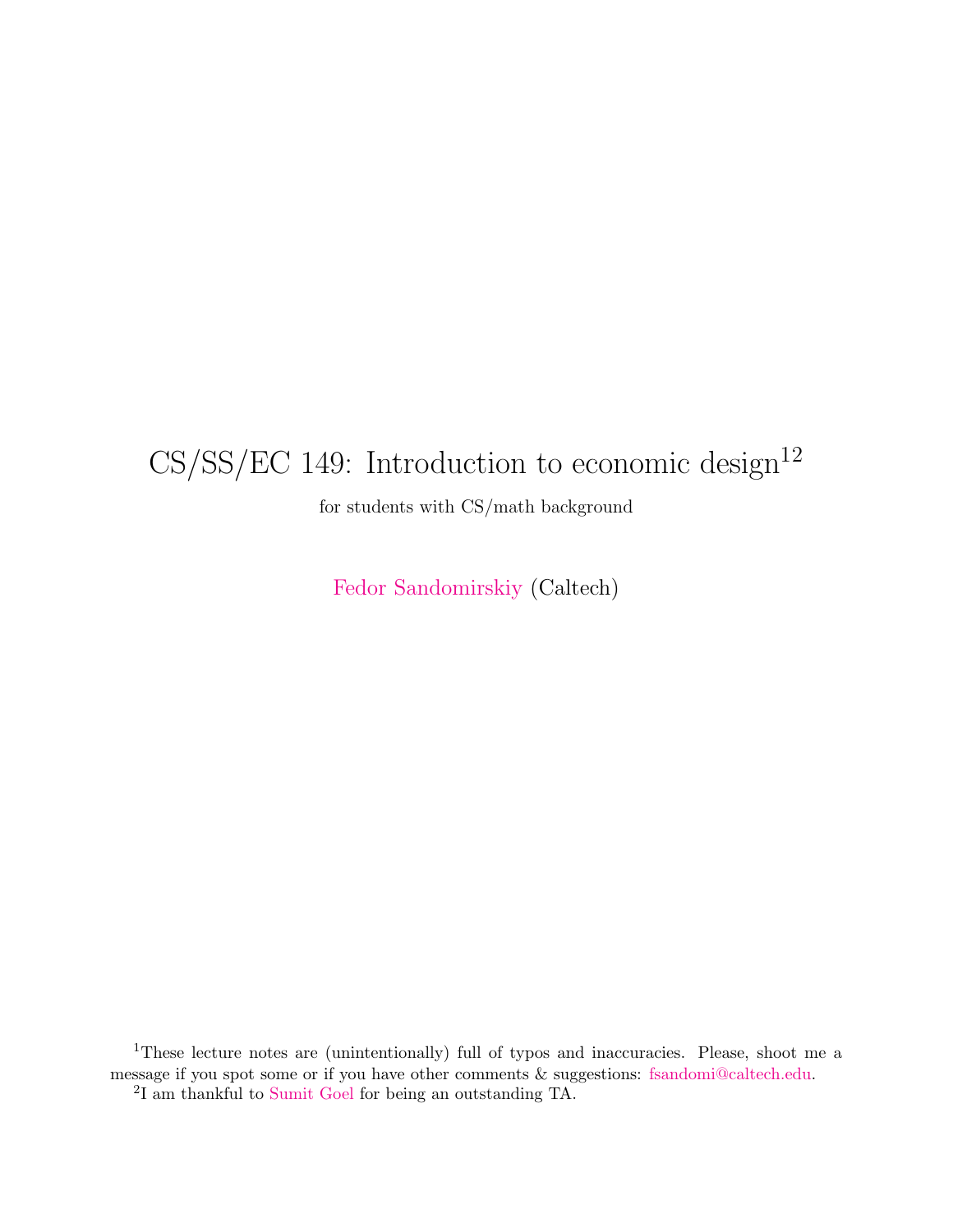# **Contents**

| 1.                      | About this course<br>1.0.1<br>1.0.2<br>1.0.3<br>Materials experience in the contract of the set of the set of the set of the set of the set of the set of the set of the set of the set of the set of the set of the set of the set of the set of the set of the set of the se | $\overline{5}$<br>$\overline{5}$<br>$\overline{5}$<br>6 |
|-------------------------|--------------------------------------------------------------------------------------------------------------------------------------------------------------------------------------------------------------------------------------------------------------------------------|---------------------------------------------------------|
| $\mathbf{2}$            | Multi-agent systems: economics or CS?                                                                                                                                                                                                                                          | $\overline{7}$                                          |
| $\bf{3}$                | Ranking aggregation (aka Voting or Social Choice)                                                                                                                                                                                                                              | 9                                                       |
|                         | Some $(de)$ motivating examples $\ldots \ldots \ldots \ldots \ldots \ldots \ldots \ldots \ldots$<br>3.1                                                                                                                                                                        | 10                                                      |
|                         | 3.1.1                                                                                                                                                                                                                                                                          | 10                                                      |
|                         | 3.1.2                                                                                                                                                                                                                                                                          | 12                                                      |
|                         | 3.2                                                                                                                                                                                                                                                                            | 13                                                      |
|                         | 3.3                                                                                                                                                                                                                                                                            | 14                                                      |
| $\overline{\mathbf{4}}$ | <b>Impossibility results</b>                                                                                                                                                                                                                                                   | 15                                                      |
|                         | 4.1                                                                                                                                                                                                                                                                            | 15                                                      |
|                         | 4.2                                                                                                                                                                                                                                                                            | 17                                                      |
| $\bf{5}$                | Escaping impossibilities: domain restriction                                                                                                                                                                                                                                   | 19                                                      |
|                         | 5.1                                                                                                                                                                                                                                                                            | 19                                                      |
|                         | 5.2                                                                                                                                                                                                                                                                            | 20                                                      |
|                         | 5.3                                                                                                                                                                                                                                                                            | 21                                                      |
|                         | 5.4                                                                                                                                                                                                                                                                            | 22                                                      |
|                         | Open problem: characterize random serial dictatorship (RSD)<br>5.5                                                                                                                                                                                                             | 23                                                      |
|                         | Escaping impossibilities: complexity barriers                                                                                                                                                                                                                                  | 25                                                      |
| $\boldsymbol{6}$        |                                                                                                                                                                                                                                                                                |                                                         |
|                         | 6.1                                                                                                                                                                                                                                                                            | 25                                                      |
|                         | 6.1.1                                                                                                                                                                                                                                                                          | 25                                                      |
|                         | 6.1.2                                                                                                                                                                                                                                                                          | 27                                                      |
|                         | Voting rules as instruments to discover ground truth<br>6.2                                                                                                                                                                                                                    | 28                                                      |
| $\overline{7}$          |                                                                                                                                                                                                                                                                                | 30                                                      |
|                         | Quasilinear domain, introduction to auctions<br>7.1                                                                                                                                                                                                                            | 30                                                      |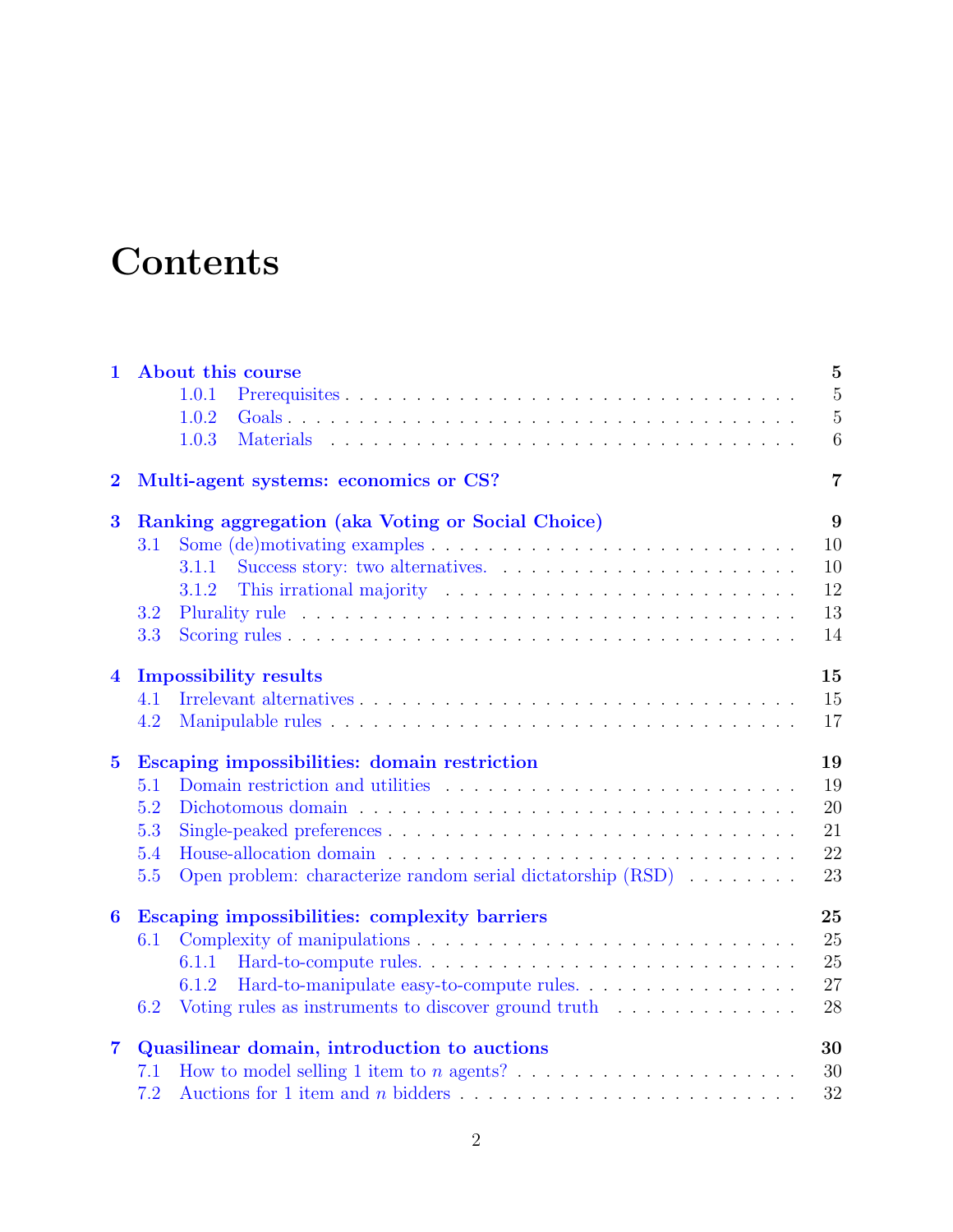| 8 | 35<br>Auctions: sponsored search and VCG                                                               |
|---|--------------------------------------------------------------------------------------------------------|
|   | 35<br>8.1                                                                                              |
|   | 37<br>8.2                                                                                              |
|   | 40<br>8.3                                                                                              |
| 9 | 41<br><b>Combinatorial auctions</b>                                                                    |
|   | 42<br>9.1                                                                                              |
|   | What if not VCG? Simultaneous ascending auctions.<br>43<br>9.2                                         |
|   | 10 Revenue maximization with one good to sell<br>45                                                    |
|   | 45                                                                                                     |
|   | 46                                                                                                     |
|   | 47<br>10.2.1 The second price auction $\ldots \ldots \ldots \ldots \ldots \ldots \ldots \ldots \ldots$ |
|   | 47<br>10.2.2 The first-price auction $\ldots \ldots \ldots \ldots \ldots \ldots \ldots \ldots$         |
|   | 49                                                                                                     |
|   | 50                                                                                                     |
|   | 51                                                                                                     |
|   | 52                                                                                                     |
|   | 53<br>11 Revenue maximization with multiple goods                                                      |
|   | 53                                                                                                     |
|   | 55                                                                                                     |
|   | 56                                                                                                     |
|   | 58<br>12 Complexity of multi-good revenue maximization                                                 |
|   | 58                                                                                                     |
|   | 59                                                                                                     |
|   | 12.3 Geometry of revenue maximization and complexity of extreme points<br>60                           |
|   | 63<br>13 Introduction to fair division                                                                 |
|   | 13.1 Fair division of divisible goods under additive utilities<br>64                                   |
|   | 13.2 Social Welfare maximizers: Utilitarian, Egalitarian, and the Nash rules<br>66                     |
|   | 66                                                                                                     |
|   | 67                                                                                                     |
|   | 68                                                                                                     |
|   | 13.3 Envy-freeness as equal choice opportunities. CEEI.<br>69                                          |
|   | 72<br>14 Fair division of computational resources                                                      |
|   | 15 Fair division of indivisible goods<br>75                                                            |
|   | 76                                                                                                     |
|   | 77                                                                                                     |
|   | 78                                                                                                     |
|   | 79                                                                                                     |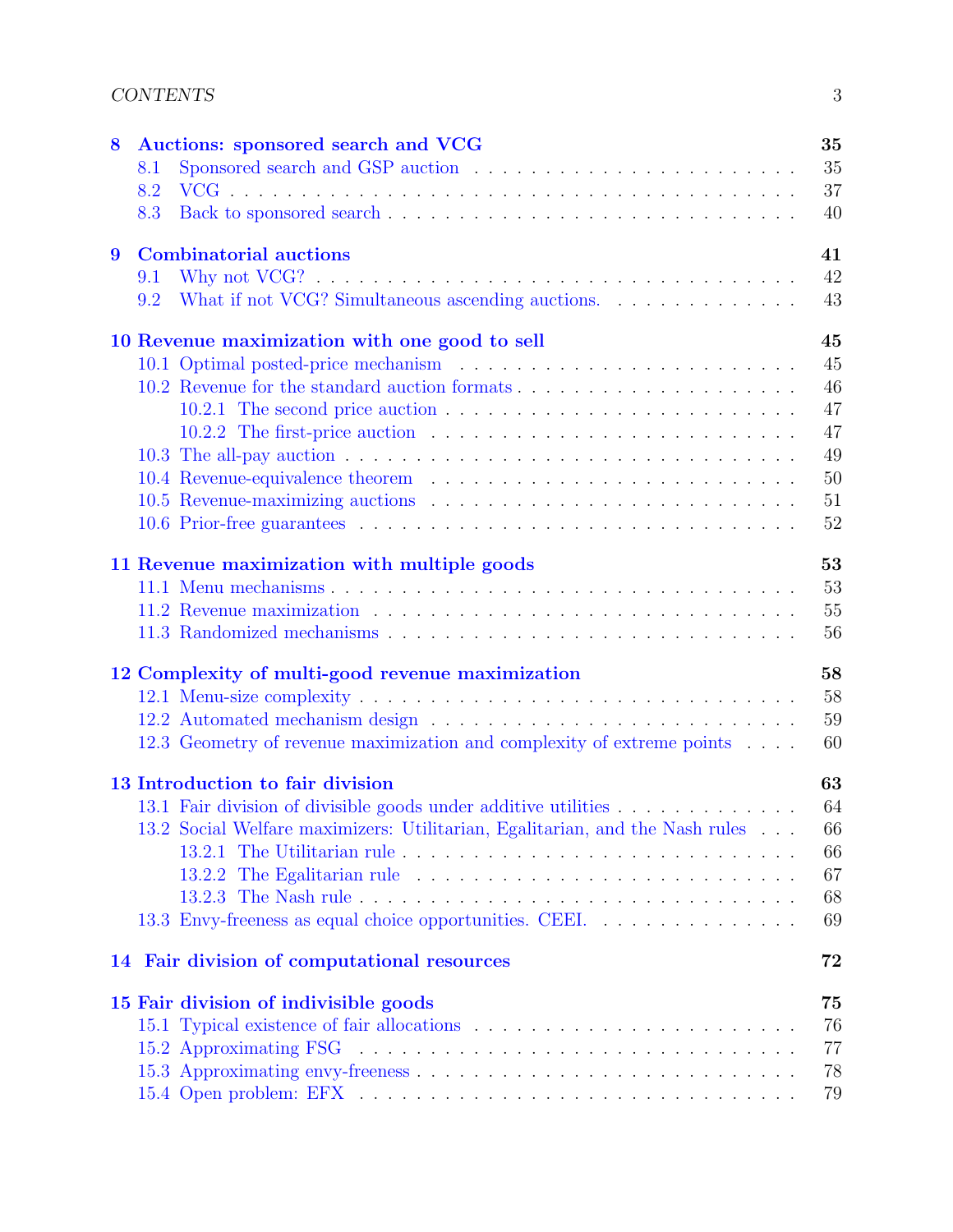|                                                           | 80  |
|-----------------------------------------------------------|-----|
| 16 Envy-free pricing and matching markets with money      | 81  |
| 16.1 Competitive equilibrium and envy-free pricing        | 81  |
|                                                           | 83  |
| 16.2.1 Computing a CE via simultaneous ascending auctions | 84  |
|                                                           | 85  |
| 17 Matching markets without money                         | 87  |
|                                                           | 88  |
| 17.2 Deferred Acceptance aka Gale-Shapley algorithm       | 89  |
| 18 Information design                                     | 93  |
| 18.1 Signals, beliefs, and the splitting lemma            | 93  |
|                                                           | 97  |
|                                                           | 99  |
| <b>A</b> Homeworks                                        | 107 |
|                                                           | 108 |
|                                                           | 110 |
| A.3                                                       | 112 |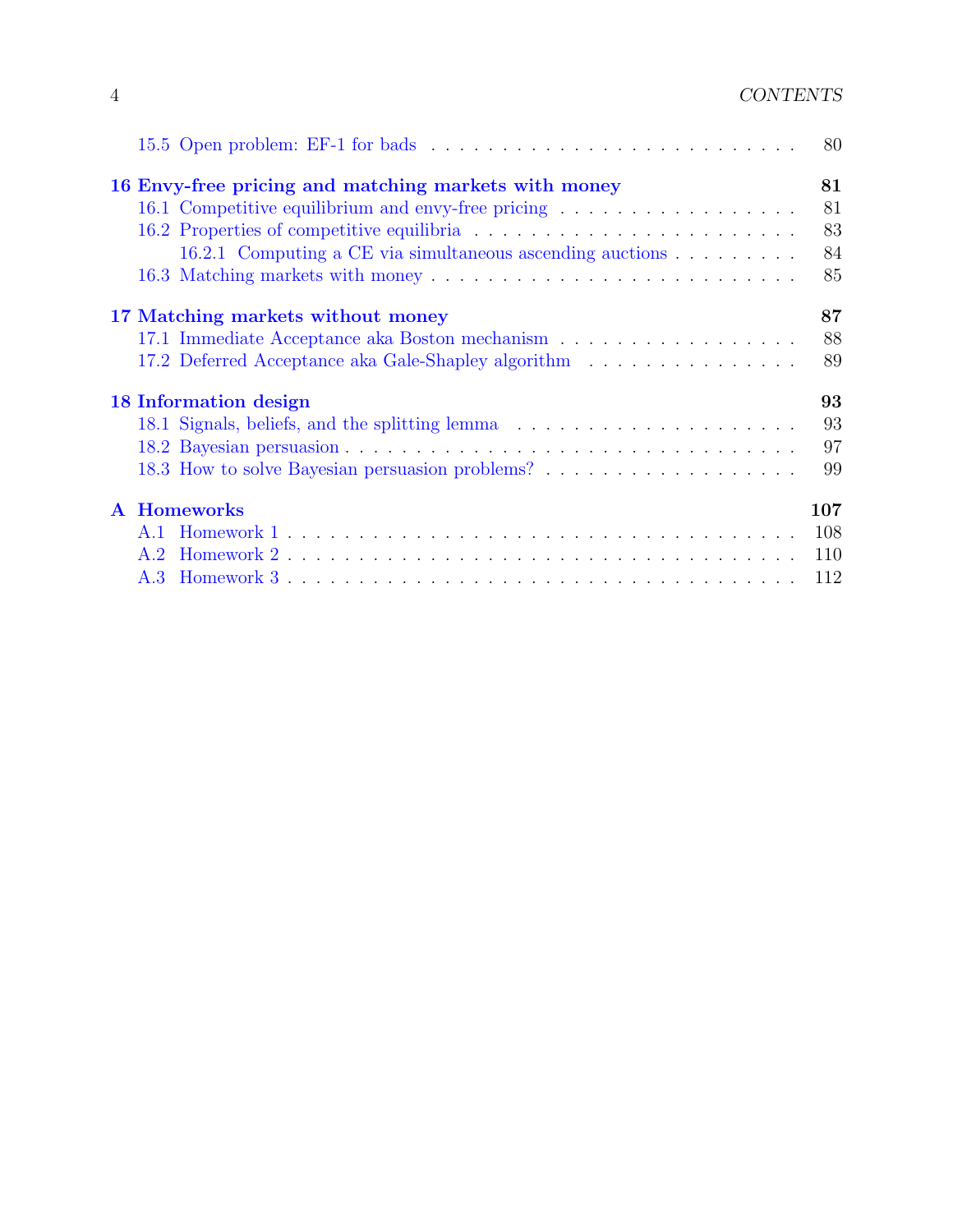# <span id="page-4-0"></span>Chapter 1 About this course

The course is an introduction to an active research area at the intersection of Econ and CS sometimes referred to as algorithmic economics. It deals with multi-agent systems, where agents differ in their preferences and may behave strategically to improve the outcome for themselves. We will discuss applications to voting, crowd-sourcing, rating design, revenuemaximization and auctions, allocation of resources without money, and matching markets.

Algorithmic economics can be roughly divided into algorithmic game theory (rules of interaction are given and we ask how the system behaves) and mechanism design (rules are to be designed). As there is a full-fledged course on game theory per se  $(PS/EC 172)$ , we will focus on the design perspective and try to avoid intersections as much as possible. The broad topic of matching markets will be touched briefly; an extensive discussion they deserve is given in [EC 117.](http://www.its.caltech.edu/~lpomatto/) Some topics will be developed in homework assignments that are included in the appendix.

#### <span id="page-4-1"></span>1.0.1 Prerequisites

The course has no prerequisites, in particular, prior knowledge of game theory is not needed. However, it is assumed that you are comfortable with mathematical proofs and know calculus and algebra basics (derivatives, integration, and vectors). Familiarity with the basics of probability theory (random variables, distributions, independence, the Bayes formula) will be useful but all the concepts will be explained in class if needed.

#### <span id="page-4-2"></span>1.0.2 Goals

The course will teach you the basic building blocks and insights used by economists to design multi-agent system. You will learn the language and the model needed to formulate design goals, tools to achieve them, and some workarounds allowing to find a reasonable solution if the goals are incompatible.

By the end of the course, you will be able to understand more than half<sup>[1](#page-4-3)</sup> of talks at

<span id="page-4-3"></span><sup>&</sup>lt;sup>1</sup>To understand the other 30%, you need a game-theory course. The remaining 5-10% nobody understands :-)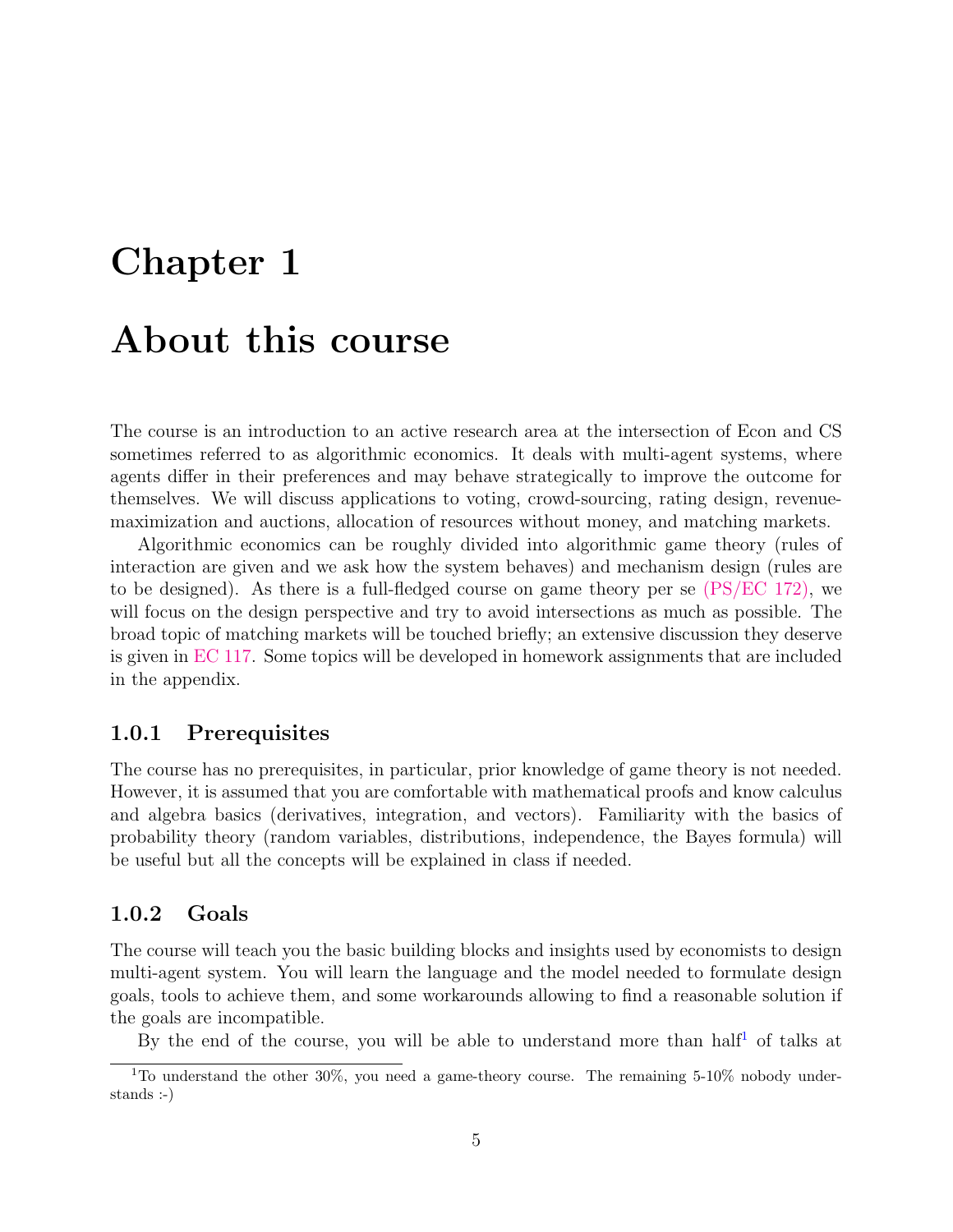the top conferences at the intersection of economics and computation such as annual ACM Conference on Economics and Computation [\(2022 edition\)](https://ec22.sigecom.org/) or start your own research on one of cutting-edge topics.

### <span id="page-5-0"></span>1.0.3 Materials

You may find the following sources useful, all freely available online. I also used them to prepare the lectures:

- [Game Theory, Alive](https://homes.cs.washington.edu/~karlin/GameTheoryBook.pdf) by Anna Karlin and Yuval Peres, in my opinion, is the best introduction to both game-theory and mechanism design for readers with math or CS background.
- [Handbook of computational social choice](http://procaccia.info/wp-content/uploads/2020/03/comsoc.pdf) edited by Felix Brandt, Vincent Conitzer, Ulle Endriss, Jerome Lang, and Ariel Procaccia Topics: voting (Section 2), judgement aggregation (Section 17), fair division (Section 13).
- [Handbook of Algorithmic Game Theory](https://www.cs.cmu.edu/~sandholm/cs15-892F13/algorithmic-game-theory.pdf) edited by Noam Nisan, Tim Roughgarden, Eva Tardos, and Vijay Vazirani Topics: competitive equilibrium (Chapter 5), social choice (Chapters 9,10)
- [Multiagent Systems: Algorithmic, Game-Theoretic, and Logical Foundations](http://www.masfoundations.org/download.html) by Yoav Shoham and Kevin Leyton-Brown, Cambridge University Press, 2009 Topics: voting (Section 9), VCG (Section 10), auctions (Section 11).

I also recommend amazing lecture notes by Tim Roughgarden's ["Incentives in Computer](http://timroughgarden.org/notes.html) [Science"](http://timroughgarden.org/notes.html) from where I borrowed quite a few ideas. Some inspiration came from courses by [Ariel Procaccia;](http://procaccia.info/) slides are available on his website.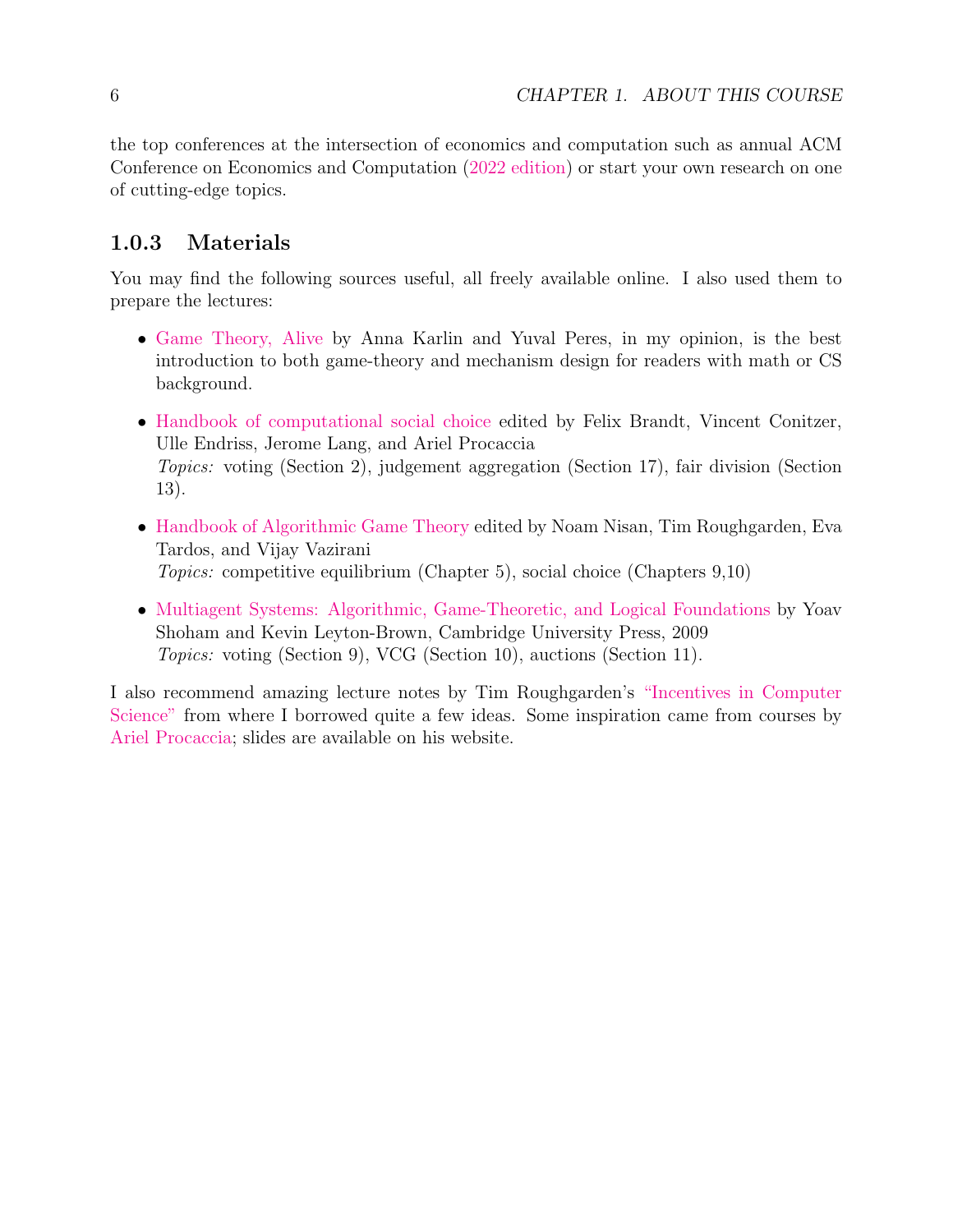## <span id="page-6-0"></span>Chapter 2

# Multi-agent systems: economics or CS?

This course is about multi-agent systems. But who are the agents? Originally, economics was about people producing, selling, and buying goods for money. These people — and, more generally, their groups such as firms or countries — are economic agents. However, the key feature of these economic agents is not the type of interaction they engage in but the fact that different agents may pursue different goals, may differ in their preferences and characteristics. A device in a network having its own local objective, a car following a route suggested by Google Maps, or processes sharing common computational resources can all be modelled as such agents.

Game theory aims to understand how systems of agents behave when the rule of interaction are given. We will be interested in the opposite questions: How to design multi-agent systems? How to take agents and difference in preferences and agents' incentives into account? These questions belong to the field of economic design also known as mechanism design.

Originally, mechanism design was a part of economics but now it can be considered as an interdisciplinary research at the interface of economics, CS, and math. We will discuss applications of mechanism design to ranking aggregation, auctions including sponsored search auctions used by search engines such as Google, platform markets, crowdsourcing, fair resource allocation in sharing economy, and others.

There are is a group of key goals that a designer can have:

- Efficiency: The outcome of a mechanism must be optimal in some sense, e.g., maximize a certain numerical objective (revenue or welfare) or be non-improvable in some other sense.
- Robustness to strategic behavior (strategy-proofness): Agents incentives to game the system should not ruin the outcome.
- Fairness: Agents must be treated fairly, e.g., enjoy equal opportunities.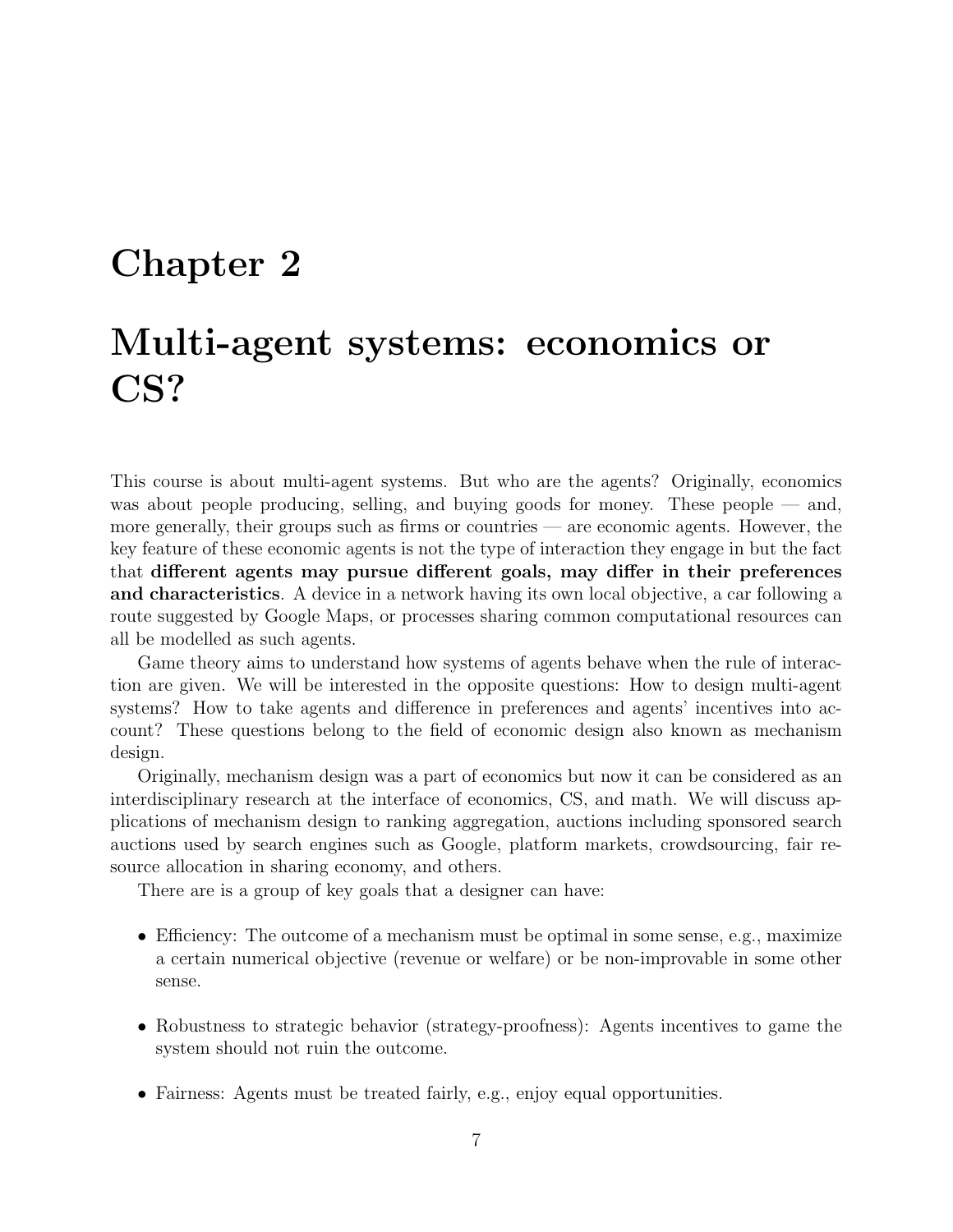While the formalization of these goals depends on the particular application, the rule of thumb is that they are typically incompatible. This incompatibility discovered early by economists (famous Arrow's theorem and the Gibbard-Sattherwaite theorem that we will discuss soon) became major obstacles and discouragement to economic theory of mechanism design. The current research on mechanism design is largely affected by new ideas from CS offering a workaround for impossibilities and allowing to design good mechanism if you must.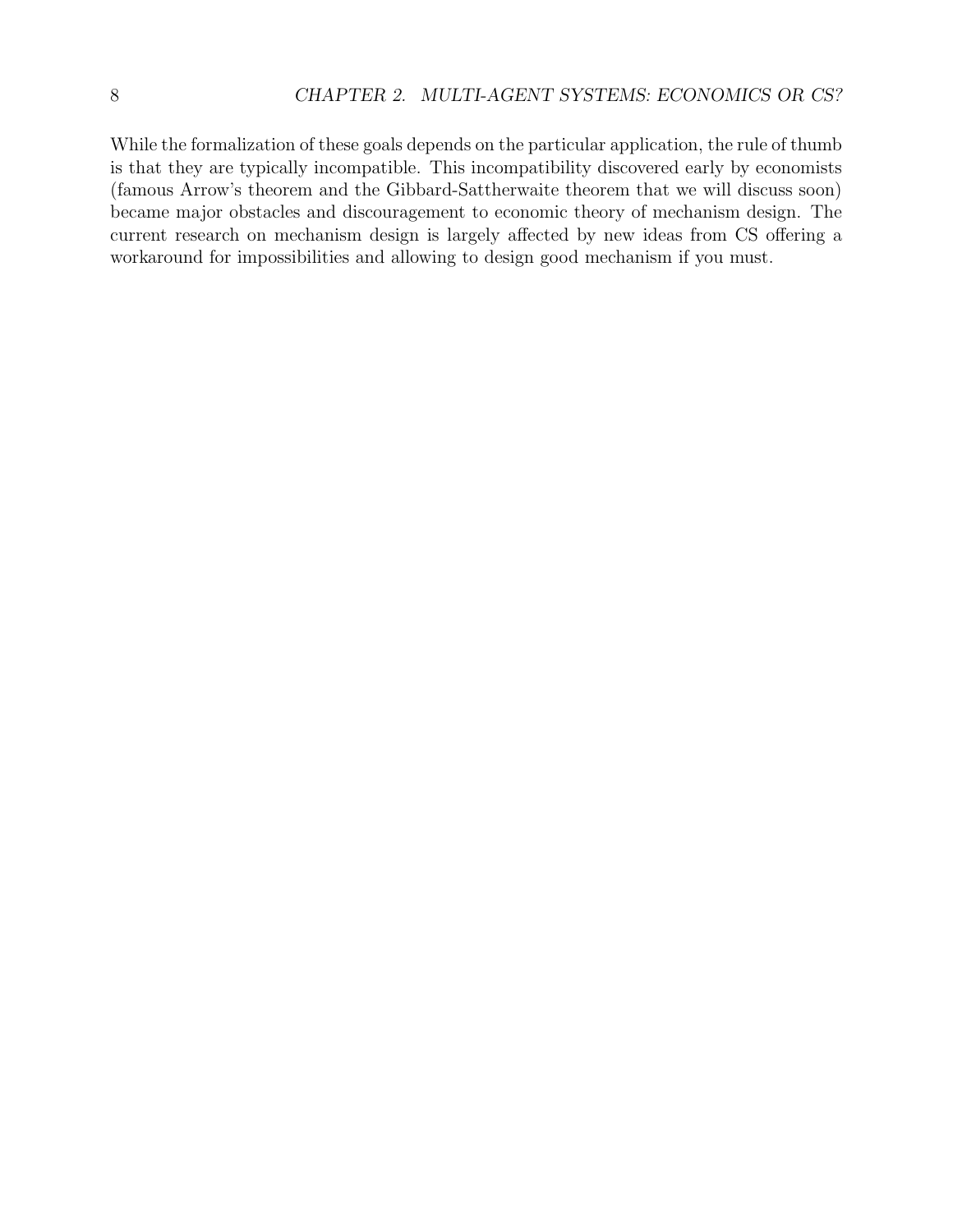## <span id="page-8-0"></span>Chapter 3

# Ranking aggregation (aka Voting or Social Choice)

The most fundamental problem of economic design: how to aggregate a collection of distinct ranking of alternatives into one collective ranking or one collective decision? It is usually referred to as social choice problem or voting by its most immediate application. Applications:

- Voting in political elections (voters have different preferences over candidates and the goal is to choose the "best" candidate)
- Collective decision making withing organization (the board of directors decides on a marketing campaign).
- Aggregating experts' opinions, crowd-sourcing (workers on Mechanical Turk are asked to rank several interface options by their usability), and peer grading (students are asked to rank works of their peers).
- Aggregating algorithmic recommendations (experts=algorithms), e.g., setting up an ensemble of neural networks (aka boosting)
- Ranking aggregation (sports, movies)
- Exotic examples: Blockchain governance and [DAOs](https://en.wikipedia.org/wiki/Decentralized_autonomous_organization) (decentralized autonomous organizations).

Apart from these direct applications, social choice problem is important as you can think of any economic design problem as that of social choice. The idea is as follows. Think of an auction. The set of outcomes consists of possible allocations of the good and payments. Clearly, each bidder prefers to get the auctioned good and to pay less. In other words, there are agents having different preferences over a common set of "outcomes" and the auction can be seen as a mechanism for choosing an outcome giving these conflicting preferences.

In particular, social choice is a benchmark problem illustrating all the obstacles that we will see later in other economic design problems.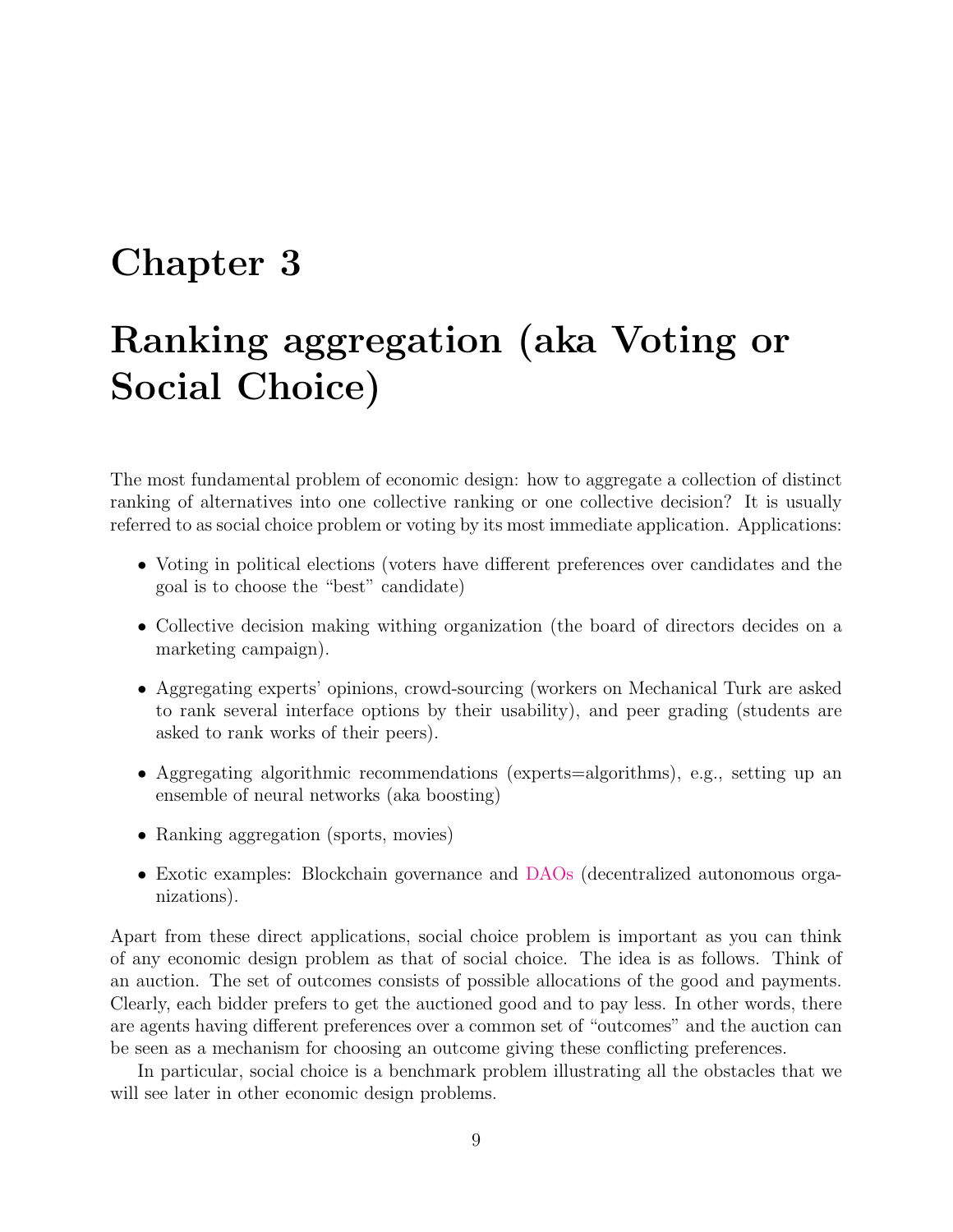The problem of social choice There is a set  $N = \{1, 2, ..., n\}$  of agents (we will sometimes refer to them as "voters") and a set A of  $|A| = m$  alternatives ("candidates" or "outcomes"). We will denote generic alternatives by  $a, b, c$  and generic voters by  $i, j, k$ .

Each agent's preferences (ranking) is given by a list of alternatives, from best to worst. We will denote agent i's preference by  $\succ_i$  and write  $a \succ_i b$  to indicate that voter i prefers the alternative a to b. We assume transitivity: if i prefers a to b and b to c, then i prefers a to c i.e.,  $\succ_i$  is a transitive relation.<sup>[1](#page-9-2)</sup> In the basic setting discussed in the first two lectures, we also assume that the voter is never indifferent (has strict preferences): for any two distinct alternatives a, b either  $a \succ_i b$  or  $b \succ_i a$ .

A collection of preferences of each of the agents is called a preference profile and is denoted by  $\pi = (\succ_1, \ldots, \succ_n) = (\succ_i)_{i \in N}$ .

A **voting rule** is a map f assigning a winning alternative  $f(\pi) \in A$  to each preference profile  $\pi$ .

A ranking rule is a map F assigning a ranking of alternatives  $F(\pi) \Rightarrow_{\pi}$  to each preference profile  $\pi$ .

### <span id="page-9-0"></span>3.1 Some (de)motivating examples

#### <span id="page-9-1"></span>3.1.1 Success story: two alternatives.

First consider the case of just two candidates,  $|A| = 2$  and odd number of voters  $|N|$ .

The will of majority is the idea underlying the modern democracy and rooted in ancient Greece. The **majority rule** which outputs the candidate preferred by the majority<sup>[2](#page-9-3)</sup>.

In what sense the majority rule is good? It treats voters symmetrically and gives no incentive for them to "game the rule" by misreporting their preferences to make their favorite candidate win. Formally, these properties are captured by the following two notions that are also applicable to voting rules with any number of alternatives.

A voting rule  $F$  is said to be

• strategy-proof (aka truthful aka non-manipulable) if no agent  $i$  with preferences  $\succ_i$  can make her more preferable candidate win by pretending that her preferences are given by some  $\succ_i'$ . Formally, for any profile  $(\succ_i)_{i\in N}$  of preferences and any agent i, there is no  $\succ_i'$  such that<sup>[3](#page-9-4)</sup>

$$
f(\succ_1,\ldots,\succ_{i-1},\succ'_i,\succ_{i+1},\ldots,\succ_n)\succ_i f(\succ_1,\ldots,\succ_n).
$$

<span id="page-9-2"></span><sup>&</sup>lt;sup>1</sup>This requirement captures the idea that agents are rational. There are experiments showing that real people's preferences may violate this requirement, but this is still a natural approximation to the incomprehensible complexity of the real life.

<span id="page-9-4"></span><span id="page-9-3"></span><sup>&</sup>lt;sup>2</sup>It is uniquely defined thanks to the assumption that there is an odd number of voters.

<sup>&</sup>lt;sup>3</sup>For those of you familiar with game theory: Equivalently, a rule  $f$  is strategy-proof if submitting the true preferences is a weakly dominant strategy in the game defined by f.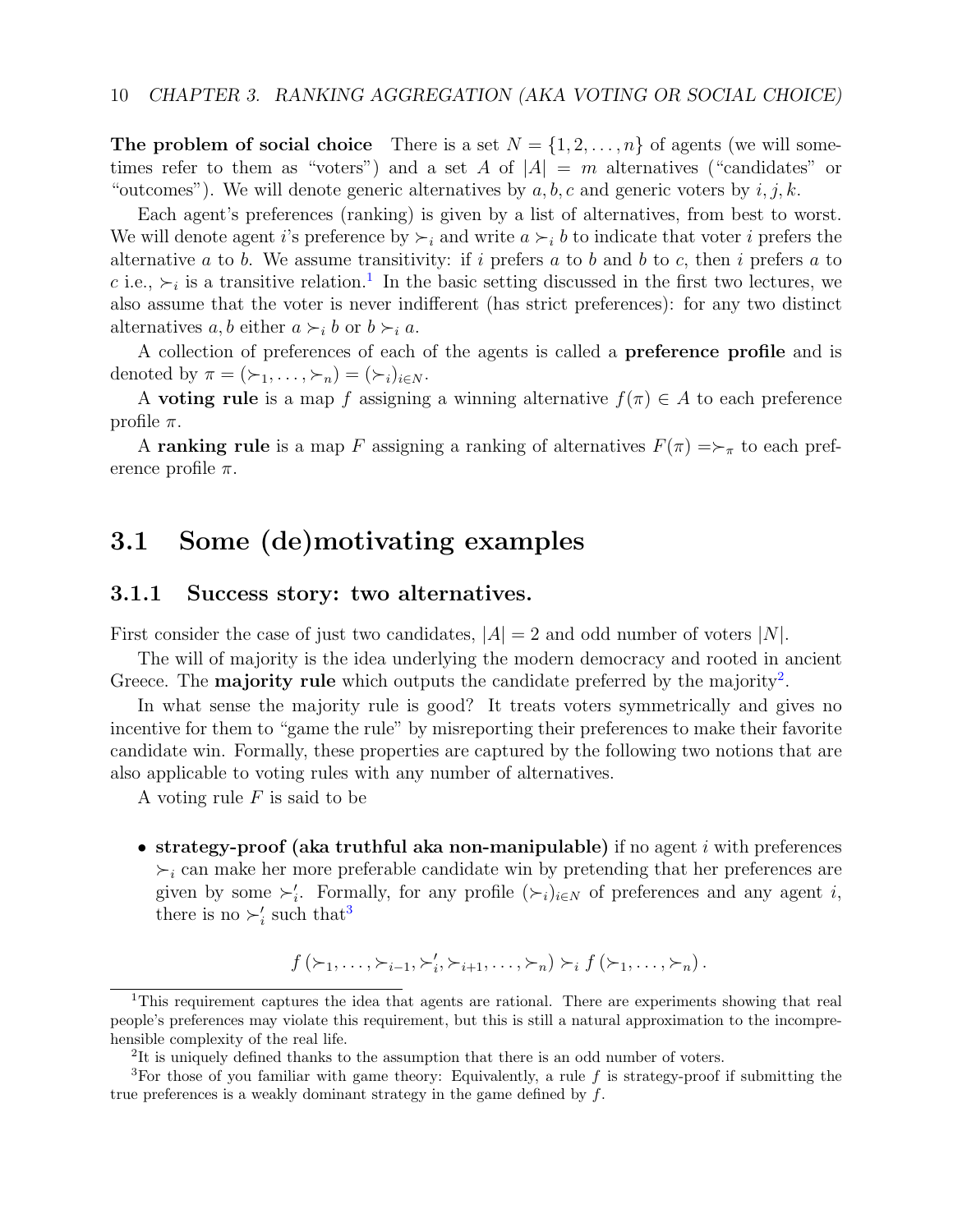• voter-symmetric (aka anonymous)<sup>[4](#page-10-0)</sup> if voters' names do not matter. Formally, for any profile  $(\succ_i)_{i\in\mathbb{N}}$  and any permutation<sup>[5](#page-10-1)</sup>  $\sigma$  of voters,

$$
f((\succ_i)_{i\in N}) = f((\succ_{\sigma(i)})_{i\in N}).
$$

Such requirements on a voting rule are usually called axioms. Are there any other rules satisfying the two axioms?

**Theorem 1** (a version of May's theorem). For two alternatives  $A = \{0, 1\}$  and an odd number of voters  $|N|$ , any strategy-proof anonymous voting rule f is a threshold rule: there is a number  $t \in \{0, 1, 2, \ldots, n\}$  such that

$$
f((\succ_{i})_{i \in N}) = \begin{cases} 1, & |\{i \in N: 1 \succ_{i} 0\}| \ge t \\ 0, & otherwise. \end{cases}
$$

Corollary 1. If we additionally assume that the rule treats the two alternatives in a sym-metric way, i.e., candidate's names do not matter<sup>[6](#page-10-2)</sup> (the axiom called **neutrality**), then we recover the majority rule corresponding to  $t = \frac{|N|}{2}$  $\frac{N}{2}$ .

To prove May's theorem note that we can represent any profile of preferences over two alternatives  $A = \{0, 1\}$  via the set of voters  $N_1 = \{i \in N : 1 \succ_i 0\}$  preferring the alternative 1. In other words, any rule f can be seen as a function of  $N_1$ . With these representation, the two axioms are reformulated in a handy way.

**Claim 1.** A rule  $f = f(N_1)$  with  $A = \{0, 1\}$  is

- strategy-proof if and only if f is monotone, i.e.,  $f(N_1) \leq f(N_1 \cup \{i\})$  for any  $i \in N$ .
- anonymous if and only if  $f(N_1) = g(|N_1|)$ , i.e., f depends only on the number of elements in  $|N_1|$ .

Now we can prove the theorem.

*Proof.* We know that  $f = g(|N_1|)$ , where g is a monotone function on  $\{0, 1, \ldots, n\}$  with values in  $\{0,1\}$ . Any such function is a step function, i.e.,  $g(x) = 1$  for  $x \ge t$  and 0, otherwise. This step function gives to the threshold rule from the theorem.  $\Box$ 

<span id="page-10-0"></span><sup>4</sup>This assumption is reasonable in political elections but may not be so in crowd-sourcing, where the a weight of a "voter" may depend on their performance, e.g., on average number of mistakes they make.

<span id="page-10-2"></span><span id="page-10-1"></span><sup>&</sup>lt;sup>5</sup>A permutation of a set B is a bijection  $B \to B$ .

<sup>&</sup>lt;sup>6</sup>If the alternatives differ in their nature (e.g., implementing a project or not), there is no reason to assume that they must be treated symmetrically.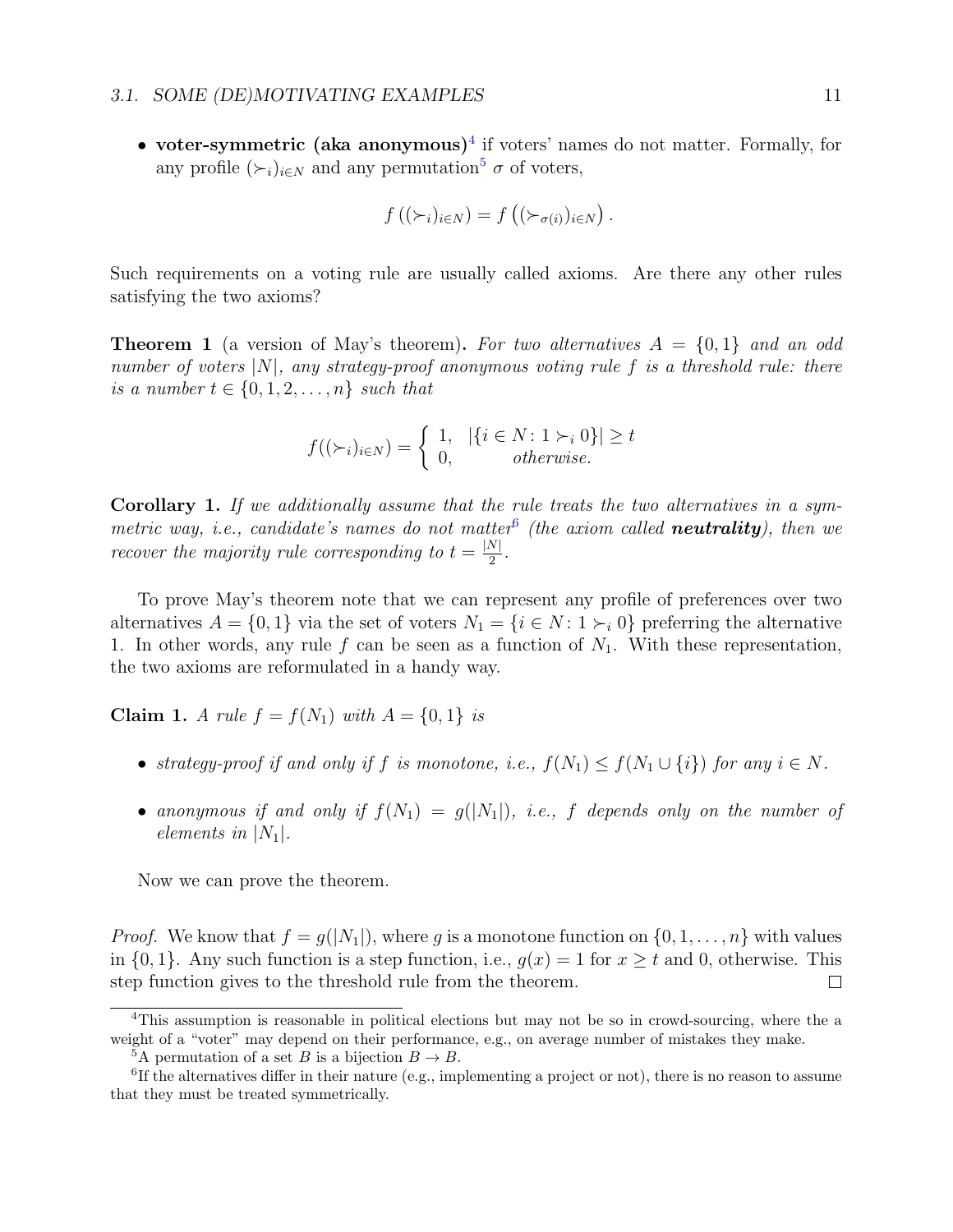#### <span id="page-11-0"></span>3.1.2 This irrational majority

What should we do if there are more than two alternatives? The idea going back to Marquise de Condorcet<sup>[7](#page-11-1)</sup> is using the majority rule to compare each pair of alternatives.

Define the preference of the majority as follows:

 $a \succ_{maj} b$  if and only if the majority of voters prefers a to b.

To focus on the essence of the problem, we assume that there is an odd number of voters  $n$ .

An alternative a is called the **Condorcet winner** if  $a \succ_{maj} b$  for any  $b \in A$ . The problem with this definition is that the Condorcet winner may fail to exists because of the fundamental problem with majority preferences, illustrated by the following example.

Example 1 (Condorcet paradox). Consider the 3-voter profile:

$$
\begin{array}{c|c|c}\n \times_1 & \times_2 & \times_3 \\
\hline\na & b & c \\
b & c & a \\
c & a & b\n\end{array}
$$

Then  $a \succ_{maj} b$  by the majority (voters 1,3) and  $b \succ_{maj} c$  by the majority (voters 1,2). We conclude that

$$
a \succ_{maj} b \succ_{maj} c.
$$

But wait,  $c \succ_{maj} a$  by the majority (voters 2,3)?!? We end up with the so-called Condorcet cycle and see that the Condorcet winner may fail to exist.

The example demonstrates that the majority preferences may violate transitivity, i.e., can be irrational. The reason is that the "majority" is not a well-defined set of agents and it depends on the question we ask. In particular, if sequential pairwise comparisons are used to come up with a non-binary decision, the outcome may depend on the sequence of comparisons. Another related irrationality phenomenon is known in the field of judgement  $aggregation<sup>8</sup>$  $aggregation<sup>8</sup>$  $aggregation<sup>8</sup>$ , which studies voting over logically related issues.

Example 2 (Doctrinal paradox in judgement aggregation). Consider 3 judges that need to decide on 3 logically related issues: whether the defendant was obliged to complete the task, whether she failed, and whether she is liable. The judges are rational, which is captured by the following logical relation obliged&failed ⇒ liable. Judges' individual judgements are as follows:

|          | obliged | failed | liable |
|----------|---------|--------|--------|
| Judge 1  | yes     | yes    | yes    |
| Judge 1  | yes     | no     | no     |
| Judge 1  | no      | yes    | no     |
| majority | ves     | ves    | no     |

<span id="page-11-1"></span><sup>7</sup>He was a remarkable 18th century thinker and politician defending humanistic ideas two centuries before it became mainstream. Read about him on [Wikipedia.](https://en.wikipedia.org/wiki/Marquis_de_Condorcet)

<span id="page-11-2"></span><sup>&</sup>lt;sup>8</sup>If you are interested to learn more, check the chapter on judgement aggregation in the Handbook of Computational Social Choice.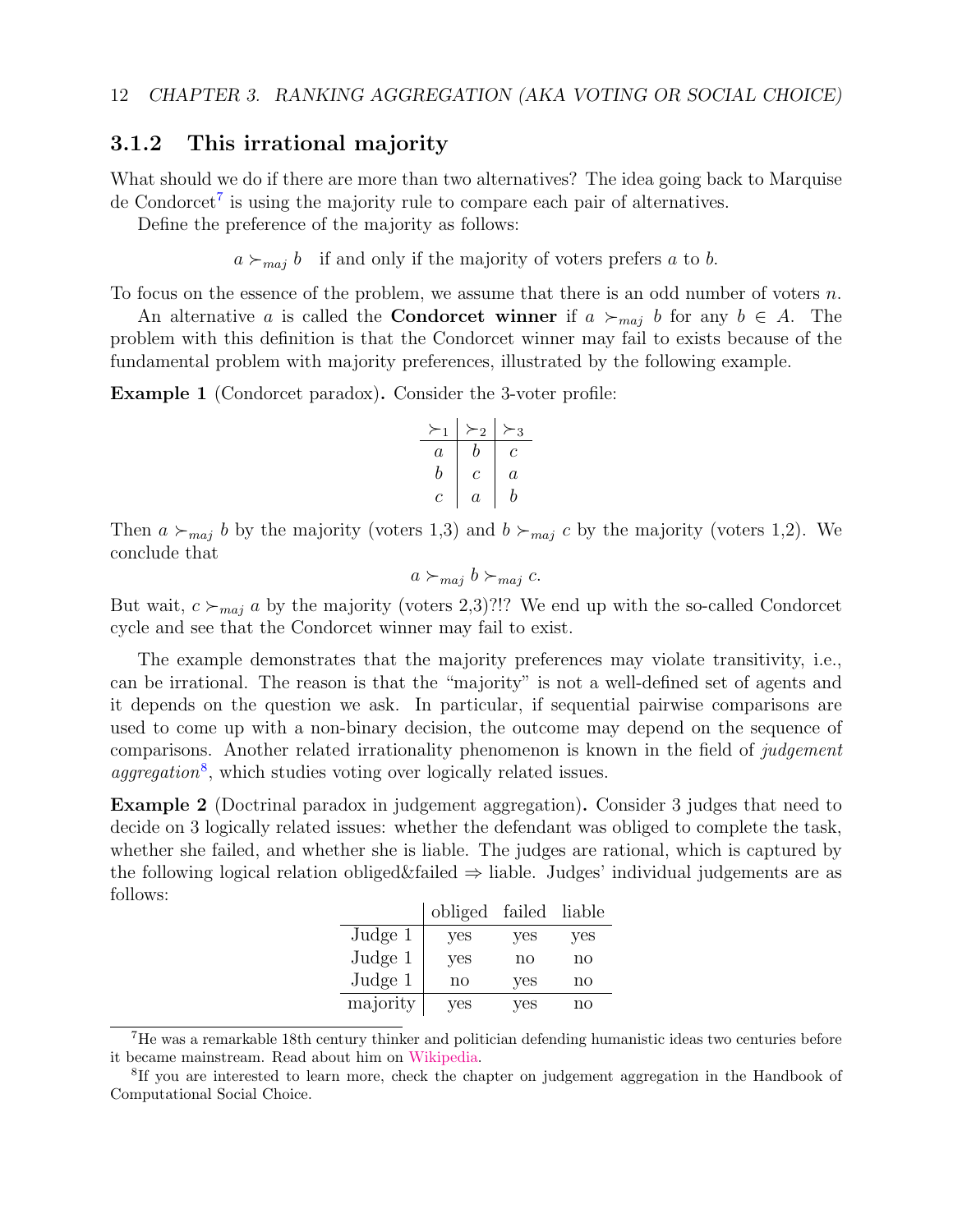#### 3.2. PLURALITY RULE 13

As we see, the majority judgements are irrational.

While the Condorcet winner may fail to exist, it often does both in real-life elections<sup>[9](#page-12-1)</sup> and in theory.[10](#page-12-2)

When the Condorcet winner exists, it is natural to require that she gets elected. Voting rules satisfying this requirement are called Condorcet consistent or satisfying the Condorcet winner property. While this requirement seems to be mild and unambiguous, most of the voting rules we are familiar with fail to pass this test.

A seemingly must-have property is that the alternative defeated by any other alternative in the majority vote must never be chosen. Formally, an alternative  $a$  is the **Condorcet** loser if  $a \prec_{maj} b$  for any  $b \in A$ . A rule is said to have the **Condorcet loser property** if such a loser is never selected by the rule. As we will see, even this test is failed by the most popular voting rule that we discuss next.

### <span id="page-12-0"></span>3.2 Plurality rule

The plurality rule selects the alternative that is top-ranked by the maximal number of voters. It is the most common voting rule. This rule and its variants such as plurality with runof<sup> $11$ </sup> are omnipresent in politics. This rule can be seen as another attempt to extend the majority rule to  $|A| > 2$  alternatives. But is it a good extension?

| <b>Example 3.</b> Consider the following profile of preferences: |  |  |  |  |  |  |
|------------------------------------------------------------------|--|--|--|--|--|--|
|------------------------------------------------------------------|--|--|--|--|--|--|

|  | $21\%$ of voters   19% of voters   20% of voters   20% of voters   20% of voters |  |
|--|----------------------------------------------------------------------------------|--|
|  |                                                                                  |  |
|  |                                                                                  |  |
|  |                                                                                  |  |
|  |                                                                                  |  |
|  |                                                                                  |  |

The alternative a selected by the plurality is hated by 79% of population. The flaw of the plurality rule is that it does not take into account this "dislikes" and fails to find a compromise such as the alternative  $b$  in this profile. In general, the plurality rule favours candidates with extreme views strongly supported by a relatively small group of fanatics.

Formally, these concerns are captured by the fact that a is the Condorcet loser, i.e., the plurality rule does not have the Condorcet looser property.

<span id="page-12-1"></span><sup>&</sup>lt;sup>9</sup>As argued, for example, by Eric Maskin, a Nobel laureate for his works on mechanism design and proponent of majority-based voting rules.

<span id="page-12-2"></span><sup>&</sup>lt;sup>10</sup>There are various results showing that, if you fix the number of alternatives  $|A|$  and take voters preferences at random, then (depending on a particular model of randomness), the Condorcet winner either exists with probability approaching 1 or approaching some number strictly above 0. See a [survey.](https://link.springer.com/article/10.1023/A:1015551010381)

<span id="page-12-3"></span><sup>&</sup>lt;sup>11</sup>Plurality with runoff selects the winner in two rounds. In the first round, the two candidates with the maximal number of first places get selected. In the second round, the majority of voters selects the winner among the two.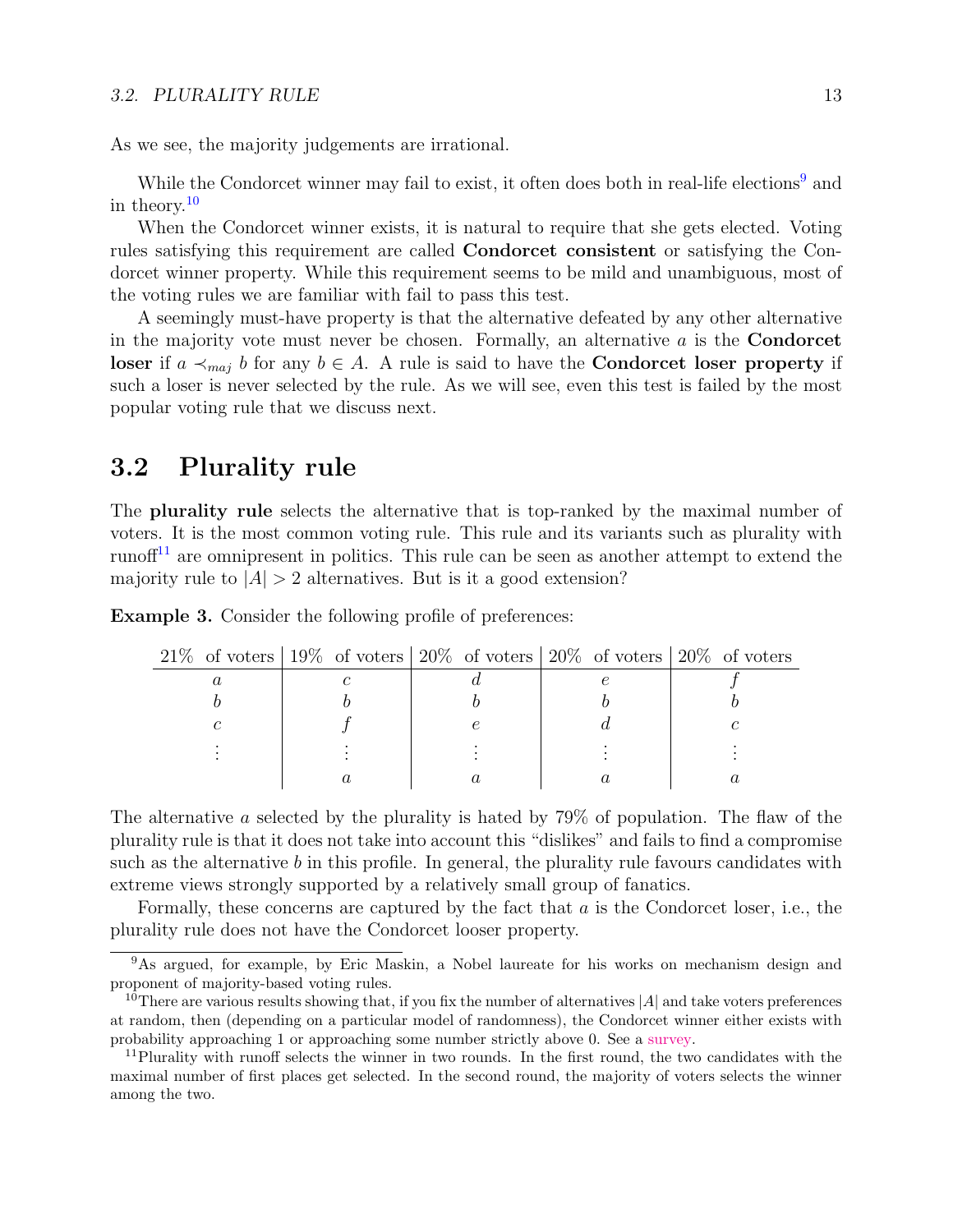Another phenomenon that can be illustrated using this example is manipulability of the plurality rule. If, say, 3% of voters from the last group report the preference

$$
\begin{array}{c} c \\ f \\ b \\ \vdots \end{array}
$$

instead of their sincere preferences, the alternative c gets selected instead of  $a$ , i.e., by this misreport they make their 3rd best alternative  $c$  win whereas  $a$  was their worst alternative. We conclude that the plurality rule is not strategy-proof.<sup>[12](#page-13-1)</sup>

All the flaws of plurality are shared by plurality with runoff. Plurality is omnipresent but is arguably the worst among popular voting rules.

#### <span id="page-13-0"></span>3.3 Scoring rules

How could we take into account both likes and dislikes and their strength so that the compromise alternative b in the above example is selected?

Consider a family of **scoring rules**, where each voter gives  $s_k$  points to the alternative she ranks k'th and the alternative with the maximal total number of points wins. The resulting rule is parameterized by the vector of scores  $s = (s_1, s_2, \ldots, s_{|A|}).$ 

Note that the plurality rule is a particular case corresponding to  $s = (1, 0, 0, \ldots, 0)$ . The Borda rule named after chevalier de Borda, a contemporary of Condorcet, corresponds to

$$
s = (|A| - 1, |A| - 2, |A| - 3, \dots, 0)
$$

and is used to determine the winner of the Eurovision Song Contest.

The Borda rule balances likes and dislikes. In particular, it selects b in the example above and never chooses the Condorcet loser.<sup>[13](#page-13-2)</sup> As you will see in the first homework, the Borda rule is not strategy-proof and may not select the Condorcet winner even if it exists.

<span id="page-13-1"></span><sup>&</sup>lt;sup>12</sup>Formally, the definition of strategy-proofness requires that only one voter misreports her preference. How can we modify the example so even a single voter has a profitable manipulation?

<span id="page-13-2"></span> $13$ Try proving this. It is not immediate but is a good puzzle to think about.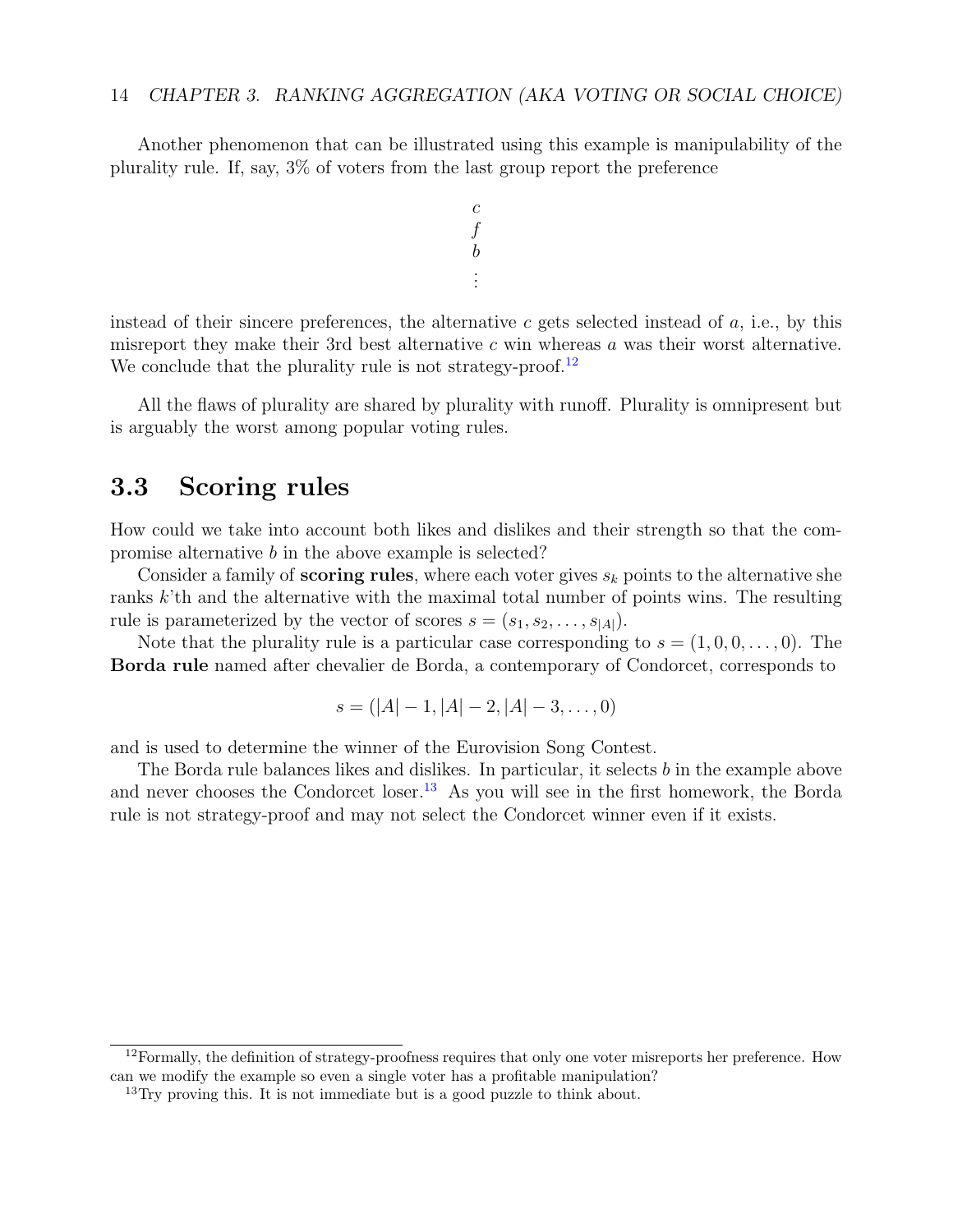# <span id="page-14-0"></span>Chapter 4 Impossibility results

In the last lecture we saw that the problem of ranking aggregation with three or more alternatives is prone to paradoxes and do not admit a simple solution. For two alternatives, the combination of non-manipulability and a fairness requirement pined down the family of threshold rules. Fixing the requirements (axioms) and exploring the set of rules satisfying them is known as normative approach. In this lecture, we explore what normative approach gives in the case of more than two alternatives.

We will start from discussing the ranking rules and prove the famous Arrow's theorem and then discuss voting rules and formulate the Gibbard-Sattherwaite theorem. These two results are known as impossibility theorems as they show that even a combination of mild requirements results in almost vacuous set of rules. These results show that often there are no "ideal" mechanisms; in the future lectures we will see how one can circumvent impossibilities and design good ones.

**The model.** Let us recall the setting. That there is a set  $N = \{1, 2, \ldots, n\}$  of agents (aka voters) and a set A of alternatives ("candidates" or "outcomes"). We will denote generic alternatives by  $a, b, c$  and generic voters by  $i, j, k$ . Each agent's preferences (ranking) is given by a list of alternatives, from best to worst. We will denote agent i's preference by  $\succ_i$  and write  $a \succ_i b$  to indicate that voter i prefers the alternative a to b. A collection of preferences of each of the agents is called a **preference profile** and is denoted by  $\pi = (\succ_1, \ldots, \succ_n) = (\succ_i)$ )<sub>i∈N</sub>. A **voting rule** is a map f assigning a winning alternative  $f(\pi) \in A$  to each preference profile  $\pi$ . A ranking rule is a map F assigning a ranking of alternatives  $F(\pi) \Rightarrow_{\pi}$  to each preference profile  $\pi$ .

### <span id="page-14-1"></span>4.1 Irrelevant alternatives

To motivate the problem, similarly to scoring voting rules, one can define **scoring ranking** rules. Each voter gives  $s_k$  points to the alternative she ranks k'th and then the alternatives are ordered by the maximal number of points.

These rules are especially popular in sports to aggregate athletes' results over several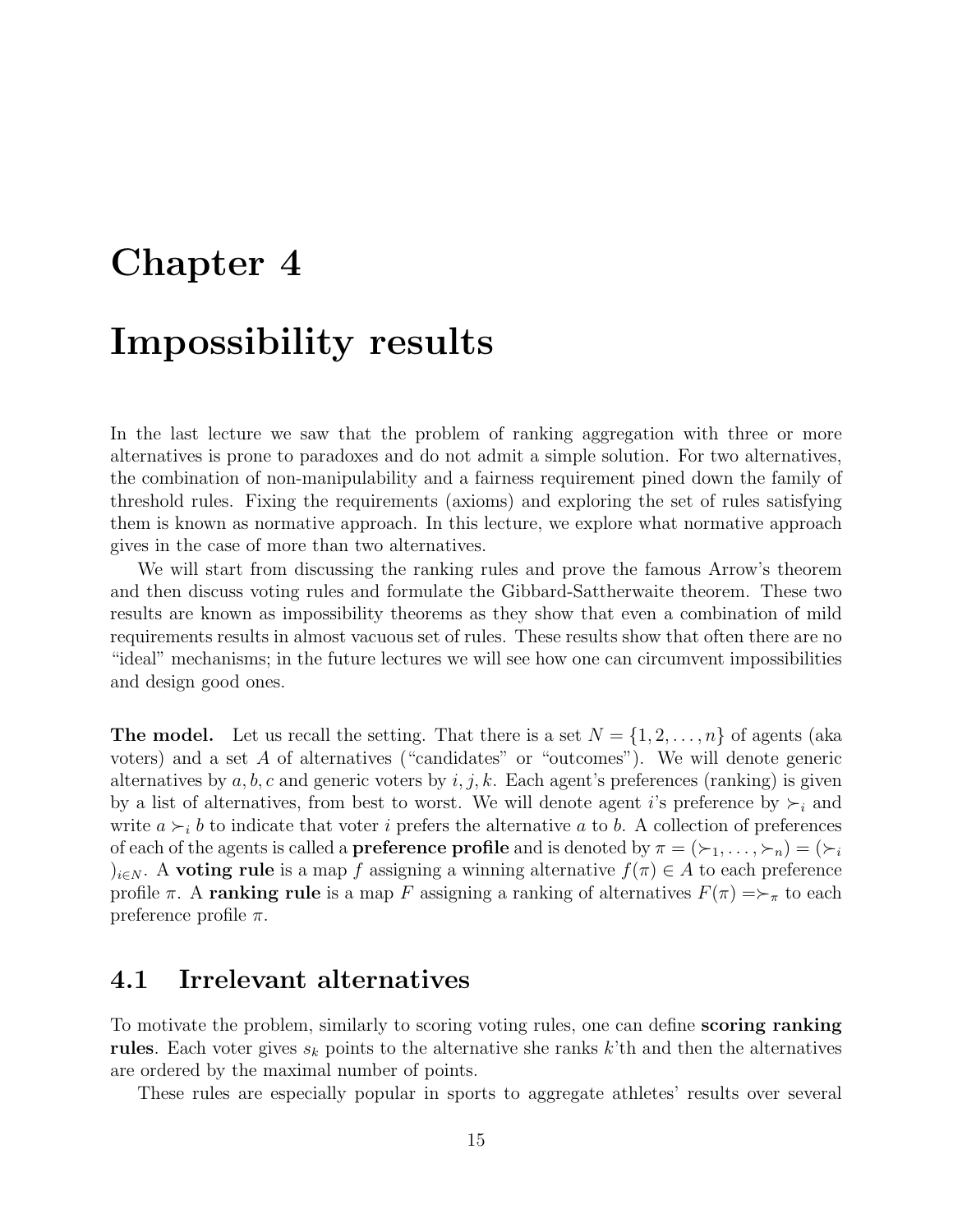competitions as these rules have a very transparent mechanics easy-to-follow for spectators. In this application,  $i \in N$  indexes different competitions and  $\succ_i$  is the ranking of athletes in this particular competition. The goal is, given  $\pi = (\succ_1, \ldots, \succ_n)$ , to determine the overall ranking of athletes  $\succ_{\pi}$ .

The following historical example<sup>[1](#page-15-0)</sup> illustrates what are irrelevant alternatives and why we would like the ranking rule to be independent of them.

Example 4. The Women's Pursuit category of the 2014/2015 IBU Biathlon World Cup consisted of seven races. To aggregate the results over the races, IBU uses a scoring ranking rule with the following weights

 $(s_1, s_2, s_3, \ldots) = (60, 54, 48, 43, 40, 38, 36, 34, 32, 31, 30, 29, 28, \ldots, 1).$ 

Kaisa Mäkäräinen came first with two first place finishes, two second, a third, a fourth, and a twelfth, for a total score of 348 points. Second was Darya Domracheva, with four first place finishes, one fourth, a seventh, and a thirteenth, for a total score of 347. In tenth place was Ekaterina Glazyrina, well out of the running with 190 points.

|                                       |  |                                                            |  |  | athlete $\begin{array}{ccccccccc} 1 & 2 & 3 & 4 & 5 & 6 & 7 & \text{total score} \end{array}$ |
|---------------------------------------|--|------------------------------------------------------------|--|--|-----------------------------------------------------------------------------------------------|
| Mäkäräinen 60 60 54 48 54 29 43   348 |  |                                                            |  |  |                                                                                               |
| Domracheva 43 28 60 60 60 36 60       |  |                                                            |  |  | - 347                                                                                         |
|                                       |  | المتعارض والمتعارض والمتعارض والمتعارض والمتعارض والمتعارض |  |  |                                                                                               |
| Glazyrina   32 54 10 26 38 20 10      |  |                                                            |  |  | - 190                                                                                         |

Four years later, Glazyrina was disqualified for doping violations, and all her results from 2013 onwards were annulled. This bumped Domracheva's thirteenth place finish in race two into a twelfth, and her total score to 348. The number of first place finishes is used as a tie breaker, and in March 2019 the official results implied that Mäkäräinen will be stripped of the trophy in favour of Domracheva. Because the tenth place competitor was disqualified for doping four years after the fact.

There is something dissatisfactory about this example: ideally, we would like the comparison of the two athletes to depend on their relative performance only but not on performance or presence of some other athlete. This is captured by the following axiom.

A ranking rule  $F : \pi \rightarrow \succ_{\pi}$  is independent of irrelevant alternatives (IIA) if for any pair of alternatives their ranking  $\succ_{\pi}$  depend only on voters' preferences over these two alternatives. Formally, for any  $a \neq b$  and  $\pi = (\succ_1, \ldots, \succ_n)$  and  $\pi' = (\succ'_1, \ldots, \succ'_n)$ 

$$
(\forall i \ a \succ_i b \Leftrightarrow a \succ'_i b) \Rightarrow (a \succ_{\pi} b \Leftrightarrow a \succ_{\pi'} b).
$$

Of course, IIA can be easily satisfied, for example, by choosing  $\succ_{\pi}$  independent of  $\pi$ . There is, however, one situation, where the question of ranking aggregation is unambiguous:

<span id="page-15-0"></span><sup>1</sup>We borrow this example from a fun-to-read paper [\(Kondratev et al.,](#page-103-0) [2019\)](#page-103-0) containing multiple examples of voting paradoxes emerging in athletes ranking and finding a subfamily of scoring rules that is the least paradoxical.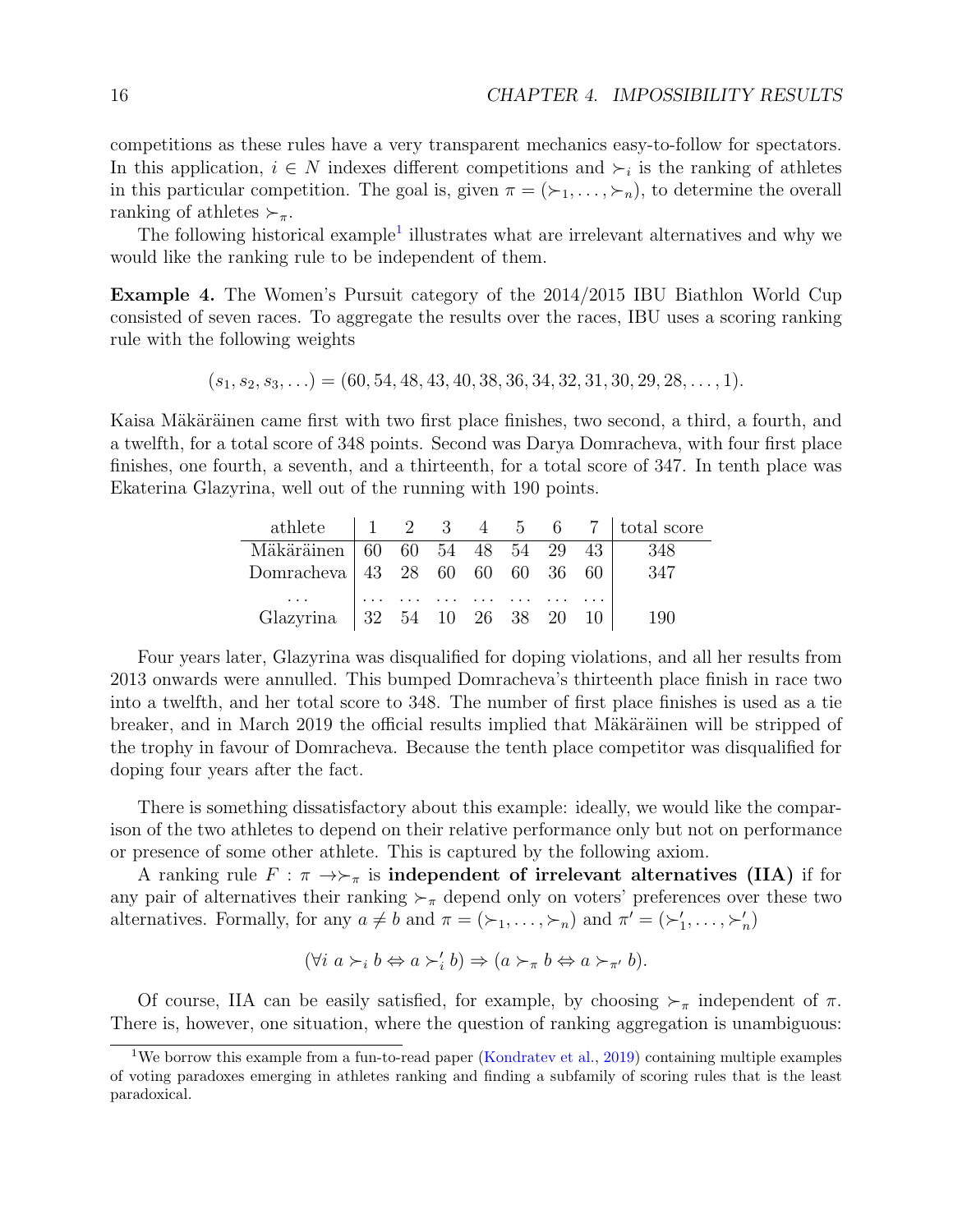when athletes ranking in each competition is the same. A ranking rule  $F$  is said to be unanimous if for

$$
\pi = (\succ, \ldots, \succ) \implies \succ_{\pi} = \succ.
$$

Are there ranking rules satisfying both IIA and unanimity? Yes, but they do not really aggregate information as the ranking of athletes is determined by one given race. A rule F is said to be **dictatorial** if there exists  $i \in N$  such that  $\succ_{\pi} = \succ_i$  for any  $\pi = (\succ_1, \ldots, \succ_n)$ .

**Theorem 2** (Kenneth Arrow 1951). If  $|A| \geq 3$ , then any unanimous F satisfying independence of irrelevant alternatives is a dictatorship.

As we see, the paradox illustrated by the biathlon example was not specific to the particular scoring rule but is unavoidable.

There are many proofs to Arrow's theorem. In the class, we followed one of the shortest of them; its version can be found in Chapter 9.2 of [Handbook of Algorithmic Game Theory.](https://www.cs.cmu.edu/~sandholm/cs15-892F13/algorithmic-game-theory.pdf)

There is another perspective on Arrow's theorem connecting it to Condorcet cycles. Assume that for each pair of alternatives, we want to decide on the pairwise comparison  $a \succ_{\pi} b$ or  $a \prec_{\pi} b$  as a function of the set of voters  $\{i \in N : a \succ_i b\}$  preferring a to b. For example, we can use the majority rule but, as we already know, the resulting relation  $\succ_{\pi}$  may exhibit Condorcet cycles for some preference profiles.

**Theorem 3** (an equivalent form of Arrow's theorem). If  $|A| \geq 3$  and the pairwise comparison  $\succ_{\pi}$  of a and b is determined by  $\{i \in N : a \succ_i b\}$  and is unanimous<sup>[2](#page-16-1)</sup>, then there is  $\pi$  such that the relation  $\succ_{\pi}$  has a cycle unless  $\succ_{\pi}$  is dictatorial.

A [proof of Arrow's theorem by Gil Kalai](http://www.cs.cmu.edu/~odonnell/papers/analysis-survey.pdf) relies on this reinterpretation. He computes the probability that  $\succ_{\pi}$  exhibits a cycle on a random preference profile  $\pi$ . His elegant computation uses the Fourier analysis on the binary cube and shows that the probability of the cycle is non-zero unless the comparison depends on just one coordinate, i.e., is dictatorial.<sup>[3](#page-16-2)</sup>

#### <span id="page-16-0"></span>4.2 Manipulable rules

Arrow's theorem is related to an equally important impossibility result for voting rules, Gibbard-Sattherwaite theorem.

Now we are back to considering **voting rules**, maps  $f$  assigning a winning alternative  $f(\pi) \in A$  to each preference profile  $\pi$ . Recall that a voting rule f is said to be **strategyproof (SP)** if no agent i with preferences  $\succ_i$  can make her more preferable candidate win by pretending that her preferences are given by some  $\succ'_{i}$ . Formally, for any profile  $(\succ_{i})_{i\in N}$ of preferences and any agent *i*, there is no  $\succ'_{i}$  such that

$$
f\left(\succ_1,\ldots,\succ_{i-1},\succ'_i,\succ_{i+1},\ldots,\succ_n\right)\succ_i f\left(\succ_1,\ldots,\succ_n\right).
$$

<span id="page-16-2"></span><span id="page-16-1"></span><sup>&</sup>lt;sup>2</sup>Whenever  $\{i \in N : a \succ_i b\} = N$ , we have  $a \succ_{\pi} b$ .

<sup>3</sup>You are not assumed to read this paper or have any prior knowledge of Fourier analysis for our course. However, I encourage you to learn it as it is a powerful technique appearing in various problems of probability, combinatorics, and algorithms.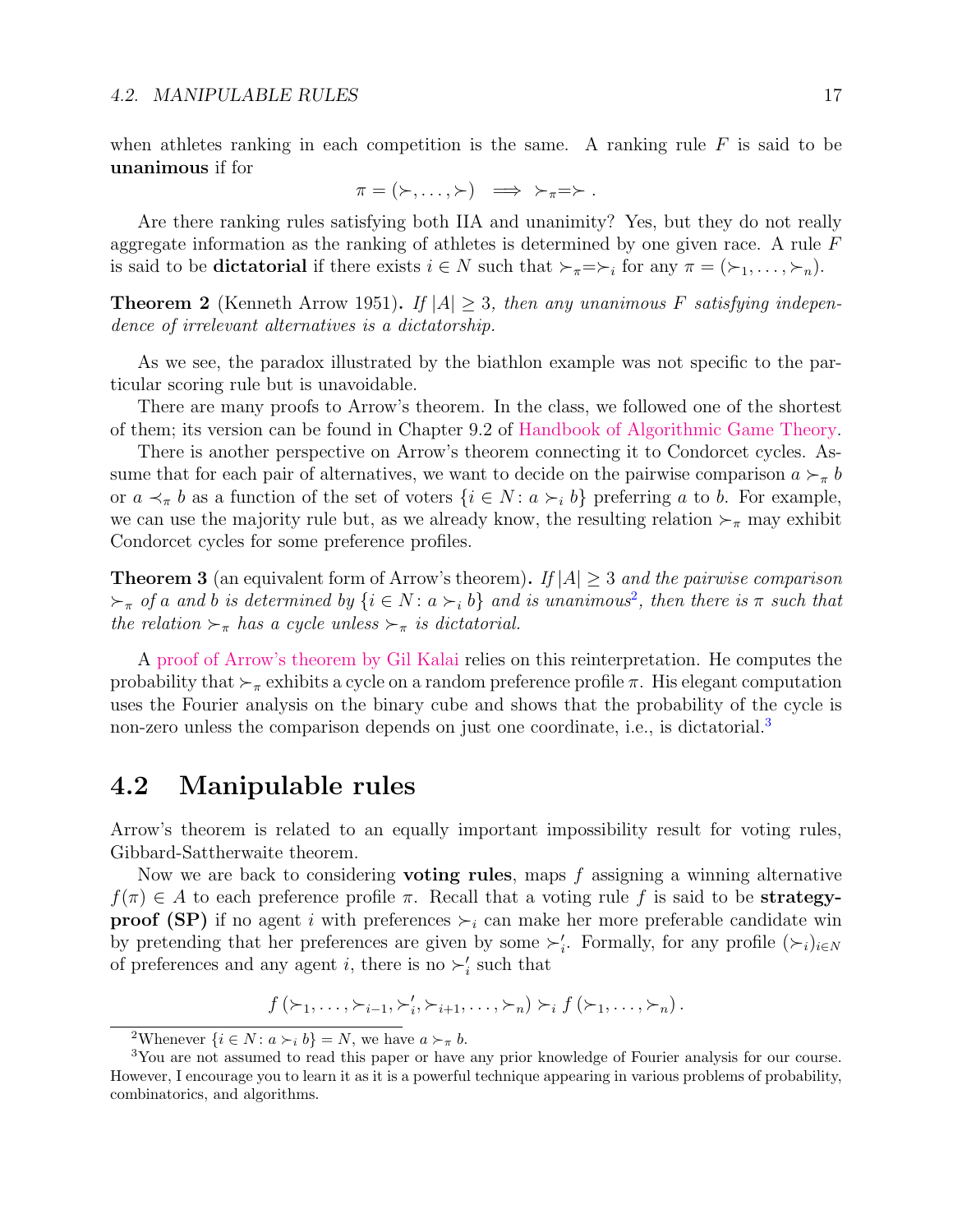What are the examples of SP voting rules? A rule selecting the same alternative  $\alpha$  for any preference profile. What if we want a rule that non-trivially depend on voters' preferences? Then we can use the majority vote (or any other threshold rule) between any two predefined alternatives  $\{a, b\} \subset A$ . Unfortunately, this rule will not select an alternative  $c \neq a, b$  even if all voters top rank it. Are there any SP rules that can select any alternative  $c \in A$  depending on preference profile? A non-satisfactory answer is a **dictatorial** f that selects voter  $i$ 's top alternative for any profile  $\pi$ .

Theorem 4 (Gibbard (1973), Sattherwaite (1975)). If f is strategy-proof and takes at least 3 different values, then f is dictatorial.

The proof sketch that we discussed in the classroom was also from Chapter 9.2 of [Hand](https://www.cs.cmu.edu/~sandholm/cs15-892F13/algorithmic-game-theory.pdf)[book of Algorithmic Game Theory.](https://www.cs.cmu.edu/~sandholm/cs15-892F13/algorithmic-game-theory.pdf)

As we see, manipulability of the plurality and the Borda rules are not their fault but an unavoidable consequence of being non-dictatorial. Can we escape this impossibility by allowing randomization, i.e., considering voting rules that output a probability distribution over A from which then the winner is sampled? As it was shown by Gibbard (1978), randomization alone does not open any new possibilities and any randomized strategy-proof rule can be decomposed as a randomization over already familiar rules: those that take at most two values or dictatorships.

In the subsequent lectures, we will discuss workarounds for today's impossibilities.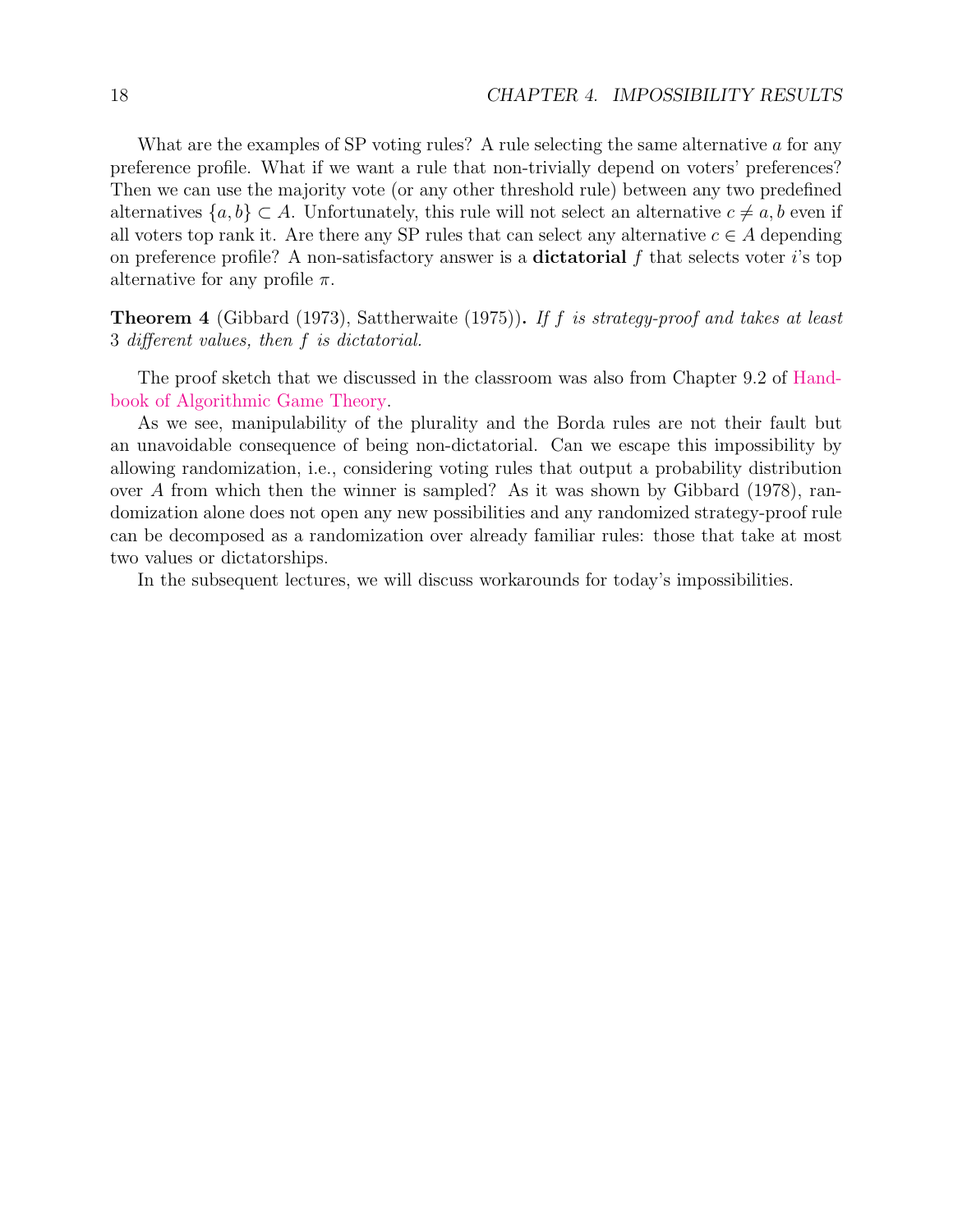# <span id="page-18-0"></span>Chapter 5

# Escaping impossibilities: domain restriction

At the end of the previous lecture, we formulated the Gibbard-Sattherwaite theorem stating that there are no non-trivial non-manipulable rules for non-binary decisions. There are several ways to escape this impossibility result:

- *domain restriction:* Let's add some extra structure on preferences that the agents can have.
- *complexity-theoretic barriers:* Maybe a rule is manipulable but finding a profitable manipulation is nearly impossible as it requires unlimited computational resources or detailed knowledge of others' preferences.
- typical behavior aka non-worst-case approach: Maybe there are preference profiles where the rule behaves poorly  $-e.g.,$  is manipulable — but they are rare.
- quantitative relaxation of requirements: Maybe a rule is manipulable but the manipulator cannot gain much by the manipulation.
- *randomization:* Let's allow for rules that sample the outcome at random with a distribution depending on the profile of preferences.

There is synergy between these ideas. For example, as we discussed, randomization alone does not help but it does if combined with a domain restriction.

In this lecture, we will see examples of how a domain restriction works. This is the main method to cope with impossibilities.

### <span id="page-18-1"></span>5.1 Domain restriction and utilities

Previously, we've assumed that each agent can have an *arbitrary strict* preference  $\succ_i$  over the set of alternatives  $A$ . A domain restriction refers to altering one or both of "arbitrary" and "strict".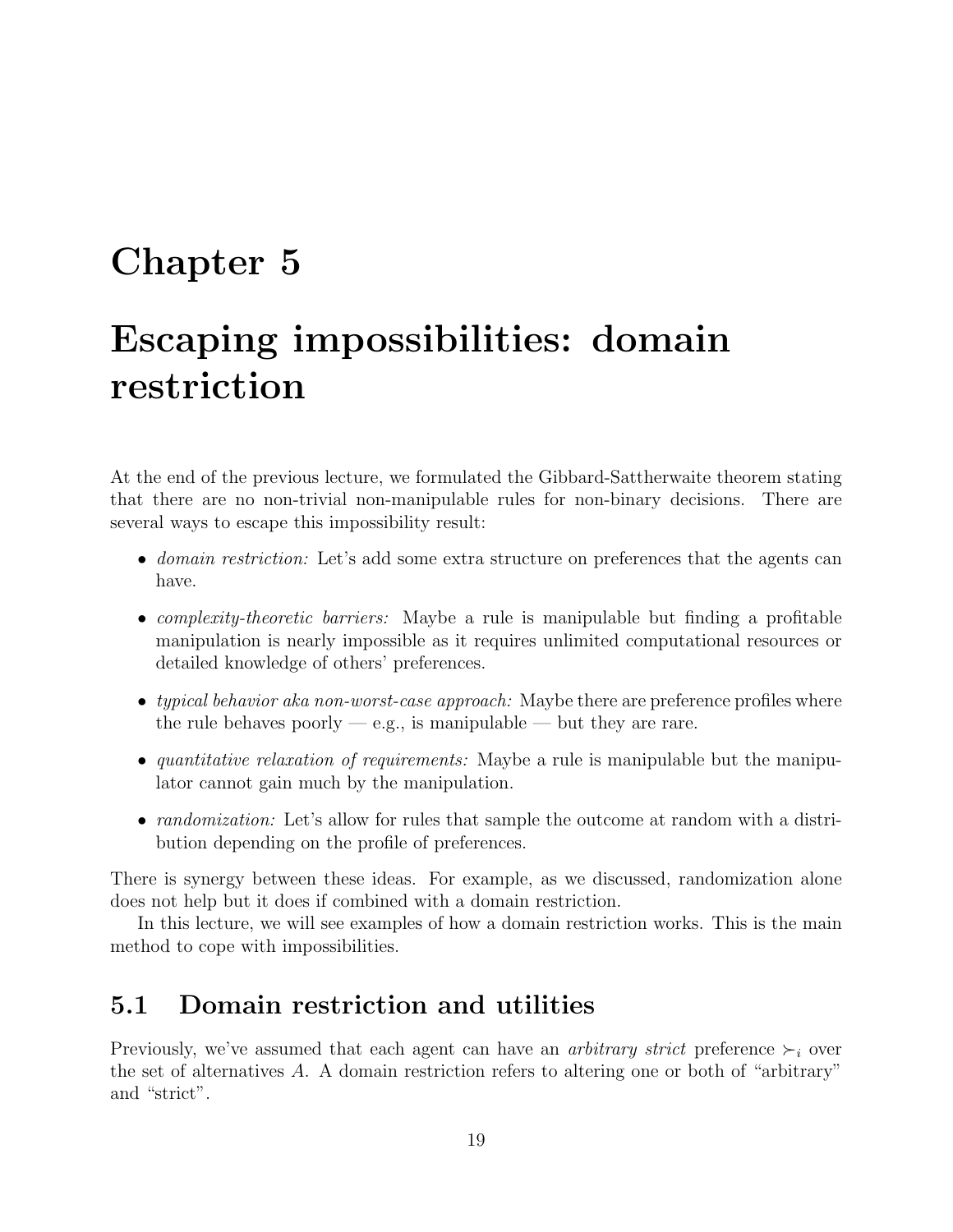A useful tool to describe a domain restriction is using utility functions. We say that a function  $u: A \to \mathbb{R}$  is a utility function representing  $\succ$  if and only if

$$
a \succ b \Leftrightarrow u(a) > u(b).
$$

We say that the two utility functions  $u$  and  $v$  are equivalent if there is a strictly monotoneincreasing function  $q: \mathbb{R} \to \mathbb{R}$  such that  $v(a) = q(u(a))$  for all alternatives a. Equivalent utility functions define the same preferences and one can think of preferences as a class of equivalent utility functions.

Utility functions can represent not only strict preferences but also preferences with indifferences. For example, if  $u(c) = 3$ ,  $u(a) = u(b) = 1$ , and  $u(d) = 0$ , the corresponding preferences are as follows:

$$
\begin{array}{c}\n \succ \\
 \hline\n c \\
 \{a, b\} \\
 d\n \end{array}
$$

in other words, the agent is indifferent between  $a$  and  $b$ , prefers  $c$  to both of them, and prefers both a and b to d. In what follows, we will write  $e \succeq f$  to indicate that e is either strictly preferred to f or that the agent is indifferent between the two or that  $e = f$ .

To describe a domain restriction, we will specify the functional form of utilities.

### <span id="page-19-0"></span>5.2 Dichotomous domain

In the dichotomous domain of preferences, each agent's preference  $\succ_i$  corresponds to a utility function  $u_i: A \to \{0,1\}$ , i.e., each agent either approves or disapproves each of the alternatives and is indifferent between all those approved and all those disapproved.

The approval voting rule f selects an alternative approved by the maximal number of voters. It has the following properties:

- it treats all the voters and all the alternatives in a symmetric way (is anonymous and neutral)
- if all the voters have the same preferences and approve just one alternative, this alternative gets selected (a version of unanimity).

In particular any alternative  $a \in A$  can be selected for some preference profile.

Recall the definition of strategy-proofness. It remains unchanged even though now we allow for indifferences. A rule f is strategy proof if for any profile  $(\succ_i)_{i\in N}$  of preferences and any agent *i*, there is no  $\succ_i'$  such that

$$
f(\succ_1,\ldots,\succ_{i-1},\succ'_i,\succ_{i+1},\ldots,\succ_n)\succ_i f(\succ_1,\ldots,\succ_n).
$$

Proposition 1. The approval voting rule is strategy-proof.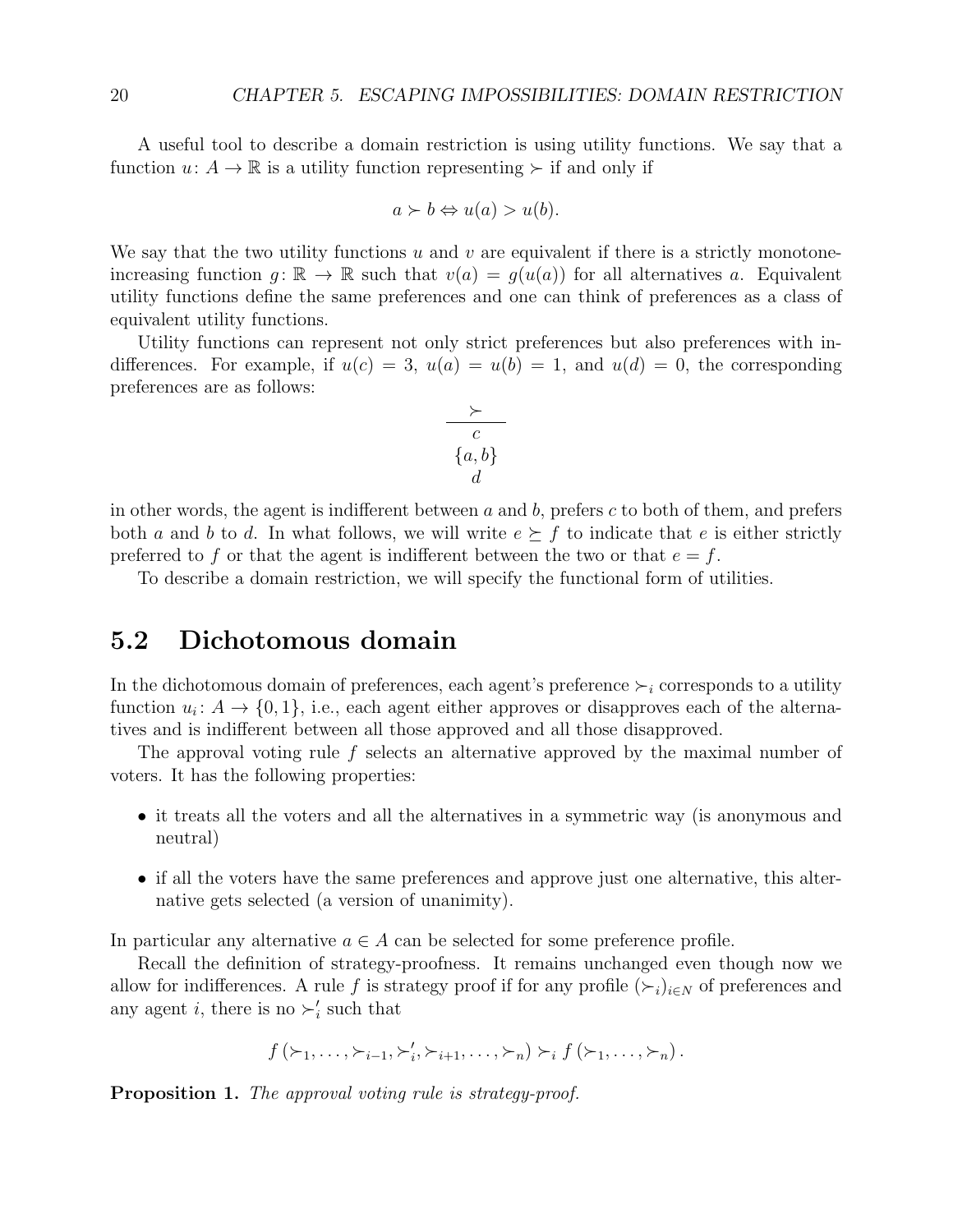*Proof.* Consider a profile  $\pi = (\succ_i)_{i \in N}$  and a voter i. If the alternative  $a = f(\pi)$  is approved by *i*, then *i* has no profitable manipulation  $\succ'_{i}$  as she is already maximally happy (she gets an alternative from her top indifference class). If  $a$  is not approved by  $i$ , then by pretending that she likes alternatives that she actually disapproves or pretending that she dislikes alternatives that she actually approves, she can only make her disliked alternatives win. In other words, if the rule selects is disapproved alternative a, is manipulation can only result in another disapproved alternative a' being selected. □

In 2016, the specialists on computational social choice (COMSOC) conducted a voting over voting rules in order to rank them by attractiveness. The approval voting won. By coincidence, the procedure used was a version of the approval voting that ranks the alternatives by the number of approvals. No causality is suspected though :-)

Note that the rules designed for a particular domain restriction can be used outside of this domain but may loose their good properties. In particular, the approval voting can also be used if agents have strict preferences over alternatives A. Then, however, each voter faces a strategic decision of choosing a threshold such that all the alternative above are approved and below are disapproved.

### <span id="page-20-0"></span>5.3 Single-peaked preferences

Assume that the set of alternatives A is a subset of the real line  $\mathbb R$  (or the real line itself). Each agent i has an ideal point  $a_i$  on this line called is peak and the closer an alternative is to i's peak, the more it is preferred by i. Denote by  $>$  the natural ordering on the real line. Formally, we say that i has single-peaked preferences if there is an alternative  $a_i$  such that

$$
x < y < a_i \Rightarrow x \prec_i y \prec_i a_i \quad \text{and} \quad a_i < x < y \Rightarrow a_i \succ_i x \succ_i y.
$$

Equivalently, the utility function  $u_i$  has a peak at  $a_i$  and decreases to the left of  $a_i$  and to the right of it. The notion of single-peakedness restricts the structure of preferences at the both sides of the peak but imposes no restriction on how the alternatives to the left are compared to alternatives to the right.

Single-peaked preferences are natural if we think of candidates located on the conservativeliberal scale, decide where to locate a facility on the road, or choose temperature in the room, tax rate or production level of any other public good.

What would be a good mechanism for finding a compromise in a profile of single-peaked preferences? The first one that comes to mind is the mean: it uses the information about the peaks only and outputs

$$
\frac{a_1+a_2+\ldots+a_n}{n}.
$$

However, it is easy to see that the mean is manipulable. Indeed, if the mean equals m and  $a_i > m$ , then i can pretend that her peak is  $a'_i = a_i + n(m - a_i)$  so that the median after the manipulation coincides with her true peak  $a_i$ <sup>[1](#page-20-1)</sup>

<span id="page-20-1"></span><sup>&</sup>lt;sup>1</sup>Even if the data is not generated by strategic agents, the mean is sensitive to outliers in the datagenerating process.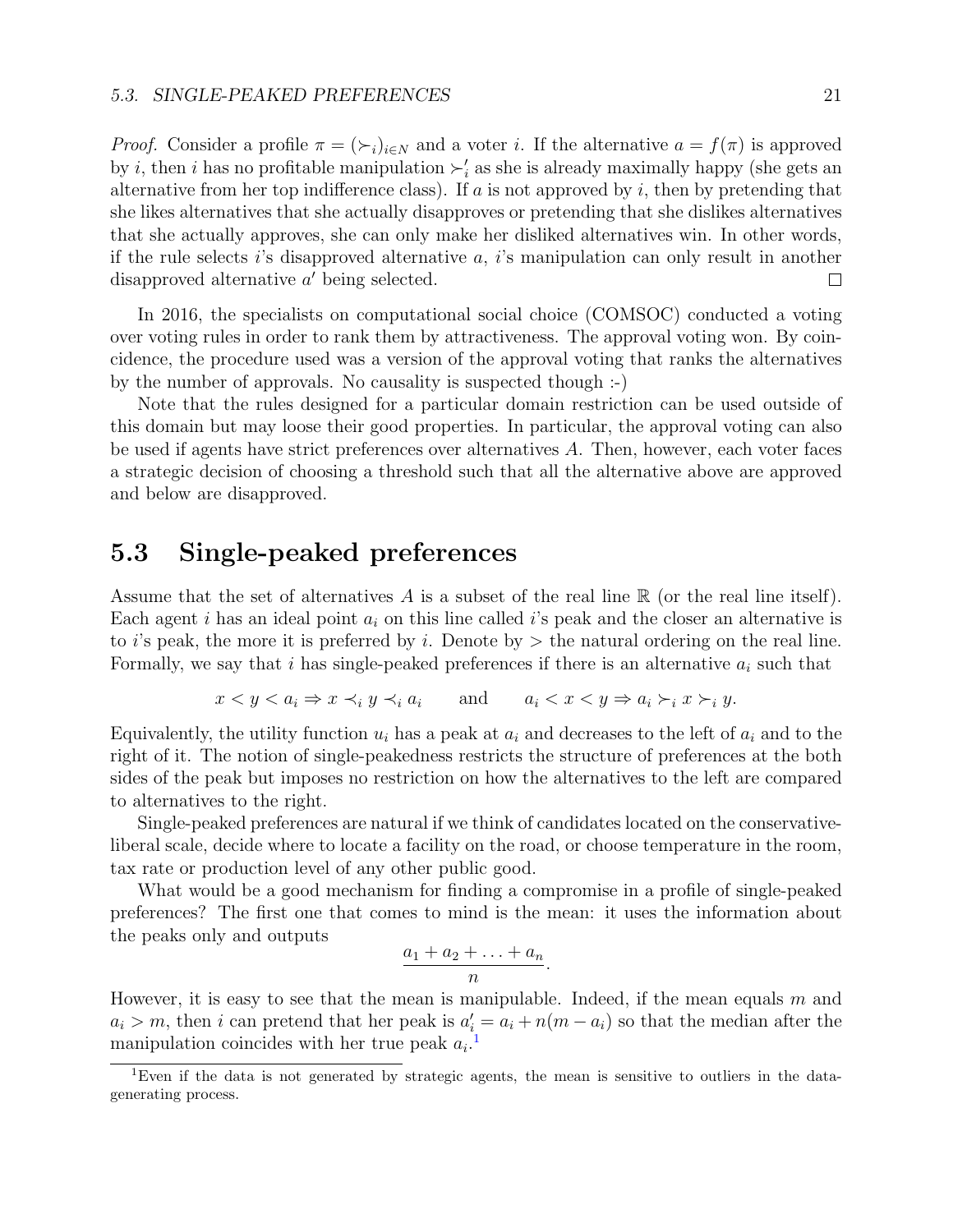What can we use instead the mean? The median! For a profile  $(\succ_1, \ldots, \succ_n)$ , the median is the alternative  $a = \text{median}(\succ_1, \ldots, \succ_n)$  such that

$$
|\{i: a_i \ge a\}| \ge \frac{n}{2}
$$
 and  $|\{i: a_i \le a\}| \ge \frac{n}{2}$ .

We assume that  $n$  is odd so that the median is uniquely defined.

#### Proposition 2. The median rule is strategy-proof.

*Proof.* Consider a voter with  $a_i \neq \text{median}(\succ_1, \ldots, \succ_n)$ . If she reports  $a'_i$  instead of  $a_i$  and  $a'_i$  is on the same side of the median as  $a_i$ , then nothing changes. The only way i can affect the median is by choosing  $a'_i$  on the other side of the median. In this case, however, the median can only move further away from the true peak  $a_i$ . Hence, there are no profitable manipulations.  $\Box$ 

Any k'th order statistic also gives a strategy-proof rule for a similar reason. The median corresponds to  $k = \left\lceil \frac{n+1}{2} \right\rceil$  $\frac{+1}{2}$ . Chapter 10 of [Handbook of Algorithmic Game Theory](https://www.cs.cmu.edu/~sandholm/cs15-892F13/algorithmic-game-theory.pdf) contains a characterization of even a more general class of strategy-proof rules called generalized median rules.

Even in non-strategic data, to make robust predictions, the rule of thumb is using median instead of mean whenever possible.

#### <span id="page-21-0"></span>5.4 House-allocation domain

This domain captures allocation of private goods without money transfers, e.g., public housing, charity, or organ transplants.

There is a set  $H = (h_1, h_2, \ldots, h_m)$  of "houses." For simplicity, we assume that m is bigger or equal than the number of agents n. Each agent i has strict preferences  $\succ_i$  over H and is interested in receiving exactly one house.<sup>[2](#page-21-1)</sup>

The set of alternatives A consists of injective maps  $\mu: \{1, \ldots, n\} \to H$  that specify a house received by each agent. We will refer to  $\mu$  as allocation or matching. The preferences over allocations are defined as follows:

$$
\mu \succ_i \mu' \Leftrightarrow \mu(i) \succ_i \mu'(i).
$$

In other words, an agent cares only about her house and is indifferent over what other agents receive.

Serial Dictatorship  $(SD)$  aka the priority mechanism<sup>[3](#page-21-2)</sup> is omnipresent in practice: There is a fixed order of agents  $\sigma$  (a permutation of  $\{1,\ldots,n\}$ ), agents come sequentially according to this order and pick their best house among available ones until every agent is allocated a house.

<span id="page-21-1"></span><sup>2</sup>The assumption of strict preferences is not very realistic and is imposed for simplicity. Usually, there are different types of housing and an agent is indifferent between houses of the same type.

<span id="page-21-2"></span><sup>3</sup>For resource allocation, rules are often called mechanisms or procedures.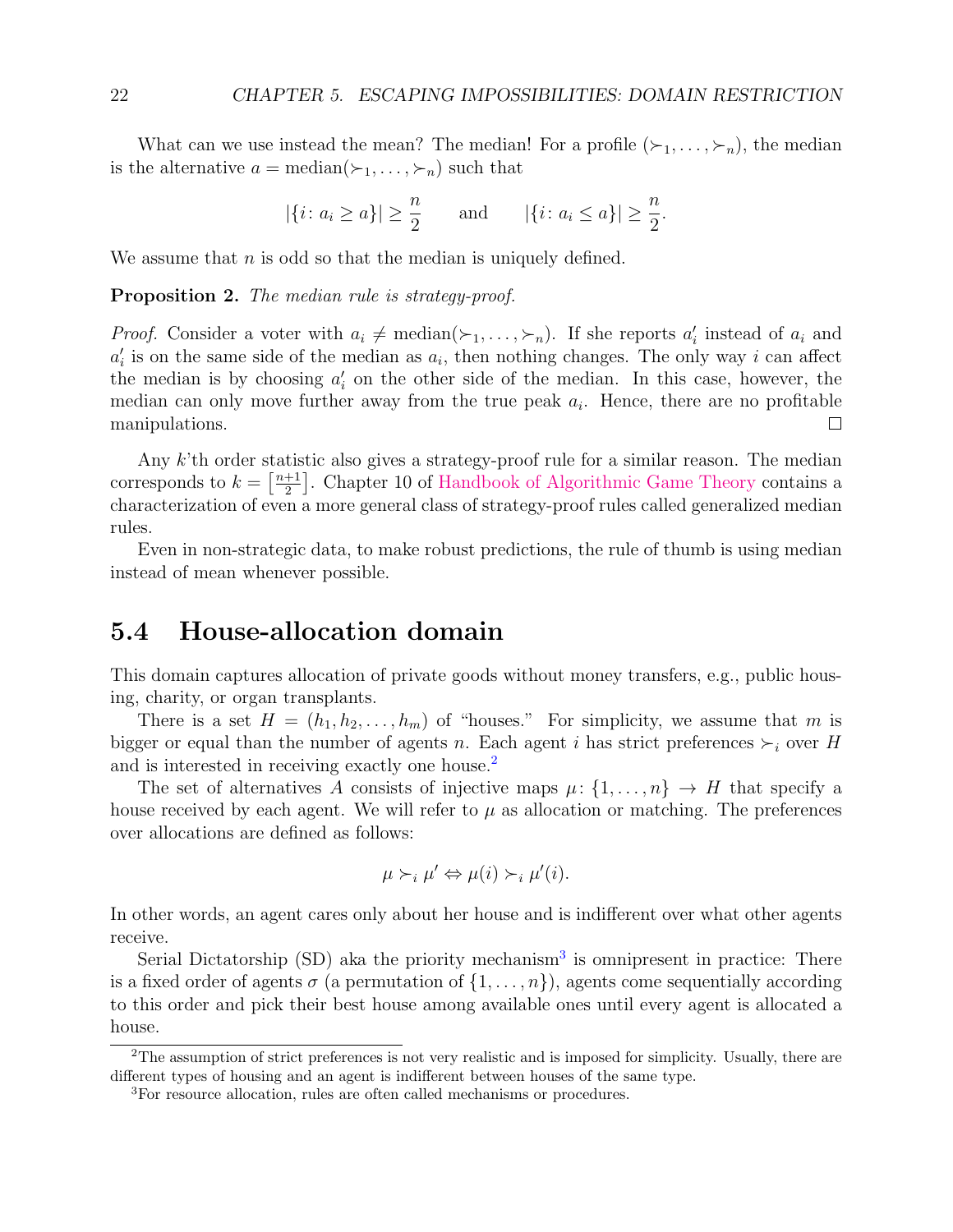#### 5.5. OPEN PROBLEM: CHARACTERIZE RANDOM SERIAL DICTATORSHIP (RSD)23

This procedure defines a map  $(\succ_1, \ldots, \succ_n) \to \mu$ . Note that there is no need to implement this procedure in this dynamic way: agents can submit their preferences, then we run the serial dictatorship algorithm on these preferences and so determine who gets what.<sup>[4](#page-22-1)</sup>

#### Proposition 3. Serial Dictatorship is strategy-proof.

Proof. Assume an agent i misreports her preference over houses. Then either the house that she gets remains the same, or at the time she picks the house from the set of available houses  $H' \subset H$ , she selects some other house instead of her most preferred one  $\mu(i)$ . We conclude that i cannot be better off by a manipulation.  $\Box$ 

Another reason to like Serial Dictatorship is that it produces non-improvable outcomes. This is captured by the following notion of Pareto Optimality which is the central efficiency concept in economics and is applicable beyond the house allocation domain.

**Definition 1.** For a profile of preferences (not necessarily strict)  $(\succ_1, \ldots, \succ_n)$  over A, an alternative a is Pareto Optimal if there is no other alternative b such that  $b \succeq_i a$  for all i and  $b \succ_i a$  for some *i*.

A rule is Pareto Optimal if it always selects a Pareto Optimal alternative.

In the the context of house allocation, Pareto Optimality of  $\mu$  means that we cannot reallocate houses so that no agent is harmed (either strictly prefers the new allocation or receives the same house) and some agent strictly prefers her new house.

Proposition 4. Serial Dictatorship is Pareto Optimal.<sup>[5](#page-22-2)</sup>

*Proof.* The first agent to pick  $i = \sigma(1)$  receives her best house  $h = \mu(i)$  and so her allocation cannot be improved. Eliminate  $(i, \mu(i))$  and repeat the argument. We conclude that without harming the allocation of agents  $\sigma(1), \ldots, \sigma(t-1)$ , the allocation of  $\sigma(t)$  cannot be improved. Thus Serial Dictatorship is Pareto Optimal.  $\Box$ 

### <span id="page-22-0"></span>5.5 Open problem: characterize random serial dictatorship (RSD)

Sometimes there is a natural priority ordering  $\sigma$ , say, by the application date for social housing or urgency of transplantation needed. But what should we do if there is no natural ordering and all the agents have equal rights for resources? Take  $\sigma$  uniformly at random! The outcome is known as Random Serial Dictatorship (RSD). Denote by  $p_\mu(\succ_1,\ldots,\succ_n)$  the probability that an allocation  $\mu$  is chosen by RSD.

<span id="page-22-1"></span>Why is this a good idea? RSD is:

<sup>4</sup>This equivalence is a particular case of the general phenomenon called the revelation principle: any mechanism — no matter how complicated, e.g., dynamic — is equivalent to a "direct revelation mechanism", where agents submit their preferences and then the original mechanism is emulated inside a black box.

<span id="page-22-2"></span><sup>&</sup>lt;sup>5</sup>The converse is also true. Namely, for any Pareto Optimal  $\mu$  there is an ordering  $\sigma$  of agents producing  $\mu$ . You can try proving it yourself (Hint: show that for any Pareto Optimal  $\mu$  there is an agent receiving her most preferred house; she must be the first dictator) or check the paper by Abdulkadiroğlu and Sönmez [\(1998\)](#page-101-0).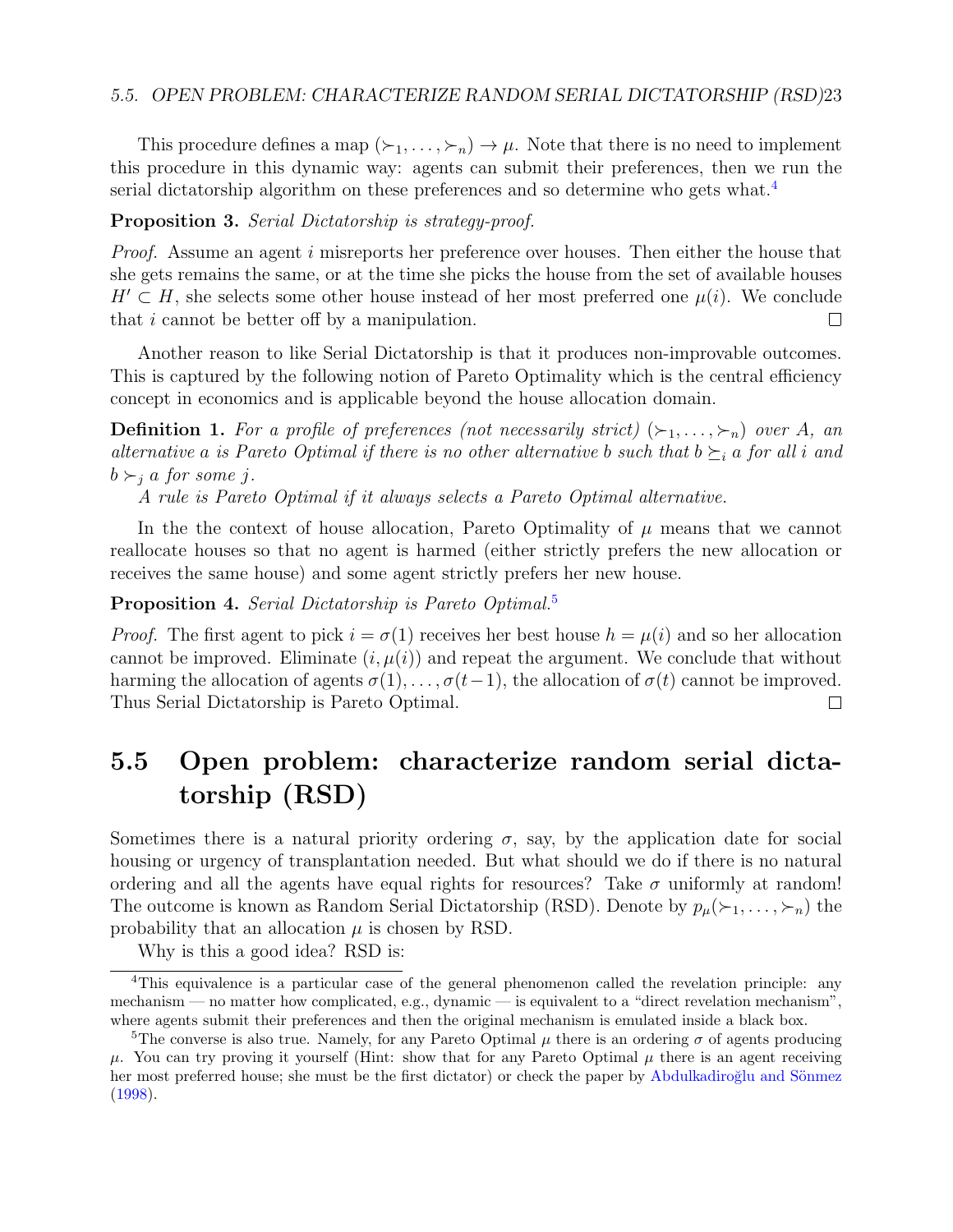- Anonymous (agent-symmetric): treats all agents the same way.
- Efficient: only Pareto optimal allocations  $\mu$  appear with non-zero probability, i.e.,  $p_{\mu} > 0 \Rightarrow \mu$  is Pareto Optimal.<sup>[6](#page-23-0)</sup>
- Strategy-Proof:<sup>[7](#page-23-1)</sup> For any profile of preferences  $(\succ_1,\ldots,\succ_n)$ , any agent i and utility function  $u_i$  representing her true preference  $\succ_i$ , there is no misreport  $\succ'_i$  such that

$$
\sum_{\mu} p_{\mu}(\succ_1,\ldots,\succ'_i,\ldots,\succ_n) u_i(\mu(i)) \geq \sum_{\mu} p_{\mu}(\succ_1,\ldots,\succ_i,\ldots,\succ_n) u_i(\mu(i)).
$$

In other words, the expected utility from misreport never exceeds that from staying truthful.

A long-standing high-stake easy-to-formulate hard-to-solve conjecture in economic design is to show that these properties characterize RSD. We say that two randomized mechanisms are equivalent if for each profile, each agent i, and each house h, the probability that  $\mu(i) = h$ is the same under these two mechanisms.

**Conjecture 1.** If  $n = m$ , then any randomized mechanism satisfying Anonymity, Efficiency, and Strategy-proofness is equivalent to RSD.

For  $n = 3$ , this conjecture is proved in the influential paper by [Bogomolnaia and Moulin](#page-102-0) [\(2001\)](#page-102-0). If you find the conjecture interesting, check [this thread](https://twitter.com/NickArnosti/status/1486443382323003397?s=20&t=v-4btn9UcWMFDBnfYS3qug) on Twitter as well as several related threads by Nick Arnosti.

<span id="page-23-0"></span><sup>&</sup>lt;sup>6</sup>This type of efficiency of randomized mechanisms is known as ex-post efficiency. It requires that the outcome is efficiency after the lottery has been realized.

<span id="page-23-1"></span><sup>7</sup>We need to adjust the familiar definition to allow for randomized outcomes. There are different ways to do that and the one we use is known as Stochastic-Dominance-Strategy-Proofness.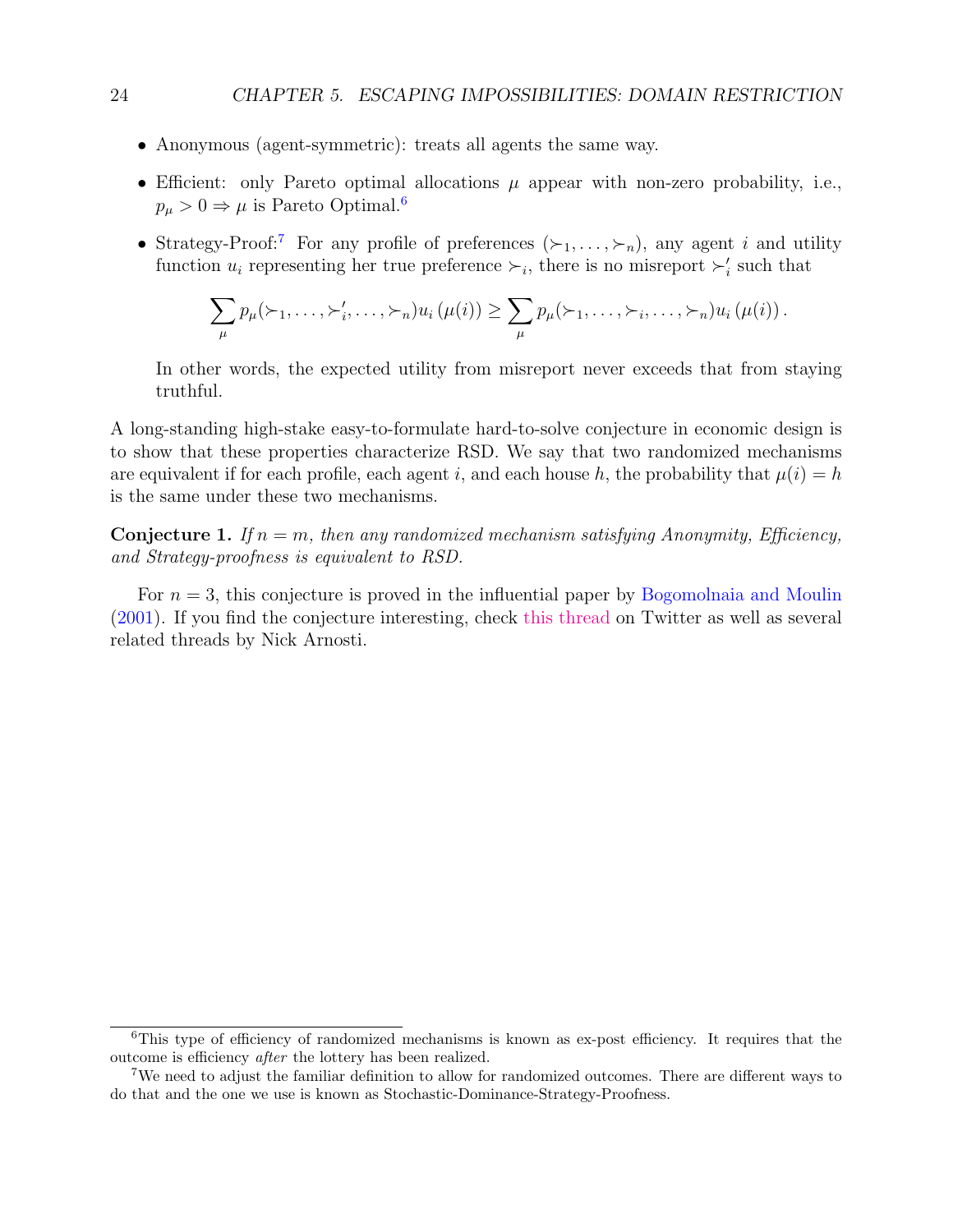## <span id="page-24-0"></span>Chapter 6

# Escaping impossibilities: complexity barriers

The Gibbard-Sattherwaite theorem demonstrates that any non-trivial voting rule defined on the full domain of strict preferences is manipulable. In the first part of this lecture we will discuss complexity-theoretic barriers to manipulation. The idea is that some rules are hard to manipulate just because finding a manipulation requires solving a computationally a hard problem.

In the second part of the lecture we will discuss an alternative non-axiomatic approach to design of voting rules based on maximal likelihood estimation.

### <span id="page-24-1"></span>6.1 Complexity of manipulations

The study of manipulation complexity was pioneered by [Bartholdi et al.](#page-101-1) [\(1989\)](#page-101-1). Their paper attracted the attention to computer scientists to the problems of social choice giving birth to the field of computational social choice or COMSOC. Our discussion is largely based on two sources: Chapter 6 of [Handbook of Algorithmic Game Theory](https://www.cs.cmu.edu/~sandholm/cs15-892F13/algorithmic-game-theory.pdf) offers a technical survey of results and [Faliszewski and Procaccia](#page-103-1) [\(2010\)](#page-103-1) [1](#page-24-3) give an informal introduction to manipulation complexity.

Today we consider the case of a finite number of alternatives  $A = \{a, b, c, ...\}$  and n voters having a profile of strict preferences  $\pi = (\succ_1, \ldots, \succ_n)$  over A. A voting rule is a map assigning a winning alternative to each  $\pi$ .

#### <span id="page-24-2"></span>6.1.1 Hard-to-compute rules.

A rule can be hard to manipulate just because its outcome is hard to compute even if all agents are truthful.

We will need to measure how different the two preferences  $\succ$  and  $\succ'$  over A are. For this purpose, we use the Kendall tau distance between two permutations. In our context, it is

<span id="page-24-3"></span><sup>&</sup>lt;sup>1</sup>The paper is available via the [link.](https://ojs.aaai.org/index.php/aimagazine/article/download/2314/2180)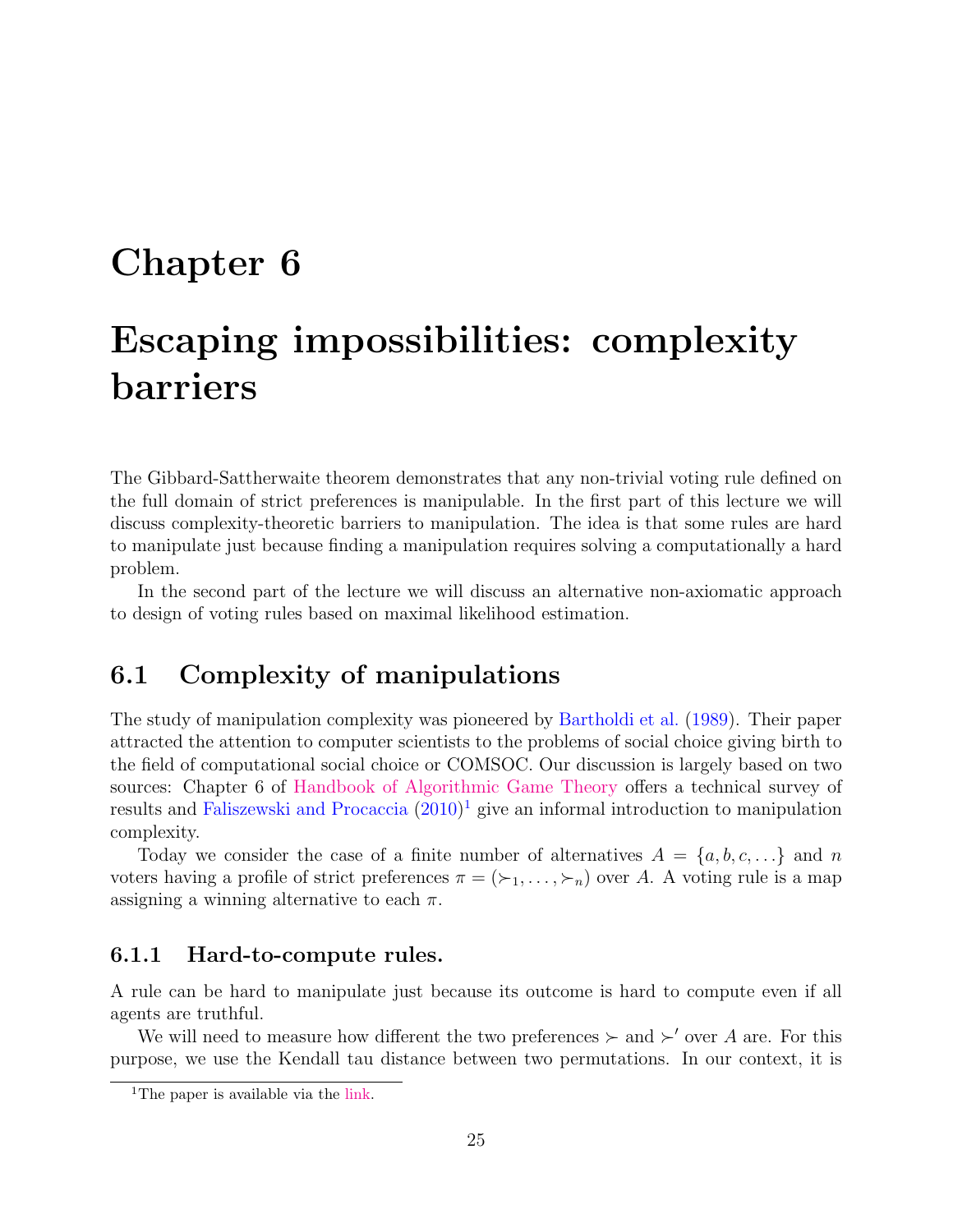defined as follows:

$$
d_K(\succ,\succ') = |\{(a,b) \in A \times A \colon a \neq b, a \succ b, a \prec' b\}|,
$$

i.e., the distance is the total number of pair of alternatives, where the two preferences disagree. An equivalent definition of  $d_K$  is the minimal number of flips of adjacent alternatives in the ranking  $\succ$  needed to obtain  $\succ'$  out of it. This number is equal to the number of steps made by the bubble-sort algorithm and, for this reason,  $d_K$  is sometimes called bubble-sort distance.

To define the Dodgson<sup>[2](#page-25-0)</sup> voting rule on a profile  $\pi = (\succ_1, \ldots, \succ_n)$ , we compute the Dodgson score of an alternative a as the minimal sum of distances  $\sum_{i=1}^{n} d_K(\succ_i, \succ'_i)$  over profiles  $\pi' =$  $(\succ_1', \ldots, \succ_n')$  such that a is the unique Condorcet winner for  $\pi'$ . The Dodgson rule selects an alternative with the minimal score.

By the construction, the Dodgson rule is Condorcet consistent, i.e., the rule selects a Condorcet winner whenever it exists.<sup>[3](#page-25-1)</sup>

Theorem 5 [\(Bartholdi et al.](#page-101-1) [\(1989\)](#page-101-1)). Computing the outcome of the Dodgson rule is NPhard.

In practice, NP-hardness means that there are instances of the problem (preference profiles) such that the solution cannot be found substantially faster than exhaustively checking the whole space of parameters.<sup>[4](#page-25-2)</sup> The hardness, however, does not exclude easy-to-solve in-stances<sup>[5](#page-25-3)</sup> and the presence of efficient heuristics finding/approximating the answer for all/most of all instances. One such approach is based on using integer linear programming solvers. We will illustrate it for the next rule we discuss.

Consider a ranking rule  $\pi = (\succ_1, \ldots, \succ_n) \rightarrow \succ_{\pi}$  that outputs the ranking  $\succ_{\pi} = \succ$  minimizing the sum of distances

$$
\sum_{i=1}^n d_K(\succ_i,\succ) \to \min.
$$

This rule is known as the Kemeny-Young rule.

The Kemeny-Young rule is often used in practice for ranking aggregation. The corresponding voting rule which outputs the top-ranked alternative is Condorcet consistent and never selects a Condorcet loser.

Theorem 6 [\(Bartholdi et al.](#page-101-1) [\(1989\)](#page-101-1)). Computing the outcome of the Kemeny-Young rule is NP-hard.

This hardness makes the rule hard to manipulate but also hard to compute in problems with many alternatives. Note that the hardness result holds even if the number of agents

<span id="page-25-0"></span><sup>&</sup>lt;sup>2</sup>A mathematician Charles Dodgson is also known as Lewis Carroll, the author of Alice's adventures in wonderland.

<span id="page-25-2"></span><span id="page-25-1"></span><sup>3</sup>The Dodgson rule may, however, select a Condorcet loser.

<sup>4</sup>For the Dodgson rule, this means that we need to compute the score for each of the alternatives and, to do that, we need to check all the possible profiles  $\pi'$  (a set of hyper-exponential size!).

<span id="page-25-3"></span><sup>5</sup>For example, profiles admitting a Condorcet winner.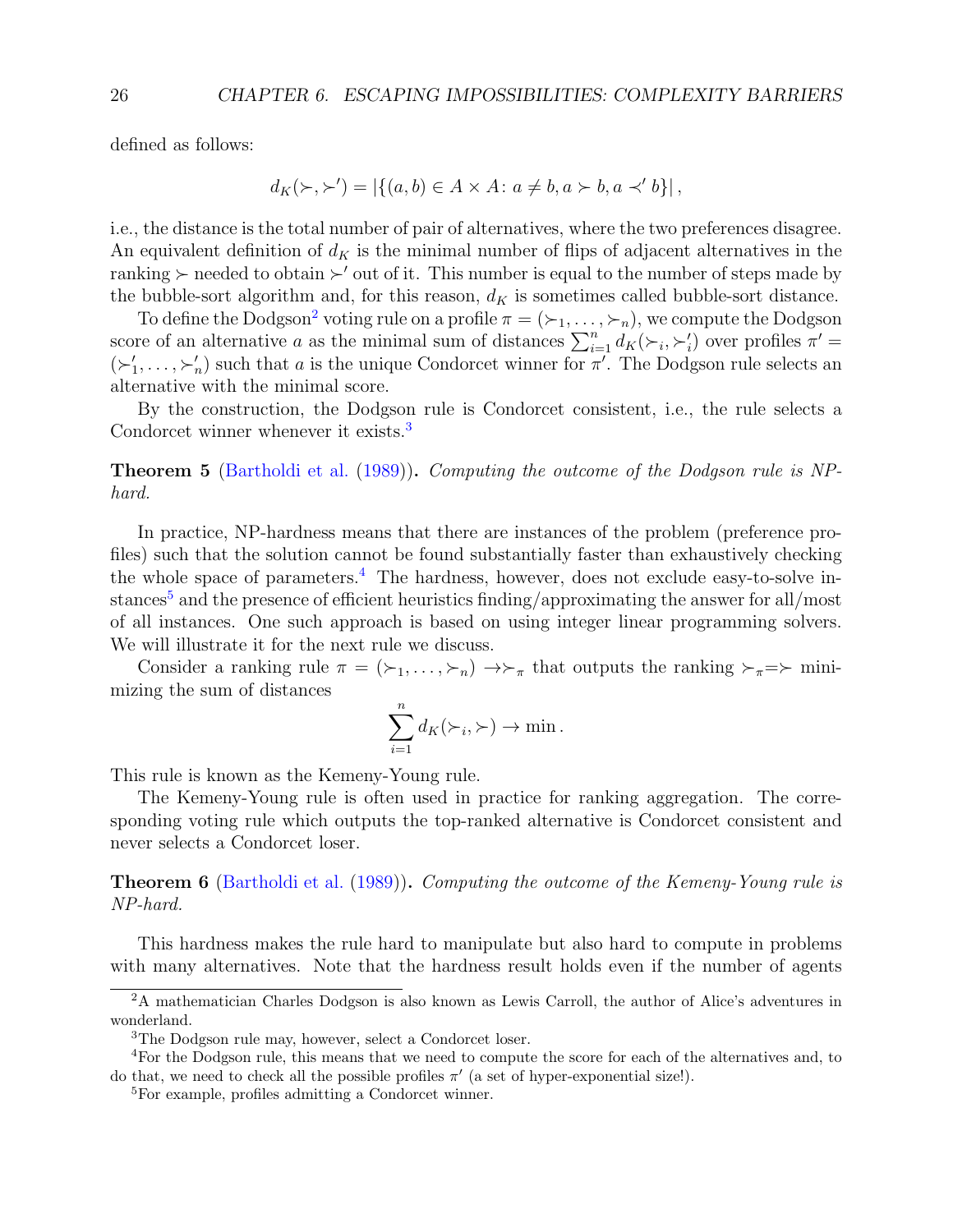$n = 4$  is fixed. Usually, the Kemeny-Young rule is computed via the following optimization problem.

Let  $x_{ab}$  be the indicator of  $a \succ_{\pi} b$ . A collection  $(x_{ab})_{a,b\in A,a\neq b}$  corresponds to a valid ranking if and only if

$$
x_{ab} \in \{0, 1\},
$$
  $x_{ab} + x_{ba} = 1,$   $x_{ab} + x_{bc} + x_{ca} \le 2.$ 

The second condition means that the ranking is strict and the third one, that it is transitive. Finding the outcome of the Kemeny-Young rule boils down to minimizing

$$
\sum_{i=1}^{n} d_K(\succ_i, \succ) = \sum_{a \neq b} x_{ab} | \{i : b \succ_i a\} |
$$

over such collections  $(x_{ab})_{a,b\in A,a\neq b}$ . This problem can be fed to any commercial integer LP solver.

#### <span id="page-26-0"></span>6.1.2 Hard-to-manipulate easy-to-compute rules.

Plurality, Borda, and, more generally, all the scoring rules are easy to compute, namely, there is a polynomial algorithm computing the outcome for any profile and this algorithm is given by the definition of the rule. Are these rules easy to manipulate? Let us first formalize this question.

#### Manipulation problem:

*Input:* a set of alternatives A, a voting rule f, preferences of all voters except for the first one  $(\succ_2, \succ_3, \ldots, \succ_n)$ , an alternative  $a \in A$ 

Question: Does there exist  $\succ_1$  such that  $a = f(\succ_1, \ldots, \succ_n)$ ?

If f is computable in polynomial time, then this problem belongs to the class NP as the positive answer comes with a simple proof: the preferences  $\succ_1$ .

For Plurality, the manipulation problem has a trivial solution: select arbitrary  $\succ_1$  with a at the top and check if a wins. For Borda and all the scoring rules, the following greedy algorithm solves the manipulation problem in polynomial time [\(Bartholdi et al.,](#page-101-1) [1989\)](#page-101-1):

- Fill the ranking  $\succ_1$  sequentially, from top to bottom:
- Place a at the top.
- While there is an unranked alternative b
	- If there is b that can be placed next without preventing a from winning, place it next. Otherwise, return "no."

Repeat.

• If all alternatives are ranked, return "yes".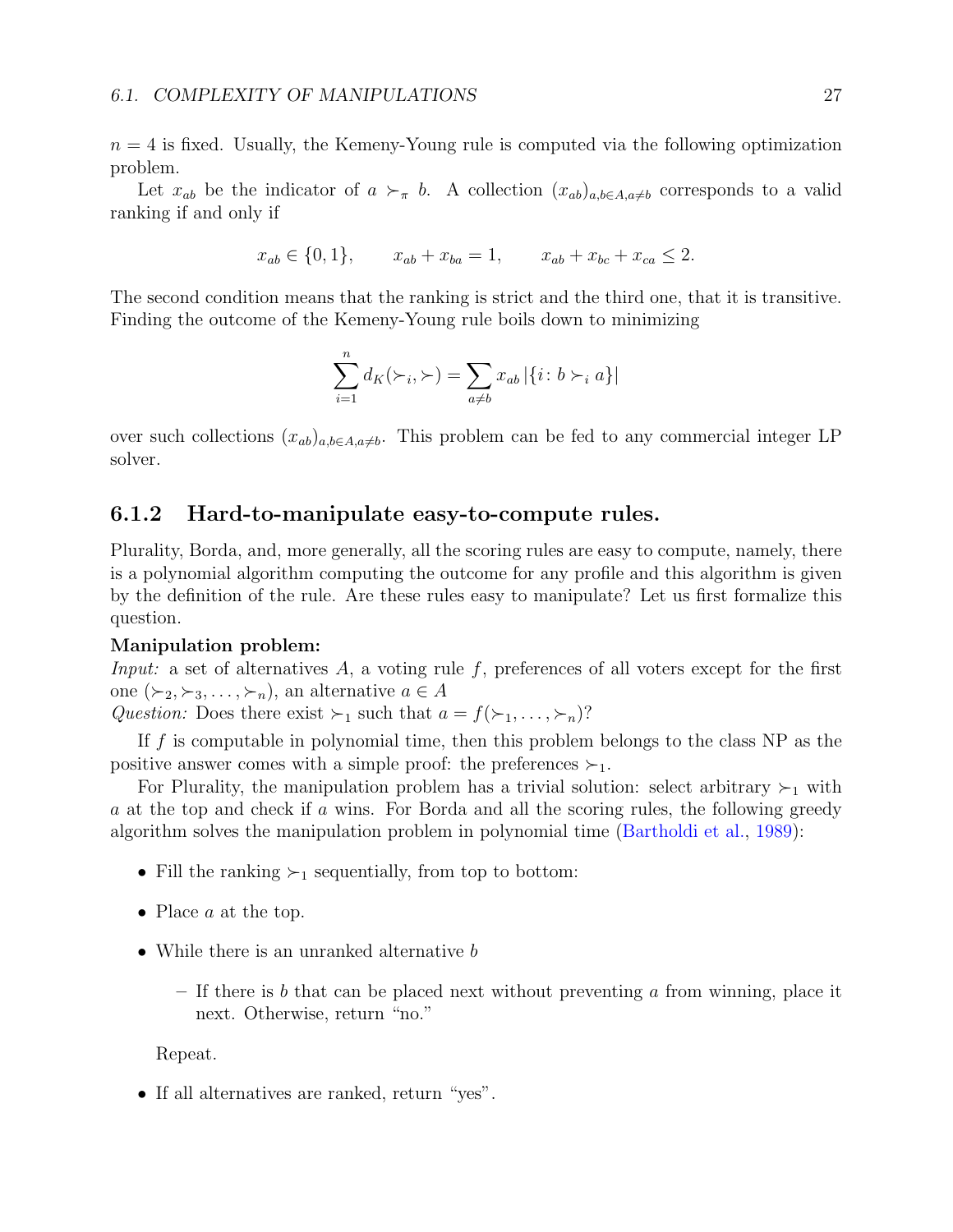There are only three voting rules that are known to be computable in polynomial time but the manipulation problem is hard for them (STV, Copeland, and Ranked Pairs). We will discuss STV and Copeland. The third one, Ranked Pairs relies on pairwise majority comparison similarly to Copeland; you can read about RP on [Wikipedia.](https://en.wikipedia.org/wiki/Ranked_pairs)

The single transferable vote (STV) also known as Plurality with instant runoff works as follows:

- Find an alternative b with the minimal number of agents who top-rank it. Eliminate b.
- Repeat until only one alternative is left. This alternative is the winner.

STV is quite popular in practice and is used in political elections in Australia and New Zealand. It inherits flaws of Plurality: may not select a Condorcet winner and may select a loser, however, it has one clear advantage.

**Theorem 7** [\(Bartholdi and Orlin](#page-101-2) [\(1991\)](#page-101-2)). The manipulation problem for STV is NP-hard.

The Copeland score of an alternative  $C(a)$  is equal to the total number of alternatives defeated by a in the majority comparison:  $C(a) = |\{b \in A : a \succ_{maj} b\}|$ . The Copeland rule selects the alternative with the highest score.

**Theorem 8** [\(Bartholdi et al.](#page-101-1) [\(1989\)](#page-101-1)). The manipulation problem for Copeland is NP-hard.

The Copeland rule is prone to ties and the hardness result is specific to a particular tiebreaking: if there are several alternatives with the maximal score, the one with the highest "second-order Copeland score"  $C_2(a) = \sum_{b \prec_{maj} a} C(b)$  is selected.

This nuance highlights a weakness of the plain complexity-theoretic approach. Hardness is defined as the worst-case notion and the manipulation may be deemed hard because it is hard for a particular knife-edge class of instances: for example, in the case of the Copeland rule hardness comes from instances with lots of ties. There are results indicating that for manipulable rules even a random manipulation is likely to be successful; see [\(Faliszewski and](#page-103-1) [Procaccia,](#page-103-1) [2010\)](#page-103-1) for the modern debate.

#### <span id="page-27-0"></span>6.2 Voting rules as instruments to discover ground truth

We have not discussed the origin of agents preferences  $\succ_i$ . Are they subjective opinions or noisy signals about some ground truth reflecting the underlying true ranking ≻? While the answer is not apparent in the context of political elections, it is apparent in crowdsourcing.

Think of a group of n workers on Amazon Mechanical Turk who are asked to perform the data labeling, say, are asked whether there is a cat in the photo  $\theta = 1$  or not  $\theta = 0$ . Assume that each worker i gives a correct answer  $a_i = \theta$  with probability  $1 - \epsilon_i$  and mistakes are independent across workers.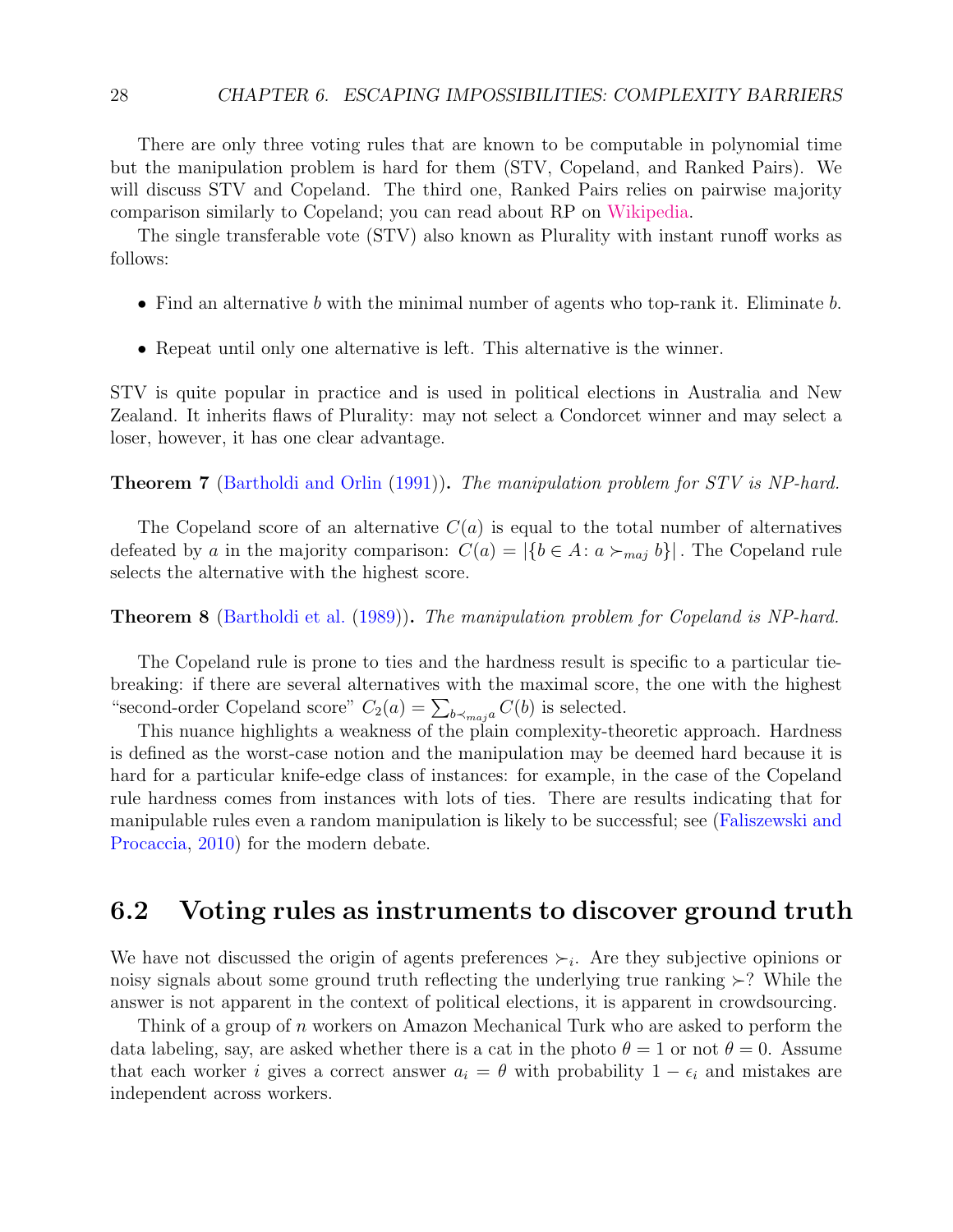Given the observed answers  $(a_1, \ldots, a_n)$ , the maximal likelihood estimate<sup>[6](#page-28-0)</sup> for  $\theta$  is obtained as follows. We compute the probability that  $(a_1, \ldots, a_n)$  appear if  $\theta = 1$ 

$$
\mathbb{P}((a_1,\ldots,a_n) \mid \theta = 1) = \prod_{i:a_i=1} (1-\epsilon_i) \prod_{i:a_i=0} \epsilon_i
$$

and the same probability if  $\theta = 0$ 

$$
\mathbb{P}((a_1,\ldots,a_n) \mid \theta=0)=\prod_{i:a_i=1} \epsilon_i \prod_{i:a_i=0} (1-\epsilon_i).
$$

Then the maximal likelihood estimate  $\hat{\theta}$  corresponds to the highest of these two probabilities. Defining the weight of worker *i* by  $w_i = \ln \left( \frac{1-\epsilon}{\epsilon_i} \right)$  $\epsilon_i$ , we obtain that

$$
\hat{\theta} = \begin{cases} 1, & \text{if } \sum_{i:a_i=1} w_i \ge \sum_{i:a_i=0} w_i \\ 0, & \text{if } \sum_{i:a_i=1} w_i \le \sum_{i:a_i=0} w_i \end{cases}
$$

In other words, the maximal likelihood estimator can be seen as the outcome of the weighted majority rule,<sup> $7$ </sup> where the weight of a voter is equal to

$$
\ln\left(\frac{1}{\text{probability of mistake}}-1\right).
$$

In practice, the probability of a mistake can be computed using historical data. One approach is to include the so-called "golden" questions where the dataset designer knows the answer. Alternatively, one can try to compute  $\epsilon_i$  on a large dataset as a fixed point of the following process: initialize  $\epsilon_i$  all equal; compute the maximal likelihood estimate; for each worker update  $\epsilon_i$  to be the fraction of questions where she disagrees with the estimate; repeat until the process stabilizes.

Now consider a less elementary example of ranking aggregation. Again  $\succ$  is the underlying true ranking and each voter's preference  $\succ_i$  is a random perturbation of  $\succ$ . The commonly used model for random perturbation of a given ranking is the Mallows model:

$$
\mathbb{P}(\succ_i|\succ) = C \cdot \lambda^{d_K(\succ_i,\succ)},
$$

where  $\lambda \in (0,1)$  is a fixed parameter,  $d_K$  is the Kendall tau distance, and C is a constant chosen so that the sum of probabilities is equal to 1.

Assuming that the perturbations are independent across agents, the probability to observe a profile  $(\succ_1, \ldots, \succ_n)$  is equal to

$$
\mathbb{P}\left((\succ_1,\ldots,\succ_n)\mid\succ\right)=C^n\cdot\lambda^{\sum_{i=1}^n d_K(\succ_i,\succ)}.
$$

The maximal likelihood estimate for  $\succ$  is the ordering  $\hat{\succ}$  that minimizes  $\sum_{i=1}^{n} d_K(\succ_i, \hat{\succ})$ . We obtain another justification for using the Kemeny-Young rule.

<span id="page-28-0"></span><sup>&</sup>lt;sup>6</sup>Recall that for a data-generating process depending on an unknown parameter  $\theta \in \Theta$ , the maximal likelihood estimate for  $\theta$  is the value  $\theta \in \Theta$  that maximizes the probability P(observed data  $|\theta = \theta$ ).

<span id="page-28-1"></span><sup>&</sup>lt;sup>7</sup>We assume that the set of alternatives is  $A = \{0, 1\}$  and the answer  $a_i$  of worker i is represented via the preference  $a_i \succ_i 1 - a_i$ .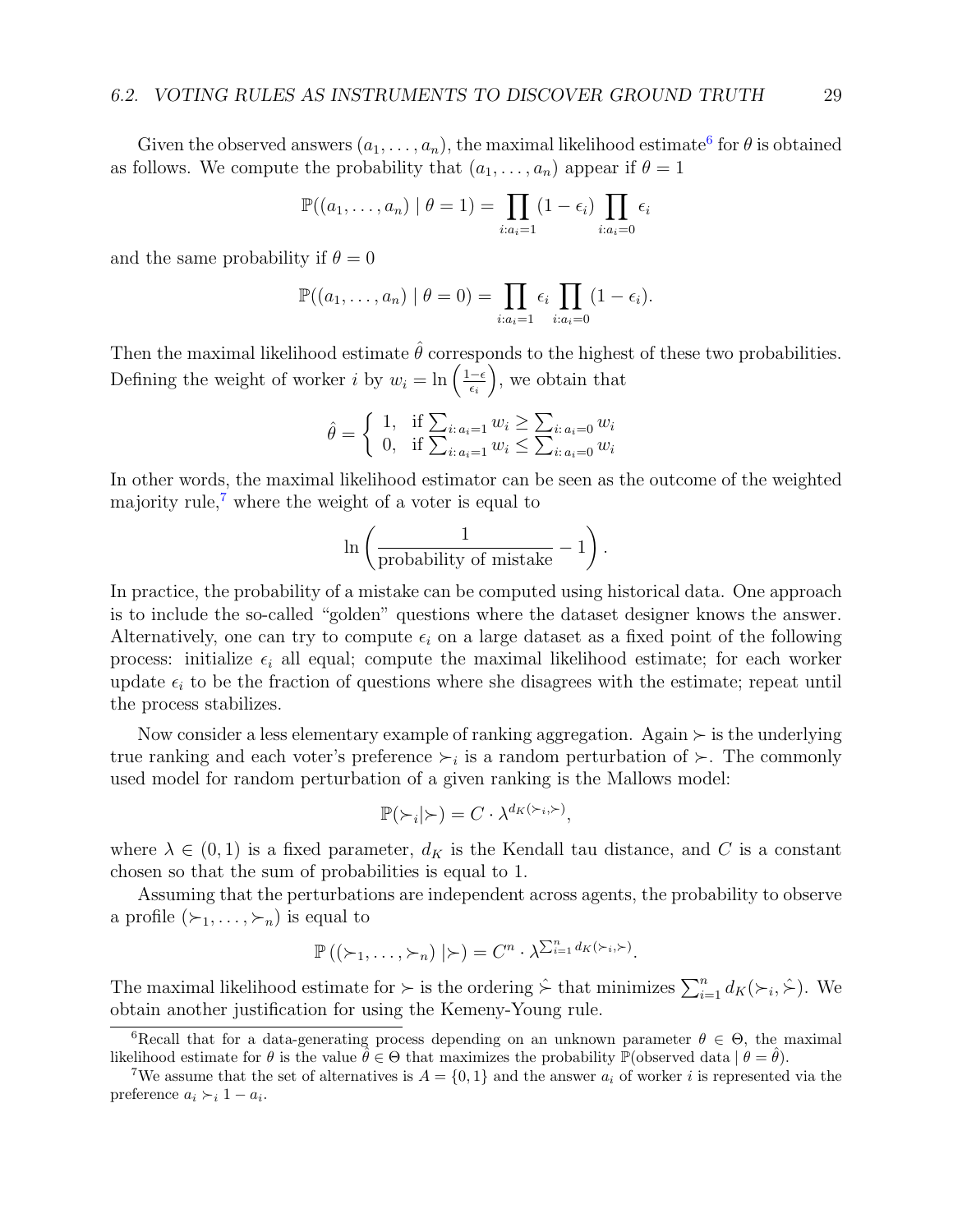## <span id="page-29-0"></span>Chapter 7

# Quasilinear domain, introduction to auctions

In this lecture, we start discussing auctions, one of the first practical successes of the theory economic design. In our course, the treatment of this topic is close to that in lectures 13— 16 of [Incentives in Computer Science](http://timroughgarden.org/notes.html#:~:text=2014%2C%20winter%202017)-,Incentives,-in%20Computer%20Science) by Tim Roughgarden. The order and terminology is different though.

From a more general perspective, we will be talking about making collective decisions (e.g., deciding who gets the item) in the presence of monetary transfers. This is captured by arguably the most important domain restriction: the quasilinear domain of preferences. In this lecture, we will focus on a problem of allocating one good to  $n$  agents and will now describe the quasilinear domain in this case.

### <span id="page-29-1"></span>7.1 How to model selling 1 item to  $n$  agents?

We have an item — a good  $g$  — to allocate to one of n agents. Agents may have different valuations for the good. We denote by  $v_i(q)$  the valuation of agent i, i.e., her maximal willingness to pay for this good. If i receives g and pays  $p_i$ , her utility is  $v_i(g) - p_i$ . Such utilities are called quasilinear as they are linear in money.

Let us put this into the familiar context of alternatives and preferences. An allocation is a function  $\mu: \{1, \ldots, n\} \to \{g, \emptyset\}$  such that  $|\{i : \mu_i = g\}| \leq 1$ . The interpretation:  $\mu_i = g$ means that agent i receives the good,  $\mu_i = \emptyset$  means that i receives nothing, and there is at most one agent who gets the good. The set of alternatives is the set of all possible allocations accompanied by the vector of payments:

$$
A = \{(\mu, p_1, \ldots, p_n)\}.
$$

The preferences are defined using utility functions. The utility of agent  $i$  is equal to

$$
u_i(\mu, p_1,\ldots, p_n)=v_i(\mu_i)-p_i.
$$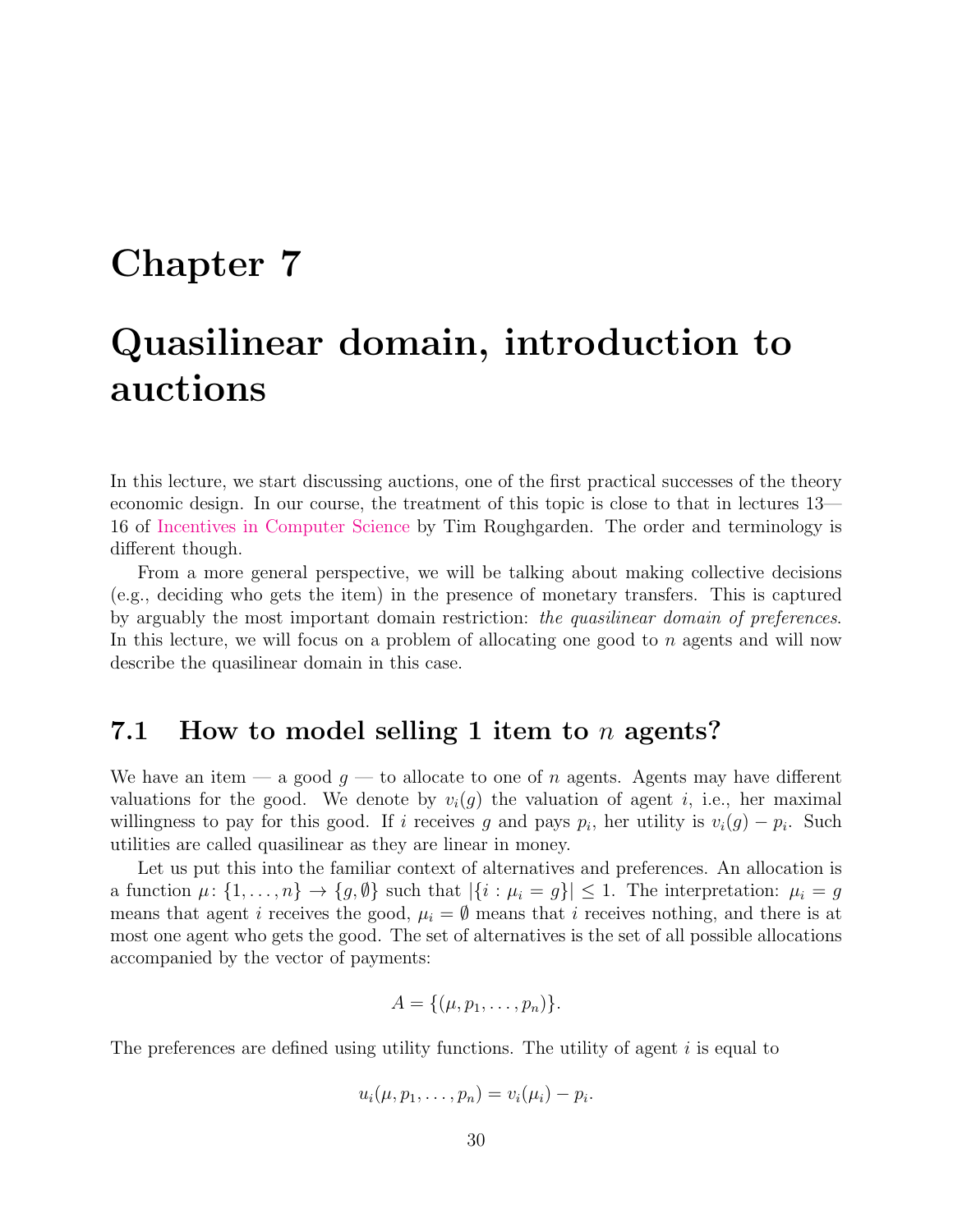We assume the normalization  $v_i(\emptyset) = 0$ . Agent *i* prefers one alternative to another if it gives her higher utility, i.e.,

$$
(\mu, p_1, \ldots, p_n) \succ_i (\mu', p'_1, \ldots, p'_n)
$$

if and only if

$$
u_i(\mu, p_1, \ldots, p_n) > u_i(\mu', p'_1, \ldots, p'_n).
$$

As we see, an agent cares only about her allocation (whether she receives a good or not) and her payment. Compare this construction to the house-allocation domain: it is similar but the new element is the presence of payments.

Note that the preference of i is captured by  $v_i$ . So we will identify a profile of preferences  $\pi = (\succ_1, \ldots, \succ_n)$  and  $(v_1, \ldots, v_n)$ . A rule or a mechanism (the latter term is used more often in the context of resource allocation) is a map  $\pi \to (\mu(\pi), p_1(\pi), \ldots, p_n(\pi))$ . The standard definition of strategy-proofness rewrites as follows: there is no profile  $(v_1, \ldots, v_n)$ , agent i, and "misreport"  $v_i'$  such that

$$
v_i(\mu_i(v_1,\ldots,v_{i-1},v'_i,v_{i+1},\ldots,v_n)) - p_i(v_1,\ldots,v_{i-1},v'_i,v_{i+1},\ldots,v_n) >
$$
  
> 
$$
v_i(\mu_i(v_1,\ldots,v_{i-1},v_i,v_{i+1},\ldots,v_n)) - p_i(v_1,\ldots,v_{i-1},v_i,v_{i+1},\ldots,v_n).
$$

**The case of**  $n = 1$  **agent.** How should we sell a good to one agent? Consider the following mechanism:

$$
(\mu_1, p_1) = (g, v_1).
$$

The interpretation is that we ask an agent how much she values the good, give her the good, and charge her the amount she told us. This mechanism is, clearly, not strategy-proof: for example, if true  $v_1(g) = 1$ , why not pretend that  $v_1(g) = 0$  and get the good for free?

Consider the so-called posted price mechanism with price p:

$$
(\mu_1, p_1) = \begin{cases} (g, p), & v_1(g) > p \\ (\emptyset, 0), & \text{otherwise} \end{cases}
$$

This mechanism is omnipresent in practice: if agent's value exceeds the posted price  $p$ , the agent gets the item and pays the posted price. Otherwise, she gets nothing and pays nothing.

Proposition 5. The posted price mechanism is strategy-proof.

*Proof.* Assume the true value  $v_1(g) > p$ . Then the truthful agent gets the utility  $u_1 =$  $v_1(g) - p > 0$ . Imagine she pretends that her value is  $v_1(g)'$ . The only way this can affect the outcome of the mechanism is if  $v'_1(g) \leq p$ . Then she does not get the good and pays nothing so that her utility  $u' = 0 - 0 = 0$ . Thus a manipulation either changes nothing or decreases agent's utility. The case  $v_1(g) \leq p$  can be analyzed similarly.  $\Box$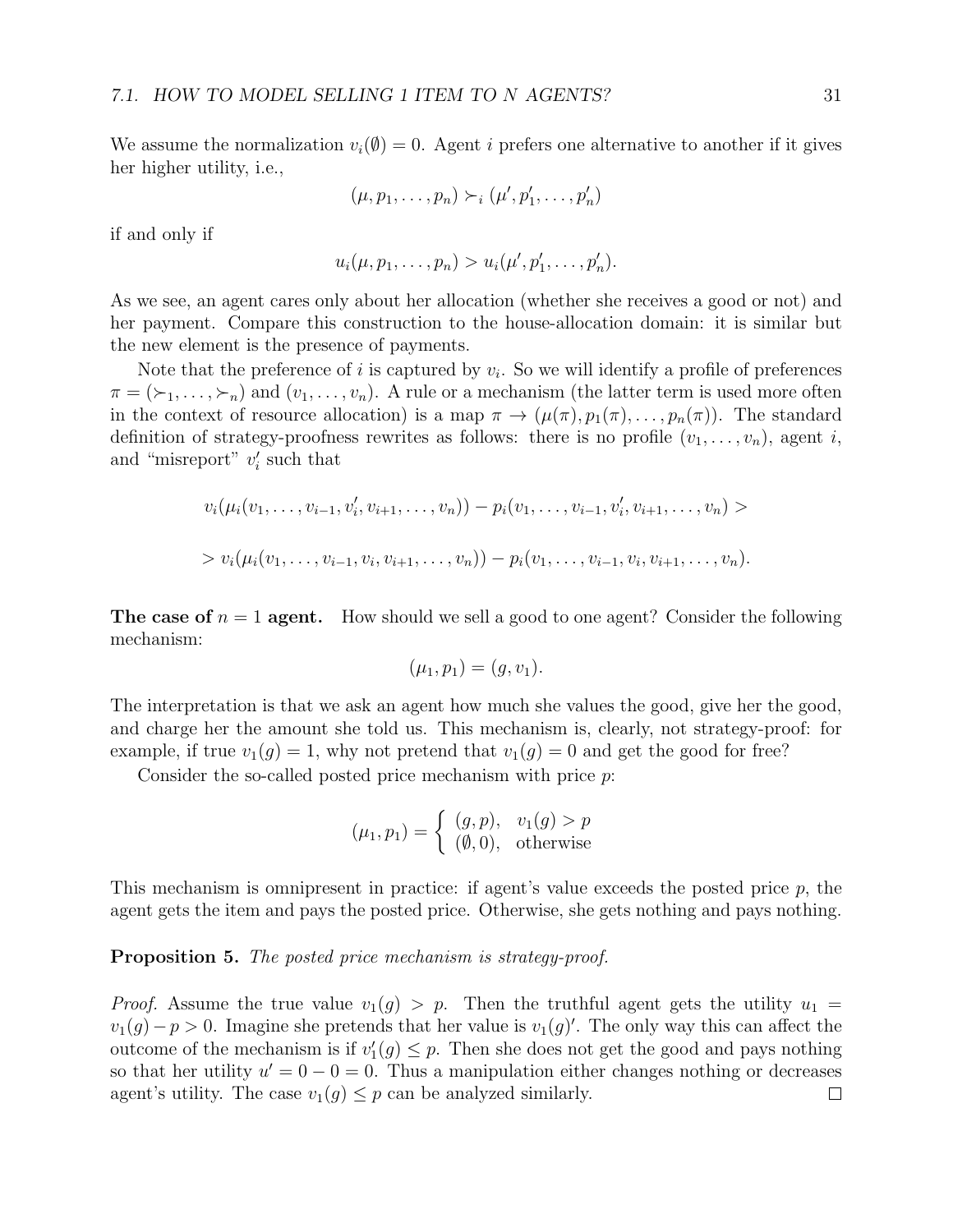**Several agents.** The posted price mechanism extends to  $n \geq 1$  in a straightforward way. For example, we can look at all the agents whose values are above the posted price and allocate the good to the one with the lowest number:

$$
(\mu_i, p_i) = \begin{cases} (g, p), & i = \min\{j : v_j(g) > p\} \\ (\emptyset, 0), & \text{otherwise} \end{cases}
$$

Alternatively, we could select a winner among  $\{j : v_j(g) > p\}$  at random or break the tie in any other way independent of the values reported by  $\{j : v_j > p\}$ . Mimicking the proof above we see that this mechanism is also strategy-proof.

This mechanism has another good feature. No truthful agent gets negative utility<sup>[1](#page-31-1)</sup>; this property is called individual rationality and means that no agent will regret participating the mechanism. Posted price mechanism is also easy to implement. For all these reasons, it is a default choice to sell goods in practice.

Why do people need any other mechanisms such as auctions? There are several reasons:

- We may not know what price p to set. What if we sell something unique such as an art-piece or a bandwidth of 5G spectrum? These objects do not have a well-defined market price  $p$  as there is no free market where they are traded, e.g., they are of interest to just a few potential buyers. For this reason, we need a mechanism eliciting buyers' values.
- In some cases the market is so volatile and the number of goods to price is so big that we just cannot price them all (or if we do, this results in under/overpricing). This is the case for search engines such as Google selling advertisement slots for each possible search query.
- When a government sells resources to private sector (e.g.,  $5G$  spectrum or fishing quotas) the revenue may be of secondary importance or at least not the only objective. The government may aim to allocate resources efficiently, namely, to those who value them the most: to an agent with the highest  $v_i(q)$ . Posted price mechanism may fail to do so: it may misallocate the resource to an arbitrary agent who value it above the posted price, or fail to allocate the resource at all if the posted price is too high.

### <span id="page-31-0"></span>7.2 Auctions for 1 item and n bidders

Auctions are price-discovery mechanisms that help with all the above concerns.

When discussing auctions, we will refer to the profile of values  $(v_1, \ldots, v_n)$  submitted by agents as "bids". The first-price auction allocates the item to the highest bidder and charges her bid:

$$
(\mu_i, p_i) = \begin{cases} (g, v_i(g)), & v_i(g) > v_j(g) \ \forall j \neq i \\ (0, 0), & \text{otherwise} \end{cases}
$$

<span id="page-31-1"></span> $1$ Check!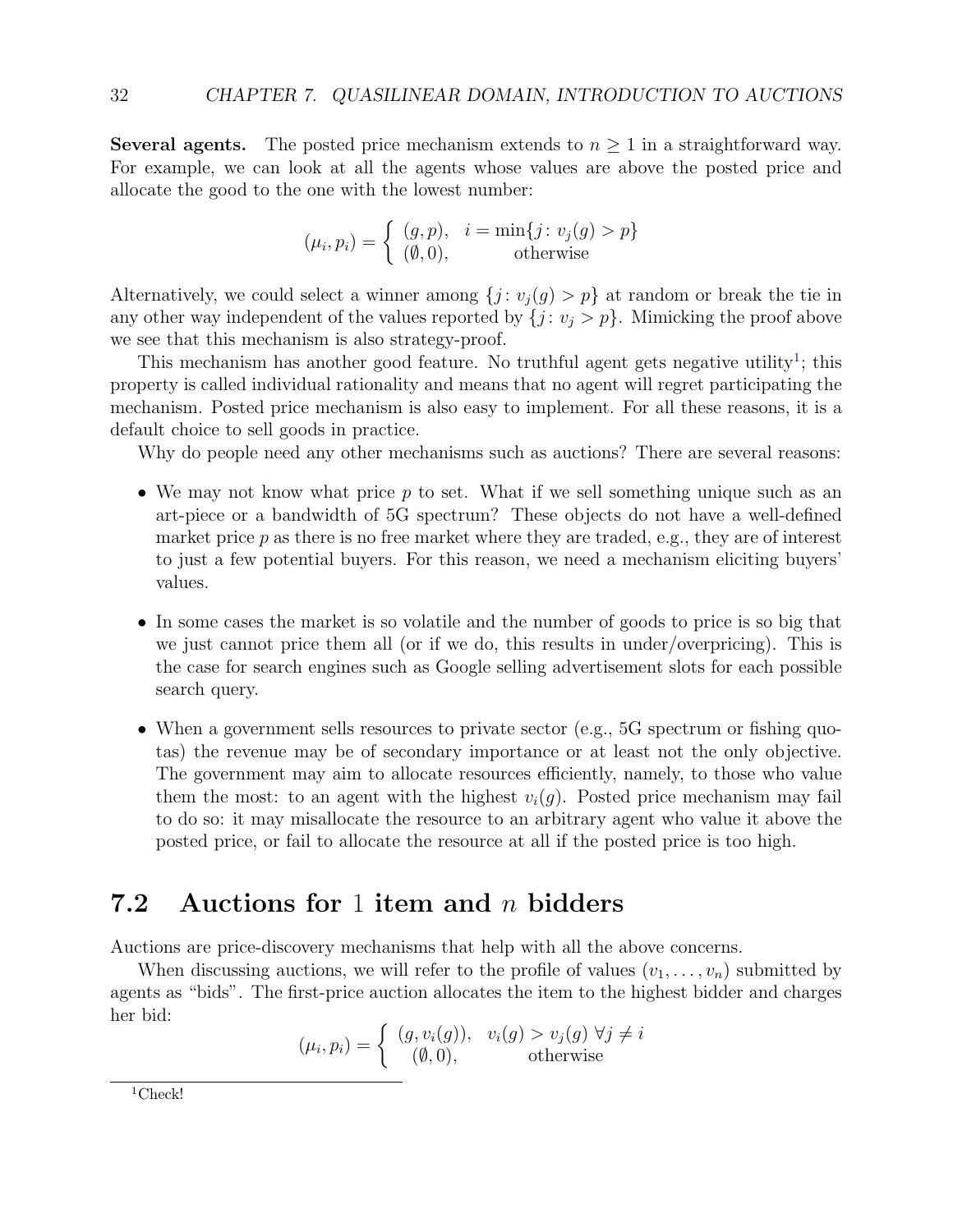The interpretation is that each agent privately submits their bid to the auctioneer and the auctioneer decides who gets the good and how much agents pay. Such auctions are referred to as "sealed-bid" auctions.

The first-price auction generalizes the one-agent mechanism that we've started the lecture with. So it is not surprising that the first-price auction is not strategy-proof. Indeed, the winner *i* whose true value is  $v_i$  is better off pretending that her value is only slightly above the second bid  $\max_{j\neq i} v_j(g)$ , i.e., submitting  $v'_i(g) = \max_{j\neq i} v_j(g) + \epsilon$ , where  $\epsilon$  is a small positive number.

Bidding below your true value is known as bid-shading. The optimal degree of shading depends on the information that the bidder knows about values and rationality of others. This makes bidding in the first-price auction a complex strategic decision and makes the outcome sensitive to bidders' beliefs about their competitors and thus unpredictable. We will come back to bidding in the first-price auction in subsequent lectures.

Consider the all-pay auction, where each agent pays her bid:

$$
(\mu_i, p_i) = \begin{cases} (g, v_i(g)), & v_i(g) > v_j(g) \ \forall j \neq i \\ (\emptyset, v_i(g)), & \text{otherwise} \end{cases}
$$

It is very unsafe to participate as an agent may end up paying money while getting nothing in return: a truthful agent may get negative utility and so the all-pay auction is not individually rational. As a result, all-pay auctions are even more prone to shading than the first-price ones. This auction format is not used in practice but is extremely important in theory, where it is used to model contests (e.g., competition between athletes or between teams in crowdsourcing competitions such as the Netflix prize): the bid  $v_i(q)$  is interpreted as the amount of effort that  $i$  decides to exert, the agent with the highest effort gets rewarded while others just waste their effort.

The second-price auction. The most important auction format is the second price auction:

$$
(\mu_i, p_i) = \begin{cases} (g, \max_{j \neq i} v_j(g)), & v_i(g) > v_j(g) \ \forall j \neq i \\ (0, 0), & \text{otherwise} \end{cases}
$$

As in the first-price auction, the good goes to the highest bidder, but she pays the second highest bid. It was first studied by William Vikrey (Nobel prize in economics 1996) and is often called the Vikrey auction. The second-price auction was used in practice before, e.g., the famous German writer Johann Wolfgang Goethe [set up a second-price auction](https://www.econ2.uni-bonn.de/pdf/goethes_second.pdf) to determine how much publishers valued his manuscripts.<sup>[2](#page-32-0)</sup>

<span id="page-32-0"></span><sup>&</sup>lt;sup>2</sup>The second price auction is equivalent to another format that looks quite different. This is the so-called English auction, the format that first comes to mind when we hear the word "auction": bidders are all in one room shouting to increase their bids to overbid the current highest bidder. In other words, this is a dynamic process, where the bidders all observe the current maximal bid and have an option to increase it. When nobody wants to increase, the highest bidder is awarded the good and pays her bid. To win this auction, the highest-value agent i does not need to raise her bid to her value  $v_i(g)$  but just to overbid the second highest-value bidder by a bit. As a result the good goes to the highest bidder for the price close of the second-highest value. A similar auction was the main selling format on early eBay.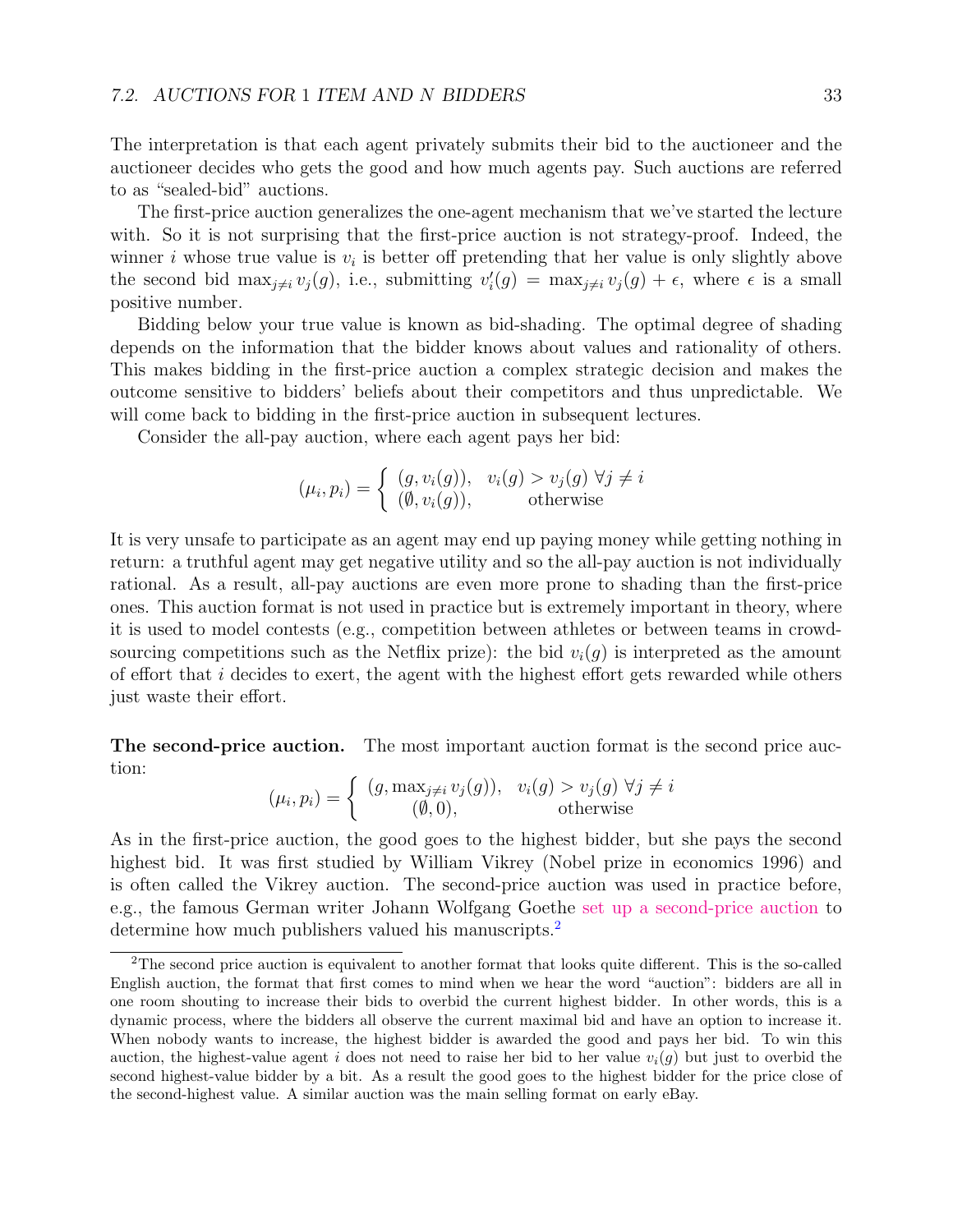Theorem 9 (Vikrey). The second-price auction is strategy-proof.

The intuition is as follows: bidding slightly above the second-highest bid is the optimal bid-shading in the first-price auction. The price in the second-price auction already incorporates this optimal shading.

Strategy-proofness of the Vikrey auction makes is easy to participate. The bidders do not need to reason about the values of others: no matter what others do, posting the true value is the best for an agent.

*Proof.* Consider an agent i with the true value  $v_i(g)$  who considers to report  $v'_i(g)$  instead.

If  $v_i(g) > v_i(g)$  for all  $j \neq i$ , then being truthful gives her strictly positive utility  $u_i =$  $v_i(g) - \max_{j \neq i} v_j(g) > 0$ . The only way the misreport  $v'_i(g)$  can affect the outcome is that i does not get the good anymore and so her utility is  $u'_i = 0 - 0 = 0$ . Thus this manipulation is not profitable.

If  $v_i(g) \leq \max_{j \neq i} v_j(g)$ , then truthful i does not get the good and  $u_i = 0 - 0 = 0$ . The manipulation can change the outcome only if  $v_i'(g) > \max_{j \neq i} v_j(g)$ . Then i gets the good and pays max<sub>j≠i</sub>  $v_j(g)$  and so her new utility is  $u'_i = v_i(g) - \max_{j \neq i} v_j(g) \leq 0$ .

To summarize: a manipulation either does not affect agent's utility or decreases it, i.e., the mechanism is strategy-proof.  $\Box$ 

In addition to strategy-proofness, the Vikrey auction is individually rational. Indeed, the winners utility  $u_i = v_i(g) - \max_{j \neq i} v_j(g) > 0$  and the loser's utility  $u_j = 0 - 0 = 0$ , so no truthful agent gets negative utility.

Let us stress how surprising is what we've seen:

- We've described a mechanism that extracts the information about their true values from strategic agents.
- It is efficient: always allocates the good to an agent who values it the most.
- Knowing nothing about agents' values, the revenue received by the auctioneer is close to the highest bidder's value.<sup>[3](#page-33-0)</sup>

<span id="page-33-0"></span><sup>&</sup>lt;sup>3</sup>We will see later that a revenue-seeking auctioneer having some statistical information about the bidders can slightly improve upon the second price auction but not by much.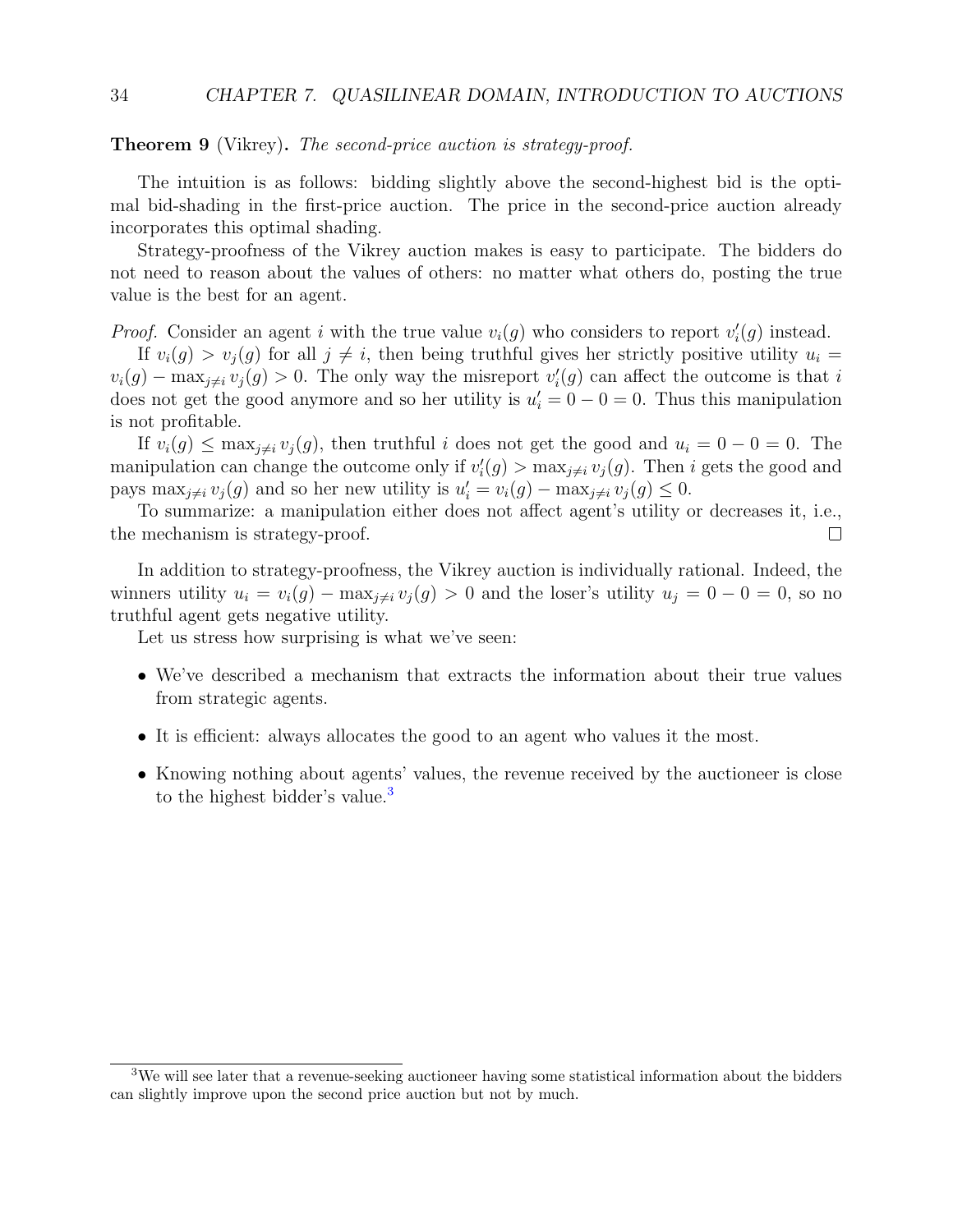# <span id="page-34-0"></span>Chapter 8 Auctions: sponsored search and VCG

In the previous lecture, we considered selling 1 good item to n agents with quasi-linear preferences and discussed the second-price auction that achieves a surprising combination of properties: incentivizes truth-telling, is efficient (allocates the good to an agent with the highest value), and is easy to implement.

In this lecture, we start discussing multi-item auctions. Such auctions play the central role in the Internet economy, where they are used to sell advertisement slots on web-pages.

#### <span id="page-34-1"></span>8.1 Sponsored search and GSP auction

The canonical example is sponsored search: When you type the search query "health insurance" in Google, the page you see combines the organic search results with paid advertisements. The major part of Google's revenue comes from selling these slots.

How to price these slots? The difficulty is that we are selling as many goods as there are word combinations, some of them are highly demanded and some are not, moreover this demand may frequently change as new firms enter the market. Originally, the posted price mechanism was used, which led to over/under-pricing and overall congested market. In 2002, Google replaced the posted price mechanism that failed to aggregate rapidly-changing information by the second-price auction that is run every time you google something. Soon, instead of one advertisement slot for each query, Google started selling several slots and needed to generalize the second price option. They came up with the generalized second price auction or GSP that we are going to discuss.

Consider the following toy model of sponsored search (we follow the analysis of [Varian](#page-105-0)  $(2007)$ ; Hal Varian is the chief economist at Google). For a given query, there are k advertisement slots  $G = \{g_1, \ldots, g_k\}$  ordered according to the way they appear on the web page from top to bottom. The probability that a user clicks on a slot l is equal to  $\alpha_l \in [0,1]$ . Users are more likely to click on top slots and so  $\alpha_1 > \alpha_2 > \ldots > \alpha_k$ .

There are *n* advertisers. Advertiser *i* attributes value  $\beta_i$  for being clicked. Hence, her value for a slot  $g_l$  is equal to

$$
v_i(g_l) = \alpha_l \cdot \beta_i.
$$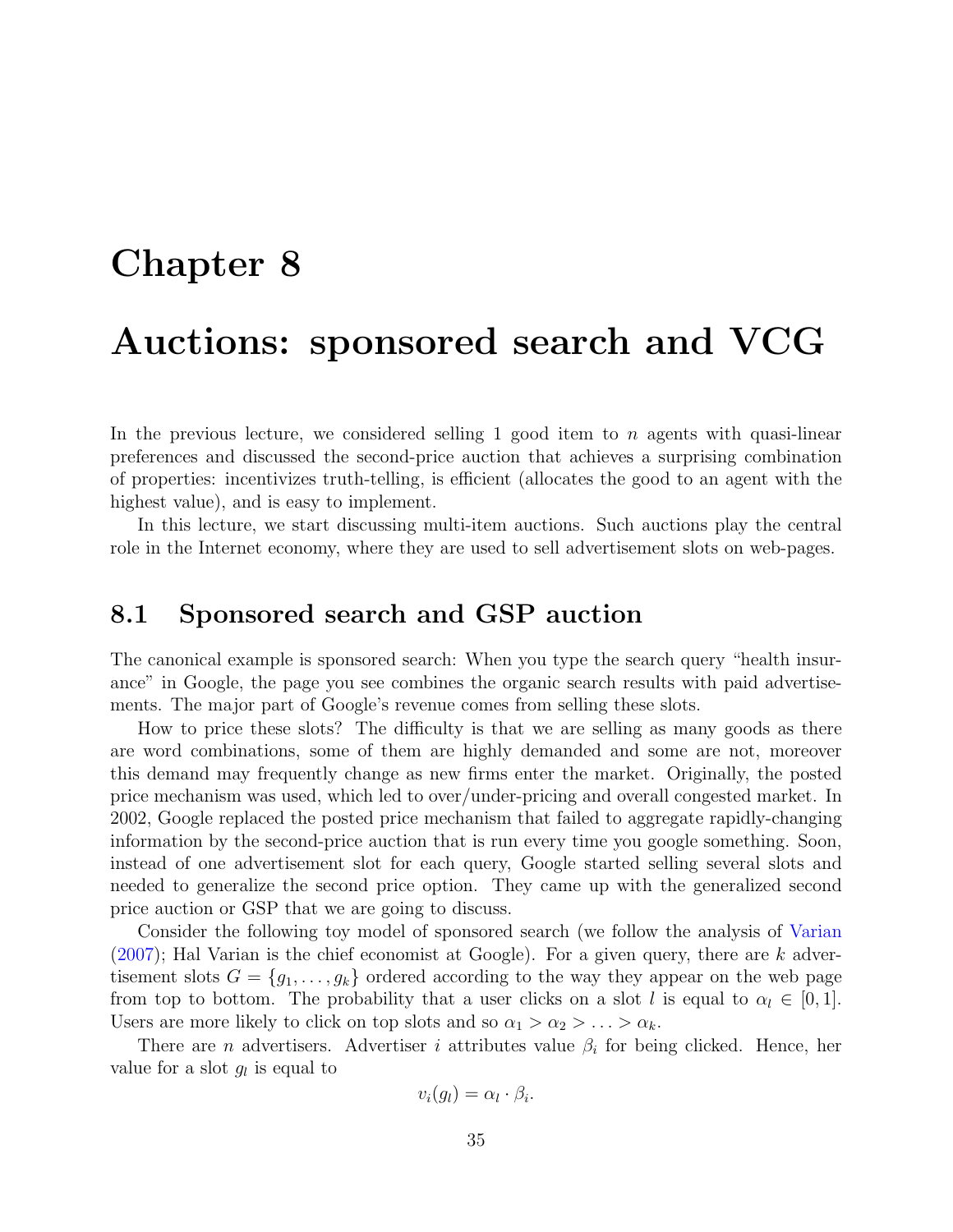Hence, the profile of preferences can be identified with the vector  $\pi = (\beta_1, \ldots, \beta_n)$ 

An allocation  $\mu$  is a function  $\{1, \ldots, n\} \to \{g_1, \ldots, g_k, \emptyset\}$  such that  $|\{i : \mu_i = g_l\}| \leq 1$  for all l. A mechanism maps a profile of preferences  $\pi$  to  $(\mu(\pi), p_1(\pi), \ldots, p_n(\pi))$ . The utility of agent  $i$  is

$$
u_i = v_i(\mu_i) - p_i
$$

and, as usual, we assume that  $v_i(\emptyset) = 0$ .

Generalized second-price auction (GSP). In 2002, Google started using the following natural<sup>[1](#page-35-0)</sup> generalization of the 1-item second-price auction in their advertisement product Google Adwords (later, renamed as Google Ads):

- Ask agents to submit their "bids"  $\beta_1, \ldots, \beta_n$ .
- Agents are ordered by their bids. Without loss of generality  $\beta_1 > \ldots > \beta_n$ .
- Each agent i is allocated the slot  $g_i$  and charged  $\beta_{i+1}$  if clicked (i.e.,  $p_i = \alpha_i \beta_{i+1}$  on average).[2](#page-35-1)

Formally,

$$
(\mu_i, p_i) = (g_i, \alpha_i \beta_{i+1}).
$$

If there is just one slot with  $\alpha_1 = 1$ , this auction coincides with the Vikrey auction. Unfortunately, GSP turned out to be a wrong generalization of the Vikrey auction to several slots: it is not strategy-proof and prone to bid-shading. Indeed, consider two slots

$$
\alpha_1 = 0.5, \qquad \alpha_2 = 0.25
$$

and three advertisers with values

$$
\beta_1 = 9,
$$
  $\beta_2 = 7,$   $\beta_3 = 1.$ 

If all are sincere, agent 1 gets the best slot and pays 7 with probability 0.5. So her utility is

$$
u_1 = \alpha_1 \beta_1 - \alpha_1 \beta_2 = 1.
$$

Now imagine that she bids  $\beta'_1 = 6$  instead of her true value. Then she gets the second slot and pays  $\beta_3 = 1$  for a click. So her utility is

$$
u_1' = \alpha_2 \beta_1 - \alpha_2 \beta_3 = 2.
$$

Hence bid-shading allows our agent to get a lower click rate for so low price that this manipulation becomes profitable.

<span id="page-35-1"></span><span id="page-35-0"></span><sup>1</sup>Natural but flawed.

<sup>2</sup>Here and below we assume that there are enough slots and bidders so that all formulas make sense. We add dummy bidders with  $\beta_j = 0$  or slots with  $\alpha_m = 0$  if necessary.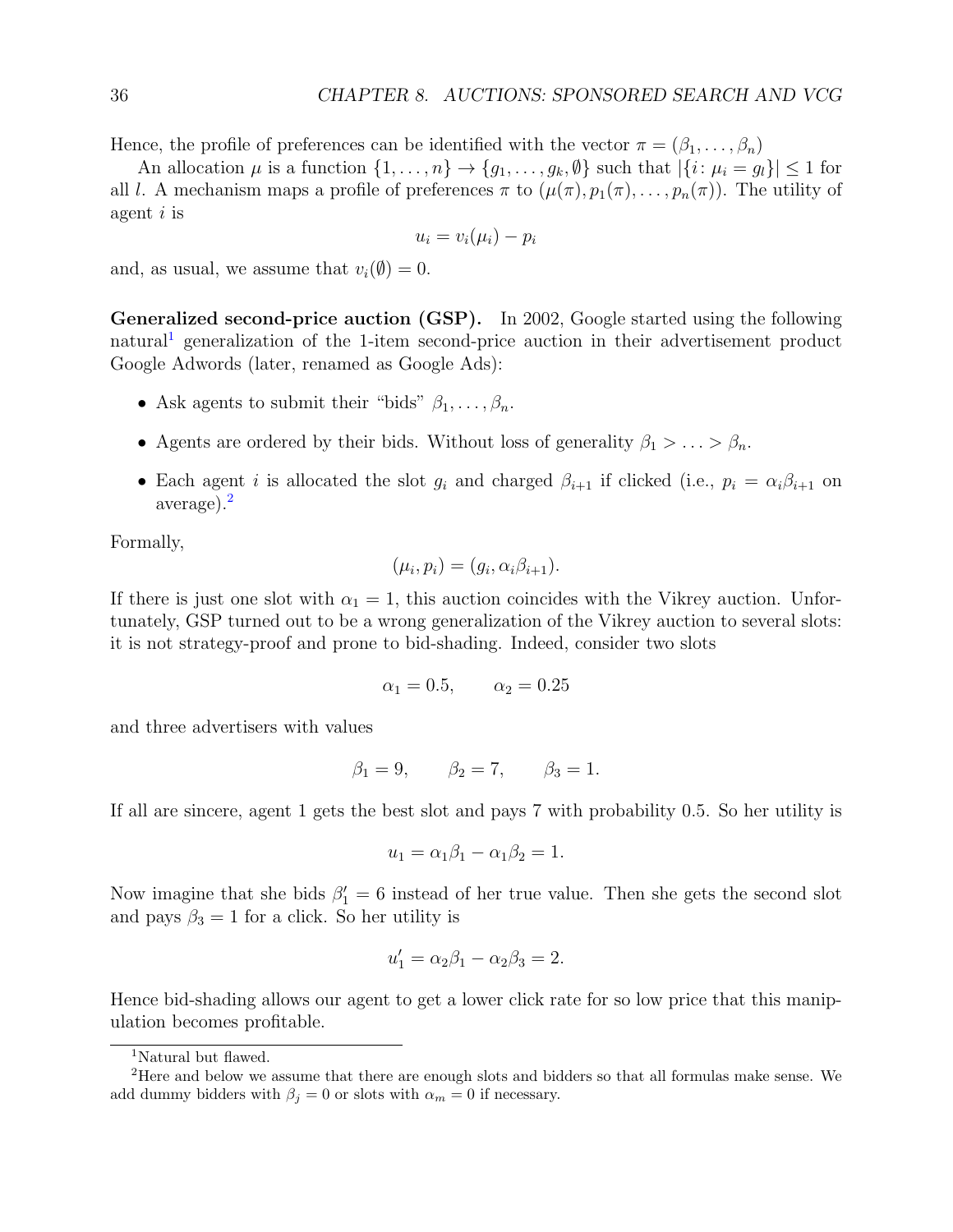Does there exist a strategy-proof mechanism, the right generalization of the Vikrey auction? The answer to this question is positive and is given by the VCG mechanism that we discuss below. The use of VCG for advertisement was pioneered by Facebook.

Has Google replaced GSP by VCG? No, and the reason is the trap of manipulable mechanisms. When agents are used to shading their bids, some of them will continue doing that by inertia, even if a mechanism is replaced by a strategy-proof one. As a result, the revenue in a short run will drop. The way Google resolved this issue is by launching a new product, Google Adsence, with a new interface, extended functionality (advertising on partners' websites in addition to sponsored search), and based on VCG. Sometimes it is easier to build a new product then to repair the old one.

#### 8.2 VCG

VCG stands for the Vikrey-Clarke-Groves mechanism. This mechanism extends Vikrey's construction of the second-price auction to the general quasi-linear domain. We will discuss the general construction and adapt it to sponsored search in the next section.

Let  $\Omega$  be the set of outcomes (e.g., different ways to allocate goods to agents). Agent i has value  $v_i(\omega)$  for  $\omega \in \Omega$ . The set of alternatives is

$$
A = \{(\omega, p_1, \ldots, p_n)\}.
$$

A mechanism maps a profile  $\pi = (v_1, \ldots, v_n)$  to  $(\omega(\pi), p_1(\pi), \ldots, p_n(\pi))$ . Agent *i*'s utility is

$$
u_i = v_i(\omega) - p_i.
$$

For example, in the case of an auction, an outcome  $\omega$  is an allocation  $\mu$  and  $v_i(\omega) = v_i(\mu_i)$ .

Let us generalize the single-item Vikrey auction to this domain. The Vikrey auction is strategy-proof. Is there a strategy-proof mechanism in the general quasi-linear? Of course, for example, the one selecting the same outcome no matter what the preferences are. Perhaps, this is not what we are looking for. What are other attractive properties of the Vikrey auction that we want to keep? It is efficient, namely it allocates the good to a bidder with the highest value. The way to extend this efficiency requirement to the general domain is to require that the outcome  $\omega = \omega^*(v_1, \ldots, v_n)$  chosen by a mechanism to maximize the sum of values

$$
\omega^* \colon \quad \sum_{i=1}^n v_i(\omega) \to \max.
$$

The sum of agents' values is called the social welfare.<sup>[3](#page-36-0)</sup>

Are there strategy-proof welfare-maximizing mechanisms? This question is non-trivial. Let's try to construct one. The choice of  $\omega = \omega^*$  determines<sup>[4](#page-36-1)</sup> the outcome as a function of

<span id="page-36-0"></span><sup>&</sup>lt;sup>3</sup>The social welfare objective does not include payments as the idea is to generate as much value as possible by giving the resources to those who value them the most. Then this value can be redistributed via payments. In HW2, you will explore the connection of welfare-maximization and Pareto optimality.

<span id="page-36-1"></span><sup>4</sup>As usual, in the interest of time, we do not discuss ties.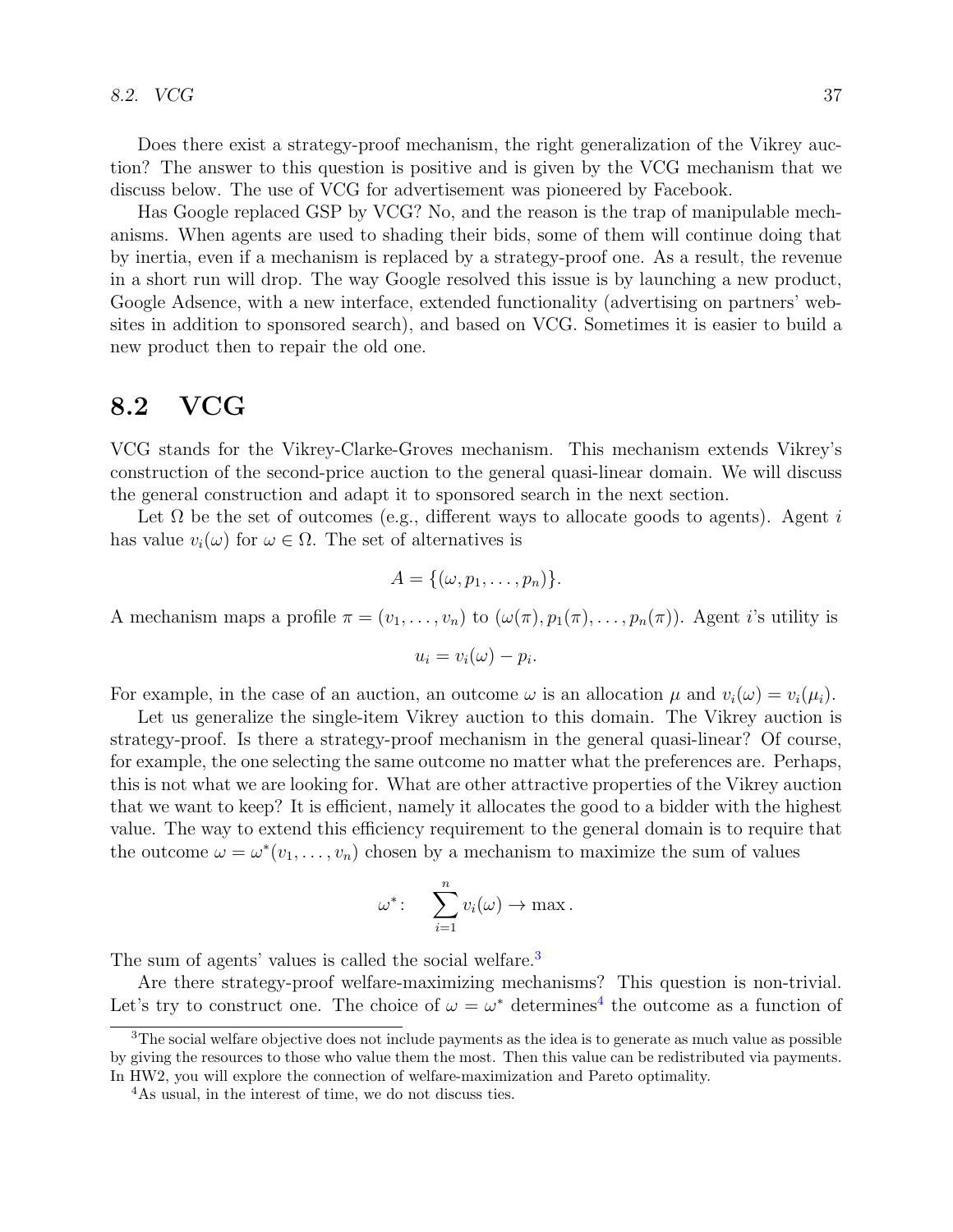agents' preferences  $(v_1, \ldots, v_n)$ . So, to define the mechanism, it remains to come up with payments  $(p_1, \ldots, p_n)$  so that the resulting mechanism is strategy-proof.

We want to come up with a payment rule generalizing the second-price payment of the Vikrey auction. But it is unclear what the second price in the general quasilinear domain is and who should pay it. To find the right generalization, we need a concept of an externality.

An externality of an agent i is the cost that the presence of this agent imposes on other agents:

(optimal welfare of agents  $j \neq i$  if i was absent) – (welfare of  $j \neq i$  if i is present).

Formally, i's externality is equal to

$$
\max_{\omega} \sum_{j \neq i} v_j(\omega) - \sum_{j \neq i} v_j(\omega^*).
$$

For example, consider the Vikrey auction and compute the externality of an agent  $i$ . If  $i$ is not the winner, then the presence of  $i$  does not affect the allocation of the good and so the two sums cancel out and the externality is zero. If  $i$  is the winner, i.e., the highest bidder, then, without  $i$ , the good is allocated to the second-highest bidder and so

$$
\max_{\omega} \sum_{j \neq i} v_j(g) = \max_{j \neq i} v_j(g)
$$

while

$$
\sum_{j\neq i} v_j(\omega^*)=0
$$

as none of the agents  $j \neq i$  get the good when i is present. So the externality of the winner i is equal to the second bid max<sub>i $\neq i$ </sub>  $v_j(g)$ . We see that in the Vikrey auction every agent pays her externality. This perspective allows us to extend the auction to the general quasilinear domain.

VCG mechanism operates as follows:

- Agents submit their "bids"<sup>[5](#page-37-0)</sup>  $(v_1, \ldots, v_n)$
- The outcome  $\omega = \omega^*$  with maximal welfare

$$
\sum_{i=1}^n v_i(\omega)
$$

is chosen.

• Each agent  $i$  pays her externality

$$
p_i = \max_{\omega} \sum_{j \neq i} v_j(\omega) - \sum_{j \neq i} v_j(\omega^*).
$$

<span id="page-37-0"></span><sup>&</sup>lt;sup>5</sup>These bids are not numbers but functions specifying the value for each possible outcome  $\omega \in \Omega$ .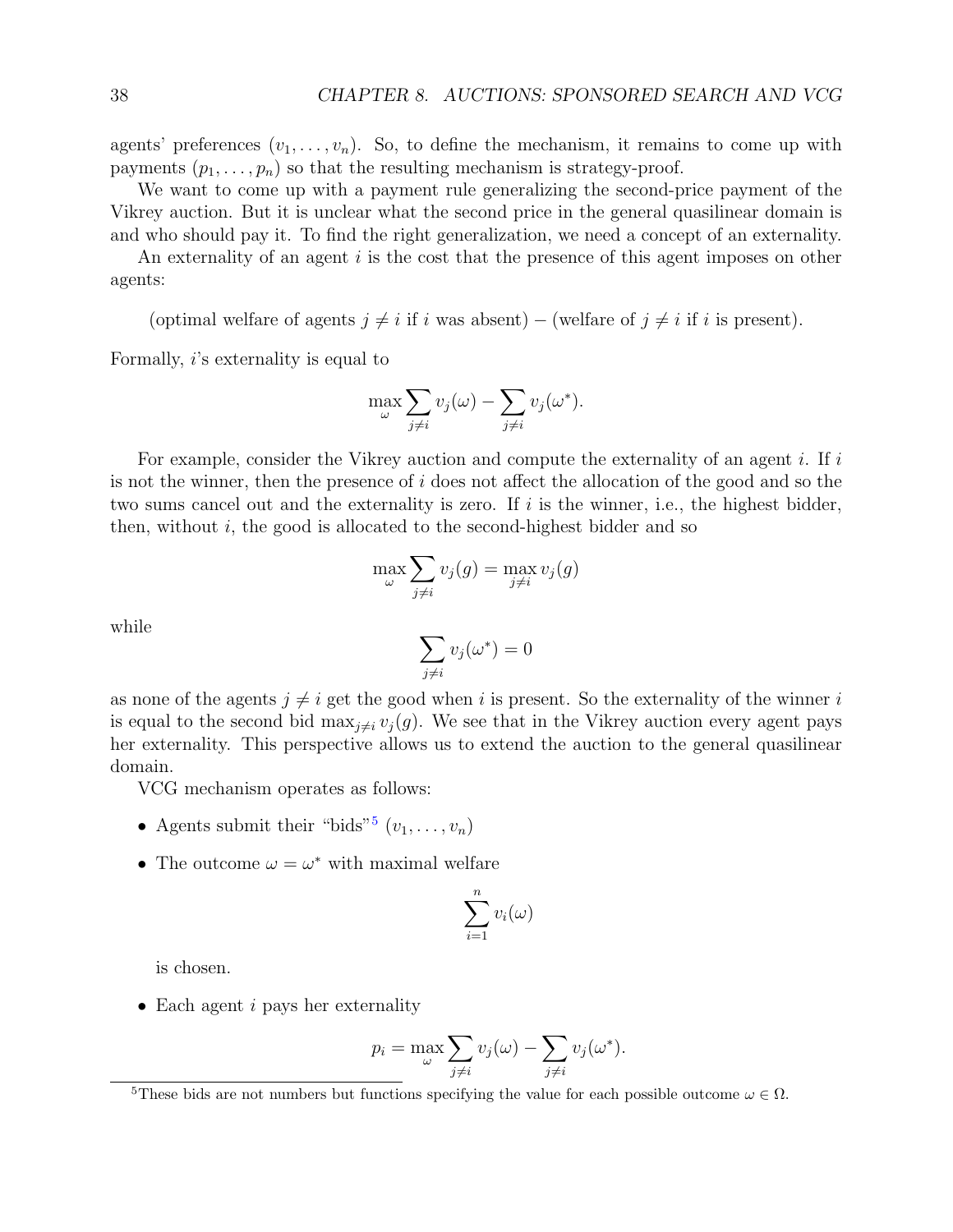#### **Theorem 10.** *VCG* is strategy-proof.

*Proof.* If agent *i* is truthful, her utility is

$$
u_i = v_i(\omega^*) - p_i = v_i(\omega^*) + \sum_{j \neq i} v_j(\omega^*) - \max_{\omega} \sum_{j \neq i} v_j(\omega) =
$$

$$
= \sum_{j=1}^n v_j(\omega^*) - \max_{\omega} \sum_{j \neq i} v_j(\omega).
$$

If agent *i* reports  $v'_i$  instead of  $v_i$ , this may change the outcome of a mechanism to some  $\omega'$ . As a result, i's utility becomes

$$
u'_{i} = \sum_{j=1}^{n} v_{j}(\omega') - \max_{\omega} \sum_{j \neq i} v_{j}(\omega).
$$

The second sum remains unchanged and the first sum can only decrease as  $\omega = \omega^*$  maximizes welfare  $\sum_{j=1}^{n} v_j(\omega)$  over all  $\omega$ . We conclude that no manipulation can increase *i*'s utility.

Charging an agent her externality aligns individual incentives with social ones, i.e., with maximizing welfare. This was noted by an English economist Arthur Cecil Pigou in the early XX century, much before the birth of VCG.<sup>[6](#page-38-0)</sup>

In addition to strategy-proofness, VCG is individually rational no outcome has negative value (e.g., if we auction good items and not bad ones such as tasks or other liabilities).

**Proposition 6.** Provided that  $v_i(\omega) \geq 0$  for all  $\omega$ , no truthful agent gets negative utility in VCG.

Proof. We already know that

$$
u_i = \sum_{j=1}^n v_j(\omega^*) - \max_{\omega} \sum_{j \neq i} v_j(\omega).
$$

Let  $\omega'$  be the outcome maximizing the second sum. Then by the choice of  $\omega^*$ , the first sum can only decrease if we replace  $\omega^*$  by  $\omega'$ . Therefore,

$$
u_i \geq \sum_{j=1}^n v_j(\omega') - \sum_{j \neq i} v_j(\omega') = v_i(\omega') \geq 0.
$$

Thus *i* gets a non-negative utility.

□

<span id="page-38-0"></span><sup>6</sup>His idea now known as "Pigovian taxes" was that charging each citizen consuming a public good her externality incentivizes the socially-optimal level of consumption and gives a universal recipe to cope with socially-suboptimal over-consumption of public resources (the phenomenon called the tragedy of commons).

For example, each driver taking a congested road imposes an extra delay on other drivers (this is her externality) which is monotone with the overall congestion. Toll roads with a toll depending on current congestion reflect Pigou's idea.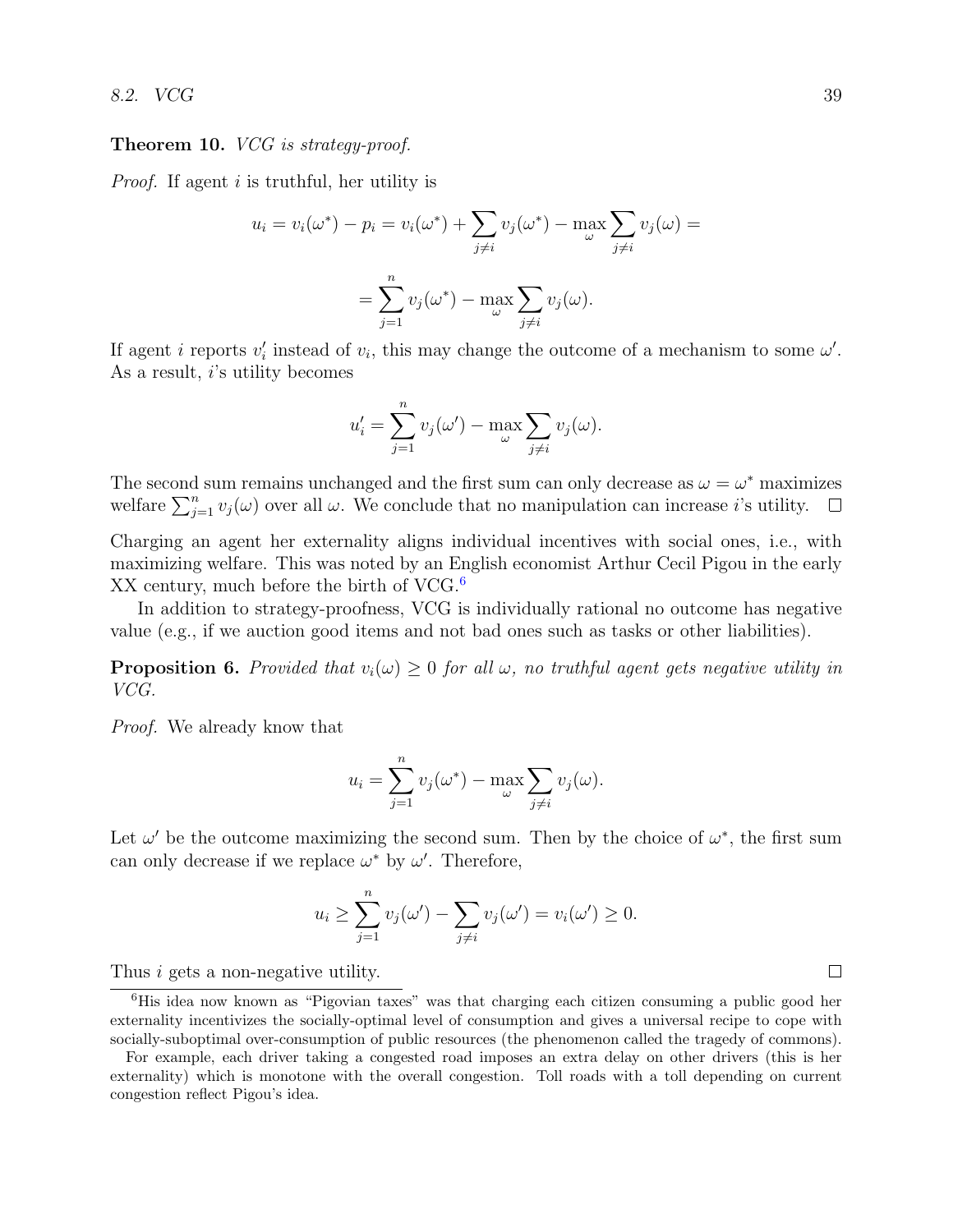#### 8.3 Back to sponsored search

Let us see how VCG adapts to sponsored search.

For this purpose we need to determine what the welfare-maximizing way to allocate slots to agents is: We order slots by the click rates  $\alpha_1 > \alpha_2 > \ldots$  and agents according to their bids  $\beta_1 > \beta_2 > ...$  and allocate slot  $g_i$  to agent i, i.e.,  $\mu_i^* = g_i$ .<sup>[7](#page-39-0)</sup> As before, we add dummy zero slots or dummy zero agents if needed.

VCG for sponsored search is as follows:

- Ask agents to submit their "bids"  $\beta_1, \ldots, \beta_n$ .
- Agents are ordered by their bids. Without loss of generality  $\beta_1 > \ldots > \beta_n$ .
- Each agent *i* is allocated the slot  $\mu_i^* = g_i$  and is charged

$$
\frac{1}{\alpha_i} \cdot (\text{externality of } i)
$$

if clicked.[8](#page-39-1)

Let us compute the externality of  $i$  explicitly:

$$
\max_{\mu} \sum_{j \neq i} v_j(\mu_j) - \sum_{j \neq i} v_j(\mu_j^*) =
$$
  
=  $(v_1(g_1) + \ldots + v_{i-1}(g_{i-1}) + v_{i+1}(g_i) + \ldots + v_n(g_{n-1})) -$   
-  $(v_1(g_1) + \ldots + v_{i-1}(g_{i-1}) + v_{i+1}(g_{i+1}) + \ldots + v_n(g_n)) =$   
=  $(\alpha_1 \beta_1 + \ldots + \alpha_{i-1} \beta_{i-1} + \alpha_{i+1} \beta_i + \ldots + \alpha_{n-1} \beta_n) -$   
-  $(\alpha_1 \beta_1 + \ldots + \alpha_{i-1} \beta_{i-1} + \alpha_{i+1} \beta_{i+1} + \ldots + \alpha_n \beta_n) =$   
=  $\sum_{j=i+1}^n (\alpha_{j-1} - \alpha_j) \beta_j.$ 

Thus agent i pays the price

$$
\frac{1}{\alpha_i} \sum_{j=i+1}^n (\alpha_{j-1} - \alpha_j) \beta_j
$$

per click.

From the general properties of VCG, this mechanism is strategy-proof and individually rational. Another advantage of VCG over GSP is the flexibility and universality of this approach. It can be easily adapted to the case with different types of ads, different layout, and advertisers bidding for different types of events (clicks, scrolling, watching an embedded video and so on).

However, as we will discuss next time, using VCG in practice is not as straightforward as it may now seem.

<span id="page-39-0"></span><sup>&</sup>lt;sup>7</sup>Exercise: show that this allocation indeed maximizes the welfare  $\sum_{i=1}^{n} v_i(\mu_i)$ .

<span id="page-39-1"></span><sup>&</sup>lt;sup>8</sup>An agent is charged with probability  $\alpha_i$  so that the expected payment is equal to the externality.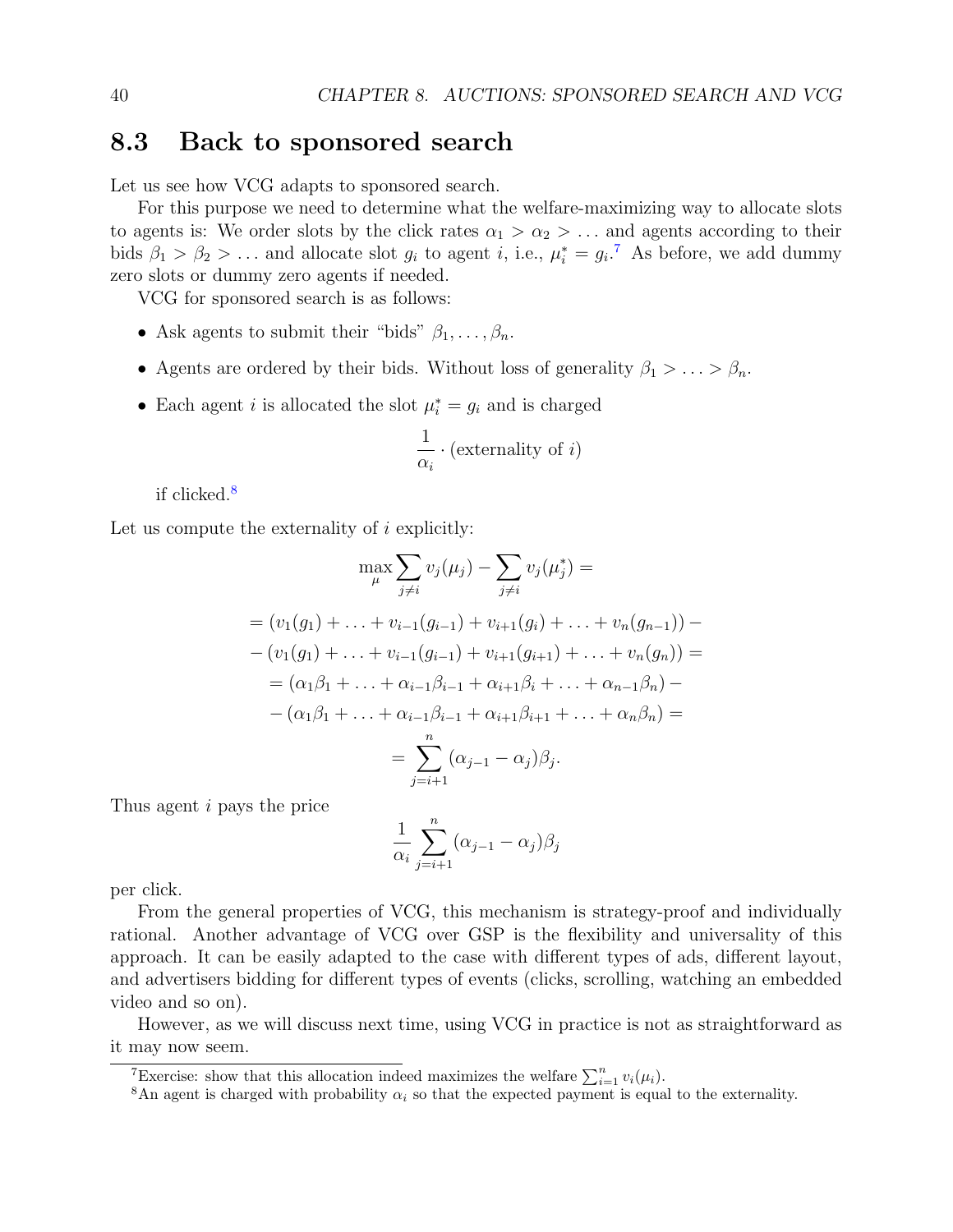# Chapter 9 Combinatorial auctions

In the previous lecture, we considered sponsored search auction which gives an example of an auction, where several good items (advertisement slots) are auctioned simultaneously. Although there were multiple goods, agent's preferences over them were simple: captured by just one number = the advertiser's value for receiving a click. In this lecture, we will discuss auctions where agents have complex preferences over multiple goods. Such auctions are called combinatorial.

The model is a natural extension of the one discussed before. There are  $k$  goods  $G =$  ${g_1, \ldots, g_k}$  for sale and n bidders. A subset of goods is called a bundle. Agent i attributes value  $v_i(B)$  to each bundle  $B \subset G$ , where

$$
v_i \colon 2^G \to \mathbb{R}_+.
$$

An allocation  $\mu$  is a function  $\{1, \ldots, n\} \to 2^G$  such that  $\mu_i \cap \mu_j = \emptyset$  for all  $i \neq j$ . A mechanism maps a profile of preferences  $\pi = (v_1, \ldots, v_n)$  to  $(\mu(\pi), p_1(\pi), \ldots, p_n(\pi))$ . The utility of agent i is

$$
u_i = v_i(\mu_i) - p_i.
$$

The simplest case is when agent's value for a good does not depend on the presence of other goods in the bundle, i.e.,

$$
v_i(C \cup \{g\}) = v_i(C) + v_i(\{g\})
$$

for all  $C$  and  $q$ . Consequently,

$$
v_i(B) = \sum_{g \in B} v_i(\{g\}).
$$

Such preferences are called additive. In real-life problems, additivity is often violated. We say that two goods  $g$  and  $g'$  are complements for i if

$$
v_i({g, g'}) > v_i({g}) + v_i({g'})
$$

and substitutes if

$$
v_i({g, g'}) \le v_i({g}) + v_i({g'}).
$$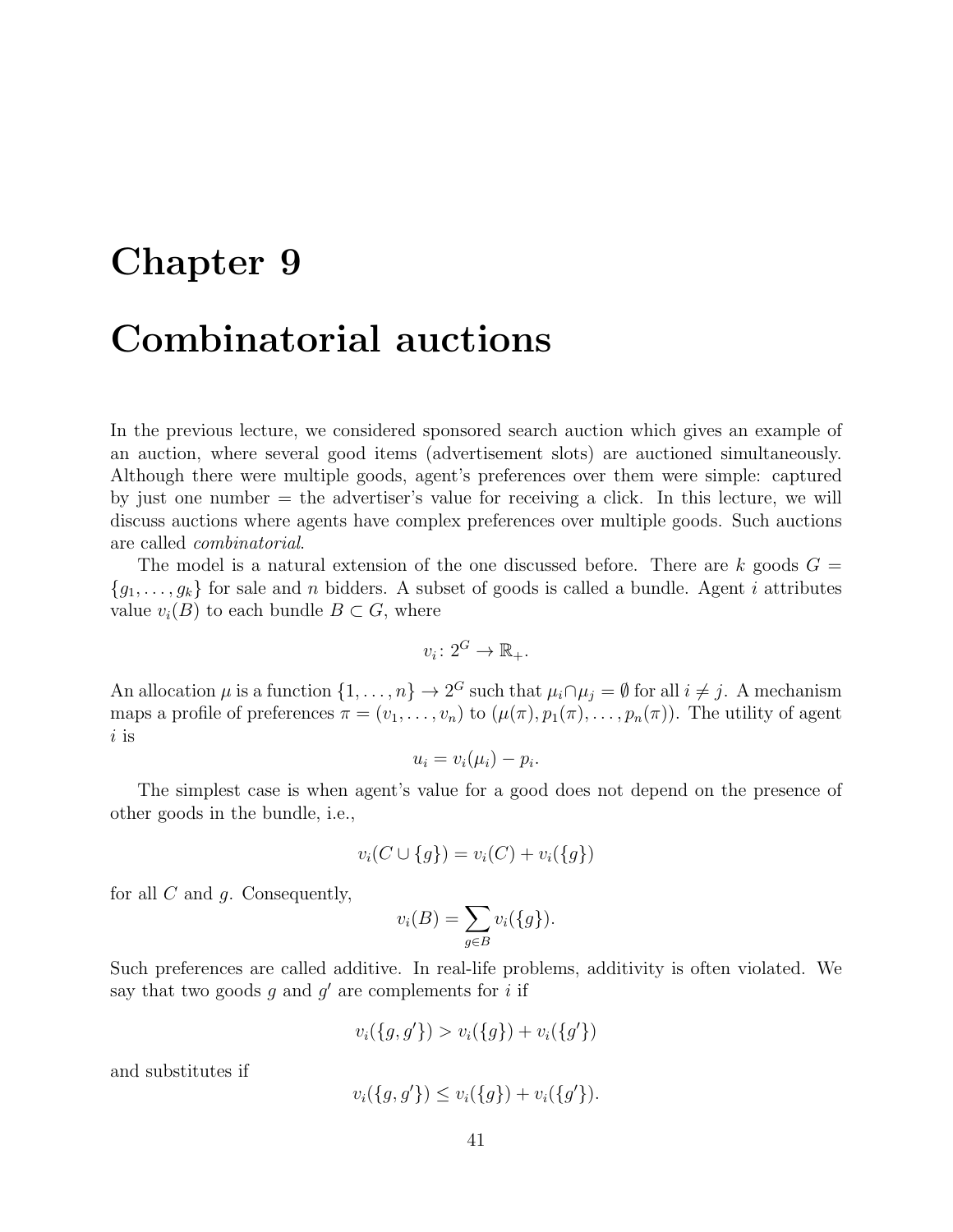Combinatorial auctions are those auctions where preferences exhibit complicated patterns of strong complementarity or substitutability. These definitions extend to two disjoint bundles  $B$  and  $B'$  in a straightforward way.

The first historical example of a combinatorial auction is the auction for takeoff and landing slots at various airports.<sup>[1](#page-41-0)</sup> Agents are airlines. Takeoff and landing slots are strong complements as getting one without another is useless. On the other hand, the two close takeoff slots at the same airport are substitutes as a scheduled flight can use one or another but does not require both. Similar phenomena arise in auctions for railway routes.

The second and the most important example is spectrum auctions. In nineties, many countries auctioned GSM spectrum among telecom companies; similar auctions have been run for  $1G, 2G, 3G, 4G, 5G, \ldots$  spectra. The goods are the rights to use a particular bandwidth over a particular region. Roughly, these rights over different regions are complements and over the same region are substitutes.

## 9.1 Why not VCG?

VCG mechanism discussed in the previous lecture is immediately applicable to combinatorial auctions and is strategy-proof, efficient, and individually-rational. It may seem to be a universal off-the-shelf recipe. However, until recently it has not been used in practice because of the following complexity impediments:

• Preferences elicitation complexity: Imagine we are selling  $k = 20$  $k = 20$  $k = 20$  items.<sup>2</sup> Assuming that agents' value function  $v_i$  is generic, to run VCG, each agent has to report an impossible number  $2^{|G|} = 2^{20}$  of values.

Hence, to use VCG, we needs to restrict preferences that agents can report to those having a particular structure, both flexible enough to capture the variety of real agents' preferences and simple enough to make reporting possible. This boils down to designing a bidding interface or a "bidding language", a tricky practical design problem having no universal answers and requiring deep understanding of a particular market and agents' goals.[3](#page-41-2) For this reason, VCG is by no means an off-the-shelf solution.

• Winner determination complexity: To use VCG, we must be able to compute an allocation  $\mu = \mu^*$  maximizing welfare

$$
\mu^*\colon\quad \sum_{i=1}^n v_i(\mu_i)\to \max.
$$

This problem is referred to as winner determination.

<span id="page-41-0"></span><sup>&</sup>lt;sup>1</sup>Caltech researchers [Grether et al.](#page-103-0) [\(1979\)](#page-103-0) contributed to developing these first auctions. Their proposal was along the lines of the VCG mechanism.

<span id="page-41-2"></span><span id="page-41-1"></span><sup>2</sup> In a typical spectrum auction, there are hundreds of items.

<sup>&</sup>lt;sup>3</sup>Bidding interface for advertisers on Facebook and Google Adsence are examples of how this problem can be resolved.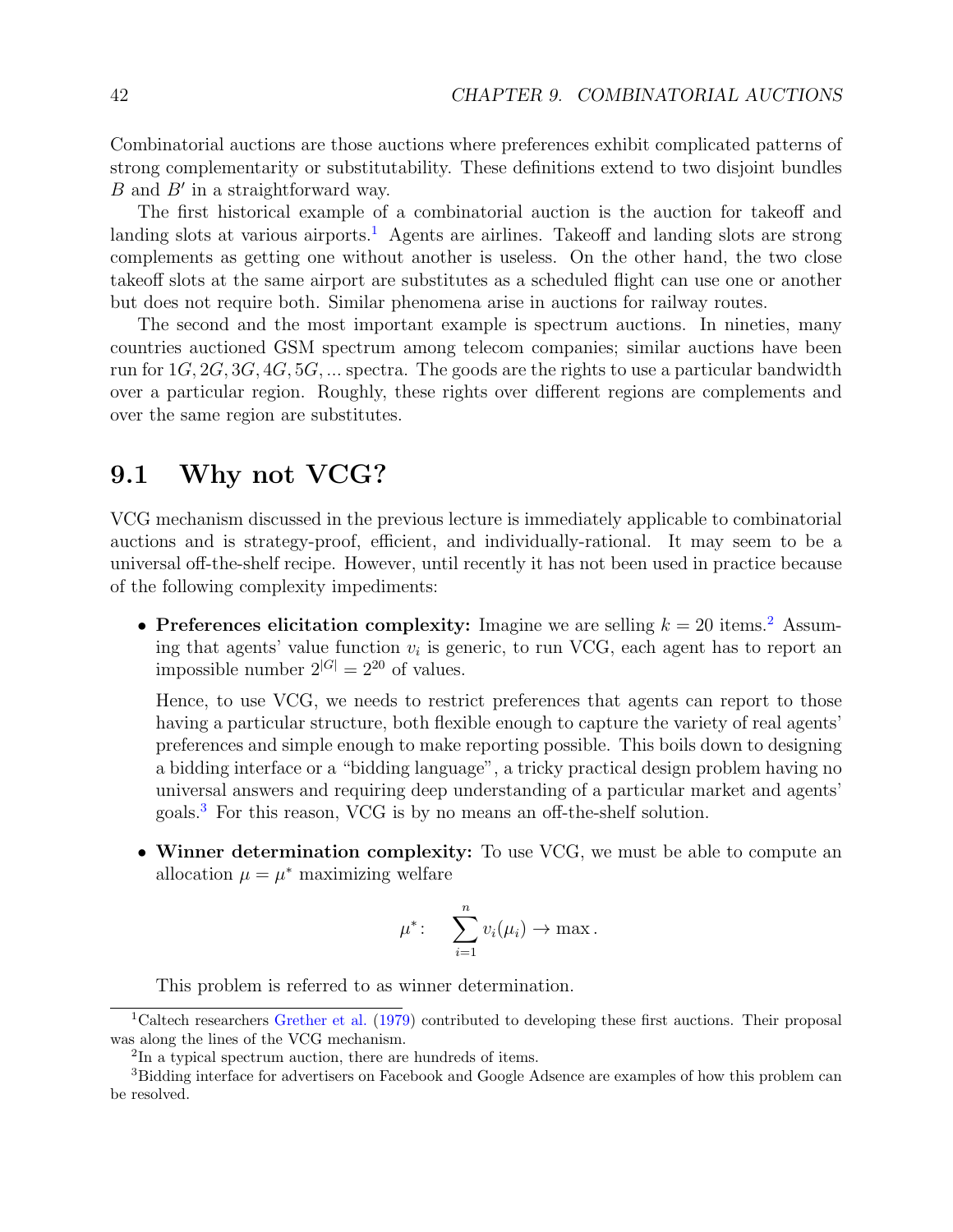Surprisingly, winner determination is computationally hard for seemingly innocent classes of value functions  $v_i$  (see an example below). As a result, in large or frequently run auctions such as those in advertising, one is forced to rely on heuristic algorithms that do not guarantee to find the exact solution but an approximation. This not only creates an extra algorithmic complication but also has a side effect: the approximate VCG may fail not only the requirement of efficiency, but also strategy-proofness and, most importantly, individual rationality.

To illustrate computational complexity, consider the so-called single-minded agents. An agent i is single-minded if she has a desired bundle  $B_i \subset G$  such that  $v_i(B) = \gamma_i > 0$  whenever B contains  $B_i$  and is zero, otherwise. So each agent's preferences are captured by the pair  $(B_i, \gamma_i).$ 

#### Proposition 7. Winner determination for single-minded agents is NP-hard.

Proof. To prove hardness it is enough to show that, if we had a fast algorithm for winner determination, we would also get a fast algorithm for another problem that is known to be hard. As this benchmark problem, we use the NP-hard problem "weighted independent set": given a graph  $(V, E)$  and vertex weights  $(\alpha_v)_{v \in V}$ , find an independent set<sup>[4](#page-42-0)</sup> with the maximal total weight.

Given  $(V, E)$  and  $(\alpha_v)_{v \in V}$ , we consider the following winner-determination problem with single-minded agents. We enumerate vertices V so that  $\{1,\ldots,n\} \simeq V$ , goods are edges  $G \simeq E$ , agent is desired bundle  $B_i$  consists of all the edges incident to i, the intensity  $\gamma_i = \alpha_i$ . Winner-determination problem for this instance is equivalent to finding a weighted independent set of the maximal weight. Hence, winner determination is at least as hard as "weighted independent set."  $\Box$ 

# 9.2 What if not VCG? Simultaneous ascending auctions.

If you need to sell k goods, you may try selling them separately, say, by running k sequential second-price auctions. This is, however, a notoriously bad idea if agents' preferences exhibit strong complementarity/substitutability.<sup>[5](#page-42-1)</sup> Indeed, this sequential format is prone to the so-called exposure problem: an agent may end up with a useless bundle (e.g., a singleminded agent fails to get her desired set of goods) but pay for it. For this reason, selling goods separately makes participation extremely risky and an agent may regret participating (individual rationality is violated) and may result in inefficient allocation and unpredictable

<span id="page-42-1"></span><span id="page-42-0"></span><sup>&</sup>lt;sup>4</sup>A set of vertices is independent if there are no edges between any two of them.

<sup>&</sup>lt;sup>5</sup>Exercise: Check that if agents' preferences are additive, than VCG mechanism is, in fact, equivalent to k independent second-price auctions for each of the goods.

Note also that additive preferences are relatively easy for agents to report as they just need to come up with  $k$  (not  $2^k$ ) numbers. In particular, none of the two complexity barriers of VCG are present for additive preferences.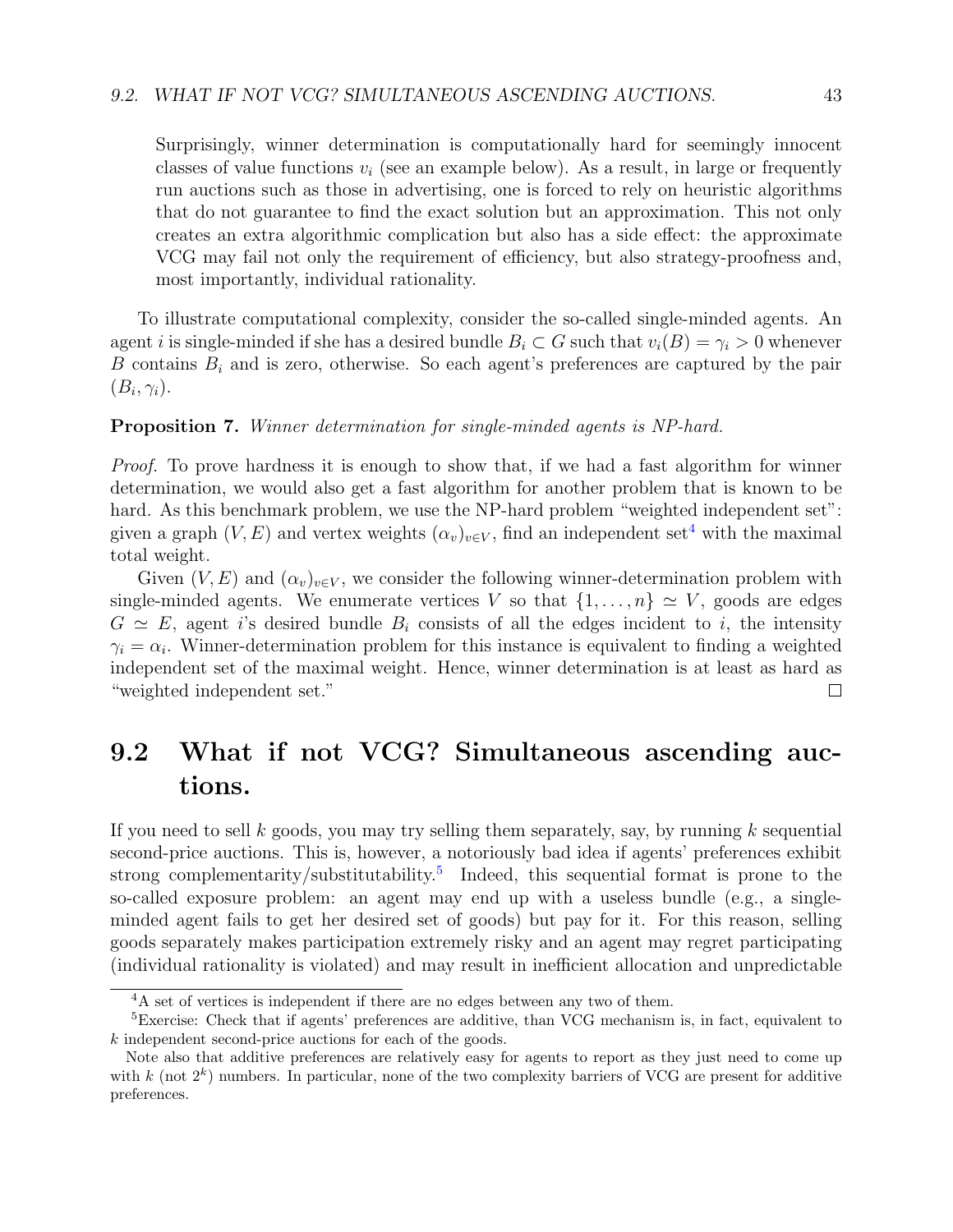outcomes. Excessive risk makes agents cautious and results in excessive bid-shading and overall low revenue.

In practice, the standard recipe of selling several goods to agents with complex preferences is by running simultaneous ascending auctions: all the goods are sold simultaneously over a period of time, agents observe the current bid for each of the items, can increase it, and the highest bidder gets the good.

Throughout this dynamic process, bidders learn some information about their competitors' preferences by observing their previous bidding behavior, may reassess their chances to get the desired bundle and adapt the bidding strategy accordingly. Arguably, this procedure leads to more efficient allocation of resources and partially eliminates the exposure problem.

Again a simultaneous ascending auction cannot be seen as an off-the-shelf solution as the way it performs depends dramatically on nuances of its implementation. For example, each bidder has an incentive to learn about other bidders' preferences before bidding herself. To facilitate bidding, one needs to impose activity rules that do not allow a bidder to wait until the very last moment. $6$  Another pitfall is that observability of bids facilitates tacit collusion: agent's first bids may signal which goods she is interested in and which she is ready to leave to competitors. Particularly, when the number of competitors is small and the market can be partitioned into bundles-substitutes, one per competitor, there is a high chance that the competitors will get their bundles for a minimal price.

All these nuances make practical auction design both science and art. Spectrum auctions run in different countries indicate how important these nuances are for success or failure of the auction. For stark historical examples, see lecture 8 of [Algorithmic Game Theory](http://timroughgarden.org/notes.html#:~:text=CS269I%2C%20fall%202016)-,Algorithmic%20Game%20Theory%20(CS364A%2C%20fall%202013),-The%20book%20Twenty) by Tim Roughgarden. The insights on how to deal with pitfalls of simultaneous ascending auctions are discussed in this concise [survey](https://www.cramton.umd.edu/papers2000-2004/cramton-simultaneous-ascending-auction.pdf) by Peter Cramton. The first successful spectrum auctions were designed in 1990ies by Preston McAfee[7](#page-43-1) and Nobel laureates, Paul Milgrom and Robert Wilson. I recommend the insightful and easy-to-read book [Discovering Prices](https://cup.columbia.edu/book/discovering-prices/9780231175982) by Paul Milgrom.

<span id="page-43-0"></span><sup>&</sup>lt;sup>6</sup>When everybody has an incentive to wait until the very last moment, the outcome becomes unpredictable; many markets with a strict deadline suffer from such failure. A well-known example is sniping on eBay [\(Roth](#page-104-0) [and Ockenfels,](#page-104-0) [2002\)](#page-104-0).

<span id="page-43-1"></span><sup>7</sup>Preston McAfee was a professor at Caltech! Now he works at Google.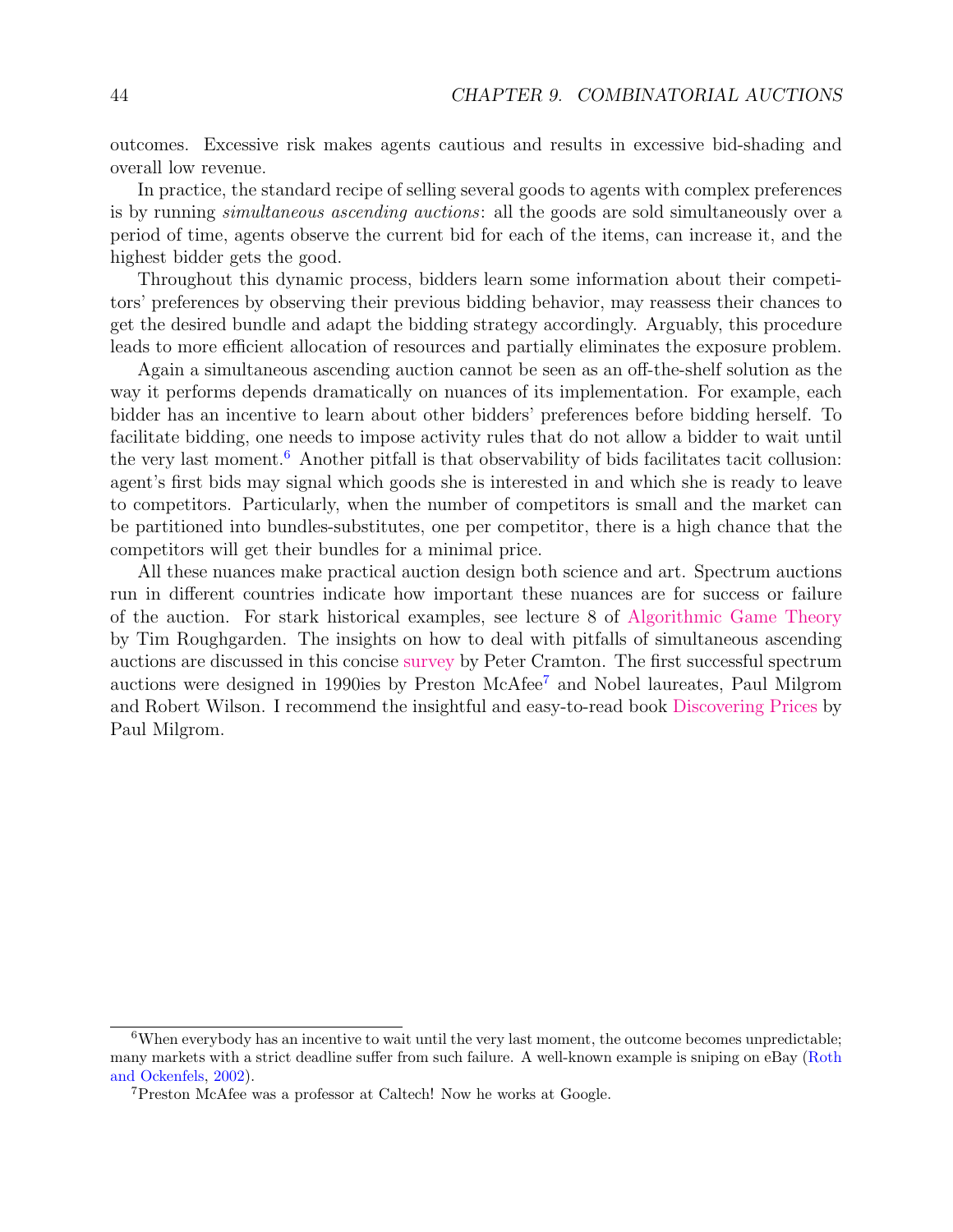# Chapter 10 Revenue maximization with one good to sell

In our previous discussion of auctions, the central role was played by efficiency (the resources must be allocated to those who value them the most), non-manipulability (no need to strategize and predict the behavior of others  $\Rightarrow$  easy to participate), and individual rationality (nobody regrets participation  $\Rightarrow$  safe to participate). These concerns are central if we think of a government allocating resources, but not for a seller whose main concern is revenue. In this lecture, we will discuss revenue maximization when selling one good item  $q$  to  $n$  agents. We will still impose individual rationality to ensure participation but will care less about strategy-proofness.

Recall the model. There is one good  $g$  and  $n$  agents. If  $i$  receives  $g$  and pays  $p_i$ , her utility is  $v_i(g) - p_i$ , where  $v_i(g) \geq 0$ . If i doesn't get the good, her utility is  $v_i(\emptyset) - p_i$  with  $v_i(\emptyset) = 0$ . An allocation is a function  $\mu: \{1, \ldots, n\} \to \{g, \emptyset\}$  such that  $|\{i : \mu_i = g\}| \leq 1$ . A mechanism is a map  $\pi = (v_1, \ldots, v_n) \rightarrow (\mu(\pi), p_1(\pi), \ldots, p_n(\pi)).$ 

#### 10.1 Optimal posted-price mechanism

Consider the case of  $n = 1$  agent and the posted-price mechanism with price p.

$$
(\mu_1, p_1) = \begin{cases} (g, p), & v_1(g) > p \\ (\emptyset, 0), & \text{otherwise} \end{cases}
$$

Seller's revenue is p if  $v_1(g) > p$  and 0, otherwise. What p should the seller choose? The answer depends on the information she has. If she happens to know the exact buyer's value (which is very unrealistic), then she can post  $p = v_1(g) - \epsilon$  with some small  $\epsilon > 0$  and extract the whole surplus. Another extreme is when the seller has no idea about how valuable the item is. Then it is unclear what  $p$  to select and it is better to run an auction to extract some information about agents' values.

The middle ground is a situation, where the seller knows the cumulative distribution function  $F = F(x) = \mathbb{P}[v_1(g) \leq x]$  of the value  $v_1(g)$  over the population of agents. We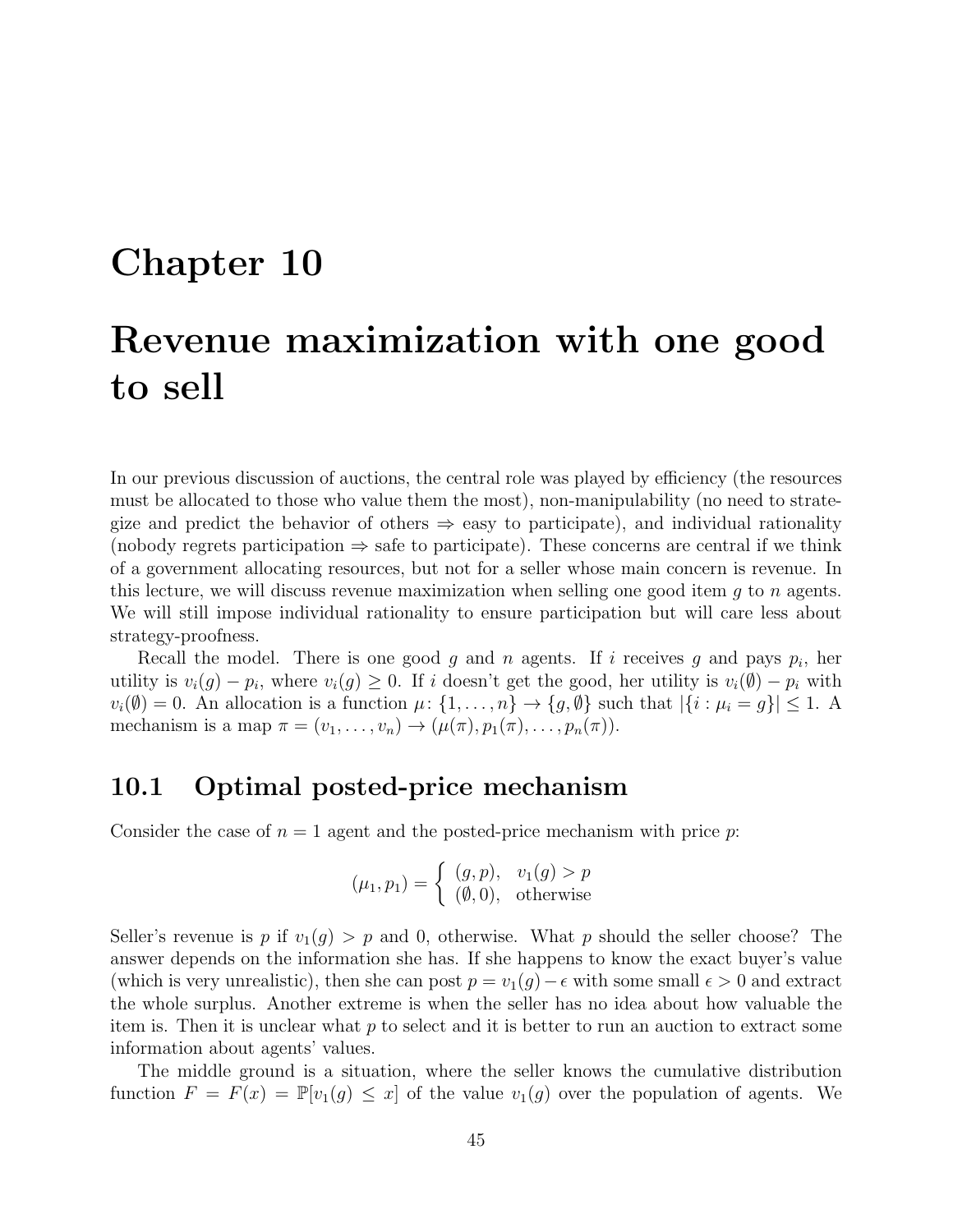will assume that F has a density f and use the uniform distribution  $U([0, 1])$  as a running example.

The goal is to find  $p$  maximizing the expected revenue  $r$ 

$$
r = \mathbb{E}[p_1] = p \cdot \mathbb{P}[v_1(g) > x] = p(1 - F(p)).
$$

The trade-off is between selling at a higher price and selling with higher probability. The first order conditions for the optimal price  $p = p^*$  give<sup>[1](#page-45-0)</sup>

$$
p^* = \frac{1 - F(p^*)}{f(p^*)}.
$$

A distribution F is called regular if  $x - \frac{1-F(x)}{f(x)}$  $\frac{f(x)-f(x)}{f(x)}$  is strictly increasing in x. For regular distributions the optimal price is unique.

For example, consider the uniform distribution  $U([0, 1])$ . Then  $F(x) = x$ ,  $f(x) = 1$ , and we obtain  $p^* = 1 - p^*$ . So the optimal price  $p^* = \frac{1}{2}$  $\frac{1}{2}$  and the optimal revenue is  $\frac{1}{4}$ .

It turns out that one cannot improve upon the outcome of the posted price mechanism in the case of 1 bidder.

**Theorem 11** [\(Myerson](#page-104-1) [\(1981\)](#page-104-1)). Posted-price mechanism with  $p^* \colon p(1 - F(p)) \to \max$ achieves the highest revenue among strategy-proof individually-rational mechanisms.<sup>[2](#page-45-1)</sup>

Let us stress an interesting phenomenon. If a seller was interested in efficient allocation of resources, she would always give the good to the buyer by setting  $p = 0$  and deriving zero revenue. To improve revenue, the seller needs to sacrifice efficiency. We will see this phenomenon in auctions as well.

#### 10.2 Revenue for the standard auction formats

Now there are  $n \geq 2$  bidders and we assume that the bidder's values  $v_i(g)$  are independent identically distributed random variables with some distribution  $F$  having  $f$ . The interpretation is that each bidder knows the realization of her own value and believes that values of all others are distributed according to the distribution  $F$  (also known to the auctioneer).<sup>[3](#page-45-2)</sup> The auctioneer's goal is to maximize the expected revenue

$$
r = \mathbb{E}[p_1 + \ldots + p_n] \to \max
$$

by choosing a format for the auction.

<span id="page-45-0"></span><sup>1</sup>The quantity  $H(x) = \frac{f(x)}{1-F(x)}$  is called the hazard rate of a distribution F and is omnipresent in risk analysis. If F represents the distribution of time until the first failure of a machine, then  $H(x)$  is a failure intensity at time  $x$  provided that the machine has not yet failed. We see that the optimal price equals the inverse hazard rate.

<span id="page-45-1"></span><sup>2</sup>Myerson proves a more general result allowing for randomization and lack of strategy-proofness (in this case, it is assumed that the agent chooses her optimal manipulation). In particular, Myerson's result captures a sequential process of offers and counteroffers.

<span id="page-45-2"></span><sup>3</sup>The assumption that the values are independent represents the case where values are determined by bidders' individual tastes and not by the objective item's characteristics in which case the values would be correlated.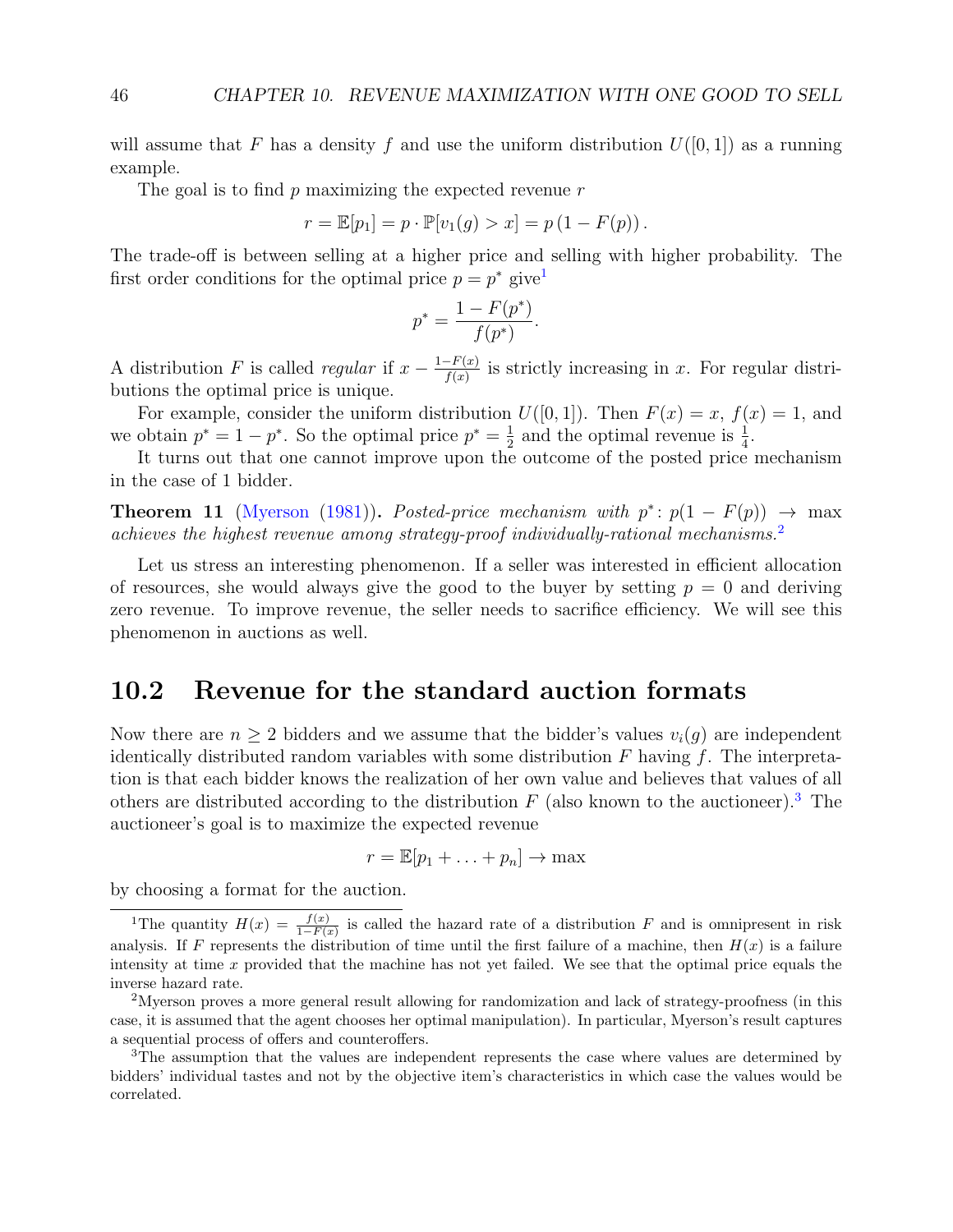#### 10.2.1 The second price auction

We know that the second-price auction

$$
(\mu_i, p_i) = \begin{cases} (g, \max_{j \neq i} v_j(g)), & v_i(g) > v_j(g) \ \forall j \neq i \\ (0, 0), & \text{otherwise} \end{cases}
$$

is strategy-proof and so each agent bids her true value.

Let us compute the revenue assuming that there are  $n = 2$  bidders with  $v_i(g) \sim U([0, 1])$ . The payment to the auctioneer is equal to

$$
r = \mathbb{E}[\min\{v_1(g), v_2(g)\}].
$$

To compute it, recall how to compute the expected minimum and maximum of i.i.d. random variables  $\xi_1, \ldots, \xi_n$  with distribution F. For this purpose, let us compute the distribution functions  $F_{\text{max}}$  of  $\max\{\xi_1,\ldots,\xi_n\}$  and  $F_{\text{min}}$  of  $\min\{\xi_1,\ldots,\xi_n\}$ :

$$
F_{\max}(x) = \mathbb{P}[\max\{\xi_1, ..., \xi_n\} \le x] = \mathbb{P}[\xi_i \le x \,\forall i] = \prod_i \mathbb{P}[\xi_i \le x] = (F(x))^n.
$$
  

$$
F_{\min}(x) = \mathbb{P}[\min\{\xi_1, ..., \xi_n\} \le x] = 1 - \mathbb{P}[\min\{\xi_1, ..., \xi_n\} > x] =
$$
  

$$
= 1 - \prod_i \mathbb{P}[\xi_i > x] = 1 - (1 - F(x))^n.
$$

By taking the derivatives, we get densities  $f_{\text{max}}$  and  $f_{\text{min}}$ . Now we can compute the expectations:

$$
\mathbb{E}[\max\{\xi_1,\ldots,\xi_n\}] = \int_{\mathbb{R}} x \cdot f_{\max}(x) dx = n \cdot \int_{\mathbb{R}} x \cdot f(x) (F(x))^{n-1} dx
$$

$$
\mathbb{E}[\min\{\xi_1,\ldots,\xi_n\}] = \int_{\mathbb{R}} x \cdot f_{\min}(x) dx = n \cdot \int_{\mathbb{R}} x \cdot f(x) (1 - F(x))^{n-1} dx
$$

Coming back to the revenue of the second-price auction with two uniform bidders, we obtain

$$
r = \mathbb{E}[\min\{v_1(g), v_2(g)\}] = 2 \int_0^1 x(1-x)dx = \frac{1}{3}.
$$

We see that running the second price auction with two bidders is more profitable than using the one-bidder posted price mechanism with the optimal price.

#### 10.2.2 The first-price auction

Consider the first-price auction:

$$
(\mu_i, p_i) = \begin{cases} (g, v_i(g)), & v_i(g) > v_j(g) \ \forall j \neq i \\ (0, 0), & \text{otherwise} \end{cases}
$$

How to predict its revenue assuming that there are  $n \geq 2$  bidders with i.i.d. values  $v_i(g)$ distributed according to  $F$ ?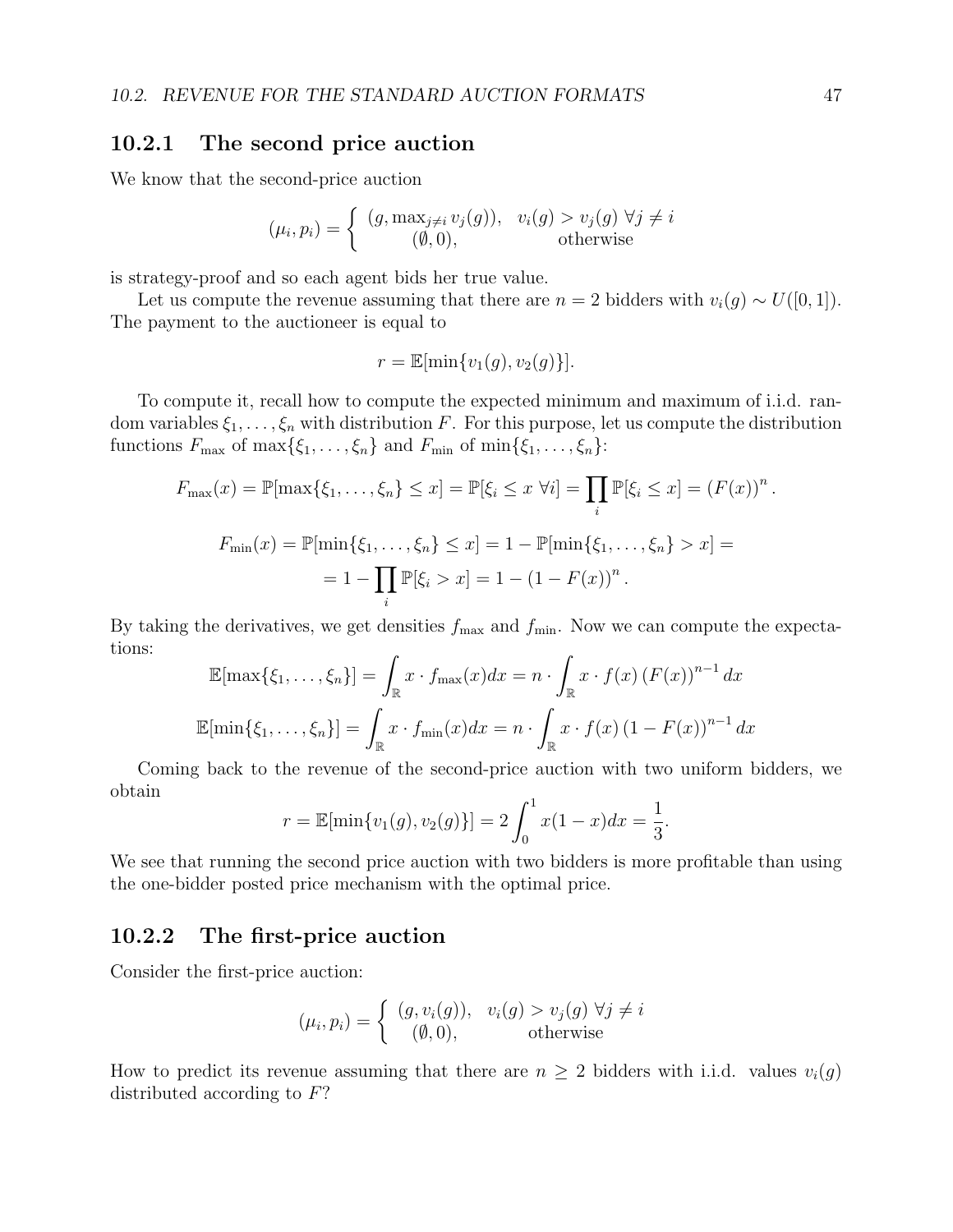Since the first-price auction is not strategy-proof, to answer this question we need to learn how to predict bidders' behavior. We expect that bidders are going to shade their values and agent *i* with value  $v_i(g)$  will report some  $v'_i = \beta(v_i(g))$ ; we will refer to  $v'_i$  as *i*'s bid and to  $\beta$ , as a bid-function.

How can we predict what  $\beta$  will be used? One seemingly mild requirement is that this prediction must not be self-contradictory: if agent i learns our prediction that her competitors  $j \neq i$  are going to use a bid function  $\beta$  (or just comes up with this prediction herself), it is still in her best interest to bid  $v_i' = \beta(v_i(g))$ . It turns out that this lack of self-contradiction often pins down unique  $\beta$ .

**Definition 2.** We call  $\beta$  an equilibrium bid function<sup>[4](#page-47-0)</sup> if for any agent i and any realization of her value  $v_i(g) = x$ , her expected utility is maximized if she bids  $v'_i = \beta(x)$  assuming that all other agents j bid  $v'_j = \beta(v_j(g)).$ 

Formally, the expected utility of agent i with  $v_i(g) = x$  posting a bid b and assuming that others post  $v'_j = \beta(v_j(g))$  is equal to

$$
\mathbb{E}\left[u_i\mid v_i(g)=x\right]=
$$

$$
= x \cdot \mathbb{P} \left[ \mu_i(v'_1, \ldots, v'_{i-1}, b, v'_{i+1}, \ldots, v'_n) = g \right] - \mathbb{E} \left[ p_i(v'_1, \ldots, v'_{i-1}, b, v'_{i+1}, \ldots, v'_n) \right]
$$

and must be maximized by  $b = \beta(x)$  for any  $x \geq 0$ .

Let's find equilibrium  $\beta$  for the first-price auction. Expected utility of an agent i with value  $x$  and bid  $b$  is equal to

<span id="page-47-1"></span>
$$
x \cdot \mathbb{P} \left[ b > \beta(v_j) \ \forall j \neq i \right] - b \cdot \mathbb{P} \left[ b > \beta(v_j) \ \forall j \neq i \right]. \tag{10.1}
$$

1

This expression must be maximized by  $b = \beta(x)$ . In particular, choosing  $b = \beta(y)$  for some  $y \neq x$  can only lower the expected utility. Hence,

$$
x \cdot \mathbb{P} [\beta(y) > \beta(v_j) \ \forall j \neq i] - \beta(y) \cdot \mathbb{P} [\beta(y) > \beta(v_j) \ \forall j \neq i]
$$

must be maximized over y at  $y = x$ .

Let us guess  $\beta$  imposing some natural extra assumptions:  $\beta$  is strictly increasing (the higher the value, the higher the bid), smooth, and  $\beta(0) = 0$ . By monotonicity,

$$
\mathbb{P}\left[\beta(y) > \beta(v_j) \,\forall j \neq i\right] = \mathbb{P}\left[y > v_j \,\forall j \neq i\right] = (F(y))^{n-1}.
$$

Thus the maximum of

$$
x \cdot (F(y))^{n-1} - \beta(y) (F(y))^{n-1}
$$

over y must be attained at  $y = x$ . Hence, the derivative with respect to y

$$
x \cdot f'(y)(n-1) (F(y))^{n-2} - (\beta(y) (F(y))^{n-1})'_y
$$

<span id="page-47-0"></span><sup>4</sup>Readers familiar with game theory will recognize that this is just a definition of a symmetric Bayes-Nash equilibrium.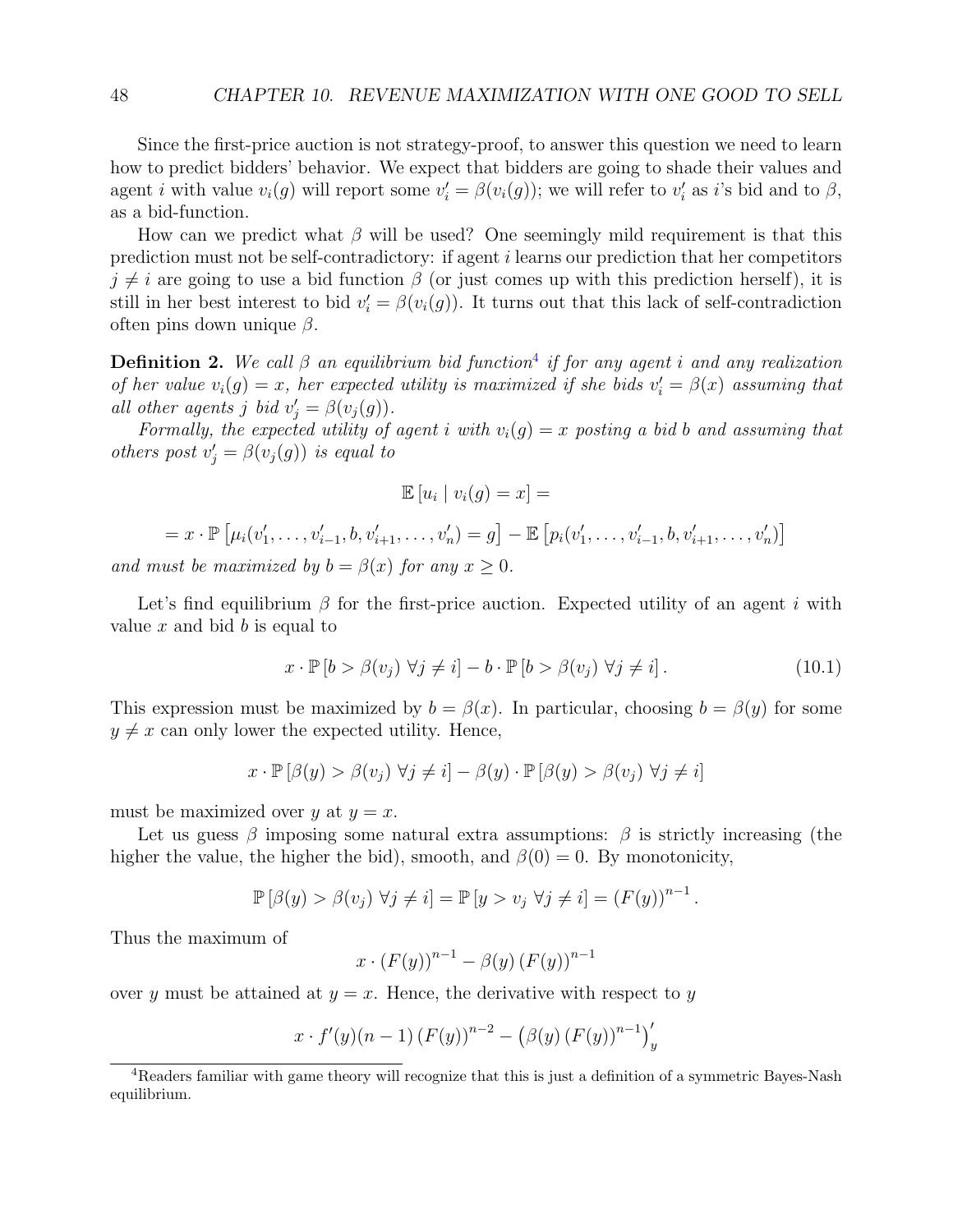must be zero at  $y = x$ . Therefore,

$$
(\beta(x) (F(x))^{n-1})'_{x} = x \cdot f'(x) (n-1) (F(x))^{n-2}.
$$

Integrating from 0 to  $x$  we get

$$
\beta(x) (F(x))^{n-1} = \int_0^x t \cdot f'(t) (n-1) (F(t))^{n-2} dt
$$

and thus<sup>[5](#page-48-0)</sup>

$$
\beta(x) = \frac{n-1}{(F(x))^{n-1}} \int_0^x t \cdot f'(t) (F(t))^{n-2} dt.
$$

Consider the case of the uniform distribution  $U([0, 1])$ . We get

$$
\beta(x) = \frac{n-1}{x^{n-1}} \int_0^x t^{n-1} dt = \frac{n-1}{n} \cdot x.
$$

We see that in the first-price auction with two bidders each should post half of her true value! We also see that agents shade their bids less when the competition gets tougher and shading disappears in the limit  $n \to \infty$ . Let us compute the revenue

$$
r = \mathbb{E}[p_1 + \dots + p_n] = \mathbb{E}[\max \{v'_1, \dots, v'_n\}] = \frac{n-1}{n} \mathbb{E}[\max \{v_1, \dots, v_n\}] = \frac{n-1}{n} \left(n \int_0^1 t \cdot t^{n-1} dt\right) = \frac{n-1}{n+1}.
$$

Surprisingly, for two bidders we obtain the same revenue of  $\frac{1}{3}$  as in the case of the second-price auction.

## 10.3 The all-pay auction

Let us derive an equilibrium bid function for the all-pay auction with  $n$  bidders:

$$
(\mu_i, p_i) = \begin{cases} (g, v_i(g)), & v_i(g) > v_j(g) \ \forall j \neq i \\ (\emptyset, v_i(g)), & \text{otherwise} \end{cases}
$$

The expected utility of an agent i with value x and bid  $b$  is equal to

$$
x \cdot \mathbb{P} [b > \beta(v_j) \ \forall j \neq i] - b.
$$

Substituting  $b = \beta(y)$  and using monotonicity of  $\beta$ , we obtain that

$$
x \cdot (F(y))^{n-1} - \beta(y)
$$

<span id="page-48-0"></span><sup>&</sup>lt;sup>5</sup>Now, when the explicit expression for  $\beta$  is derived, we should have come back to [\(10.1\)](#page-47-1) and check that placing  $b = \beta(x)$  is indeed the best choice for i (this must be checked as the first order conditions that we used are only necessary for the optimum but may not be sufficient) but we will not do that...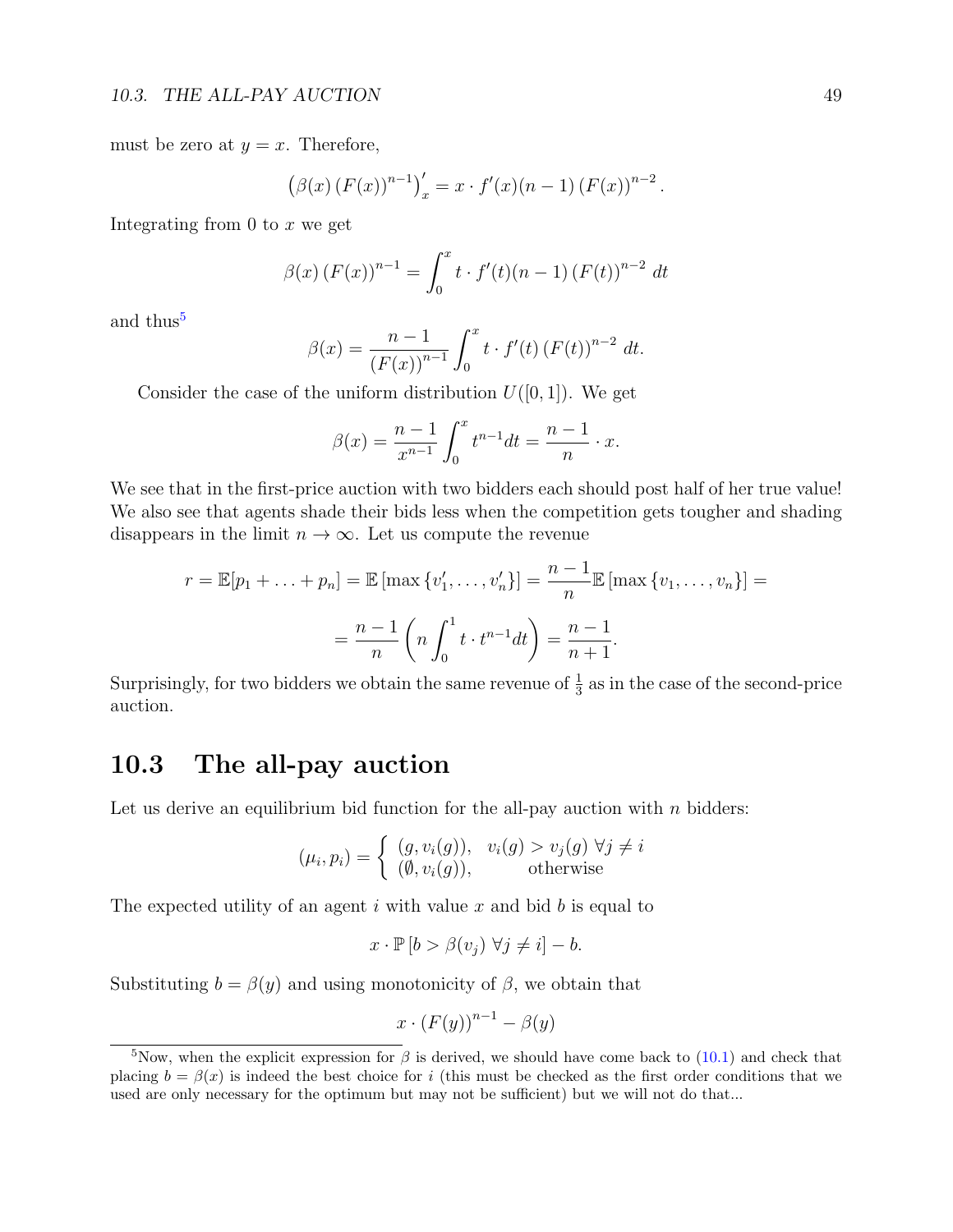attains its maximum over y at  $y = x$ . Hence,

$$
x \cdot f(y)(n-1) (F(y))^{n-2} - \beta'(y)
$$

must be zero at  $y = x$ . We get

$$
\beta'(x) = x \cdot f(x) (n - 1) (F(x))^{n-2}
$$

and

$$
\beta(x) = (n - 1) \int_0^x t \cdot f(t) (F(t))^{n-2} dt.
$$

Consider the uniform distribution  $U([0, 1])$ . Then

$$
\beta(x) = (n-1) \int_0^x t \cdot t^{n-2} dt = \frac{n-1}{n} x^n.
$$

We see that, in contrast to the first-price auction, the tougher the competition is the more substantial is the shading. What is the revenue? It is easy to compute as every agent pays her bid:

$$
r = \mathbb{E}[p_1 + \ldots + p_n] = \mathbb{E}\left[\frac{n-1}{n}(v_1(g))^n + \ldots + \frac{n-1}{n}(v_n(g))^n\right] = n \cdot \int_0^1 \frac{n-1}{n} x^n dx = \frac{n-1}{n+1}.
$$

We get the same answer as for the revenue of the first-price auction (and the second-price auction for  $n = 2$ ). Is it a coincidence?

#### 10.4 Revenue-equivalence theorem

Previously we defined efficiency only for strategy-proof mechanisms. For example, the second price auction is efficient in the sense that the item gets allocated to the agent with the highest value. We can extend this notion to non-strategy-proof auctions as follows. A mechanism is efficient if there exists an equilibrium bid function  $\beta$  such that the item gets allocated to the highest-value agent provided that all agents bid  $v_i' = \beta(v_i)$ .

For example, both the first-price and the all-pay auctions are efficient as  $\beta$  is strictly increasing and the good is awarded to the highest bidder.

**Theorem 12** [\(Myerson](#page-104-1) [\(1981\)](#page-104-1)). Consider n bidders with independent values  $v_i(g) \sim F_i$ . Then all efficient mechanisms such that the expected payment of an agent with  $v_i(q) = 0$  is  $zero<sup>6</sup>$  $zero<sup>6</sup>$  $zero<sup>6</sup>$  have the same revenue.

As a corollary of the revenue-equivalence theorem, we conclude that the second-price auction has revenue  $\frac{n-1}{n+1}$  for any number of bidders n and the uniform distribution  $U([0, 1])$ . Is this good or bad revenue? A natural benchmark is provided by a seller who knows each

<span id="page-49-0"></span><sup>6</sup>This condition rules out mechanisms charging each bidder \$1000000 no matter what her value is.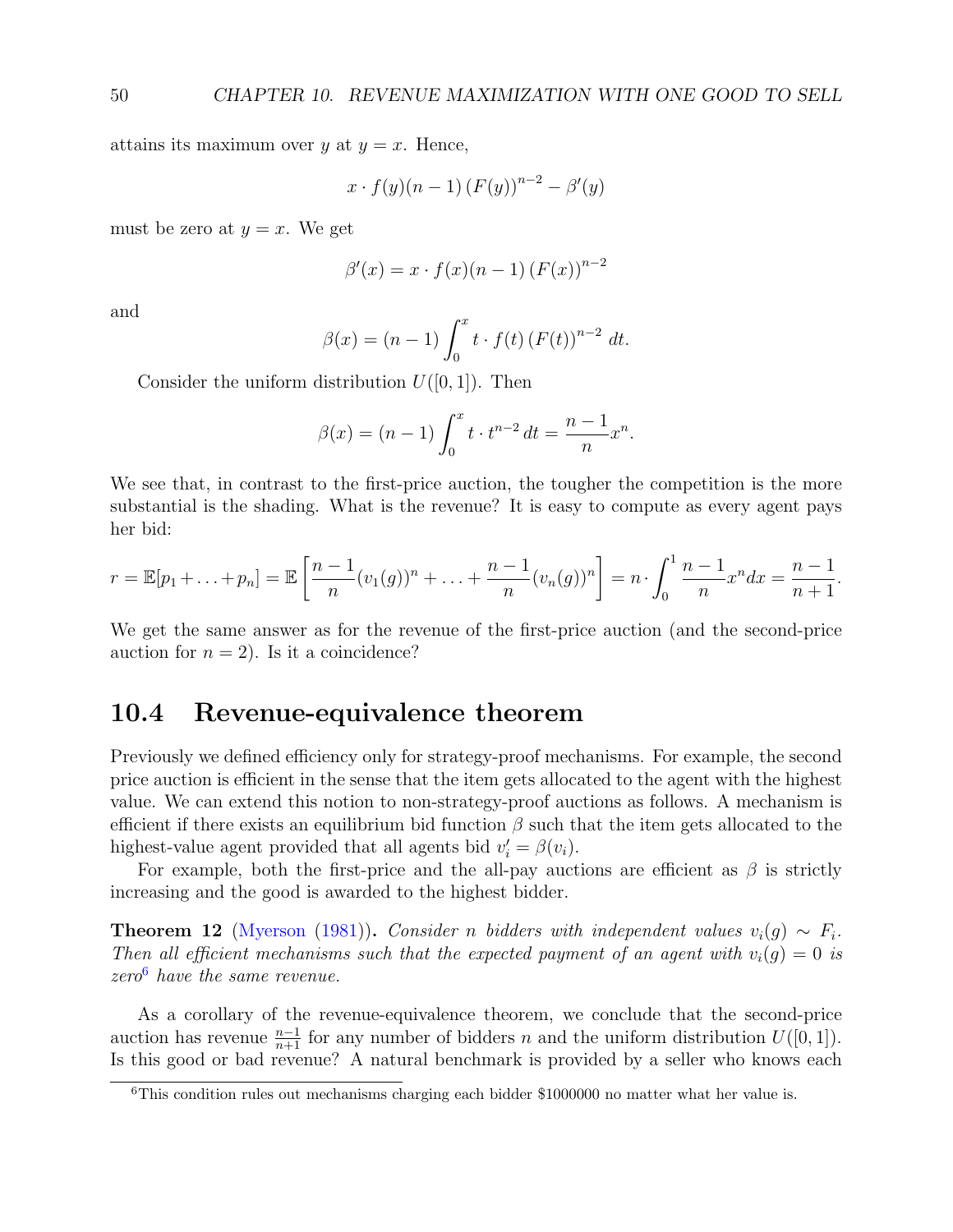bidder's value and so can allocate the good to the highest-value bidder and charge her exactly her value. Such full surplus extraction gives

$$
r = \mathbb{E}[\max\{v_1, \ldots, v_n\}] = n \int_0^1 t \cdot t^{n-1} dt = \frac{n}{n+1}.
$$

Hence, the seller not knowing the agents' values loses only

$$
\frac{n}{n+1} - \frac{n-1}{n+1} = \frac{1}{n+1},
$$

i.e.,  $O(\frac{1}{n})$  $\frac{1}{n}$ ) fraction of the revenue of the omniscient seller.

We see that auctions with large number of competitors do a good job of surplus extraction. Can a seller do better?

### 10.5 Revenue-maximizing auctions

As suggested by the revenue-equivalence theorem, the only way to improve revenue is to sacrifice efficiency. This should not be surprising as we already saw this phenomenon in the case of the posted-price mechanism.

Consider the second price auction with a reserve price p, which can be seen as a hybrid of the posted price mechanism and the second price auction:

$$
(\mu_i, p_i) = \begin{cases} (g, \max_{j \neq i} v_j(g)), & v_i(g) > \max_{j \neq i} v_j(g) > p \\ (g, p), & v_i(g) > p > \max_{j \neq i} v_j(g) \\ (\emptyset, 0), & \text{otherwise} \end{cases}
$$

So the auctioneer retain the good if all the bids are below  $p$ . This mechanism is strategy-proof and individually-rational as it can be thought as the standard second-price auction with an auxiliary bidder  $i = 0$  who always bids p (and never pays).

Let us compute its revenue for  $n = 2$  agents and  $v_i(g) \sim U([0, 1])$ :

$$
r = \mathbb{E} \left[ \min\{v_1, v_2\} 1_{\min\{v_1, v_2\} > p} \right] + \mathbb{E} \left[ p \cdot 1_{v_1 > p > v_2} + p \cdot 1_{v_2 > p > v_1} \right].
$$

Recall that  $\min\{v_1, v_2\}$  is distributed with the density  $f(x) = 2(1-x)$ . Thus

$$
r = \int_{p}^{1} x \cdot 2(1-x) dx + 2p(p(1-p)) = \frac{1}{3} + p^2 - \frac{4}{3}p^3.
$$

By taking maximum over p we obtain  $p^* = \frac{1}{2}$  $\frac{1}{2}$  (the familiar optimal posted price!) and revenue

$$
r = \frac{5}{12},
$$

which exceeds  $\frac{1}{3} = \frac{4}{12}$  obtained without a reserve price.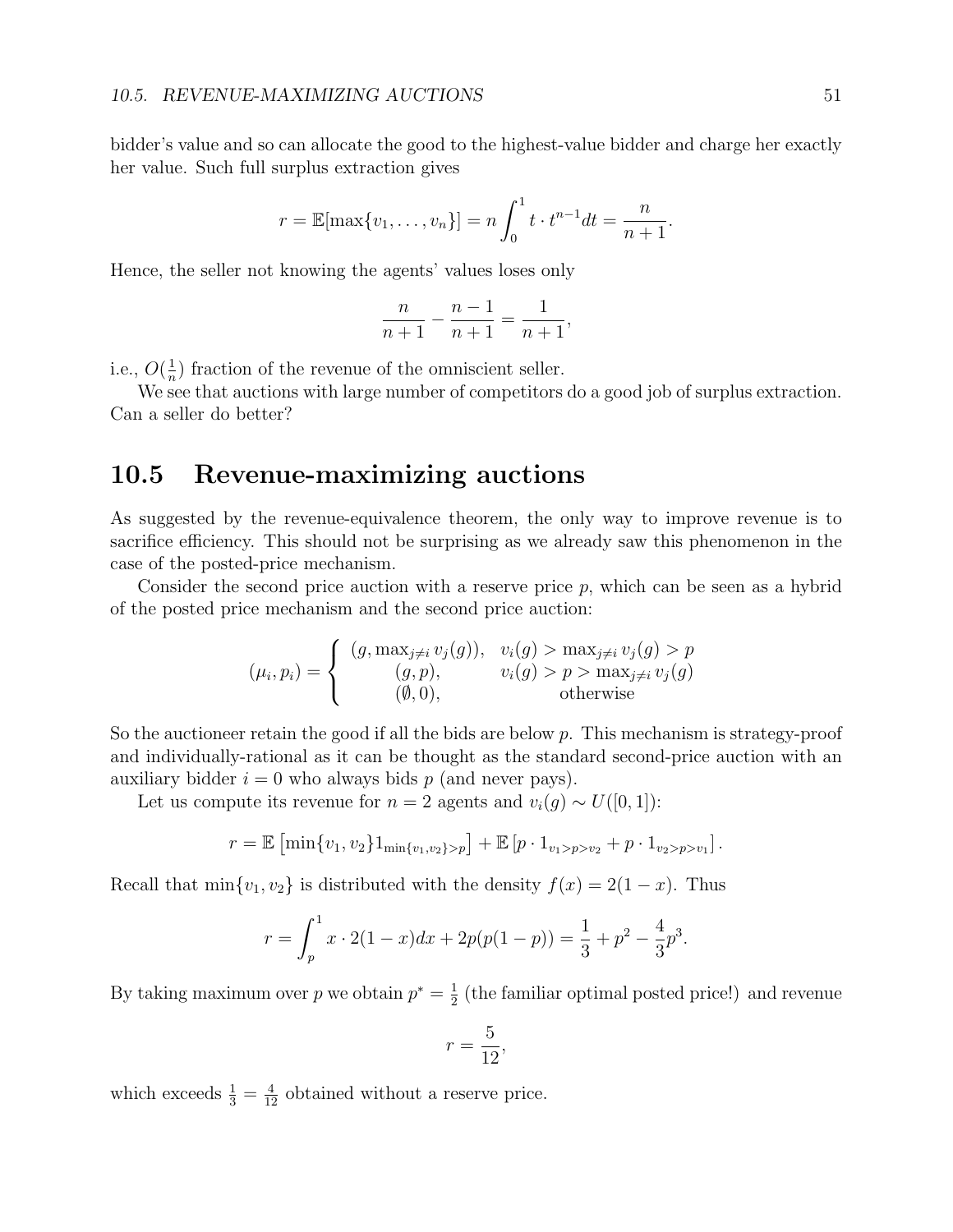Theorem 13 [\(Myerson](#page-104-1) [\(1981\)](#page-104-1)). Consider n bidders with independent identically distributed values  $v_i(q) \sim F$  with a regular<sup>[7](#page-51-0)</sup> distribution F. The optimal revenue over all individually-rational strategy-proof mechanisms<sup>[8](#page-51-1)</sup> is achieved by the second-price auction with the reserve price  $p = p^*$  equal to the optimal price in the posted-price mechanism.

#### 10.6 Prior-free guarantees

Note that  $p^*$  in the revenue-maximizing auction does not depend on the number of agents but does depend on the distribution  $F$ . How much revenue does the seller lose if she is not aware of F and runs the standard second-price auction (with zero reserve)? These type of questions is a subject of prior-free auction design literature. Here is a canonical result.

**Theorem 14** [\(Bulow and Klemperer](#page-102-0) [\(1994\)](#page-102-0)). Consider bidders with independent identically distributed values  $v_i(g) \sim F$  for a regular distribution F. The optimal revenue for n bidders does not exceed the revenue of the second-price auction (with zero reserve) for  $n+1$  bidders.

In other words, attracting one more bidder is more important than tailoring the optimal reserve price. The intuition behind the theorem is that the second-price auction with reserve  $p^*$  for *n* bidders can be thought as an  $(n + 1)$ -bidder auction with an auxiliary bidder who bids  $p^*$  and never pays if wins. It turns out that replacing this auxiliary bidder by a real bidder can only benefit the auctioneer.

<span id="page-51-1"></span><span id="page-51-0"></span><sup>7</sup>See the discussion of regularity for posted-price mechanisms.

<sup>&</sup>lt;sup>8</sup>The conclusion remains the same if we drop the condition of strategy-proofness and individual rationality and assume instead that each agent uses an equilibrium bid function  $\beta$  and no agent i with  $v_i(g) = x$  gets a negative expected utility no matter what  $x$  is.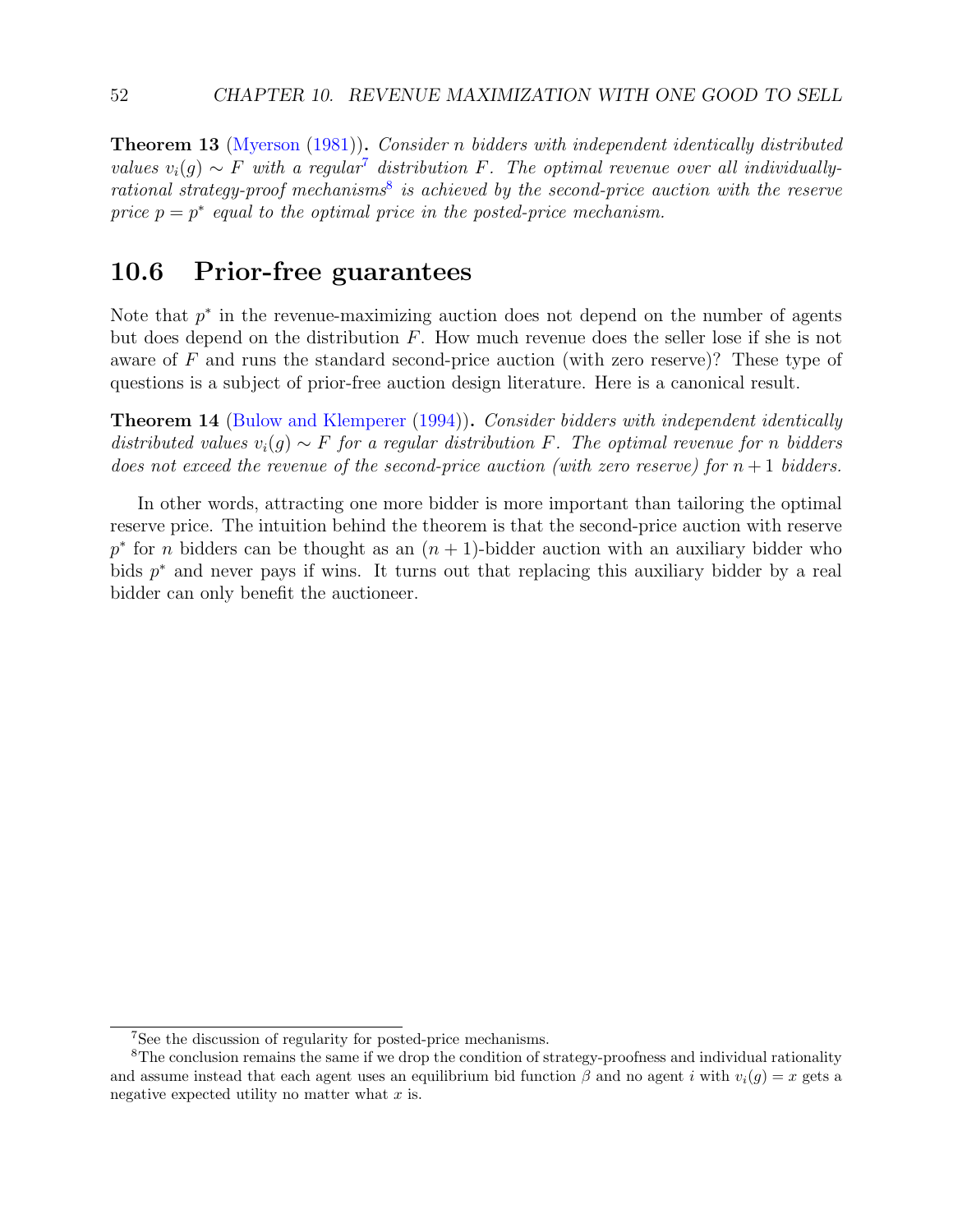# Chapter 11

# Revenue maximization with multiple goods

In contrast to the case of one item considered in the previous lecture, revenue maximization with multiple items is a much less tractable problem. We will focus on the benchmark case of one buyer often referred to as the "monopolist's problem." Even for  $k = 2$  items, no explicit answers are known except for particular examples. This lecture is inspired by the survey [Daskalakis](#page-102-1) [\(2015\)](#page-102-1).

The model is as follows. There is a set  $G = \{g_1, \ldots, g_k\}$  of k goods and  $n = 1$  buyer. An allocation is captured by a bundle of goods  $\mu \subset G$  allocated to the buyer. The set of alternatives consists of bundle-payment pairs  $A = \{(\mu, p)\}\,$ , where  $p \in \mathbb{R}$ .

The buyer's value for a bundle  $\mu$  is additive in goods entering the bundle<sup>[1](#page-52-0)</sup>

$$
v(\mu) = \sum_{g \in \mu} v(g)
$$

and the utility is quasilinear in the payment

$$
u((\mu, p)) = v(\mu) - p.
$$

A mechanism maps the preferences captured by the vector  $v = (v(g_1), \ldots, v(g_k)) \in \mathbb{R}^G_+$  to an "alternative"  $(\mu(v), p(v))$ .

## 11.1 Menu mechanisms

A menu is a list of bundle-payment pairs offered to the buyer so that she selects the most preferred option from the menu. Formally, a menu  $\mathcal M$  is a subset of  $2^G \times \mathbb R$ .

**Definition 3.** A mechanism  $(\mu(v), p(v))$  is a menu mechanism if there exists a menu M such that for any v the mechanism's outcome  $(\mu(v), p(v))$  maximizes the utility  $v(\mu) - p$  over  $(\mu, p) \in \mathcal{M}.$ 

<span id="page-52-0"></span><sup>&</sup>lt;sup>1</sup>We focus on this benchmark case, where agent's preferences exhibit neither complementarity nor substitutability.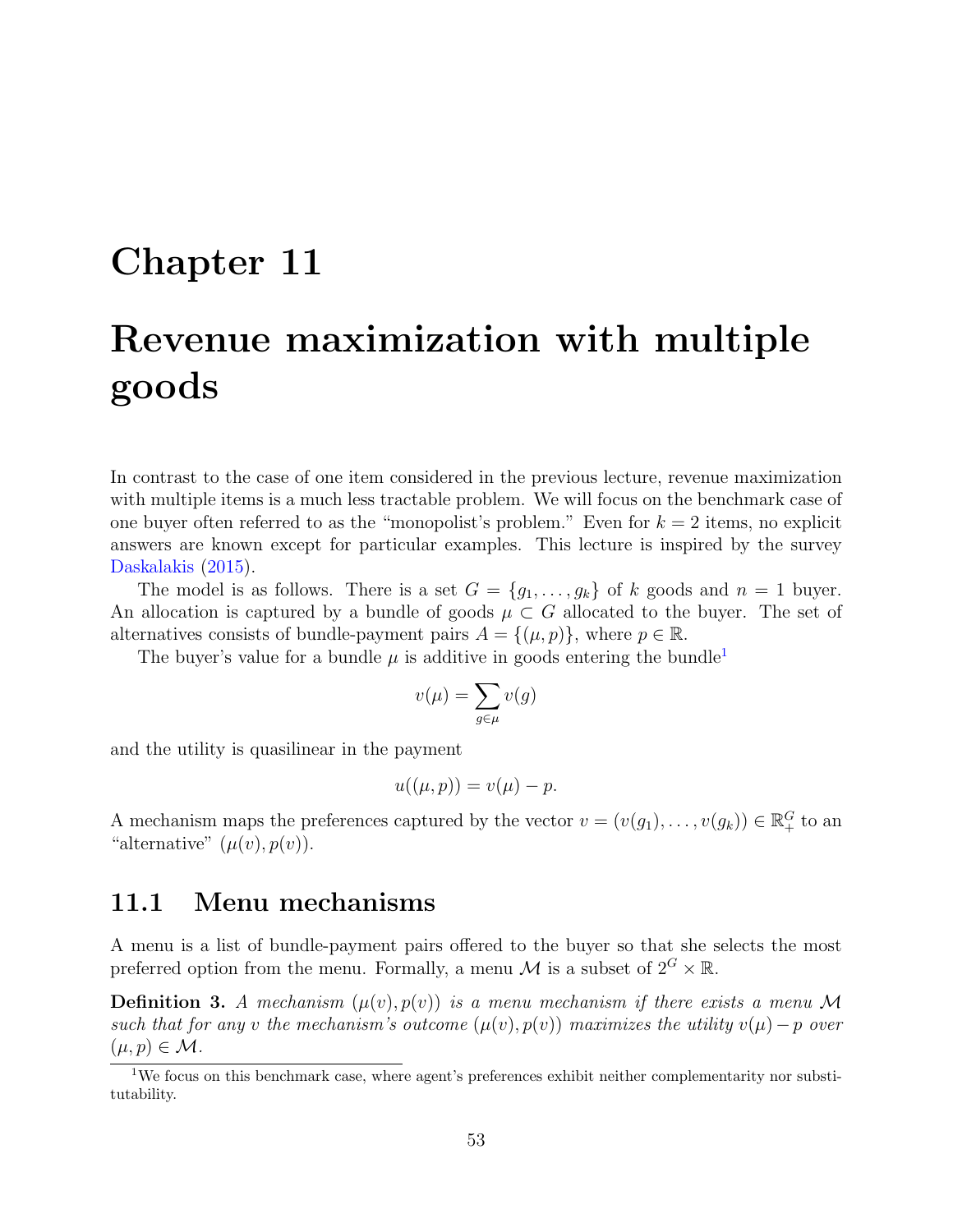<span id="page-53-1"></span>**Proposition 8.** A mechanism  $(\mu(v), p(v))$  is strategy-proof  $\iff (\mu(v), p(v))$  is a menu mechanism.

*Proof.* Assume that  $(\mu(v), p(v))$  is a menu mechanism with menu M and show that it is strategy-proof. In other words, we need to show that

$$
v(\mu(v)) - p(v) \ge v(\mu(v')) - p(v')
$$

for any true values v and misreport v'. This inequality holds since the pair  $(\mu(v'), p(v'))$ belongs to the menu M and the pair  $(\mu(v), p(v))$  maximizes the utility  $v(\mu) - p$  over all  $(\mu, p) \in \mathcal{M}.$ 

For the opposite direction, we start from a strategy-proof mechanism  $(\mu(v), p(v))$  and show that it is induced by some menu. Define  $\mathcal M$  as follows

$$
\mathcal{M} = \{(\mu(v), p(v)) \colon v \in \mathbb{R}_+^G\}.
$$

By strategy-proofness,

$$
v(\mu(v)) - p(v) \ge v(\mu(v')) - p(v')
$$

for any  $v'$ . Hence,

$$
v(\mu(v)) - p(v) \ge v(\mu) - p
$$

for any  $(\mu, p) \in \mathcal{M}$ , i.e.,  $(\mu(v), p(v))$  maximizes the utility over the menu.

<span id="page-53-2"></span>**Proposition 9.** A menu mechanism  $(\mu(v), p(v))$  is individually rational if and only if it can be represented<sup>[2](#page-53-0)</sup> via a menu M that contains  $(\emptyset, 0)$ .

*Proof.* Assume that  $(\emptyset, 0) \in \mathcal{M}$  and show individual rationality. As  $(\mu(v), p(v))$  is a menu mechanism, the pair  $(\mu(v), p(v))$  must give the utility at least as high as any other element of  $M$ . Hence,

 $v(\mu(v)) - p(v) > v(\emptyset) - 0 = 0,$ 

i.e., the mechanism is individually rational.

Let us now show that if  $(\mu(v), p(v))$  is individually rational with menu M, then it can be also represented by  $\mathcal{M}' = \mathcal{M} \cup \{(\emptyset, 0)\}\$ . By individual rationality,

$$
v(\mu(v)) - p(v) \ge 0 = v(\emptyset) - 0.
$$

Since  $(\mu(v), p(v))$  maximized the utility over the menu M, we conclude that it maximizes it over M' as well, i.e., both M and M' represent  $(\mu(v), p(v))$ .  $\Box$ 

 $\Box$ 

<span id="page-53-0"></span><sup>2</sup>Different menus may represent the same mechanism as some menu items may be redundant and never selected.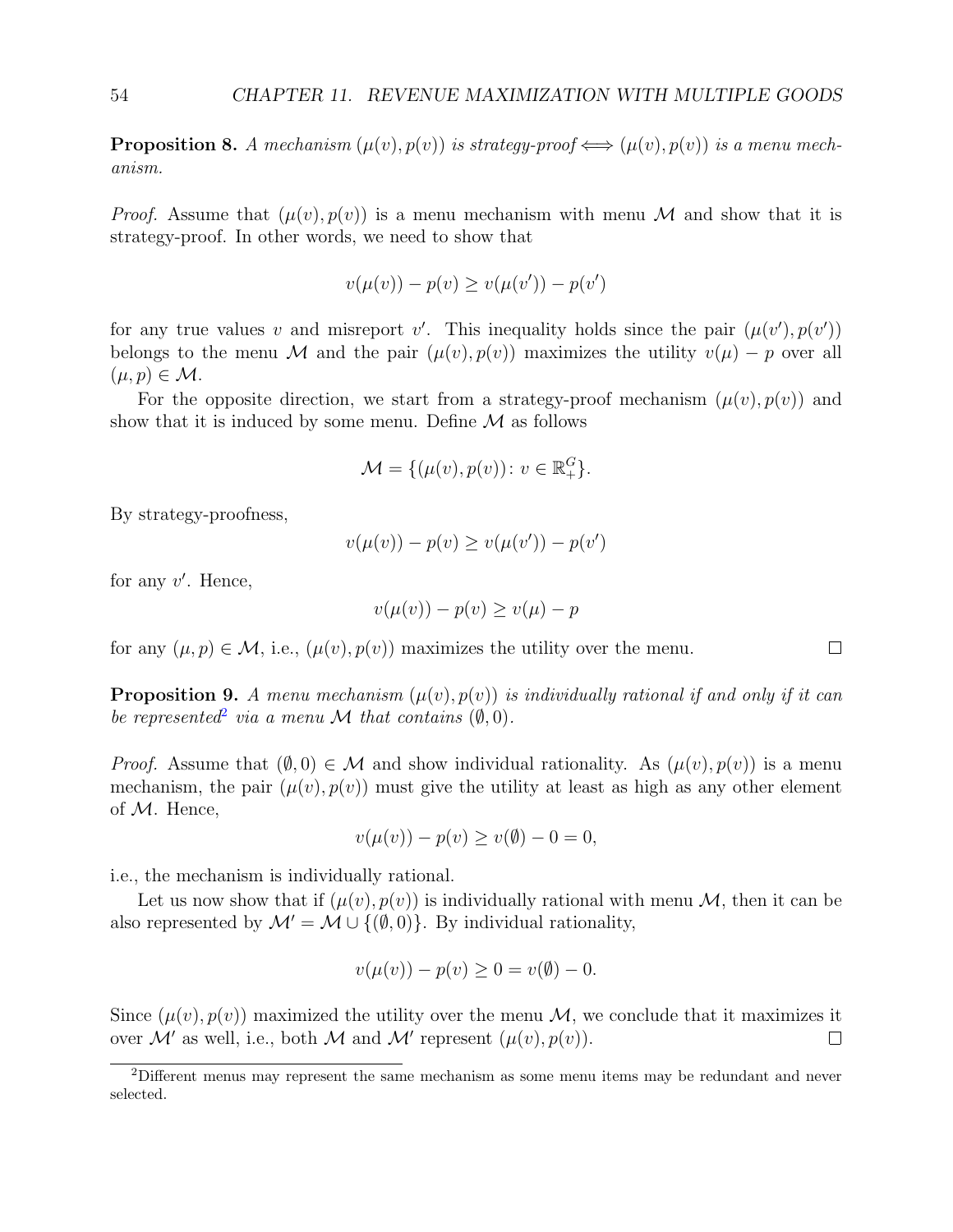### 11.2 Revenue maximization

Assume that the vectors of values  $v = (v(g_1), \ldots, v(g_k))$  are distributed over the population of potential buyers according to some distribution  $F$  on  $\mathbb{R}^G_+$  known to the seller. What is a mechanism maximizing the seller's expected revenue  $r = \mathbb{E}[p(v)]$  over strategy-proof individually-rational mechanisms?

We know that any such mechanism can be represented via a menu  $\mathcal M$  containing  $(\emptyset, 0)$ . Hence, revenue-maximization boils down to designing an optimal menu.

Let us simplify the problem further and assume that the components of the vector  $v$  are independent, i.e., the distribution function  $F(x_1, \ldots, x_k) = F_1(x_1) \cdot \ldots \cdot F_k(x_k)$ . In other words, the buyers value for one good tells nothing about her value for another. Intuitively, in this case, it must be optimal to sell the goods separately using the optimal posted price mechanism for each of them. Surprisingly, sometimes the seller can do better.

**Example 5.** Assume there are  $k = 2$  goods, the buyer's values  $v(g_1)$ ,  $v(g_2)$  are independent and are equal 1 or 2 equally likely. If the goods are sold separately, the optimal price for each is  $p^* = 1$  ( $p^* = 2$  is also optimal) and the total revenue is 2. The corresponding menu is as follows:

$$
\mathcal{M} = \left\{ \begin{array}{c} (\{g_1\}, p^*), \\ (\{g_2\}, p^*), \\ (\{g_1, g_2\}, 2p^*), \\ (\emptyset, 0) \end{array} \right\}.
$$

What if instead we bundle the goods together and sell this grand bundle  $g = \{g_1, g_2\}$  using the optimal posted price mechanism for this auxiliary good  $g$ ? The value  $v(g)$  equals 2, 3, 4 with probabilities  $\frac{1}{4}$ ,  $\frac{1}{2}$  $\frac{1}{2}, \frac{1}{4}$  $\frac{1}{4}$ . Hence, the optimal price is  $q^* = 3$  and the revenue is  $3 \cdot \frac{3}{4} = \frac{9}{4} > 2$ . The menu is

$$
\mathcal{M} = \left\{ \begin{array}{c} (\{g_1, g_2\}, q^*), \\ (\emptyset, 0) \end{array} \right\}.
$$

We conclude that bundling increases the revenue in this example.

Is bundling always optimal?

**Example 6.** Consider a minor modification of the previous example so that  $v(g_1), v(g_2)$  are equal 0 or 1 equally likely (instead of 1 and 2). Then the optimal price for selling separately is  $p^* = 1$  and the total revenue is 1.

The value for the grand bundle  $g = \{g_1, g_2\}$  is equal 0, 1, 2 with probabilities  $\frac{1}{4}, \frac{1}{2}$  $\frac{1}{2}, \frac{1}{4}$  $\frac{1}{4}$ . Hence, the optimal price for the bundle is  $q^* = 1$  which gives revenue of  $\frac{3}{4}$ . Selling separately is more profitable than bundling.

Is either selling separately or bundling always optimal? The next example shows that sometimes the revenue can be improved by offering the two goods separately together with the grand bundle for a discounted price.

<span id="page-54-0"></span>**Example 7.** We are again selling two goods,  $v(g_1)$  and  $v(g_2)$  are independent but now they can take three different values: 0, 1, and 3 equally likely. One can check that selling separately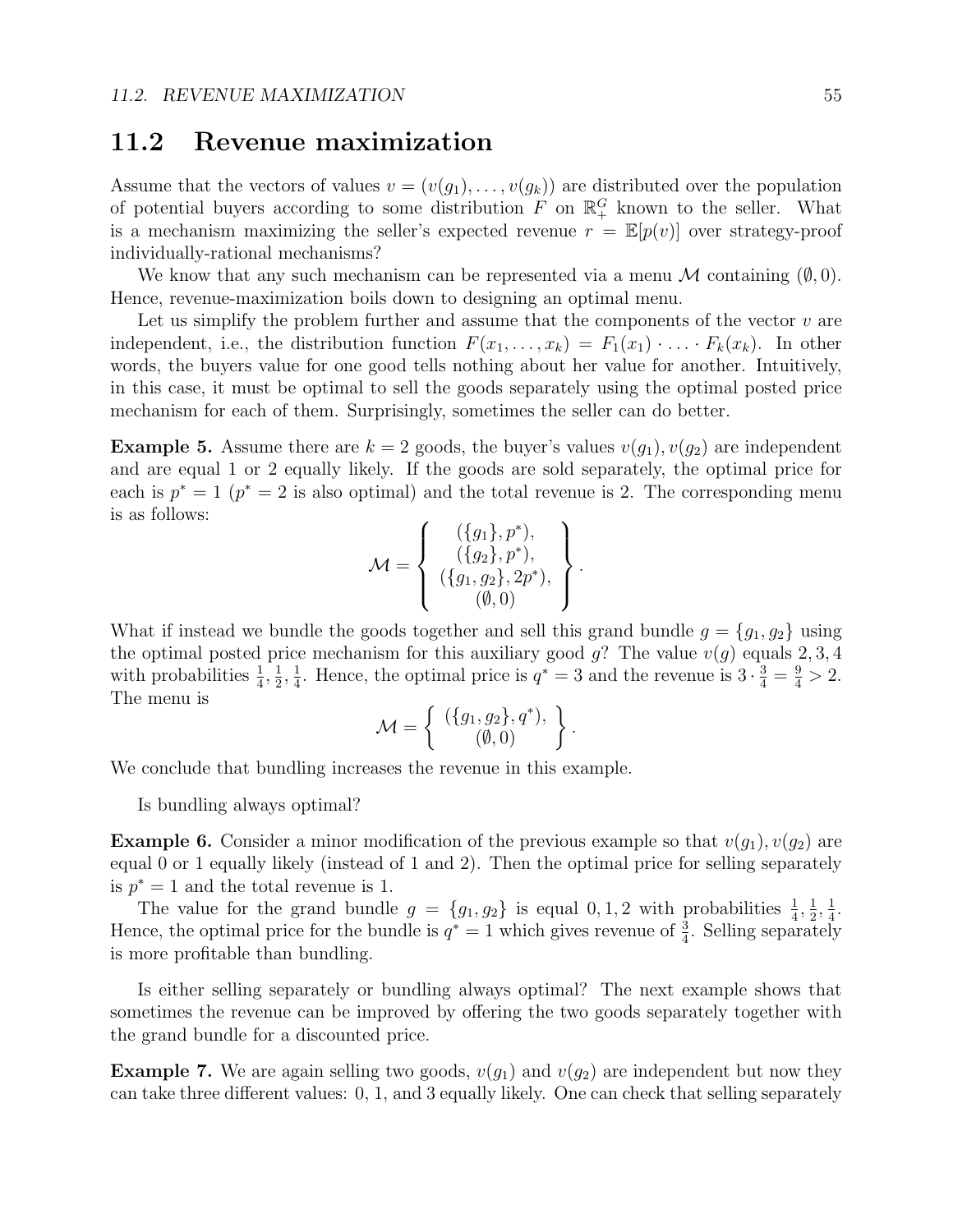and selling the grand bundle result in the same revenue of  $\frac{4}{3}$ . The menu mechanism with the menu  $\sum_{i=1}^{n}$ 

$$
\mathcal{M} = \left\{ \begin{array}{c} (\{g_1\}, 2), \\ (\{g_2\}, 2), \\ (\{g_1, g_2\}, 3), \\ (\emptyset, 0) \end{array} \right\}
$$

improves the revenue to  $\frac{13}{9}$ .

What about continuous distributions?

**Example 8.** Consider two goods and independent  $v(g_1)$ ,  $v(g_2)$  uniformly distributed on [0, 1]. The optimal menu was found by [Manelli and Vincent](#page-104-2) [\(2006\)](#page-104-2):

$$
\mathcal{M} = \left\{ \begin{array}{c} (\{g_1\}, \frac{2}{3}), \\ (\{g_2\}, \frac{2}{3}), \\ (\{g_1, g_2\}, \frac{4-\sqrt{2}}{3}), \\ (\emptyset, 0) \end{array} \right\}.
$$

These examples convince us that to sell two goods with independent values, we need to price each good separately and, perhaps, offer the bundle for a discounted price. So revenuemaximization seems to reduce to a 3-dimensional optimization problem which looks quite tractable. This is true if we focus on deterministic mechanisms but, surprisingly, one can increase revenue by pricing lotteries.<sup>[3](#page-55-0)</sup> We discuss this phenomenon in the next section.

#### 11.3 Randomized mechanisms

Let us extend the model by allowing fractional bundles  $\mu \in [0,1]^G$  and interpreting  $\mu(q)$  as the probability to receive the good<sup>[4](#page-55-1)</sup> g. The buyer's utility is

$$
u_i((\mu, p)) = \sum_{g \in G} \mu(g)v(g) - p.
$$

A randomized mechanism maps the vector of values v to  $(\mu(v), p(v)) \in [0, 1]^G \times \mathbb{R}$ .

The deterministic model considered above corresponds to  $\mu \in \{0,1\}^G$ . Defining a (randomized) menu as a subset  $\mathcal{M} \subset [0,1]^G \times \mathbb{R}$ , one can extend Propositions [8](#page-53-1) and [9](#page-53-2) to randomized mechanisms in a straightforward way.

The next example shows that randomization may improve revenue.

**Example 9.** There are two goods and the values  $v(g_1), v(g_2)$  are independent but not identically distributed:  $v(g_1)$  equals 1 or 2 equally likely and  $v(g_2)$  equals 1 or 3 equally likely.

<span id="page-55-0"></span><sup>&</sup>lt;sup>3</sup>The result of [Manelli and Vincent](#page-104-2) [\(2006\)](#page-104-2) claims optimality of the mechanism from Example [7](#page-54-0) even if lotteries are allowed. This is a highly non-trivial result.

<span id="page-55-1"></span><sup>&</sup>lt;sup>4</sup>Alternatively, if g is divisible, one can think of  $\mu(g)$  as the amount of g allocated.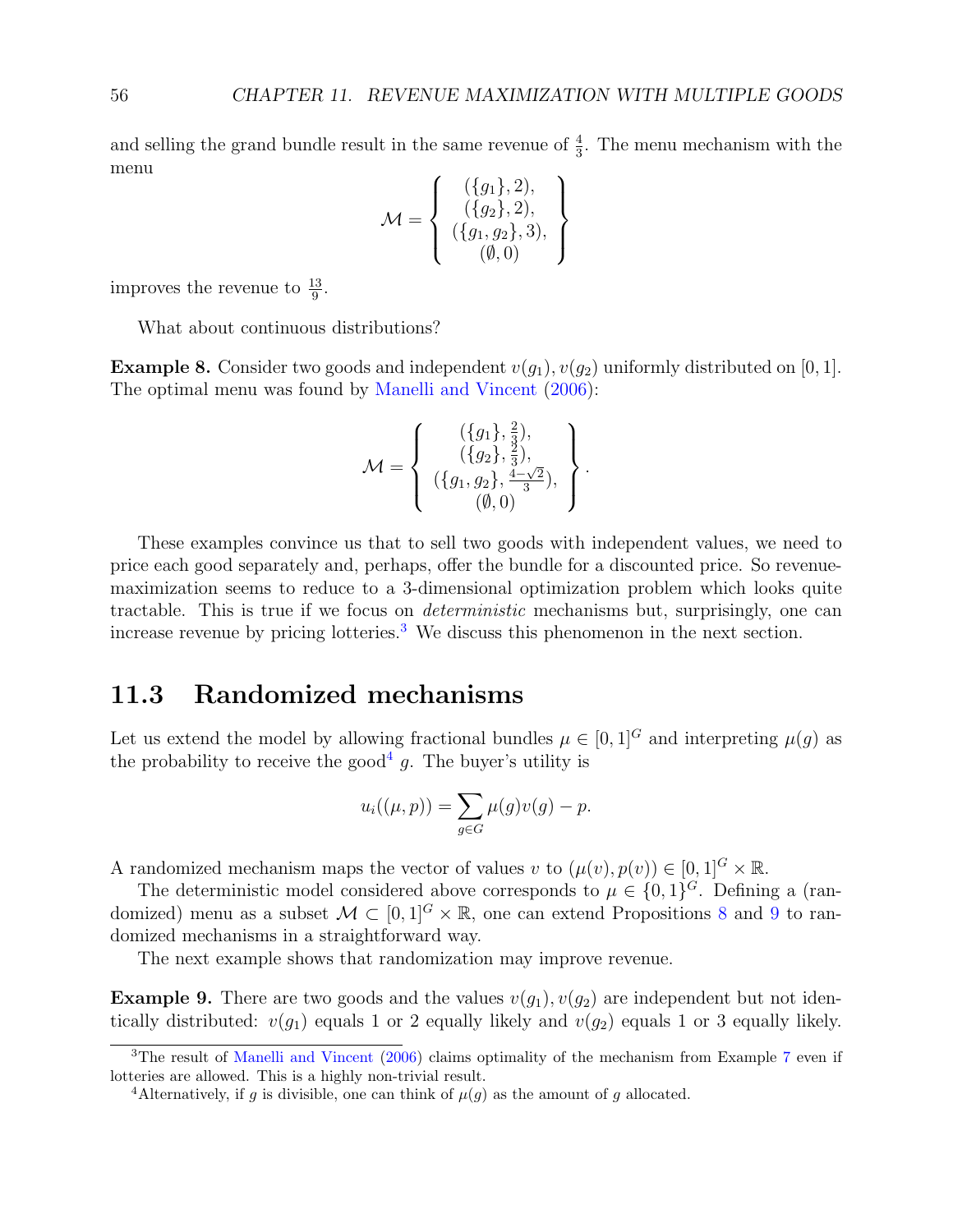The optimal deterministic mechanism is selling the two goods separately. The optimal price for the first good is 1 and 3 for the second so that the revenue equals  $\frac{5}{2}$ .

Consider the following randomized menu:

$$
\mathcal{M} = \left\{ \begin{array}{c} ((1,1), 4-2\epsilon), \\ ((1,0.5), 2.5-\epsilon), \\ ((0,0), 0) \end{array} \right\},\,
$$

where  $\epsilon$  is a negligibly small positive number. What option will the buyer select depending on her values v? If  $v = (1, 1)$ , she chooses the last option; if  $v = (2, 1)$ , she picks the lottery, where the second good is allocated with probability 0.5 (the second option); in the two remaining cases, she buys both goods (the first option). The resulting revenue of  $\frac{21}{8}$ exceeds that of the optimal deterministic mechanism.

How dramatic is the revenue loss if we stick to deterministic mechanisms? Counterintuitively, this gap can be large.

**Theorem 15** (S.Hart and N.Nisan  $(2013)$ ). For any number N, there exists a distribution  $F(x_1, x_2) = H(x_1)H(x_2)$  of values for two goods such that the optimal revenue of a randomized mechanism is at least N times higher than that of the optimal deterministic.

Another phenomenon showing that intuition is of little help in multi-item auctions is a failure of a natural monotonicity: a population with higher values for goods may bring lower revenue!

A distribution H on R first-order stochastically dominates G (denoted by  $H \succ_1 G$ ) if there exists two random variables  $\xi \sim H$  and  $\eta \sim G$  defined on the same probability space such that  $\xi \geq \eta$  with probability one. A more handy equivalent condition is that

$$
H(x) \le G(x) \quad \forall x \in \mathbb{R},
$$

i.e., the distribution  $H$  is obtained by shifting the mass in  $G$  to the right.

**Theorem 16** (S.Hart and N.Nisan (2012)). There exists a pair of distributions  $H \succ_1 G$ on R such that the optimal revenue for a pair of goods whose values are independent and distributed according to H is lower than the optimal revenue if both values have distribution G.

The reason why monotonicity fails is that the strategy-proofness constraint for  $H$  may be harder to satisfy than for G, which pushes the revenue down.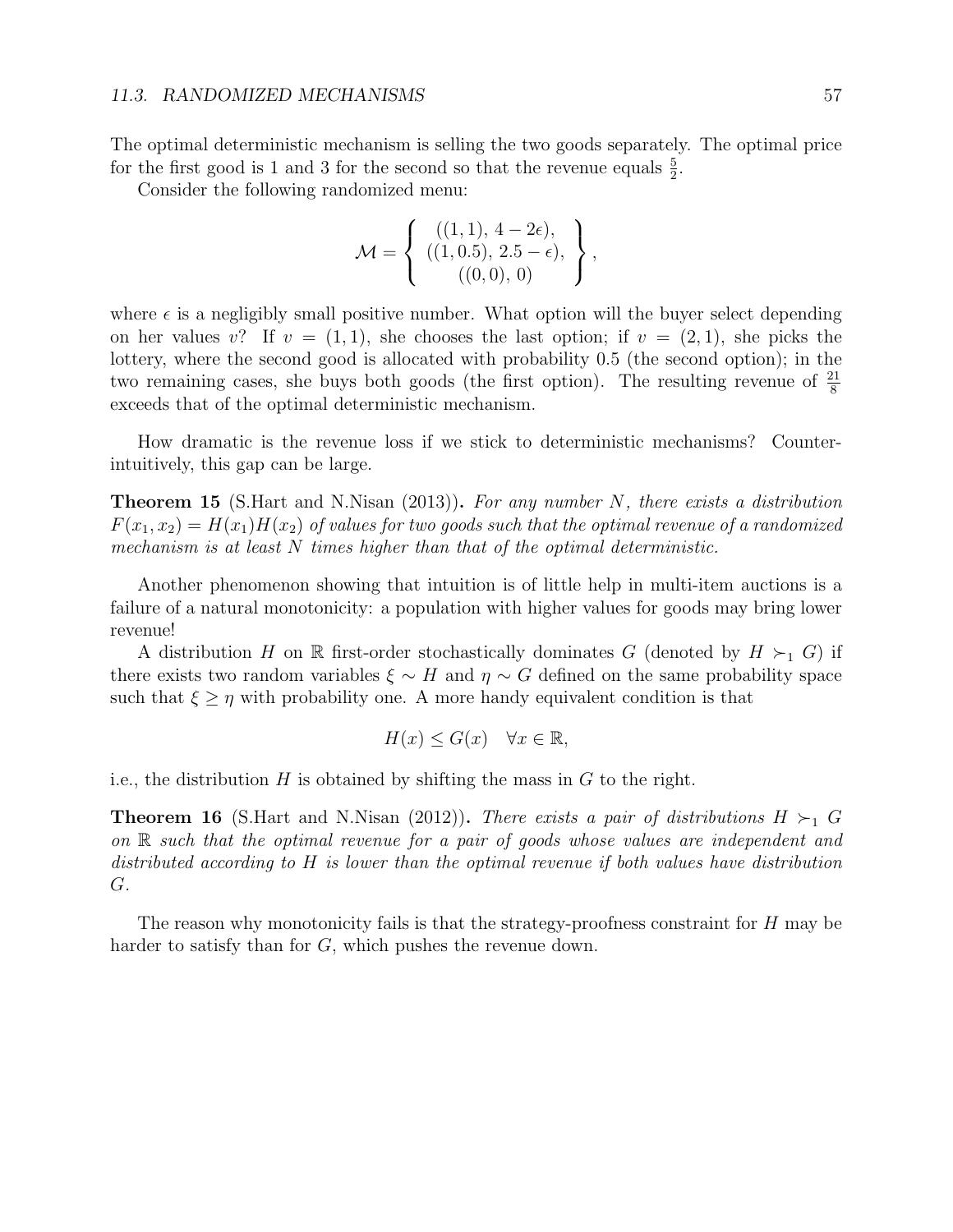# Chapter 12

# Complexity of multi-good revenue maximization

We continue discussing mechanisms for selling  $k$  good items to one buyer. At the end of the last lecture, we observed that selling lotteries over goods instead of goods themselves may substantially improve revenue.

Recall the model: There is a set  $G = \{g_1, \ldots, g_k\}$  of k goods and  $n = 1$  buyer. An allocation is captured by a fractional bundle  $\mu \in [0,1]^G$  where  $\mu(q)$  is the probability to receive the good g. The buyer's utility is

$$
u_i((\mu, p)) = \sum_{g \in G} \mu(g)v(g) - p.
$$

A randomized mechanism maps the vector of values  $v = (v(g_1), \ldots, v(g_k)) \in \mathbb{R}_+^G$  to  $(\mu(v), p(v)) \in$  $[0, 1]^G \times \mathbb{R}$ .

### 12.1 Menu-size complexity

We know that each strategy-proof individually-rational mechanism can be represented by a menu  $\mathcal{M} \subset [0,1]^G \times \mathbb{R}$  of bundle-payment pairs such that an agent with value vector v selects the most preferred option from this menu.

When we considered deterministic mechanisms, the size of the menu was bounded by  $2^k$ , the number of possible bundles of at most  $k$  goods (still a large number if  $k$  is big). When lotteries are allowed, we can potentially have a continuum of options. On the other hand, for practical purposes we would like to have small finite menus. Are finite menus enough for revenue-maximization? For some continuous distributions, the answer is negative.

**Example 10.** There are two goods, the values  $v(g_1)$  and  $v(g_2)$  are independent and have the beta distribution:<sup>[1](#page-57-0)</sup>  $v_1(g_1) \sim Beta(3, 3)$  and  $v_2(g_2) \sim Beta(3, 4)$ . [Daskalakis et al.](#page-102-2) [\(2013\)](#page-102-2) show that revenue-maximizing mechanism for this example requires a continual menu.

<span id="page-57-0"></span><sup>&</sup>lt;sup>1</sup>The beta distribution  $Beta(a, b)$  is the distribution on [0, 1] with density  $C_{a,b}x^{a-1}(1-x)^{b-1}$ , where  $C_{a,b}$ is a constant.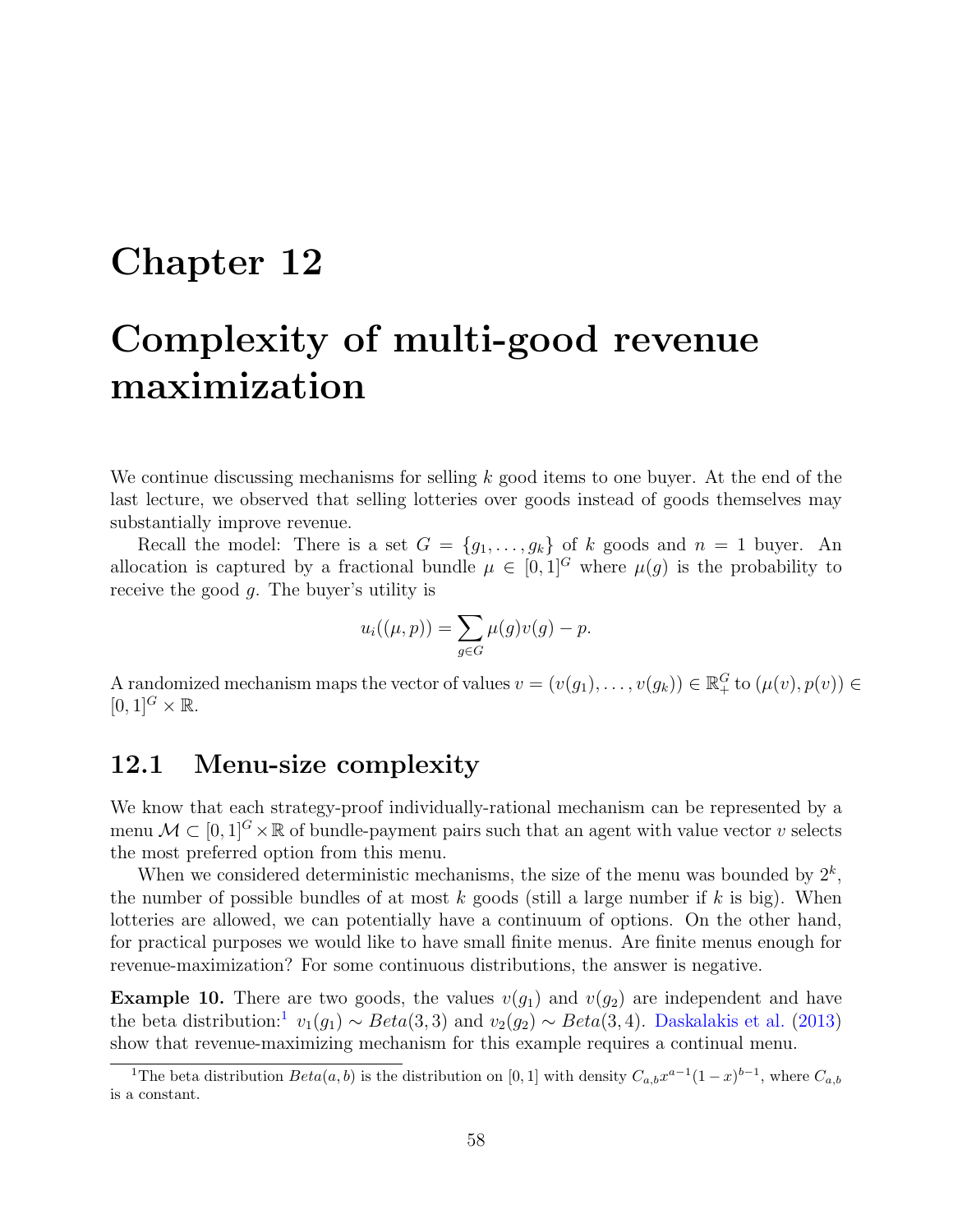#### 12.2. AUTOMATED MECHANISM DESIGN 59

This example motivates the literature on menu-size complexity which studies how well the optimal revenue can be approximated within the class of "simple" mechanisms, e.g., those that have a bounded number of entries in the menu.

It turns out, that mechanisms with large finite menus can approximate the optimal revenue arbitrarily well, moreover, the bound on the menu size can be chosen to be independent of the distribution.

**Theorem 17** [\(Babaioff et al.](#page-101-0) [\(2021\)](#page-101-0)). For any number of goods k and  $\epsilon > 0$ , there exists a constant  $C_{k,\epsilon}$  such that for any problem with k goods and independent values, there exists a mechanism with menu of size at most  $C_{k,\epsilon}$  and revenue at least  $(1-\epsilon)$  fraction of the optimal.

This constant admits the following bound:

$$
C_{k,\epsilon} = \left(\frac{\log k}{\epsilon}\right)^{O(k)}
$$

.

Still, to get the revenue close to the optimal, one needs large menus. What can be guaranteed if we insist on elementary mechanisms?

**Theorem 18** [\(Babaioff et al.](#page-101-1)  $(2020)$ ). For k goods with independent values, one of the two mechanisms "selling separately" or "selling as a grand bundle" guarantees at least  $\frac{1}{6}$  of the optimal revenue.

#### 12.2 Automated mechanism design

In practice, we may not be satisfied with getting just  $\frac{1}{6}$  of the optimal revenue. How should we design a reasonable finite menu?

Assume that there is just a finite number of possible vectors of values  $v = v^m \in \mathbb{R}^G_+$ ,  $m =$  $1, \ldots, M$  appearing with probabilities  $q^m$  such that  $\sum_{m=1}^{M} q^m = 1$ . If the actual distribution of values is continuous, there is a way to show that the optimal mechanism for fine enough discretization will approximate the optimal revenue for the original distribution.<sup>[2](#page-58-0)</sup>

Then finding the optimal mechanism boils down to finding the bundle  $\mu^m$  and payment  $p^m$  for an agent with the vector of values  $v^m$ , i.e., we need to determine a finite number of parameters. These parameters must be such that the resulting mechanism satisfies the requirements of strategy-proofness and individual rationality. Revenue maximization boils down to solving the following linear optimization problem:

$$
\sum_{m=1}^{M} q^m p^m \to \max
$$

over menus 
$$
(\mu^m, p^m)_{m=1}^M \subset [0, 1]^G \times \mathbb{R}
$$
 such that  
\n
$$
\sum_{g \in G} \mu^m(g) v^m(g) - p^m \ge \sum_{g \in G} \mu^l(g) v^m(g) - p^l, \quad \forall m, l = 1, \dots n
$$

<span id="page-58-0"></span><sup>&</sup>lt;sup>2</sup>The construction of such a discretization follows from [\(Babaioff et al.,](#page-101-1) [2020\)](#page-101-1).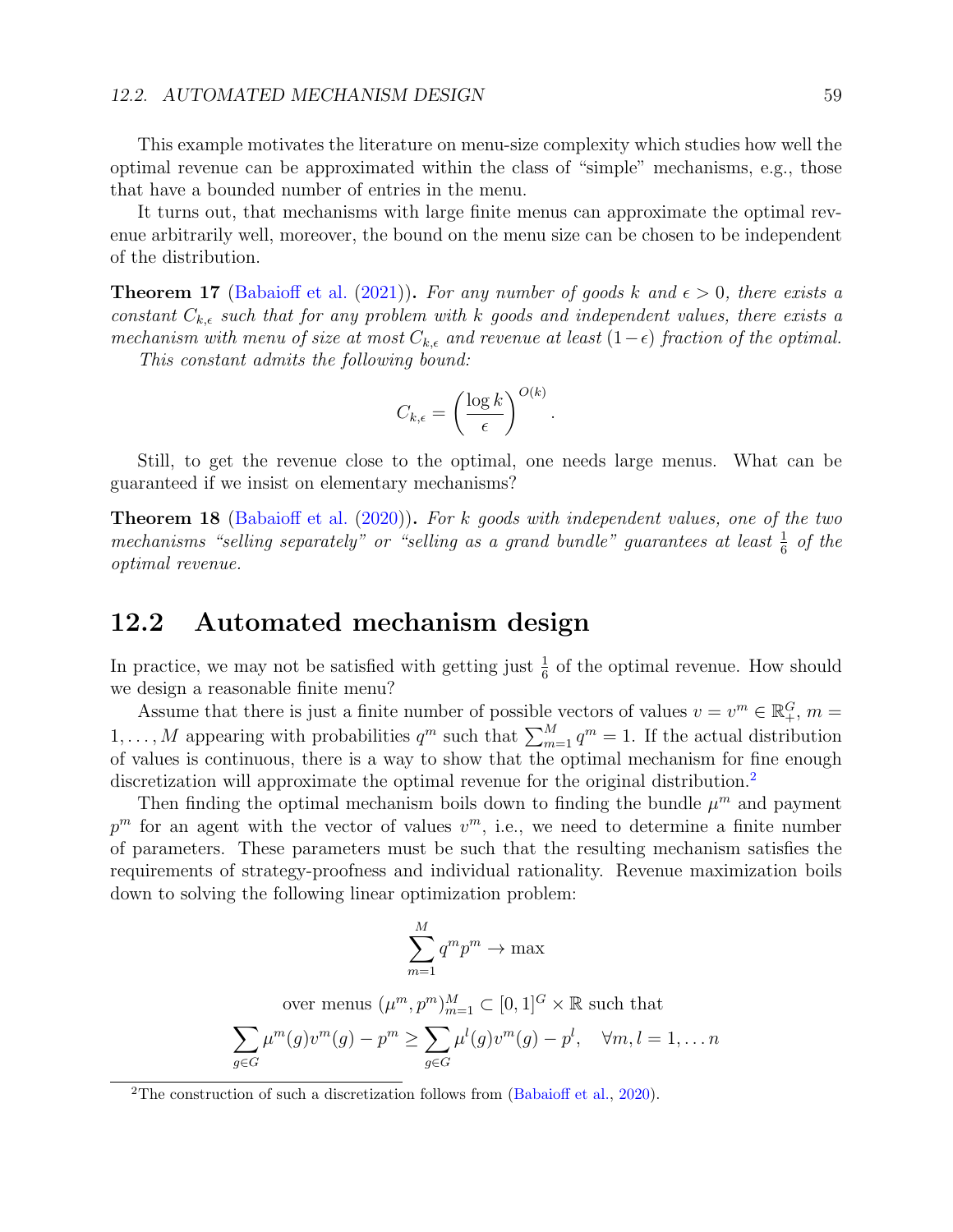$$
\sum_{g \in G} \mu^m(g) v^m(g) - p^m \ge 0, \quad \forall m = 1, \dots n.
$$

This linear program can be fed to your favorite LP solver to determine a revenuemaximizing menu. This approach is known as automated mechanism design and is now gaining popularity. It is applicable to mechanism-design problems very broadly: e.g., not only to menu design for one buyer but also to multi-bidder multi-item auctions.

The main obstacle is that the dimension of this linear program explodes fast. Indeed, if the value for each of  $k$  goods can take at least  $D$  possible values, the number of variables in the linear program is of the order of  $D<sup>k</sup>$  and the number of strategy-proofness constraints is of the order of  $D^k \cdot D^k$ . Wile modern LP-solvers can handle linear programs with millions of variables, we need just 100 points and just four goods to make these solvers useless. If there are several agents n, the dimension is of the order of  $D^{kn}$  that makes even the problem with two bidders and two goods with  $D = 100$  out of reach.

A recent idea is to use deep neural networks to solve the optimization problem approxi-mately (Dütting et al., [2019\)](#page-103-1). As indicated by [Kolesnikov et al.](#page-103-2)  $(2022)$ , this approach does not completely avoid the curse of dimensionality and the outcomes for several bidders are not free of smoothing artefacts. An alternative approach that may help with multi-agent automated mechanism design is the multi-to-single-agent reduction developed by [Hartline](#page-103-3) [et al.](#page-103-3) [\(2012\)](#page-103-3). Combining the two approaches seem to be a fruitful unexplored direction.

## 12.3 Geometry of revenue maximization and complexity of extreme points

In this part of the lecture, we will outline the convex-geometry approach to optimal menu design. A version of this approach lies at the heart of the most of modern analytic results.

Recall the geometric interpretation of a linear program (e.g., the one considered above). The constraints define a set  $X$  of feasible solutions that is a polytope in a finite-dimensional Euclidean space. Maximizing a linear objective over such a polytope we obtain a point, where the hyperplane defined by the objective (its level set) touches the polytope. You cannot touch a polytope by a hyperplane without touching its vertex. Thus there is always a vertex solution to the linear program. The standard simplex algorithm always finds such a vertex solution.

These geometric observations extend to general convex sets (instead of polytopes), infinitedimensional spaces, and convex objectives (instead of just linear). Recall that a subset X of a vector space is convex if with each two points it contains a segment connecting them. A point  $x \in X$  is an extreme point if it cannot be represented as a convex combination of two distinct points from X. Extreme points are a generalization of vertices to general convex sets. An objective function  $f = f(x)$  is convex if for any pair of points, the value at their convex combination is at most the convex combination of values. In particular, linear objectives are convex.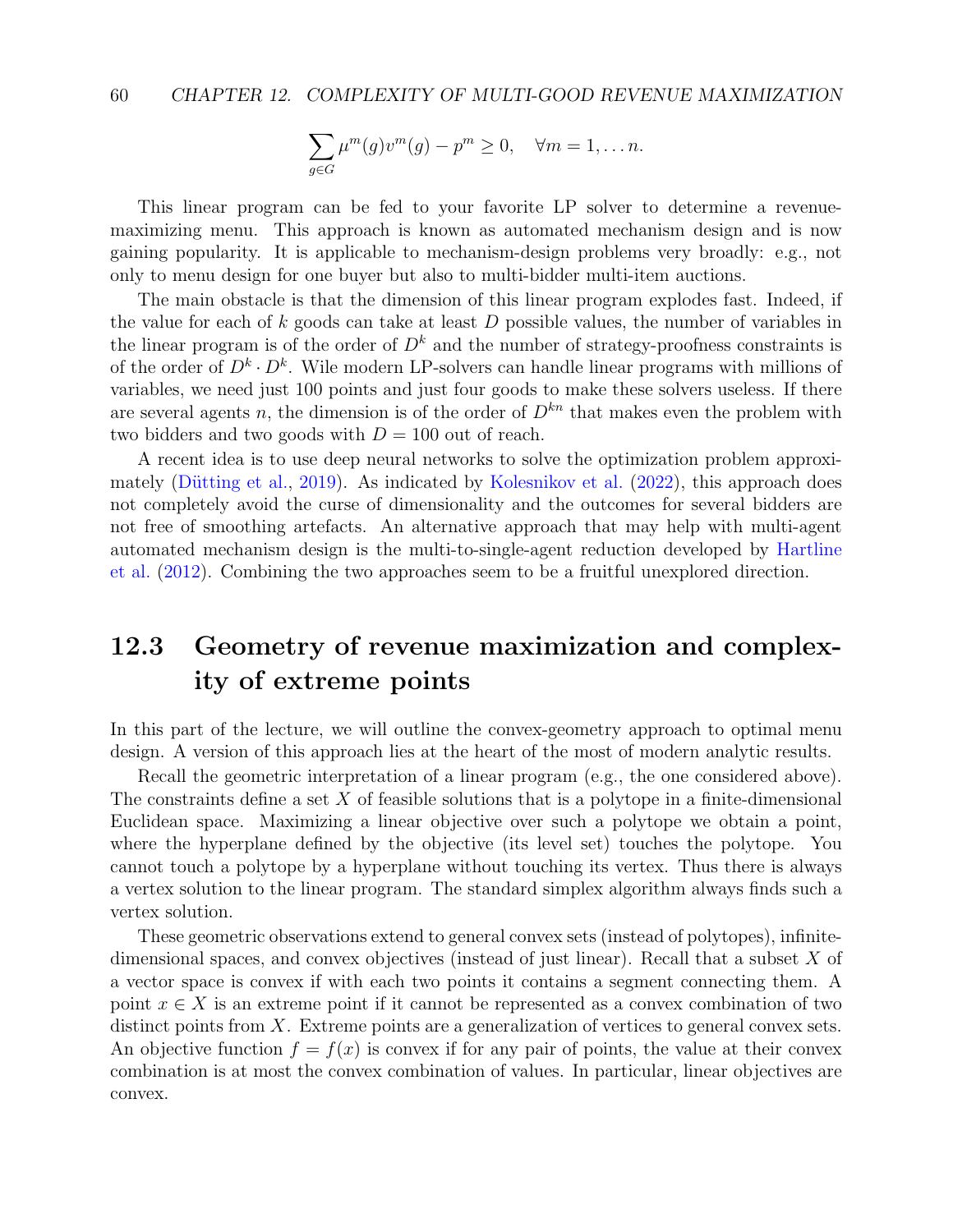**Theorem 19** (Bauer's principle<sup>[3](#page-60-0)</sup>). A continuous<sup>[4](#page-60-1)</sup> convex function over a compact convex subset of a vector space<sup>[5](#page-60-2)</sup> attains its maximum at an extreme point of this set.

The takeaway is that to understand the structure of solutions to a convex optimization problem, one needs to understand extreme points of the feasible set.[6](#page-60-3)

Now let us apply these insights to the menu-design problem. Consider a menu  $\mathcal M$  containing  $(0,0)$ .<sup>[7](#page-60-4)</sup> With each such menu, we can associate a function  $U_M = U_M(x)$  that is equal to the expected utility of the buyer with vector of values  $v = x$ :

$$
U_{\mathcal{M}}(x) = \sup_{(\mu,p)\in\mathcal{M}} \left( \langle \mu, x \rangle - p \right),
$$

where the scalar product is defined in the standard way  $\langle \mu, x \rangle = \sum_{g \in G} \mu(g) x_g$ .

The function  $U = U_{\mathcal{M}}$  has the following properties:

- 1. U is convex: Indeed, it is a pointwise maximum of functions linear in x.
- 2. U is non-decreasing: This follows from the fact that each of the linear functions are non-decreasing (coefficients  $\mu(q)$  are non-negative) and the fact that the property of being non-decreasing is preserved under pointwise maximum.
- 3. U is non-negative: This is a corollary of the presence of  $(0,0)$  in the menu.
- 4. U is 1-Lipshitz, namely,  $|U(x) U(y)| \le \sum_{g \in G} |x_g y_g|$  for any  $x, y$ : Since  $|\mu(g)| \le 1$ , each linear function has this 1-Lipshitz property and this property is again preserved under pointwise maximum.

Let  $U$  be the set of all functions U satisfying properties 1-4. We assigned an element of U to each menu. It turns out that each element of  $U$  can be obtained this way.

**Theorem 20** (Rochet and Choné [\(1998\)](#page-104-3)). For any  $U \in \mathcal{U}$  there exists a menu  $\mathcal{M} \ni \{(0,0)\}\$ such that  $U = U_{\mathcal{M}}$ .

This theorem is constructive and a strategy-proof individually-rational mechanism  $(\mu(v), p(v)),$ corresponding to  $U \in \mathcal{U}$  can be recovered as follows. Imagine for a moment that U is just linear:  $U(x) = \left(\sum_{g \in G} \mu(g)x_g - p\right)$ . How can we recover  $\mu$  and  $p$  if we just know U? The answer is easy to obtain:

$$
\mu(x) = \left(\frac{\partial}{\partial x_1} U(x), \dots, \frac{\partial}{\partial x_g} U(x)\right) = \nabla U(x) \tag{12.1}
$$

$$
p(x) = \langle x, \nabla U(x) \rangle - U(x). \tag{12.2}
$$

<span id="page-60-0"></span><sup>3</sup>See Theorem 7.69 in [\(Charalambos and Aliprantis,](#page-102-3) [2013\)](#page-102-3).

<span id="page-60-2"></span><span id="page-60-1"></span><sup>4</sup>Upper semicontinuity is enough.

<sup>&</sup>lt;sup>5</sup>One needs to make a technical assumptions that the space is a Hausdorff locally convex topological vector space.

<span id="page-60-3"></span><sup>6</sup>To learn more about these functional-analytic/geometric tools, the keywords are "Krein-Milman theorem" covered by [Charalambos and Aliprantis](#page-102-3) [\(2013\)](#page-102-3) and a (more advanced) "Choquet theory."

<span id="page-60-4"></span><sup>7</sup>As we showed in the previous lecture, such menus represent all strategy-proof individually-rational mechanisms.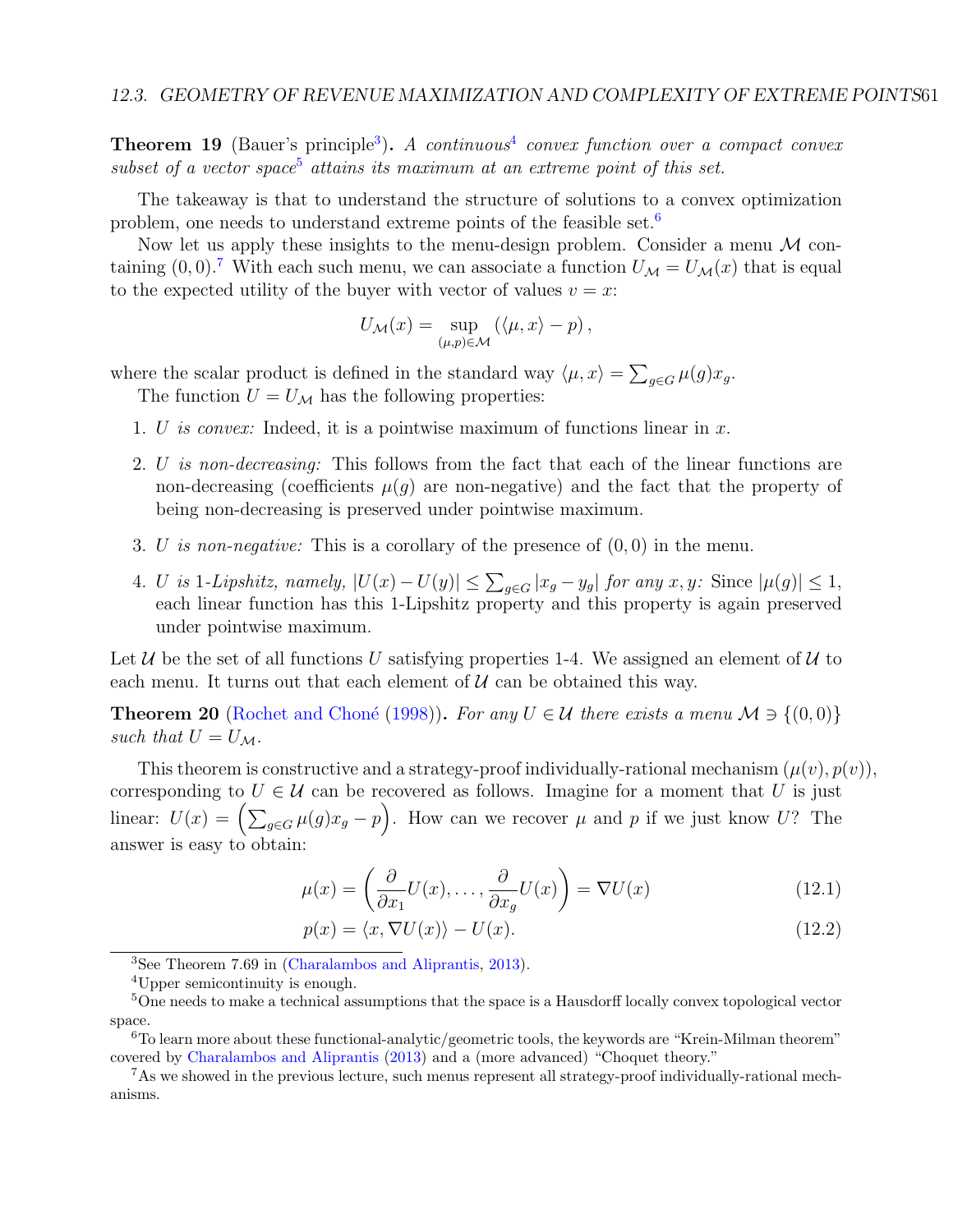It turns out that the same formulas<sup>[8](#page-61-0)</sup> remain true for any  $U \in \mathcal{U}$ <sup>[9](#page-61-1)</sup>.

We conclude that the problem of revenue-maximization for a given distribution  $F$  of values v with density f boils down to the following optimization problem:

$$
\int_{\mathbb{R}_+^G} (\langle x, \nabla U(x) \rangle - U(x)) f(x) dx \to \max
$$

over  $u \in \mathcal{U}$ .

Without loss of generality, one can focus on those functions  $U$  that are zero at zero as replacing  $U(x)$  by  $U'(x) = U(x) - U(0)$  again gives a function from U and improves the objective. Denote the set of functions  $U \in \mathcal{U}$  such that  $U(0) = 0$  by  $\mathcal{U}_0$ .

Revenue is a linear functional and  $\mathcal{U}_0$  is a convex set. Hence, by Bauer's principle, the maximum is attained at an extreme point.

Thus, to understand the optimal mechanisms, one needs to understand extreme points of the set  $\mathcal{U}_0$  of non-decreasing convex 1-Lipshitz functions on  $\mathbb{R}^G_+$  that are equal 0 at 0. For  $k = 1$  good, the extreme points are the following functions<sup>[10](#page-61-2)</sup> indexed by a threshold  $p \in \mathbb{R}_+$ :

$$
U(x) = \begin{cases} x - p & x \ge p \\ 0 & x \le p \end{cases}.
$$

These threshold functions lead to the following mechanisms:

$$
(\mu(v), p(v)) = \begin{cases} (1, p) & v > p \\ (0, 0) & v \le p \end{cases}.
$$

We obtain that posted-price mechanisms correspond to extreme points when we sell one good to one buyer. This observation implies the Myerson theorem about optimality of posted-price mechanism for this setting. The modern proof of his theorem about multi-bidder auctions also relies on a similar extreme-point argument: there the extreme points correspond to second-price auctions with reserve and "ironing" [\(Kleiner et al.,](#page-103-4) [2021\)](#page-103-4).

The situation is totally different in the multi-item case. Even for  $k = 2$  goods, finding a tractable characterization of the extreme points of  $U$  is an open problem in math. Most likely, there is no such characterization. This mathematical difficulty provides another now geometric — explanation for hardness of multi-item revenue maximization.

<span id="page-61-0"></span><sup>&</sup>lt;sup>8</sup>We did not assume differentiability of U so the gradient may not be well-defined for some x. However, it is known that any convex function is (twice!) differentiable for all  $x$  except for zero-measure set (the Alexandrov theorem). Alternatively, one can refer to the Rademacher theorem: any Lipshitz function is differentiable for all  $x$  except for zero-measure set.

<span id="page-61-1"></span><sup>9</sup>This result requires a useful tool known as the "envelope theorem." It gives a general formula for differentiating an optimum with respect to a parameter.

<span id="page-61-2"></span><sup>&</sup>lt;sup>10</sup>To show this, consider the set  $\mathcal{U}'_0$  containing derivatives of functions from  $\mathcal{U}_0$ . The set  $\mathcal{U}'_0$  is the set of non-decreasing functions with values in [0, 1]. Demonstrate that the extreme points of  $\mathcal{U}'_0$  are step functions. Then integrate.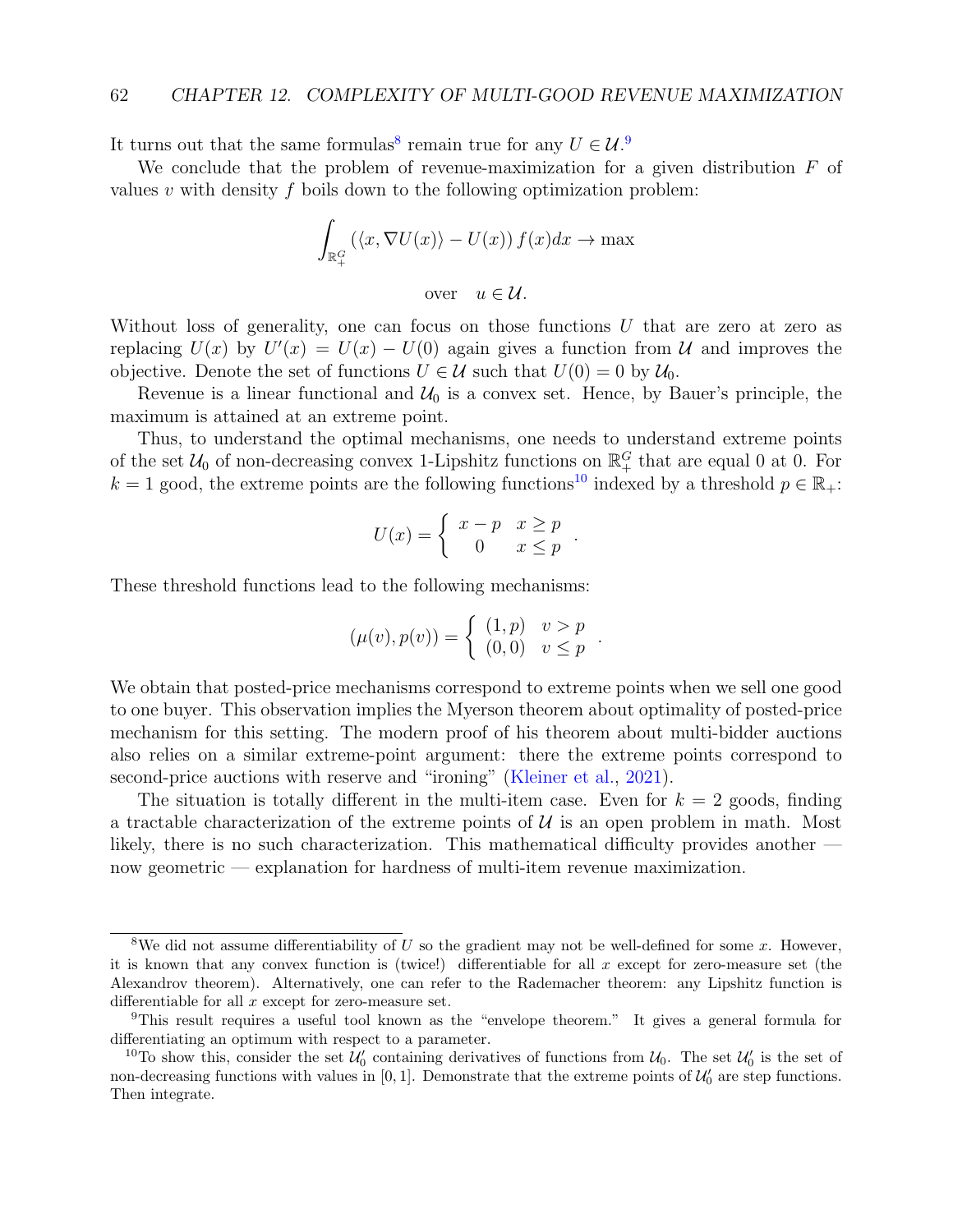# Chapter 13 Introduction to fair division

Auctions considered in the last few lectures offer a simple and efficient way to distribute resources. However, there are situations where auctions are not feasible as monetary payments are ruled out. For example, they may be ruled out for ethical reasons; think of government programs (e.g., education or social housing), charity, allocation of seats at over-demanded courses to students, or allocation of organ transplants. Selling these items would create bias towards the rich and is broadly considered unacceptable. Payments may be ruled out for institutional reasons, e.g., if it is unclear who could play the role of a seller. Think of division of a common property (e.g., partners dissolving their partnership or siblings dividing inheritance), allocation of tasks or resources within a firm, or of computational resources in a cloud among users.

Fair division studies mechanisms for allocation of resources when fairness and efficiency are the main concerns, as in the above examples. This field originated in works of Polish mathematicians on "cake-cutting", then developed as a part of welfare economics intersecting with political philosophy, and currently has become a hot topic at the interface of economics, CS, and AI; see the survey by [Moulin](#page-104-4) [\(2019\)](#page-104-4).

Fairness questions were central for philosophy since ancient times:

Equals should be treated equally, and unequals unequally, in proportion to relevant similarities and differences. (Aristotle, Ethics.)

What are these relevant similarities and differences? Agents may differ in their

- Rights for the resources: For example, one partner has contributed to a project more than others and hence deserves a bigger share of surplus.
- Tastes (preferences): For example, siblings may have different emotional attachment to particular items in the inheritance.

Fair division literature has mainly focused on the extreme case of equal rights but different tastes, while another extreme of unequal rights but identical tastes is the subject of cooperative game theory.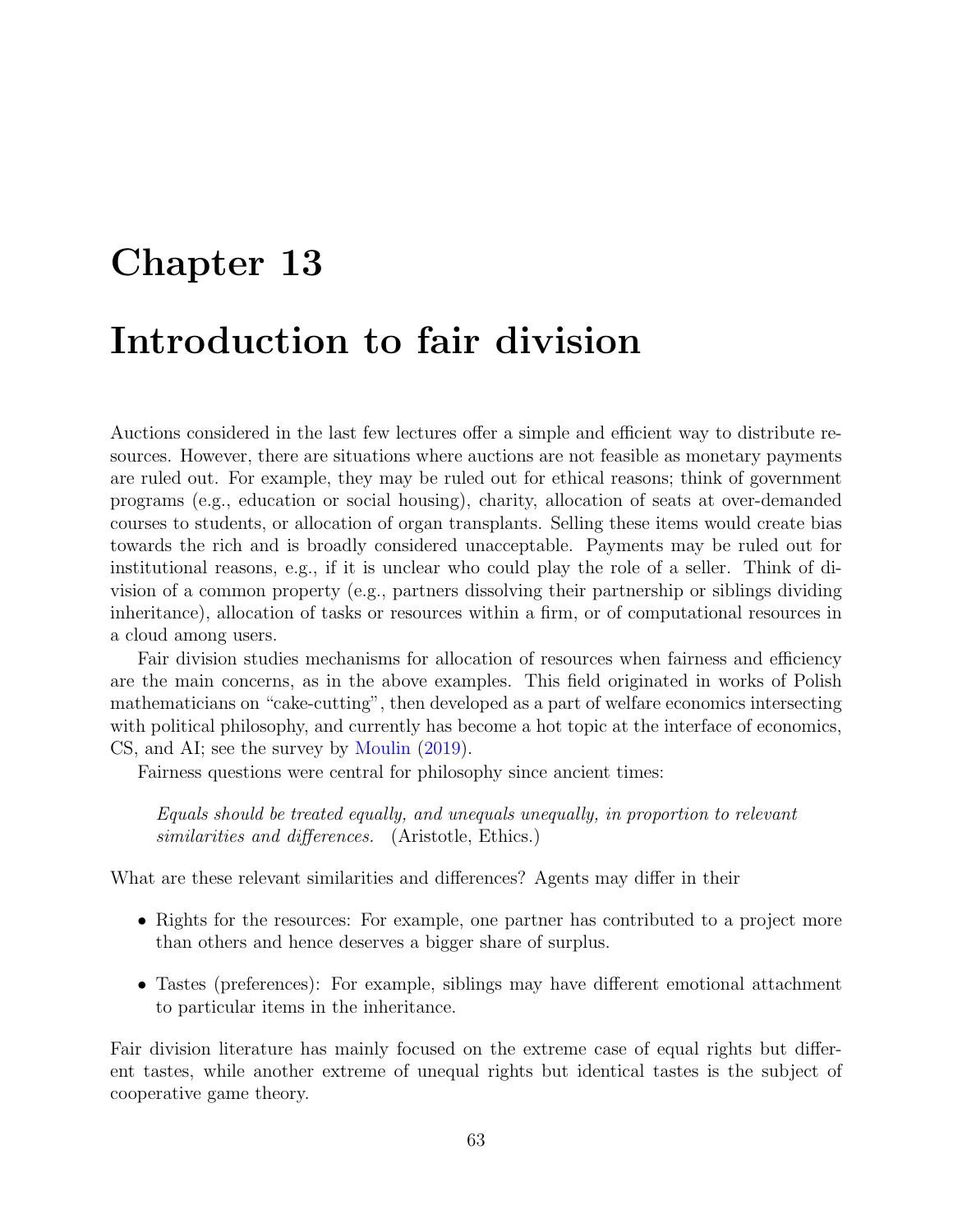We will discuss the case of equal rights but different tastes where even the basic questions of what fairness is and how it can be be taken into account are non-trivial. The fairness concepts that we will see are universal and applicable more generally than just to the model that we use to illustrate them.

# 13.1 Fair division of divisible goods under additive utilities

We deal with the following benchmark model. There is a set of goods  $G = \{g_1, \ldots, g_k\}$  that are to be allocated to n agents. The bundle of goods received by agent i is  $\mu_i \in [0,1]^G$ , where  $\mu_i(g)$  is the amount of g in this bundle.<sup>[1](#page-63-0)</sup> An allocation  $\mu = (\mu_1, \ldots, \mu_n)$  is a collection of bundles such that all the goods are distributed,<sup>[2](#page-63-1)</sup> i.e.,  $\sum_i \mu_i = (1, 1, ..., 1)$ . The set of alternatives coincides with the set of all allocations  $\{\mu\}$  (in contrast to the quasilinear domain, there are no payments!). We assume that agent's utilities are additive

$$
u_i(\mu) = u_i(\mu_i) = \sum_{g \in G} \mu_i(g)v_i(g).
$$

Agent *i*'s preferences are captured by the vector of values  $v_i = (v_i(g_1), \ldots, v_i(g_k)) \in \mathbb{R}^G_+$ . A mechanism (or a fair division rule) maps the profile of values  $v = (v_1, \ldots, v_n)$  to an allocation  $\mu = (\mu_1, \ldots, \mu_n).$ 

Note that  $v_i = (v_i(g_1), \ldots, v_i(g_k))$  and  $v'_i = \alpha v_i$  with  $\alpha > 0$  lead to exactly the same preferences over bundles:  $u_i(\mu_i) > u_i(\nu_i)$  if and only if  $u'_i(\mu_i) > u'_i(\nu_i)$ . This allows us to fix a particular normalization:  $u_i((1,\ldots,1)) = \text{const}$ , i.e., the sum of agent's values is equal to a constant independent of i (e.g.,  $\sum_{g} v_i(g) = 1$  or 100 for all i). Additive utilities are easy to report<sup>[3](#page-63-2)</sup> but they rules out complementarity between the goods.

To understand the roles of efficiency and fairness, consider the following toy example

|               |    | CS books Econ books |
|---------------|----|---------------------|
| $v_{Alice}$ : | 70 | 30                  |
| $v_{Bob}$ :   | 10 | 90                  |

What can we say about the equal division?

$$
\mu_{Alice}: 0.5 0.5 \mu_{Bob}: 0.5 0.5
$$

<span id="page-63-0"></span><sup>&</sup>lt;sup>1</sup>We assume that the goods are divisible. If they are not, they can be made divisible by allowing lotteries or time-sharing: then  $\mu_i(g)$  is interpreted as the probability that i gets the good g or as the right to use the good  $\mu_i(q)$  fraction of time.

<span id="page-63-1"></span><sup>&</sup>lt;sup>2</sup>This is a convenient technical assumption made for the sake of simplicity. It can easily be relaxed to  $\sum_i \mu_i \leq (1, 1, \ldots, 1).$ 

<span id="page-63-2"></span><sup>&</sup>lt;sup>3</sup>We can just give an agent 100 of points to distribute among the goods as it is done on  $http://www.$ [spliddit.org/](http://www.spliddit.org/).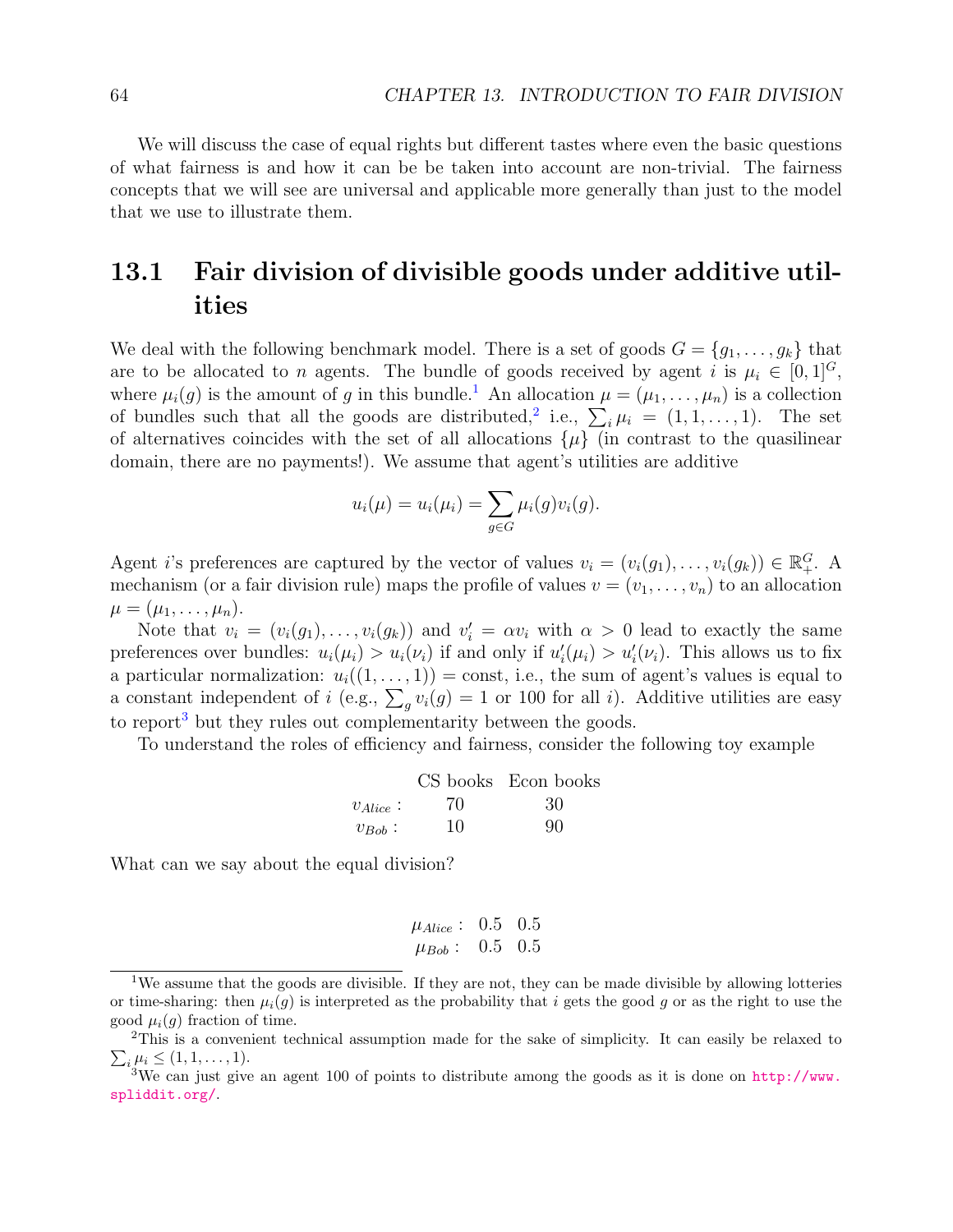It is ultimately fair but inefficient. The difference in preferences could be exploited to make both agents better off, i.e., this allocation is not Pareto optimal. Recall the definition of Pareto optimality in application to the fair division setting.

**Definition 4.** An allocation  $\mu$  is Pareto optimal if there are no allocation  $\mu'$  such that  $u_i(\mu_i) \leq u_i(\mu'_i)$  and for some agent the inequality is strict.

Inefficiency gives an opportunity to trade: both agents are happy to exchange less wanted items (a deep idea to be discussed at the end of the lecture, where free trade will be formally related to Pareto optimality).

Now consider an allocation, where everything is given to Alice

$$
\mu_{Alice}: 1 1
$$

$$
\mu_{Bob}: 0 0
$$

It is clearly efficient (Pareto optimal) but, intuitively, unfair. How can we make this intuition formal? There are two notions of fairness dominant in the literature.

Definition 5 (Fair Share Guaranteed (FSG) also known as Equal Split Lower Bound or Proportionality). Every agent prefers her bundle to the equal division:

$$
u_i(\mu_i) \geq u_i\left(\left(\frac{1}{n},\ldots,\frac{1}{n}\right)\right).
$$

**Definition 6** (Envy-Freeness  $(E-F)$ ). Every agent prefers her bundle to the bundle of any other agent:

$$
u_i(\mu_i) \ge u_i(\mu_j)
$$

for all  $i, j \in N$ .

Note that both definitions are applicable to agents with arbitrary preferences, not necessary represented by additive utilities.

Proposition 10. For additive utilities:

- $E-F \Rightarrow FSG.$
- If  $n = 2$ ,  $E$ - $F \Leftrightarrow FSG$ .

Proof.

• By E-F,  $u_i(\mu_i) \geq u_i(\mu_i)$ . Let us sum up these inequalities over j. We get

$$
n \cdot u_i(\mu_i) \geq \sum_j u_i(\mu_j) = u_1((1, \ldots, 1)),
$$

where we used additivity. Dividing by  $n$ , we get

$$
u_i(\mu_i) \geq \frac{1}{n}u_1((1,\ldots,1)) = u_i\left(\left(\frac{1}{n},\ldots,\frac{1}{n}\right)\right)
$$

and conclude that E-F implies FSG.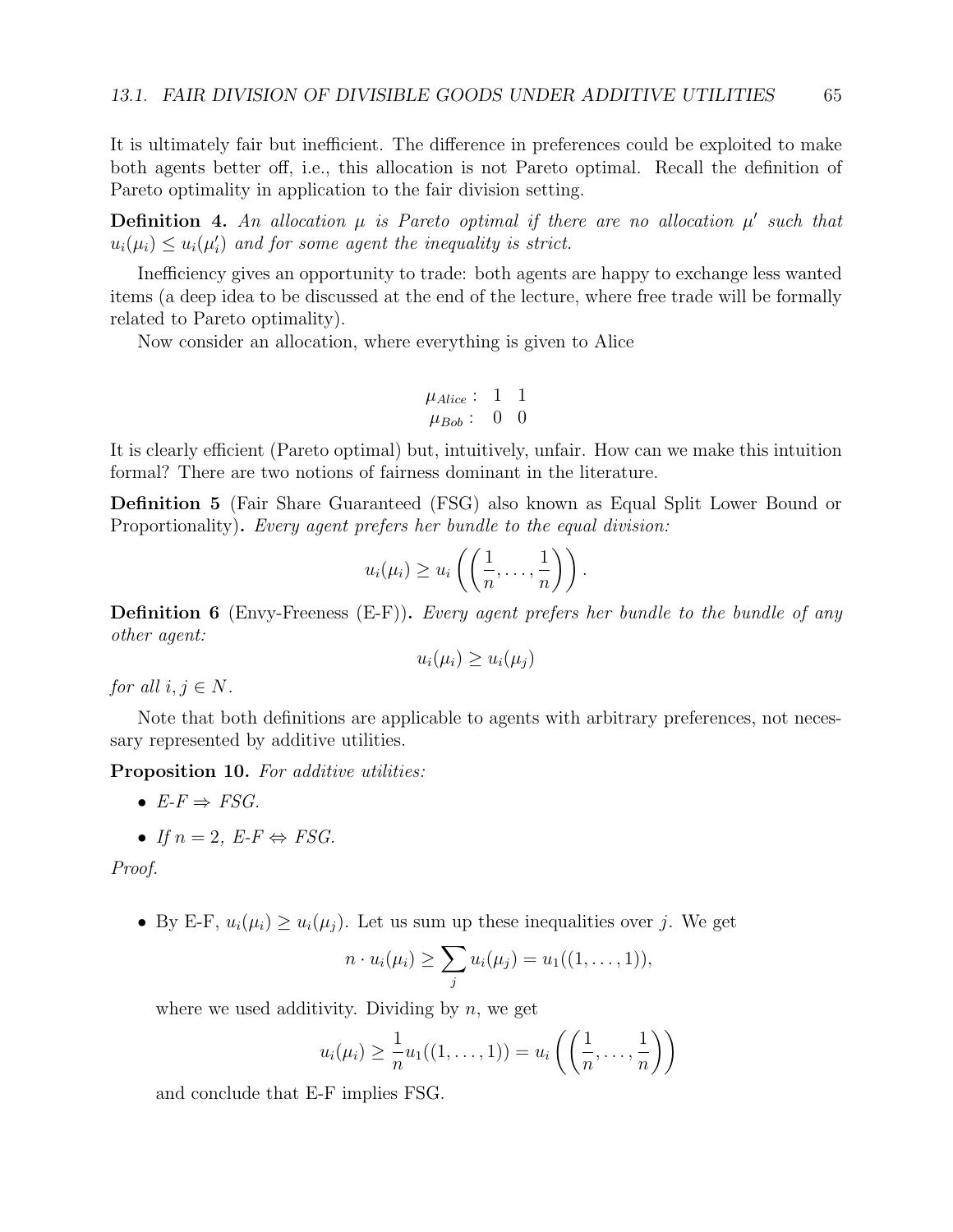• By FSG,

$$
u_i(\mu_i) \ge u_i\left(\left(\frac{1}{2},\ldots,\frac{1}{2}\right)\right) = \frac{1}{2}u_i((1,\ldots,1)) = \frac{1}{2}(u_i(\mu_i) + u_i(\mu_{3-i})).
$$

Thus,

$$
u_i(\mu_i) \ge u_i(\mu_{3-i}),
$$

i.e., the allocation is envy-free.

 $\Box$ 

The above example convinces us that both fairness and efficiency are important. Can we always combine envy-freeness with Pareto optimality? Let us look at some examples of fair division rules.

# 13.2 Social Welfare maximizers: Utilitarian, Egalitarian, and the Nash rules

To achieve Pareto optimality, the standard idea is to maximize social welfare. Let  $G =$  $G(x_1, \ldots, x_n)$  be a continuous function strictly increasing in each of the coordinates. Define the social welfare of an allocation  $\mu$  by

$$
SW_G(\mu) = G(u_1(\mu_1), \ldots, u_n(\mu_n)).
$$

We are interested in those rules that pick an allocation

$$
\mu^* : \quad SW_G(\mu) \to \max.
$$

<span id="page-65-0"></span>Proposition 11.  $\mu^*$  is Pareto optimal.

*Proof.* Indeed, if  $\mu^*$  was not Pareto optimal, we could find  $\mu'$  such that  $u_i(\mu_i^*) \leq u_i(\mu_i')$  and for some agent the inequality is strict. Hence,  $SW_G(\mu') > SW_G(\mu^*)$ . This would contradict the definition of  $\mu^*$ .  $\Box$ 

In your second homework, you proved that in quasi-linear domain Pareto optimality is equivalent to maximization of the so-called utilitarian social welfare corresponding to  $G(x)$  $x_1 + \ldots + x_n$ . As we see, when payments are not allowed, the Pareto frontier has a richer structure.

#### 13.2.1 The Utilitarian rule

The utilitarian rule corresponds to  $G(x) = x_1 + \ldots + x_n$ , i.e., we aim to maximize the sum of agents' utilities. Note that this objective is sensitive to the normalization and recall that we assume that the sum of all values is the same across agents.

The utilitarian rule is in line with the political philosophy ideas of Jeremy Bentham (1748 — 1832) who argued that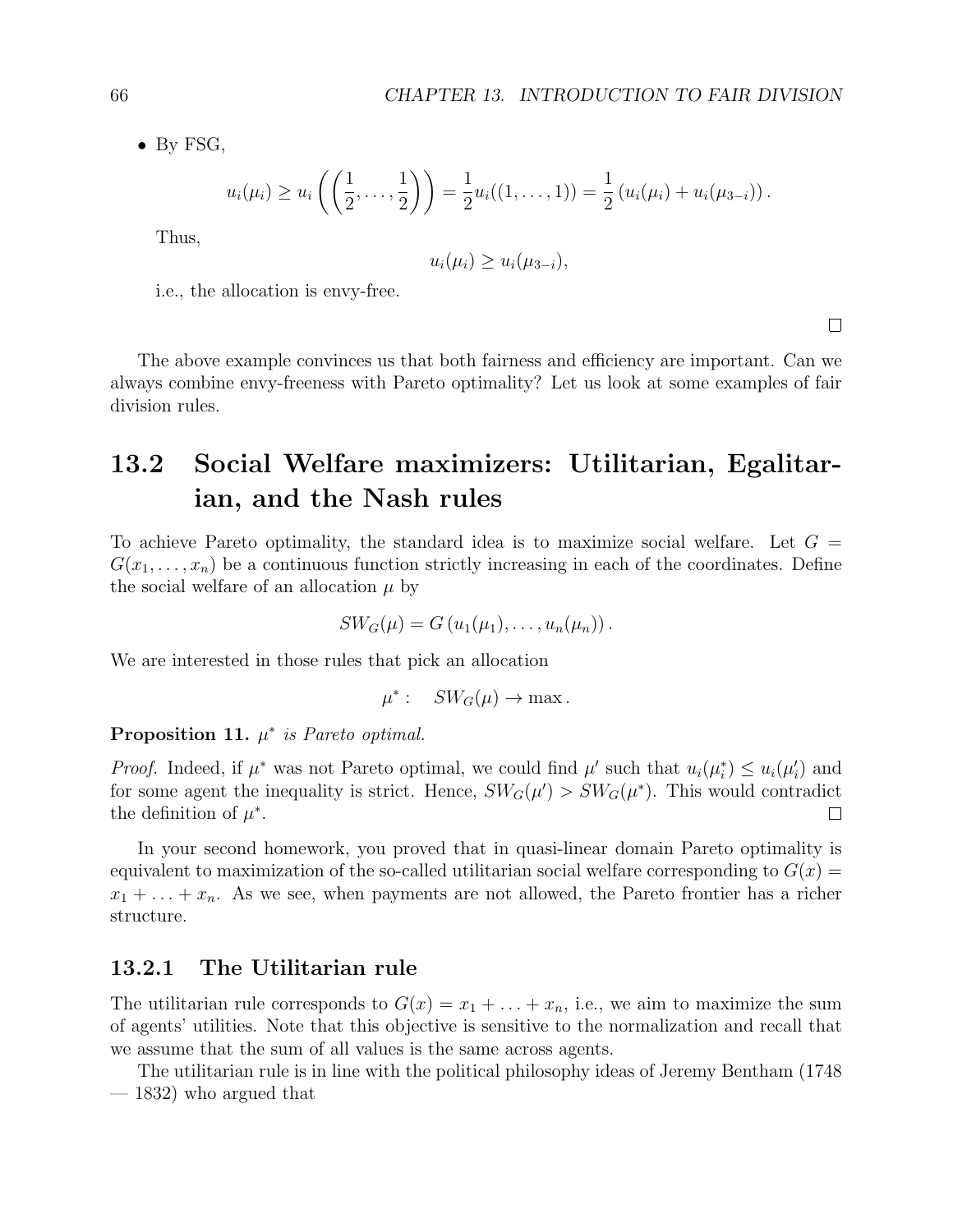#### 13.2. SOCIAL WELFARE MAXIMIZERS: UTILITARIAN, EGALITARIAN, AND THE NASH RULES67

"The goal of a society must be the greatest happiness of the greatest number of its members."

In particular, the utilitarian rule may sacrifice the happiness of a minority for the happiness of the majority. It can be very unfair as we can see in the following example.

|              |                     |    |      | book flower bicycle laptop armchair |
|--------------|---------------------|----|------|-------------------------------------|
|              | $u_{Alice}: 1 1 21$ |    | - 31 | - 36                                |
| $u_{Bob}: 5$ | 10                  | 20 | -30  | -35                                 |

The outcome of the utilitarian rule is easy to compute: we allocate each good to an agent with the highest value. As a result, Bob gets the first good only which is, from his perspective, worth 5% of the total value of 100. FSG requires that each agent get at least 50% and so the utilitarian rule drastically violates both FSG and E-F. In the third homework, you will also see that the utilitarian rule favors single-minded agent at the expense of flexible ones. In particular, for  $n \geq 3$ , a flexible agent (e.g., the one assigning the same value to all the goods) may get nothing.

To summarize, the utilitarian is not to be used if fairness is a concern unless monetary payments are allowed and can be used to compensate unlucky agents.

Note that the utilitarian rule is also easy to manipulate. In the example above, Bob could increase his value for last good by 2 and decrease that for the next to the last one by 2 and get a more preferable allocation.

#### 13.2.2 The Egalitarian rule

The egalitarian rule introduced by [Pazner and Schmeidler](#page-104-5) [\(1978\)](#page-104-5) corresponds to  $G(x)$  =  $\min\{x_1,\ldots,x_n\}$ , in other words, it outputs an allocation maximizing the minimal of agents' utilities. It reflects the philosophical views of John Rawls  $(1921 - 2002)$ :

"The goal of a society must be the greatest happiness of the least happy members".

Let us analyze the properties of the Egalitarian rule under the assumption that all values  $v_i(q) > 0$ :

•  $\mu^*$  is equitable, namely  $u_i(\mu_i^*) = u_j(\mu_j^*)$ 

Proof. If it was not the case, we could transfer a small amount of some good from the agent with the highest utility to others thus increasing the minimal utility (here we use that there are no zero values and so the utility of each of the agents who gets an extra good strictly improves).  $\Box$ 

•  $\mu^*$  is Pareto optimal. This is to be proved as G is not strictly increasing and we cannot apply Proposition [11.](#page-65-0) The proof mimics that for the previous item.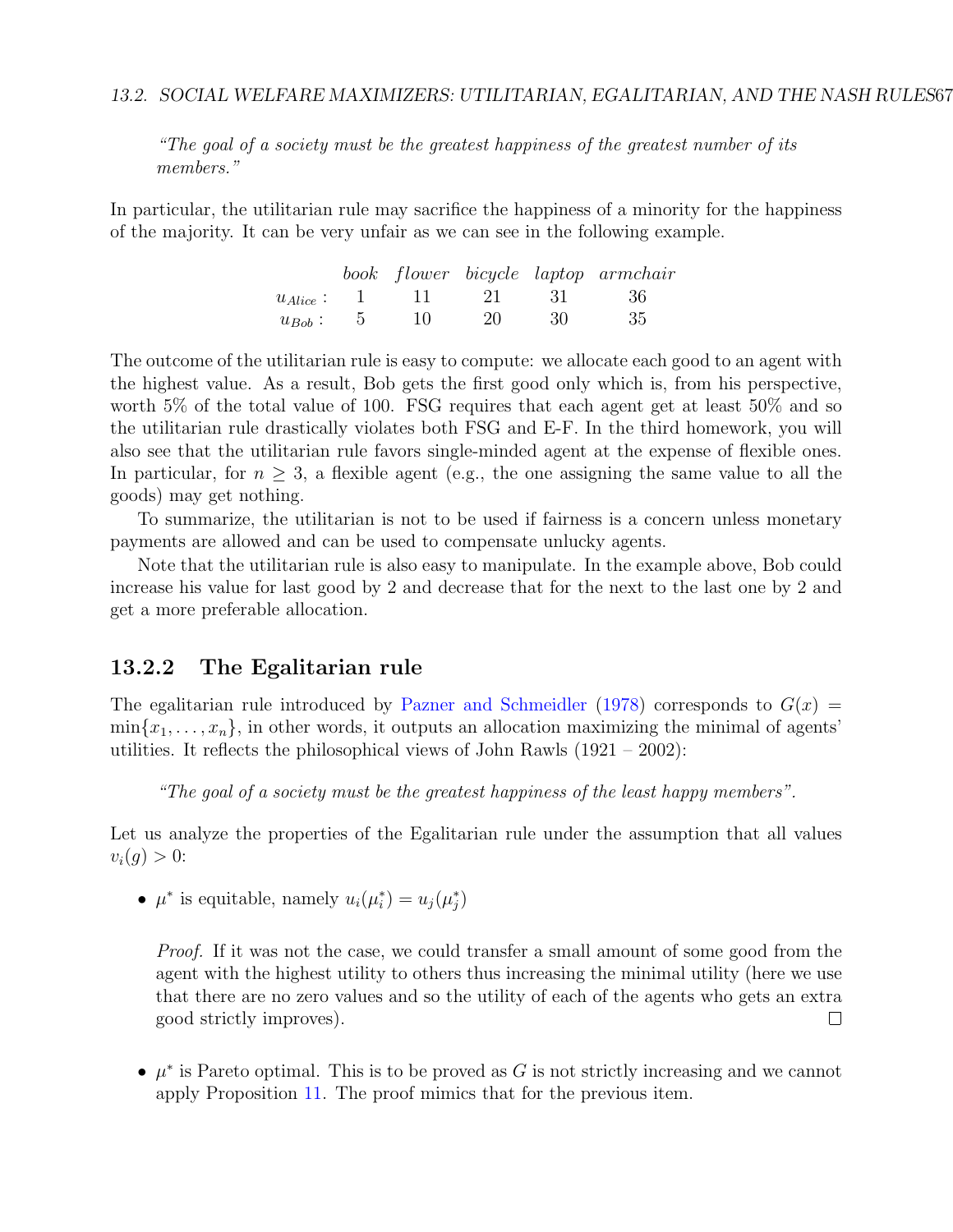$\Box$ 

*Proof.* If  $\mu^*$  was not Pareto optimal, we could find an allocation  $\mu'$ , where all agents are at least as happy as before and one agent  $j$  is strictly happier. By transferring a small amount of some good from j to others, we could increase the welfare. Contradiction.  $\Box$ 

•  $\mu^*$  is FSG

*Proof.* For  $\mu^*$  the minimal utility is at least as high as the minimal utility for any other allocation, in particular, for the equal division. Hence,

$$
u_i(\mu_i^*) \geq \min_j u_j(\mu_j^*) \geq \min_j u_j\left(\left(\frac{1}{n},\ldots,\frac{1}{n}\right)\right) = u_i\left(\left(\frac{1}{n},\ldots,\frac{1}{n}\right)\right),
$$

where in the last equality we used the normalization.

Although the Egalitarian rule may seem to be the most fair rule,  $\mu^*$  may not be envy-free for  $n \geq 3$  agents. You will see such an example in the third homework.

Egalitarian rule is manipulable: an agent may pretend that her values for the goods that she does not get is higher than it actually is, and the rule will compensate her regret by improving her allocation.

#### 13.2.3 The Nash rule

The Nash rule is a compromise between the utilitarian and the egalitarian objectives. It was introduced by a Nobel and Abel laureate and one of founding fathers of game theory, [Nash Jr](#page-104-6) [\(1950\)](#page-104-6).<sup>[4](#page-67-0)</sup> The Nash rule corresponds to the "Nash product"  $G(x) = (x_1 \cdot x_2 \cdot \ldots \cdot x_m)^{\frac{1}{n}}$ , i.e., we aim to maximize the product of utilities (or, equivalently, their geometric mean). The outcome  $\mu^*$  of the Nash rule has the following properties:

- $\mu^*$  is Pareto optimal by Proposition [11.](#page-65-0)
- $\mu^*$  satisfies FSG, which follows from the next item.
- $\mu^*$  is envy-free.

*Proof.* Consider a pair of agents i and j and transfer an  $\epsilon$ -fraction of j's bundle to i for some  $\epsilon > 0$ . This cannot increase the product and so

$$
u_i(\mu_i^*) u_j(\mu_j^*) \ge \left(u_i(\mu_i^*) + \epsilon u_i(\mu_j^*)\right) \left((1 - \epsilon) u_j(\mu_j^*)\right)
$$

for any  $\epsilon > 0$ . Cancelling  $u_j(\mu_j^*)$  on both sides and opening the brackets, we get:

$$
u_i(\mu_i^*) \ge u_i(\mu_i^*) + \epsilon u_i(\mu_j^*) - \epsilon u_i(\mu_i^*) - \epsilon^2 u_i(\mu_j^*).
$$

<span id="page-67-0"></span><sup>4</sup>He considered a different but related bargaining problem.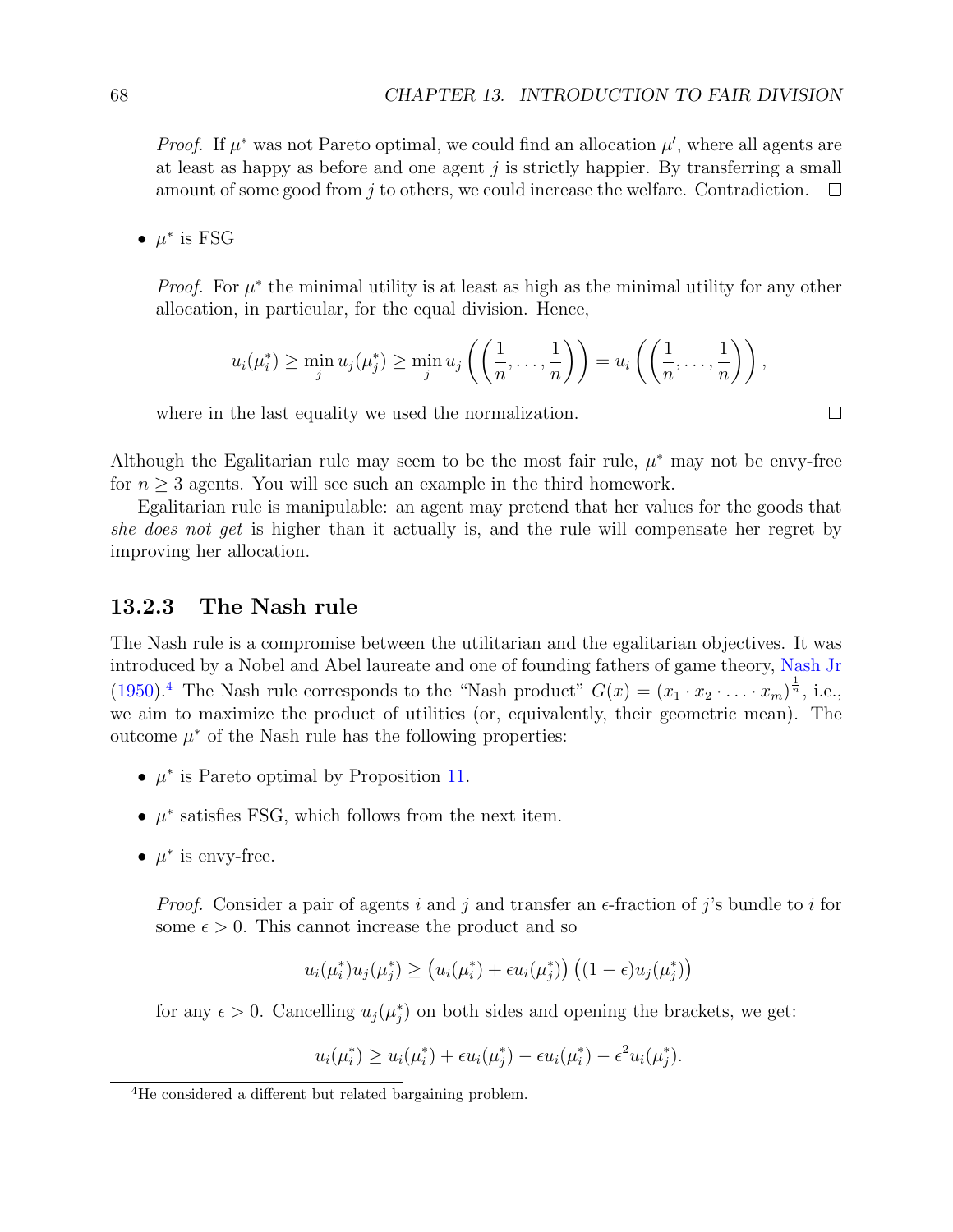Cancelling  $u_i(\mu_i^*)$  and dividing both sides by  $\epsilon$  leads to

$$
u_i(\mu_i^*) \ge u_i(\mu_j^*) - \epsilon u_i(\mu_j^*).
$$

Since  $\epsilon > 0$  was arbitrary, we conclude that

$$
u_i(\mu_i^*) \ge u_i(\mu_j^*)
$$

and so the allocation is envy-free.

Corollary 2. For agents with additive utilities, there always exists an envy-free Pareto optimal allocation.

The maximization of the Nash product is a convex optimization problem and so the outcome can be approximately computed using the standard algorithms such as the constrained gradient descent. Surprisingly,<sup>[5](#page-68-0)</sup> there are exact polynomial algorithms that rely on the connection between the Nash rule and exchange economies which we discuss below; see Chapters 5 and 6 of [Handbook of Algorithmic Game Theory.](https://www.cs.cmu.edu/~sandholm/cs15-892F13/algorithmic-game-theory.pdf)

The Nash rule is manipulable but this is unavoidable as, for agents with additive utilities, any fair division rule satisfying FSG and Pareto optimality is known to be manipulable [\(Cho](#page-102-4) [and Thomson,](#page-102-4) [2013\)](#page-102-4). On the other hand, there are various justifications that the Nash rule is "not so manipulable." In particular, in contrast to the egalitarian rule, it cannot be manipulated by lying about goods that an agent doesn't get [\(Bogomolnaia et al.,](#page-102-5) [2016\)](#page-102-5). Intuitively, envy-freeness itself limits manipulability since the fact that an agent prefers her bundle to bundles of other means that, in particular, she has no incentive to pretend that her preferences are similar to preferences of others.<sup>[6](#page-68-1)</sup>

There are many confirmations that the Nash rule is the best rule to divide goods under additive utilities. Why is the Nash product so specific? A possible answer is its connection to the fundamental concept, the competitive equilibrium of exchange economies, which we discuss next.

#### 13.3 Envy-freeness as equal choice opportunities. CEEI.

The following example offers an alternative perspective on envy-freeness. Alice and Bob each of whom has \$100. Each goes to a supermarket and spends money on the most preferred goods. Will they envy each other? No, because both select the best bundle of goods from the same choice set (their budget set).

 $\Box$ 

<span id="page-68-0"></span><sup>5</sup>Usually, non-linear optimization problems have irrational solution even if the input consists of rational numbers. Consequently, there is no hope for a polynomial algorithm (unless a certain short representation for the resulting irrationals is fixed). The surprising property of the Nash rule is that the maximization always leads to rational numbers on a rational input.

<span id="page-68-1"></span><sup>6</sup>A formal equivalence between envy-freeness and strategy-proofness can be obtained in the "large market limit" where there are agents with any possible vector of values [\(Azevedo and Budish,](#page-101-2) [2019\)](#page-101-2).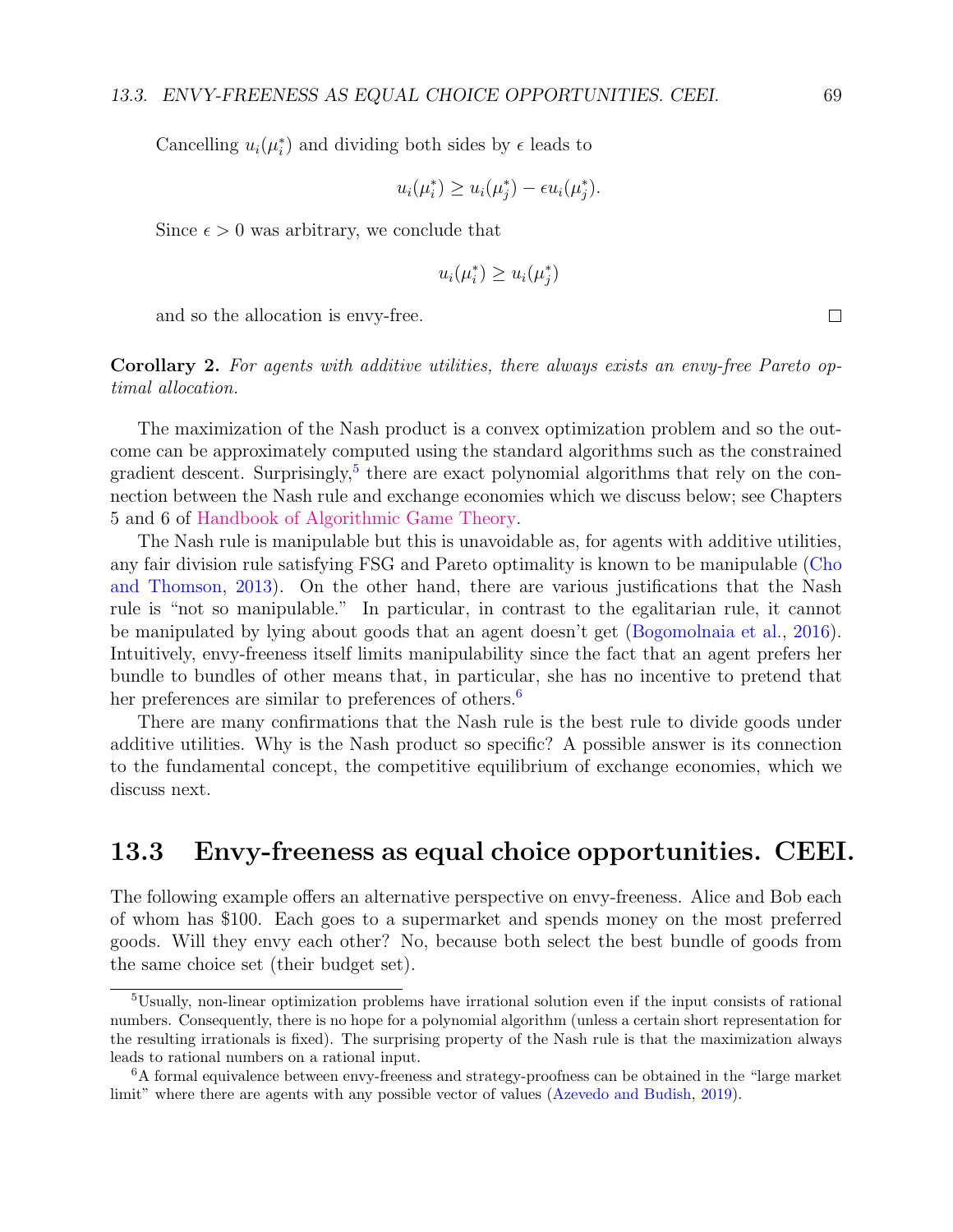This example shows that offering agents the same choice opportunities (a menu of bundles to select from) leads to envy-freeness. [Varian](#page-105-0) [\(1973\)](#page-105-0) combined this observation with theory of general equilibrium of exchange economies and defined the Competitive Equilibrium with Equal Incomes (CEEI) also known as the Competitive or the Pseudo-Market mechanism; in CS literature it is known as the Fisher market equilibrium. The informal description is as follows:

- give every agent a unit amount of "virtual" money;
- select prices such that the market clears, when everybody buys the best bundle she can afford.

From market equilibrium perspective, the resulting allocation represents what happens if we first divide the goods equally among agents (this equal division is captured by equal budgets) and then allow free trade.

The formal definition of CEEI is as follows.

**Definition 7.** An allocation  $\mu$  is a CEEI if there exists a vector of prices  $p \in \mathbb{R}_+^G$  such that for any agent i

$$
x = \mu_i \text{ maximizes } u_i(x) \text{ over the budget set } B(p) = \left\{ x \in \mathbb{R}_+^G : \sum_{g \in G} p_g x_g \le 1 \right\}.
$$

Note that each agent selects the best bundle from the budget set  $B(p)$  as if there were no other agents; magically, these choices do not conflict with each other which requires tailoring the price p.

From the definition it is unclear whether a CEEI exists. It turns out that it does very generally even beyond additive utilities.

**Theorem 21** (Arrow-Debreu). If utility functions  $u_i$  are concave, strictly-increasing, and continuous, then a CEEI exists.

This proof is non-constructive;<sup>[7](#page-69-0)</sup> see Chapter 15 in [\(Intriligator and Arrow,](#page-103-5) [1987\)](#page-103-5).

Proposition 12. Any CEEI  $\mu$  is envy-free.<sup>[8](#page-69-1)</sup>

*Proof.* The utility  $u_i(\mu_i)$  is at least as high as  $u_i(x)$  for any x from the budget set  $B(p)$ . Picking,  $x = \mu_j$ , we obtain that i does not envy j. П

The next proposition is known as the first fundamental theorem of welfare economics or the "invisible hand" of Adam Smith.

<span id="page-69-0"></span><sup>&</sup>lt;sup>7</sup>The idea is to define an improvement map that takes an allocation-price pair and returns a "moreequilibrium" pair by identifying over-demanded goods and increasing prices for them and decreasing for under-demanded ones. CEEI are fixed points of this map and their existence can be proved using topological arguments such as the Brouwer fixed-point theorem.

<span id="page-69-1"></span><sup>8</sup>No assumptions on utilities needed provided that CEEI exists.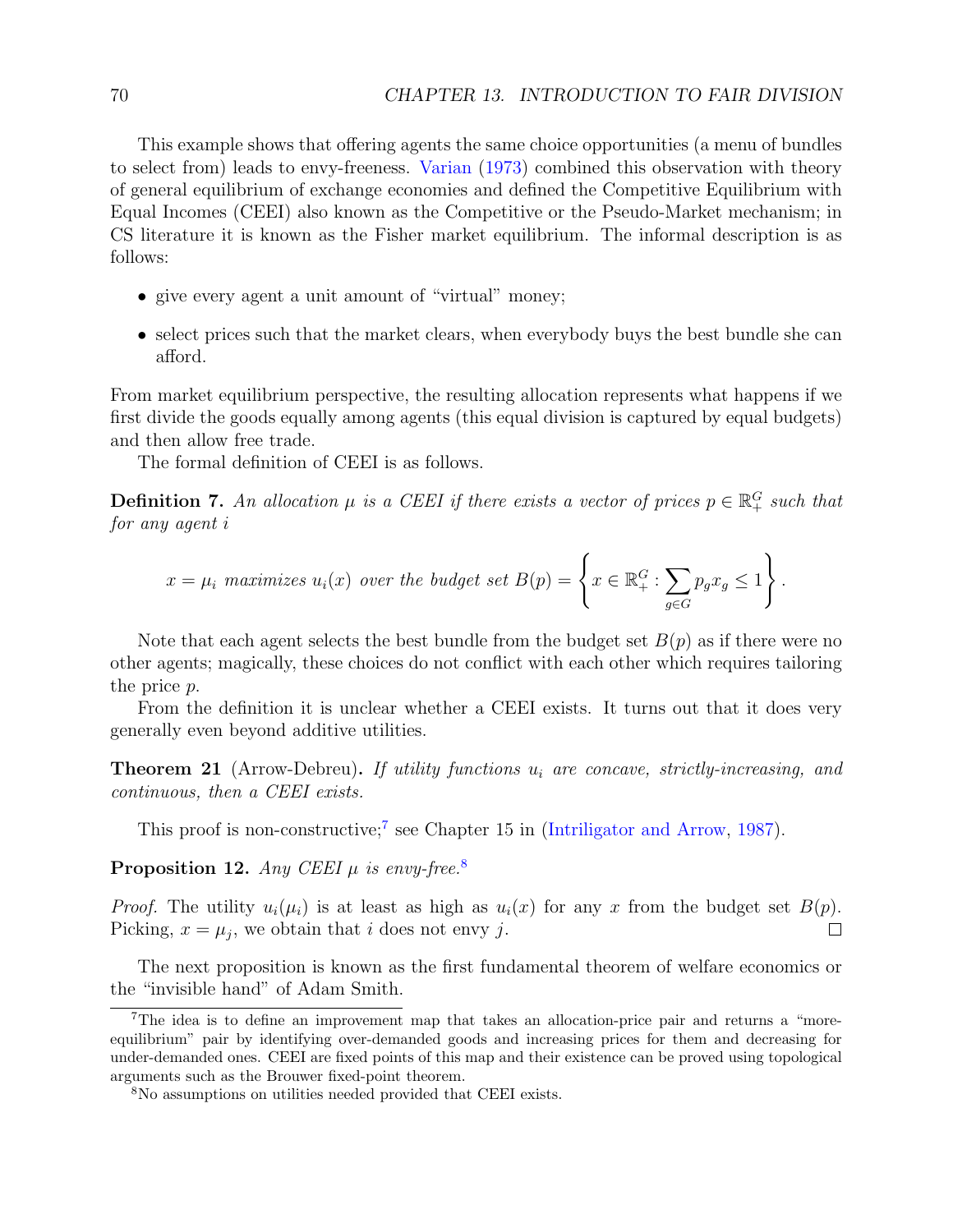#### **Proposition 13.** Assuming that each  $u_i$  is strictly increasing, any CEEI  $\mu$  is Pareto optimal.

To prove this proposition, we need the following auxiliary result.

**Lemma 1.** Assume  $u_i$  is strictly increasing. If  $\mu$  is a CEEI with a price vector p, then for any  $y \in \mathbb{R}_+^G$  such that  $u_i(y) \ge u_i(\mu_i)$ , the price of y is at least 1, i.e.,  $\sum_g y_g p_g \ge 1$ . Similarly, if  $u_i(y) > u_i(\mu_i)$ , then  $\sum_g y_g p_g > 1$ .

*Proof.* If the price of y was below 1, then  $\mu'_i = y + \epsilon(1, \ldots, 1)$  would belong to  $B(p)$  for positive  $\epsilon$  small enough and  $u_i(\mu'_i) > u_i(\mu'_i)$  by strict monotonicity. Contradiction with the fact that  $\mu_i$  maximizes  $u_i$  over  $B(p)$ .

Similarly, if  $u_i(y) > u_i(\mu_i)$ , then  $\sum_g y_g p_g > 1$  as otherwise y would belong to  $B(p)$ contradicting the choice of  $\mu_i$ .  $\Box$ 

Proof of the the first fundamental theorem of welfare economics. Towards a contradiction, suppose there is  $\mu'$  such that  $u_i(\mu'_i) \geq u_i(\mu_i)$  and this inequality is strict for some j. Let p be the vector of prices corresponding to p. By the lemma, each  $\mu'_i$  must have a price of at least 1 and  $\mu_j$  must have a price strictly higher that 1. Hence,

$$
\sum_{i}\sum_{g}p_g\mu_i'(g) > n.
$$

On the other hand,

$$
\sum_{i} \sum_{g} p_g \mu'_i(g) = \sum_{g} p_g \sum_{i} \mu'_i(g) = \sum_{g} p_g = \sum_{g} p_g \sum_{i} \mu_i(g) = \sum_{i} \sum_{g} p_g \mu_i(g) \le n
$$

since each bundle  $\mu_i$  has a price of at most 1. This contradiction completes the proof.  $\Box$ 

Combining the Arrow-Debreu theorem with the two propositions, we obtain the following general corollary.

**Corollary 3.** Assume all  $u_i$  are concave, strictly-increasing, and continuous. Then there exists an envy-free Pareto optimal allocation.<sup>[9](#page-70-0)</sup>

It turns out that there is a connection between the Nash rule and the CEEI.

**Theorem 22** (Eisenberg-Gale). Assume all  $u_i$  are concave, continuous, and 1-homogeneous  $(u_i(\alpha x) = \alpha u_i(x)$  for  $\alpha > 0$ ). Then the set of CEEI coincides with the outcome of the Nash rule.

The proof can be found in [\(Eisenberg,](#page-103-6) [1961\)](#page-103-6).

<span id="page-70-0"></span><sup>9</sup>An interesting open question is to find a simple direct proof for this result without a detour through the theory of general equilibrium.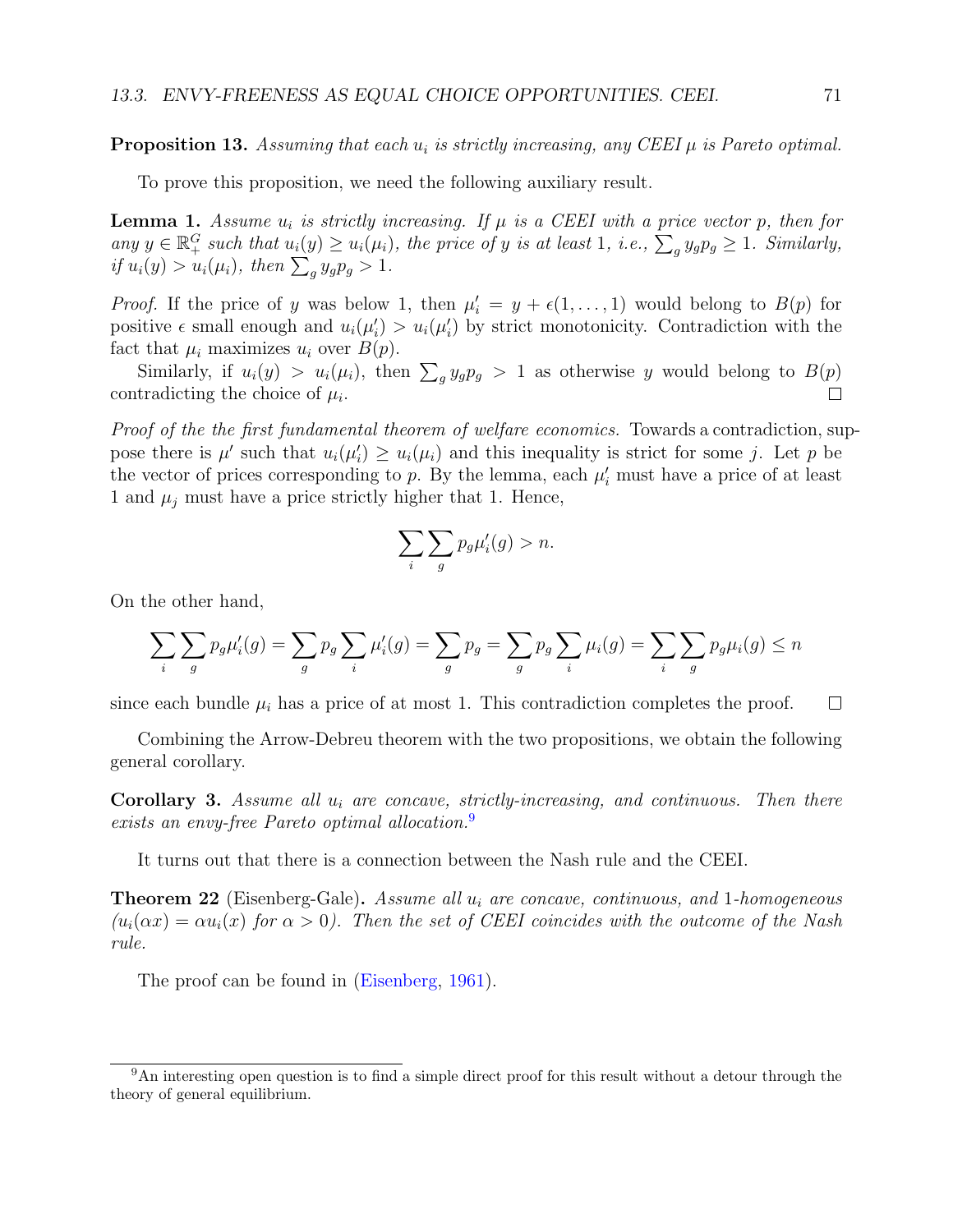# Chapter 14 Fair division of computational resources

In the previous lecture, we considered the problem of fair division of private good items under additive utilities. This captures the case of no complementarity between the goods. In this lecture, we consider the opposite extreme of the strongest complementarity, where one good becomes useless if not combined with a proper combination of others. Such extreme complementarity arises if the goods serve as resources needed to solve a certain task (the socalled intermediate goods), e.g., materials needed to build a house or computational resources (CPU, RAM, hard drive, bandwidth, etc) needed for a program to run.

We will describe a solution for division of computational resources known as dominant resource fairness (DRF) and introduced by [Ghodsi et al.](#page-103-7) [\(2011\)](#page-103-7). We will consider a simple static model which may not seem very realistic. However, DRF can be made practical and a version of it<sup>[1](#page-71-0)</sup> is used by Microsoft Azure (a cloud-computing service).

The model is as follows. There is a set of goods interpreted as computational resources in a cloud  $G = \{g_1, \ldots, g_k\} = \{\text{CPU}, \text{RAM}, \ldots\}.$  We normalize the total availability of each of the resources to be 1. There are  $n$  agents. Each agent comes with a series of identical computational tasks demanding a combination of computational resources. We denote the per-task demand of agent i by  $d_i = (d_i(g_1), \ldots, d_i(g_k)) \in \mathbb{R}^G_+$  and assume that each coordinate is strictly positive. If an agent i is allocated a bundle  $\mu_i \in [0, 1]^G$  of resources, her utility is assumed to be equal to the total number of tasks that she can perform using this amount of resources:

$$
u_i(\mu_i) = \text{maximal } \alpha \in \mathbb{R}_+ \text{ such that } \alpha \cdot d_i \leq \mu_i.
$$

As we see, the tasks are assumed to be divisible, e.g., an agent prefers being able to run 1.5 tasks to running just one. We can equivalently write

$$
u_i(\mu_i) = \min_{g \in G} \frac{\mu_i(g)}{d_i(g)} = \min_{g \in G} v_i(g)\mu_i(g),
$$

<span id="page-71-0"></span><sup>1</sup>Developed by Adam Wierman (Caltech) and his student (name?).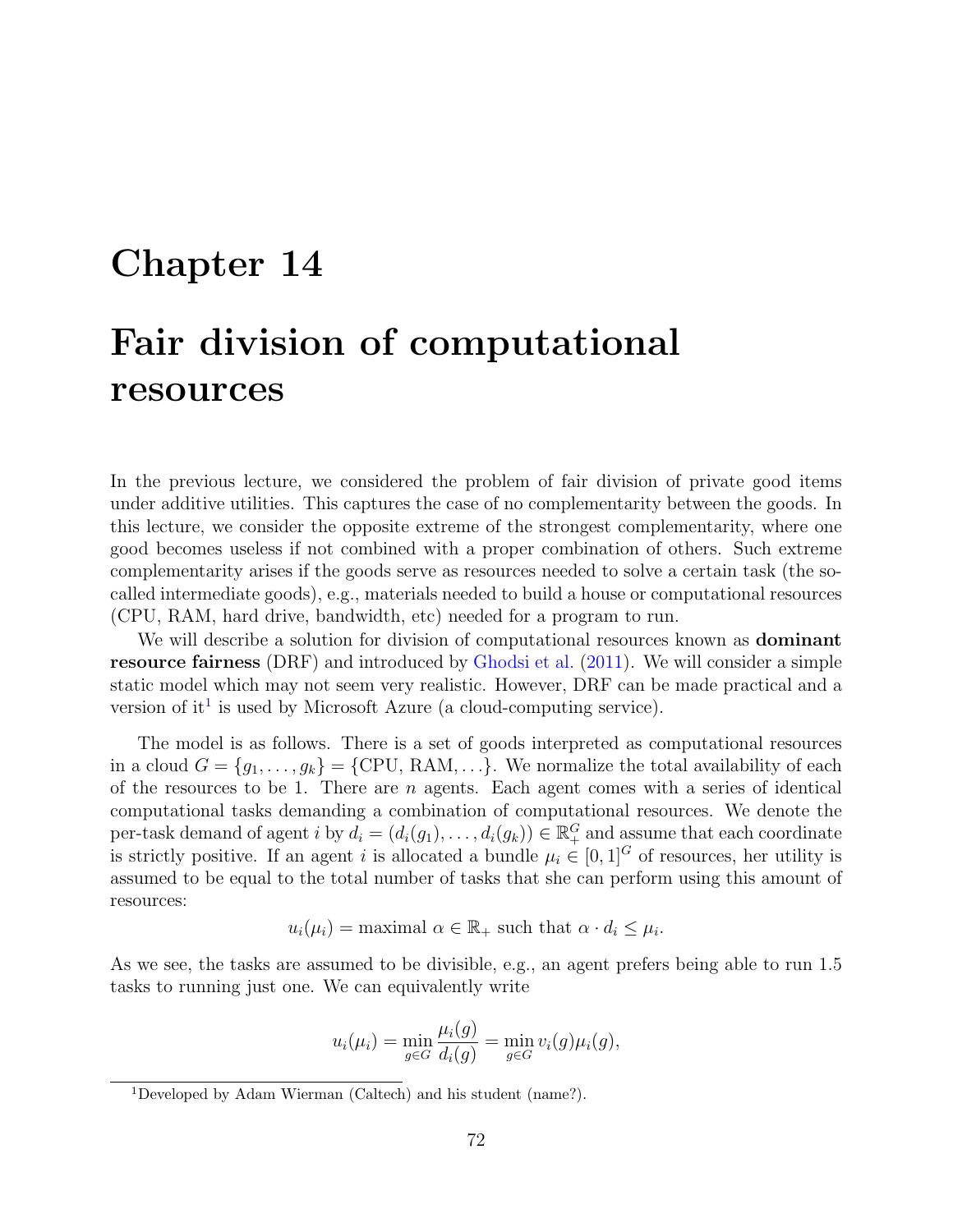where the values  $v_i(g)$  are defined as  $\frac{1}{d_i(g)}$ . This representation demonstrates that that " $\sum$ " that we had for additive utilities is replaces by "min"; such utilities are called Leontief utilities. An allocation  $\mu$  is a collection of bundles  $(\mu_1, \ldots, \mu_n)$  such that

$$
\sum_{i=1}^{n} \mu_i \le (1, 1, \dots, 1).
$$

In contrast to the setting from the last lecture, we do not insists on distributing all the resources.[2](#page-72-0)

Let us call g a dominant resource for i if  $d_i(g) = \max_{g' \in G} d_i(g')$ . The **DRF rule** operates as follows:

- Agents submit their demand vectors  $d_i$  normalized so that the demand for the dominant resource is 1, i.e.,  $\max_{q \in G} d_i(q) = 1$  for all i. Equivalently, agents submit the vectors values  $v_i$  normalized so that  $u_i((1,\ldots,1))=1$ .<sup>[3](#page-72-1)</sup>
- Find maximal  $\alpha \geq 0$  such that

$$
\alpha \cdot \sum_{i=1}^n d_i \le (1, 1, \dots, 1).
$$

• allocate the bundle

$$
\mu_i = \alpha \cdot d_i
$$

to agent  $i^{.4}$  $i^{.4}$  $i^{.4}$ 

The DRF is a version of the Egalitarian rule rediscovered in the context of Leontief preferences.

**Proposition 14.** The DRF allocation  $\mu$  maximizes the Egalitarian welfare

$$
\min_i u_i(\mu'_i) \to \max
$$

over all allocations  $\mu'$ .

*Proof.* Towards a contradiction, assume there is some  $\mu'$  with strictly higher welfare. For each *i*, define  $\mu''_i = \alpha_i \cdot d_i$  with the maximal  $\alpha_i$  such that  $\alpha_i \cdot d_i \leq \mu'_i$ . Then the welfare of  $\mu'$  and  $\mu''$ is the same and is higher than that of  $\mu$ . Thus  $\alpha_i > \alpha$  for each i, where  $\alpha$  is from the definition of DRF. Taking  $\alpha' = \min_i \alpha_i$ , we conclude that  $\alpha' > \alpha$  and  $\alpha' \cdot \sum_{i=1}^n d_i \leq (1, 1, \ldots, 1)$ . This contradicts the fact that  $\alpha$  is the maximal number with this property. □

<span id="page-72-0"></span><sup>&</sup>lt;sup>2</sup>This is a reasonable assumption from practical perspective as the leftover may be assigned to newly arriving agents (of course, this concern is, formally, beyond our model).

<span id="page-72-2"></span><span id="page-72-1"></span><sup>3</sup>This normalization is familiar from the last lecture.

<sup>&</sup>lt;sup>4</sup>For any bundle  $\mu_i$  there is a bundle proportional to the demand  $\alpha_i d_i \leq \mu_i$  that gives agent i the same utility  $u_i(\mu_i) = u_i(\alpha \cdot d_i)$ . For this reason, restricting attention to bundles proportional to i's demand is natural.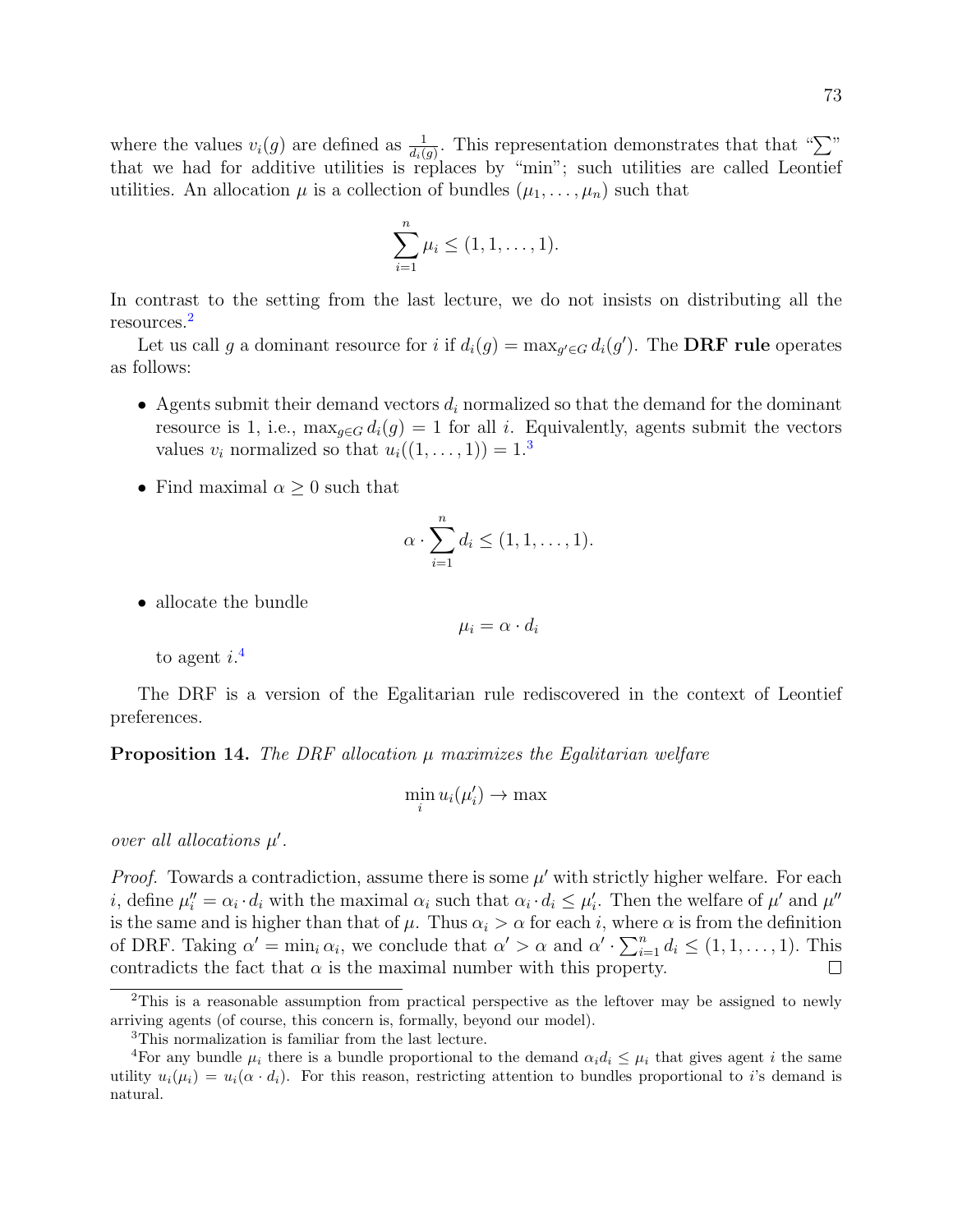<span id="page-73-2"></span>Repeating the proof for the Egalitarian rule from the previous lecture, we can show that DRF is efficient, i.e., its outcome is Pareto optimal. A surprising feature of DRF is that it is also non-manipulable.

#### Proposition 15. DRF is strategy-proof.

*Proof.* Suppose that agent i reports  $d'_i$  instead of  $d_i$ . As a result the factor  $\alpha$  becomes  $\alpha'$ . To show that this manipulation is not profitable, we need to demonstrate that

$$
u_i(\alpha \cdot d_i) \ge u_i(\alpha' \cdot d'_i).
$$

Since we assume that the demand vectors have no zeros, this inequality is equivalent to the existence of a good g such that

$$
\alpha \cdot d_i(g) \geq \alpha' \cdot d'_i(g).
$$

Consider the two cases:

• If  $\alpha' \leq \alpha'$ , let g be a dominant resource with respect to  $d_i$ . We get

$$
\alpha' \cdot d'_i(g) \le \alpha' \cdot 1 \le \alpha \cdot 1 = \alpha \cdot d_i(g).
$$

• If  $\alpha' > \alpha'$ , consider a good g that is fully allocated under the true preferences:<sup>[5](#page-73-0)</sup>  $\alpha \sum_i d_i(g) = 1$ . We obtain

$$
\alpha \cdot d_i(g) = 1 - \alpha \sum_{j \neq i} d_j(g) > 1 - \alpha' \sum_{j \neq i} d_j(g) \geq \alpha' \cdot d'_i(g),
$$

where the last inequality follows from the fact that  $\sum_j \mu'_j(g) \leq 1$ .

We conclude that a manipulation is never profitable.

### Proposition 16. DRF is envy-free.

*Proof.* We need to show that  $u_i(\alpha \cdot d_i) \geq u_i(\alpha \cdot d_i)$ . It is enough to find a good g such that  $\alpha \cdot d_i(g) \geq \alpha \cdot d_j(g)$ . Taking g to be i's dominant resource completes the proof.  $\Box$ 

The only feature of DRF that makes it different from a straightforward extension of the Egalitarian rule to Leontief preferences is that DRF does not insist on allocating all the goods.<sup>[6](#page-73-1)</sup> This feature is crucial: as demonstrated by Nicoló  $(2004)$ , no rule allocating all the goods to agents with Leontief preferences can be simultaneously efficient, envy-free, and strategy-proof. Allowing for "wasteful" rules which may not allocate some of the goods helps to combine fairness, strategy-proofness, and some efficiency guarantees for additive utilities too [\(Cole et al.,](#page-102-0) [2013;](#page-102-0) [Abebe et al.,](#page-101-0) [2020\)](#page-101-0).

$$
\Box
$$

<span id="page-73-0"></span><sup>&</sup>lt;sup>5</sup>Such a good exists as, otherwise, we could increase  $\alpha$  by some  $\epsilon > 0$  and still  $(\alpha + \epsilon) \sum_i d_i \leq (1, \ldots, 1)$ contradicting the definition of  $\alpha$ .

<span id="page-73-1"></span><sup>6</sup> If these goods cannot improve agents' utilities anyway.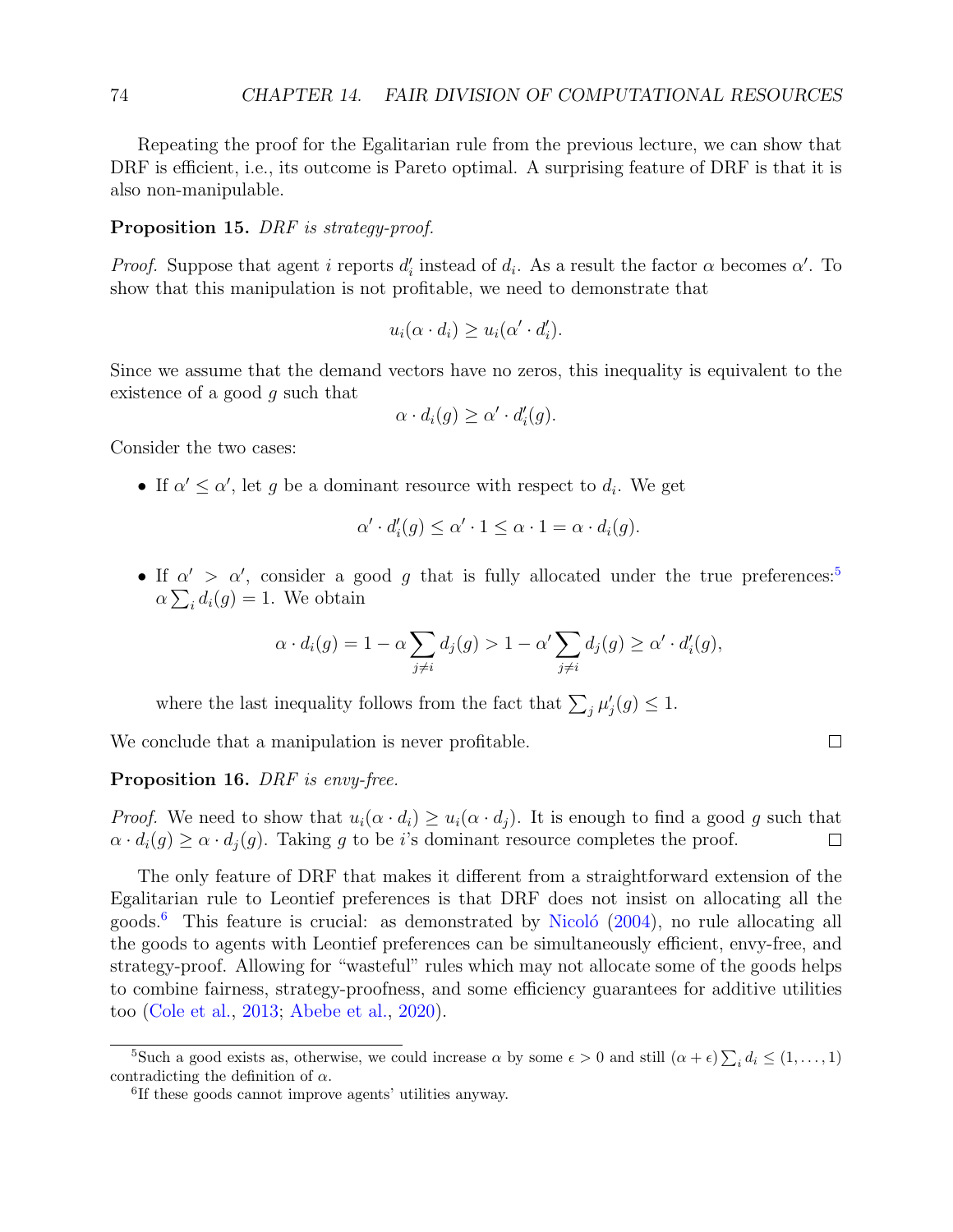# Chapter 15 Fair division of indivisible goods

We are back to the setting of fair division of private goods under additive utilities considered in Lecture 12. The main example is the case of former partners dividing common assets consisting of unrelated non-complementary goods. The new twist is that now these goods are assumed to be indivisible and so each of them must be entirely allocated to one of the agents.

There are *n* agents and a set of indivisible goods  $G = \{g_1, \ldots, g_k\}$ . The bundle of indivisible goods received by agent i is a vector  $\mu_i$  from the k-dimensional binary cube  $\{0,1\}$ <sup>G</sup>, where  $\mu_i(g)$  is the amount of g in this bundle that is equal to either 0 or 1. Abusing the notation, we will sometimes identify a bundle  $\mu_i$  with the set of goods  $\{g \in G : \mu_i(g) = 1\}.$ An allocation of indivisible goods  $\mu = (\mu_1, \dots, \mu_n)$  is a collection of bundles such that all the goods are distributed, i.e.,  $\sum_i \mu_i = (1, 1, \ldots, 1)$  or, equivalently,  $\mu_i \cap \mu_j = \emptyset$  and  $\cup_i \mu_i = G$ . Agent's utilities are additive

$$
u_i(\mu) = u_i(\mu_i) = \sum_{g \in G} \mu_i(g)v_i(g) = \sum_{g \in \mu_i} v_i(g).
$$

Agent *i*'s preferences are captured by the vector of values  $v_i = (v_i(g_1), \ldots, v_i(g_k)) \in \mathbb{R}^G_+$  and a fair division rule maps the profile of values  $v = (v_1, \ldots, v_n)$  to an allocation of indivisible goods  $\mu = (\mu_1, \ldots, \mu_n).$ 

Note that this model can be seen as a particular case of the one with divisible goods where we additionally enforce that each bundle must be integral. So the notions of fairness (FSG and E-F) extends in a straightforward way to the model with indivisible goods. The immediate bad news is that a fair allocation may fail to exist, e.g., think of a problem with two agents dividing two indivisible goods and each agent preferring the same good the other:

|               | Econ book CS book |    |
|---------------|-------------------|----|
| $v_{Alice}$ : | 80                | 20 |
| $v_{Bob}$ :   | 60                | 40 |

Clearly, an agent who does not get the desired good will be envious to the one who does. FSG cannot be satisfied too as it is equivalent to E-F for two additive agents.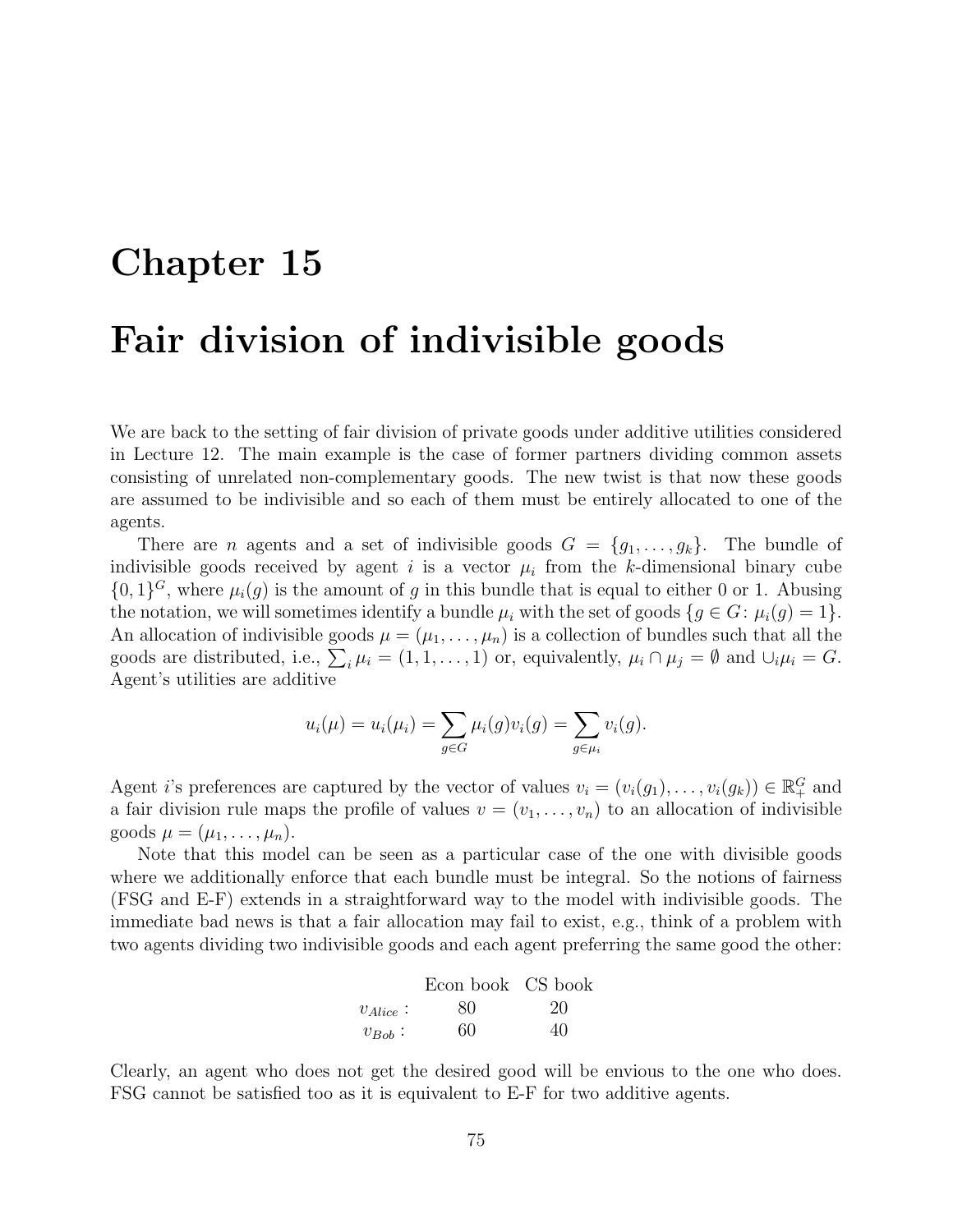<span id="page-75-3"></span>There is a pair of ideas of how to circumvent such non-existence, both ideas come from the CS community:

- 1. If there are no mechanisms with desired worst-case behavior, let's switch to the average case. In our setting, the question becomes: do fair allocations of indivisible goods typically exist?
- 2. If there is no mechanism that satisfies the desired properties exactly, let's try to satisfy them approximately. In our case, the question becomes: can we find a reasonable relaxation of fairness axioms that is compatible with the existence?

We will explore both routes.

## 15.1 Typical existence of fair allocations

Theorem 23 [\(Dickerson et al.](#page-102-1) [\(2014\)](#page-102-1)). If a preference profile consists of independent iden-tically distributed<sup>[1](#page-75-0)</sup> random variables  $v_i(g)$  having a continuous distribution F with bounded variance

 $\mathbb{P}(E\text{-}F \text{ allocation exists}) \rightarrow 1$ 

as the number of goods k becomes large.

In other words, for problems with large number of goods with similar statistical properties, the existence is not an issue.

Proof. Instead of proving the abstract "existence", show that the utilitarian allocation (the one that gives each good to an agent with the highest utility) is envy-free with high probability.[2](#page-75-1)[3](#page-75-2) Since the goods are statistically identical, each agent gets on average the same number k  $\frac{k}{n}$  of her most preferred goods. For the expected utilities, we get

$$
\mathbb{E}\left[u_i(\mu_i)\right] = \frac{k}{n} \mathbb{E}\left[v_i(g_1)\mathbb{1}_{\{v_i(g_1) = \max_l v_l(g_1)\}}\right],
$$
  

$$
\mathbb{E}\left[u_i(\mu_j)\right] = \frac{k}{n} \mathbb{E}\left[v_i(g_1)\mathbb{1}_{\{v_i(g_1) \neq \max_l v_l(g_1)\}}\right] \text{ for } j \neq i.
$$

For continuous distributions, the expected values of higher order statistics are strictly above lower ones and, hence, there is no envy in expectation:

$$
\mathbb{E}[u_i(\mu_i)] > \mathbb{E}[u_i(\mu_j)].
$$

<span id="page-75-1"></span><span id="page-75-0"></span><sup>&</sup>lt;sup>1</sup>The original result is more general and allows for correlation across agents.

<sup>2</sup>We know that the Utilitarian rule can be very unfair and the fact that it behaves well for large number of goods with similar statistical properties should not be considered as a justification for its practical use.

<span id="page-75-2"></span><sup>&</sup>lt;sup>3</sup>In fact, we get a stronger statement:  $\mathbb{P}(\text{E-F}$  Pareto optimal allocation exists)  $\rightarrow 1$ .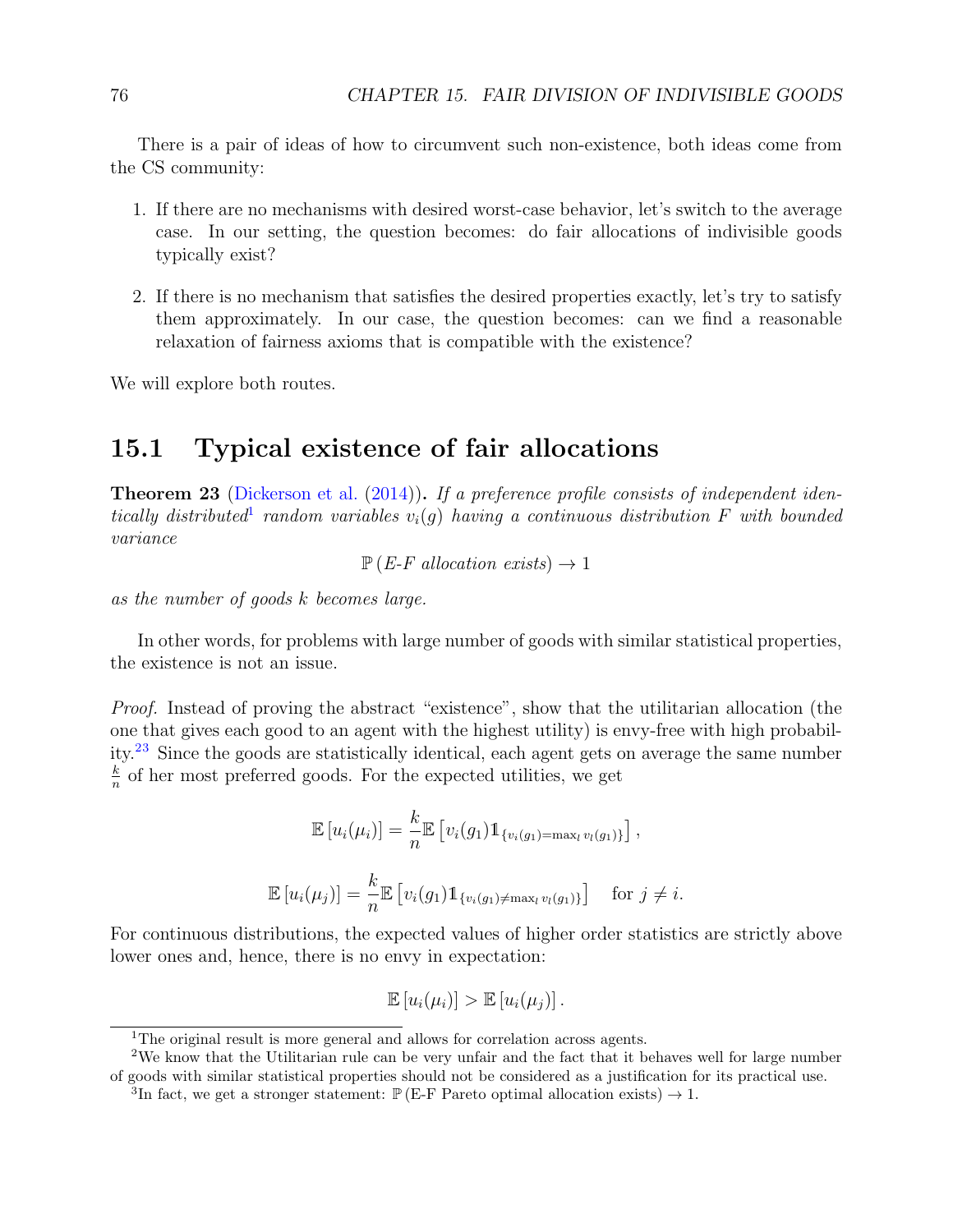<span id="page-76-0"></span>To show that there is no envy with high probability, it remains to apply the law of large numbers which gives that

$$
\mathbb{P}\left[\left|\frac{1}{k}u_i(\mu_l)-\frac{1}{k}\mathbb{E}[u_i(\mu_l)]\right|<\epsilon\right]\to 1
$$

for any  $\epsilon > 0$  as  $k \to \infty$ . Choosing  $\epsilon$  to be less than half of the difference between the two expectations implies that

$$
\mathbb{P}\left[u_i(\mu_i) > u_i(\mu_j)\right] \to 1
$$

and completes the proof.

It is important to know that hard instances are rare but still the results on typical behavior are of limited practical value. Indeed, the fact that a rule behaves well on average does not eliminate dissatisfaction if it has behaved poorly in a particular instance of interest. Robust non-probabilistic guarantees applicable to each instance are more practical.

### 15.2 Approximating FSG

The following approximate variant of FSG has been proposed by [Budish](#page-102-2) [\(2011\)](#page-102-2). For a given profile v, define the maximin share of agent  $i$  by

$$
MMS_i = \max_{\mu} \min_{j} u_i(\mu_j).
$$

One can think of it as the outcome of the following procedure: an agent divides all the goods into *n* piles and then picks the worst pile from her perspective.  $MMS_i$  is the utility that *i* gets for the division that is best for her.

**Definition 8.** An allocation  $\mu$  is an MMS-allocation if

$$
u_i(\mu_i) \ge MMS_i \quad \forall i.
$$

Note that if, in the definition of  $MMS_i$ , we allowed for divisible allocations  $\mu$ , it would be optimal for i to divide the available goods into n identical bundles  $\mu_j = \left(\frac{1}{n}\right)^{j}$  $\frac{1}{n}, \ldots, \frac{1}{n}$  $\frac{1}{n}$ . Hence, for divisible goods, a natural analog of MMS-allocations, are those satisfying

$$
u_i(\mu_i) \geq u_i\left(\left(\frac{1}{n},\ldots,\frac{1}{n}\right)\right),\,
$$

i.e., FSG allocations. For indivisible goods, we conclude that

$$
MMS_i \leq u_i\left(\left(\frac{1}{n},\ldots,\frac{1}{n}\right)\right).
$$

Do MMS allocations exist? In the third homework, you will check that they always do for  $n = 2$  agents; the argument relies on the cut-and-choose procedure, where one agent divides the available resources into two piles and the other agent selects her best pile.

For a couple of years, it had been conjectured that MMS allocations exist for any number of agents. This conjecture was supported by numerous simulations and real-life data.

 $\Box$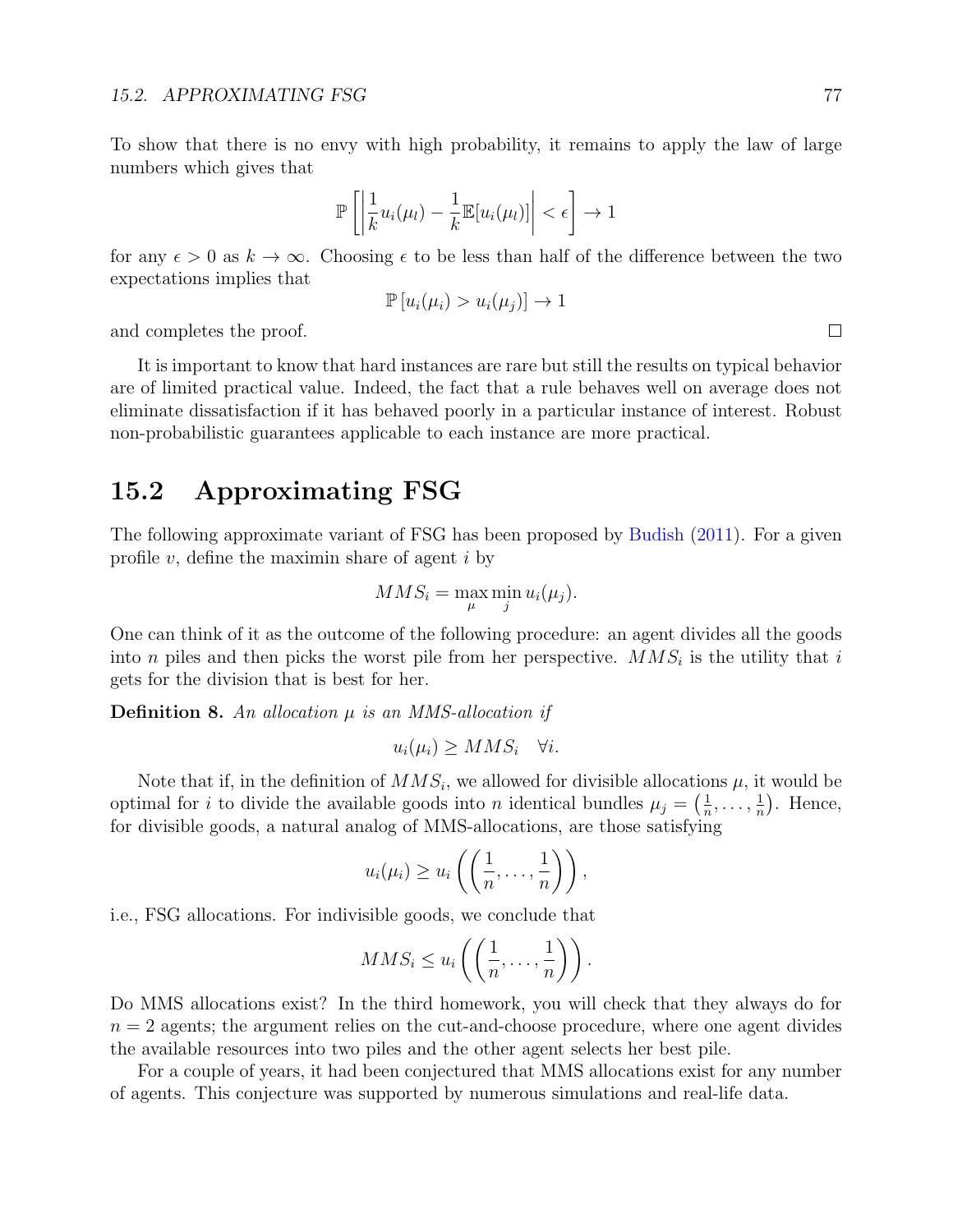.

<span id="page-77-3"></span>Theorem 24 [\(Procaccia and Wang](#page-104-1)  $(2014)$ ).

- For  $n > 3$  agents an MMS-allocation may fail to exist.
- One can relax the MMS notion in a multiplicative way to quarantee existence. Namely, for any number of agents and any profile of preferences, there exists  $\mu$  such that

$$
u_i(\mu_i) \ge \frac{2}{3} M M S_i
$$

All known counterexamples to the existence of MMS allocations are knife-edge (the one by [Procaccia and Wang](#page-104-1) [\(2014\)](#page-104-1) requires 12 goods and cleverly tailored values with a multiscale structure), in particular, there is almost no chance to discover such a counterexample by taking a random instance. Moreover, from practical perspective, one can safely assume that MMS always exists. This teaches a lesson about economic design: if a mechanism has a certain property on all random or real-life inputs it does not necessarily mean that it has it in the worst case.

### 15.3 Approximating envy-freeness

Another idea of how to adapt a fairness notion to indivisible goods belongs to [Lipton et al.](#page-104-2) [\(2004\)](#page-104-2) who suggested the following relaxation of envy-freeness.

**Definition 9.** An allocation  $\mu$  is envy-free up to one good or EF-1 if for any pair of agents i and j there is  $g \in \mu_i$  such that

$$
u_i(\mu_i) \geq u_i(\mu_j \setminus \{g\}).
$$

In other words,  $i$  can envy  $j$  but this envy can be eliminated after deleting some good from j's bundle. It is easy to show that the round-robin procedure always outputs an EF-1 allocation, in particular, an EF-1 allocation always exists.[4](#page-77-0)

EF-1 can also be combined with Pareto optimality using the familiar Nash social welfare.

**Definition 10.** An allocation  $\mu$  of indivisible goods is Pareto optimal if there no other allo-cation of indivisible goods<sup>[5](#page-77-1)</sup>  $\mu'$  such that  $u_i(\mu'_i) \geq u_i(\mu_i)$  for all agents i and for some i the inequality is strict.

<span id="page-77-2"></span>**Theorem 25** [\(Caragiannis et al.](#page-102-3) [\(2019\)](#page-102-3)). An allocation  $\mu^*$  of indivisible goods that maximizes the Nash social welfare

$$
\mu = \mu^* \colon \prod_{i=1}^n u_i(\mu_i) \to \max
$$

is EF-1 and Pareto optimal.

<span id="page-77-1"></span><span id="page-77-0"></span><sup>&</sup>lt;sup>4</sup>[Lipton et al.](#page-104-2) [\(2004\)](#page-104-2) demonstrate the existence much more generally.

<sup>5</sup>For indivisible goods, the set of alternatives is the set of indivisible allocations. The Pareto optimality is defined with respect to this set and so the counterfactual allocation  $\mu'$  in the definition of Pareto optimality is also indivisible. If we allowed for fractional  $\mu'$  we would get a non-equivalent definition of "fractional Pareto" otpimality" which is, however, also compatible with EF-1 [\(Barman et al.,](#page-101-1) [2018\)](#page-101-1).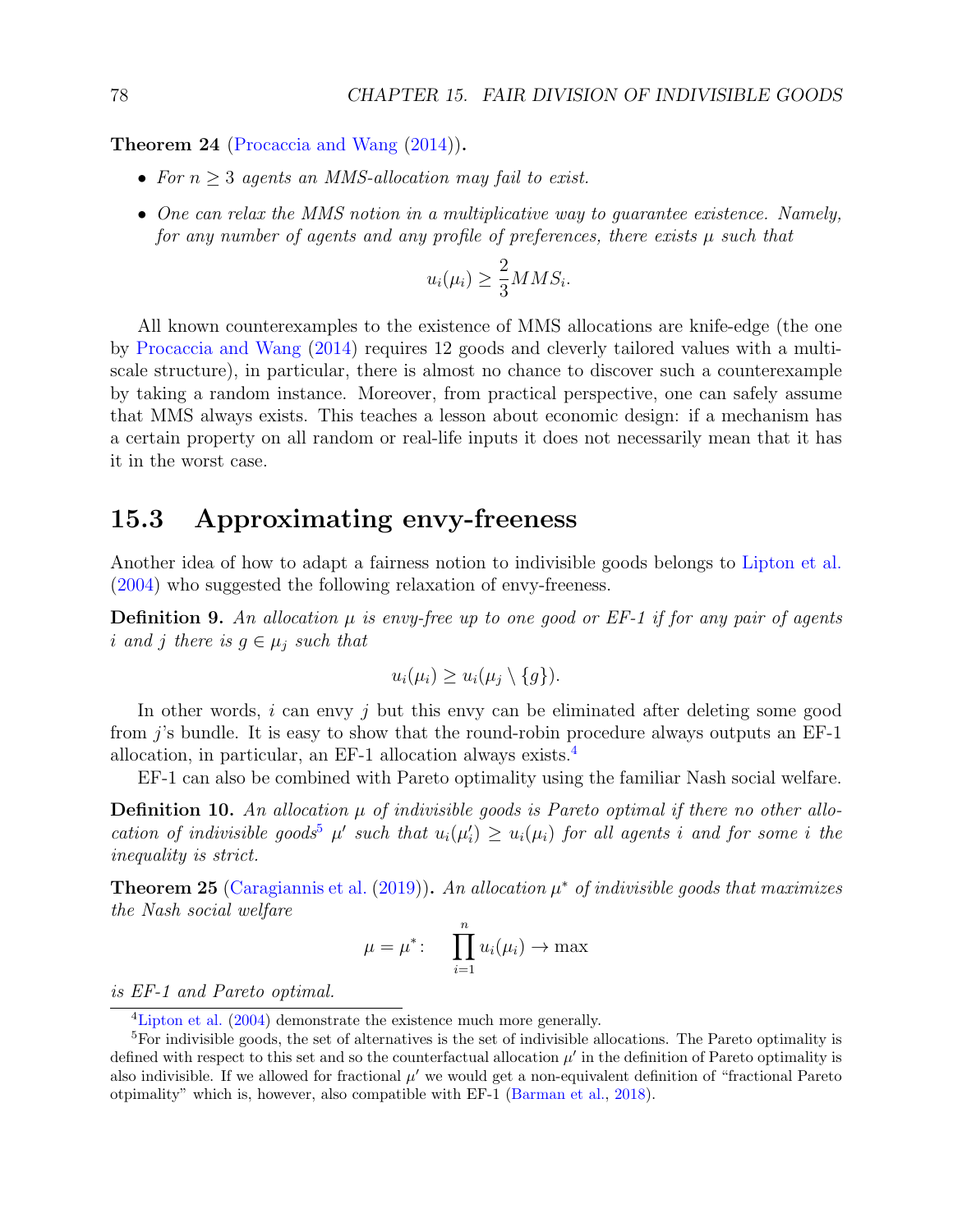#### 15.4. OPEN PROBLEM: EFX 79

Proof. The proof resembles the one for the analogous result that we saw in the divisible case.

Since  $\mu = \mu^*$  maximizes the product, transferring any good  $g \in \mu_j$  from agent j to agent i, cannot increase the product. Thus

$$
u_i(\mu_i)u_j(\mu_j) \ge (u_i(\mu_i) + v_i(g))(u_j(\mu_j) - v_j(g)).
$$

Dividing both sides by  $u_i(\mu_i)u_j(\mu_j)$ , opening the brackets, and simplifying, we get:

<span id="page-78-0"></span>
$$
\frac{v_j(g)}{u_j(\mu_j)} + \frac{v_j(g)}{u_j(\mu_j)} \frac{v_i(g)}{u_i(\mu_i)} \ge \frac{v_i(g)}{u_i(\mu_i)}.
$$
\n(15.1)

Now, let's select a particular good  $g = g^* \in \mu_j$ . The idea is that we need the good that is relatively more preferred by  $i$  than by  $j$ :

$$
g = g^*
$$
 that minimizes  $\frac{v_j(g)}{v_i(g)}$  over  $g \in \mu_j$ .

We obtain

$$
v_j(\mu_j) = \sum_{g \in \mu_j} v_j(g) = \sum_{g \in \mu_j} \frac{v_j(g)}{v_i(g)} \cdot v_i(g) \ge \frac{v_j(g^*)}{v_i(g^*)} \cdot \sum_{g \in \mu_j} v_i(g) = \frac{v_j(g^*)}{v_i(g^*)} \cdot u_i(\mu_j).
$$

Dividing both sides by  $\frac{u_i(\mu_j)}{v_i(g^*)}$  gives

$$
\frac{v_i(g^*)}{u_i(\mu_j)} \ge \frac{v_j(g^*)}{u_j(\mu_j)}.
$$

Combining this inequality with [\(15.1\)](#page-78-0) results in

$$
\frac{v_i(g^*)}{u_i(\mu_j)} + \frac{v_i(g^*)}{u_i(\mu_j)} \frac{v_i(g^*)}{u_i(\mu_i)} \ge \frac{v_i(g^*)}{u_i(\mu_i)}.
$$

Multiplying both sides by  $\frac{u_i(\mu_i)u_i(\mu_j)}{v_i(g^*)}$  gives

$$
u_i(\mu_i) \ge u_i(\mu_j) - v_i(g^*)
$$

and thus i does not envy j after eliminating  $g^*$  from j's bundle. As  $i \neq j$  are arbitrary, the allocation is EF-1.  $\Box$ 

### 15.4 Open problem: EFX

A natural strengthening of  $EF-1$  is the concept, where possible envy between i and j must disappear after eliminating *any* good from  $i$ 's bundle.

**Definition 11.** An allocation  $\mu$  is envy-free up to any good or EFX if for any pair of agents i and j and any good  $g \in \mu_j$ , we have

$$
u_i(\mu_i) \geq u_i(\mu_j \setminus \{g\}).
$$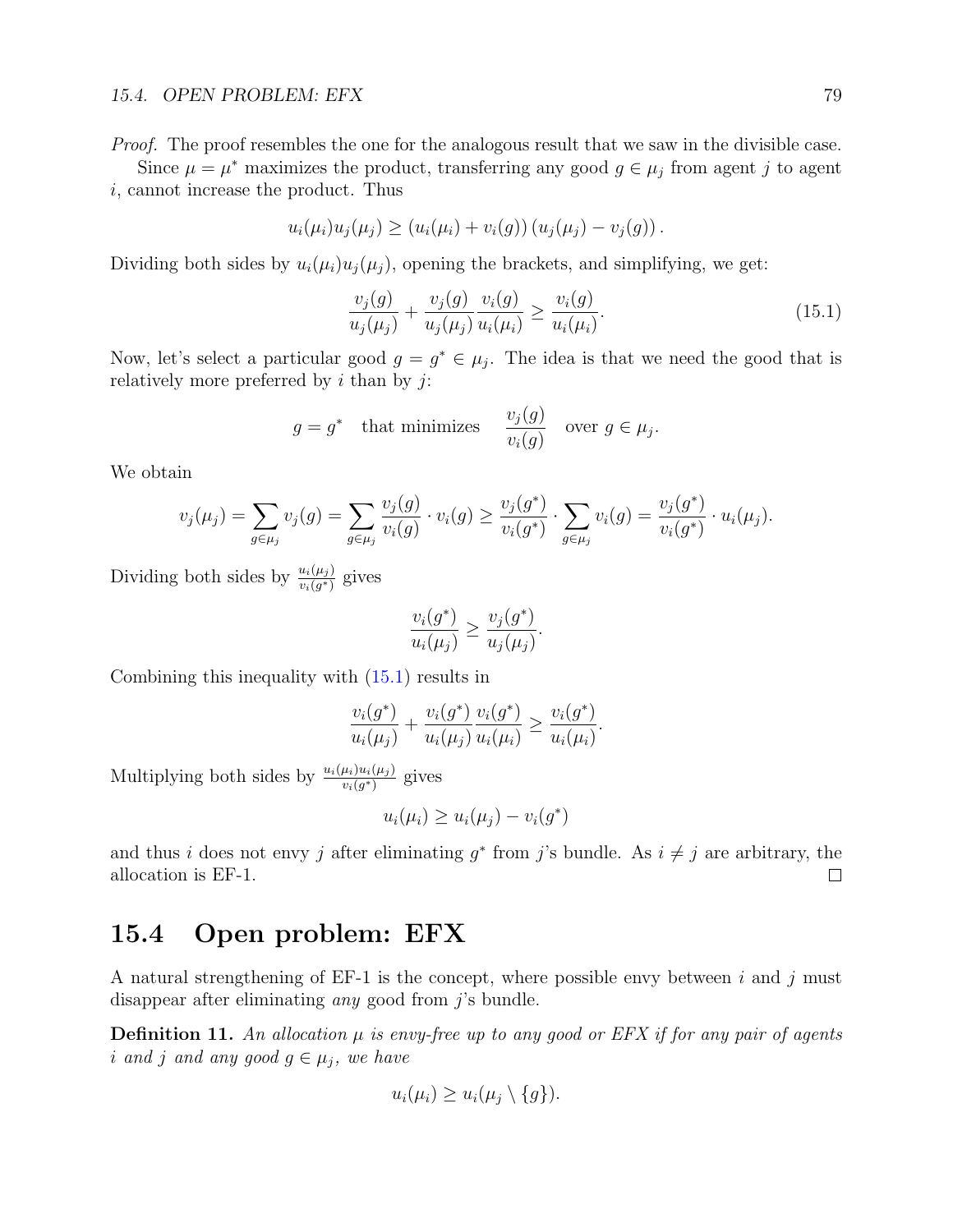<span id="page-79-0"></span>For  $n = 2$  agents, it is easy to see that an allocation  $\mu$  maximizing the minimal utility (the outcome of the Egalitarian rule) satisfies EFX [\(Plaut and Roughgarden,](#page-104-3) [2020\)](#page-104-3). Thus EFX allocations always exist for  $n = 2$ . The existence of EFX allocations for  $n \geq 3$  and its compatibility with Pareto optimality remains the main open problems in fair division of indivisible goods. A breakthrough paper by [Chaudhury et al.](#page-102-4) [\(2020\)](#page-102-4) shows the existence for  $n=3$ .

### 15.5 Open problem: EF-1 for bads

One can consider a version of the same model where agents divide bads instead of goods, e.g., some tiring tasks or liabilities. Formally, we just need to assume that  $v_i(g) \leq 0$  for all items. The notions of envy-freeness, FSG, and Pareto optimality for divisible bads repeat those for goods. The extension of indivisible notions is also straightforward.

**Definition 12.** An allocation  $\mu$  of indivisible bads is EF-1 if for any pair of agents i and j there is  $g \in \mu_i$  such that

 $u_i(\mu_i \setminus \{q\}) \geq u_i(\mu_i).$ 

As we see, now a possibly envious agent i needs to eliminate an item from her own bundle to stop envying agent j. Indeed, eliminating a bad from j's bundle would only increase envy.

One can show that EF-1 allocation exist via round robin, as in the case of goods. Interestingly, the existence of EF-1 Pareto optimal allocations of bads is an open problem. We cannot mimic the proof of Theorem [25,](#page-77-2) e.g., minimizing the product of absolute values of the utilities leads to an unfair allocation where one agent is allocated no bads, while maximizing the product pushes agents' utilities in the wrong direction and so violates Pareto optimality.

Presumably, a combination of the fallowing approaches may help to resolve the conjecture: [Barman et al.](#page-101-1) [\(2018\)](#page-101-1) describes how to perturb equal budgets in a CEEI for divisible goods to get an EF-1 allocation of indivisible ones, and [Bogomolnaia et al.](#page-102-5) [\(2017\)](#page-102-5) extend the notion of CEEI to bads.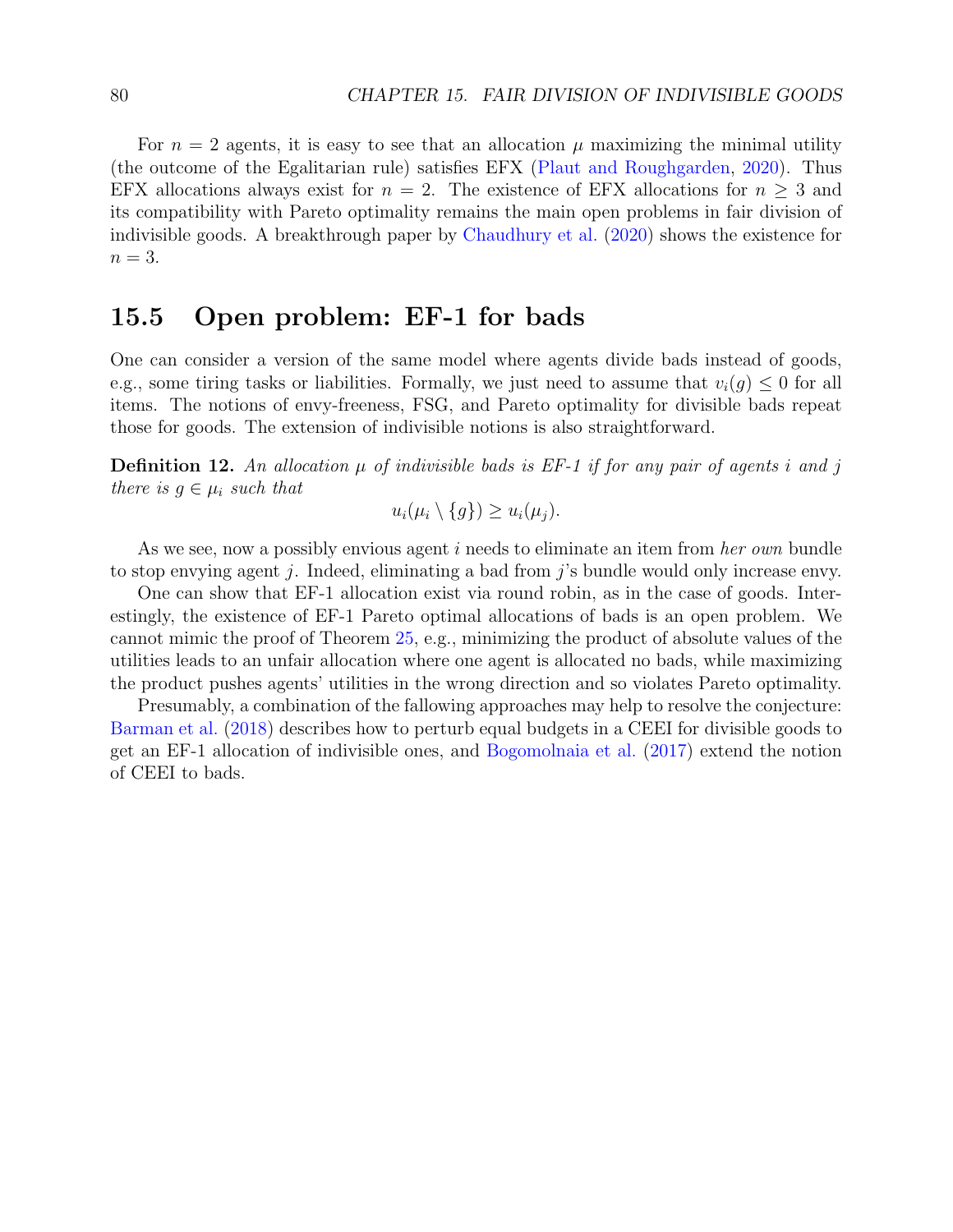# <span id="page-80-1"></span>Chapter 16

# Envy-free pricing and matching markets with money

In this lecture, we consider a hybrid setting, where indivisible goods are to be allocated in the presence of one divisible good: money. While the setting is similar to that of multi-item auctions, the central role will be played by fairness instead of revenue maximization. In the end of the lecture, we will relate the model to two-sided matching markets. A more detailed discussion can be found in [\(Karlin and Peres,](#page-103-0) [2017,](#page-103-0) Chapter 17).

### 16.1 Competitive equilibrium and envy-free pricing

The model is as follows. There are *n* agents and *n* indivisible goods  $G = \{g_1, \ldots, g_n\}$ ; each agent needs only one good.<sup>[1](#page-80-0)</sup> Hence, an allocation  $\mu$  is a bijection  $\{1, \ldots, n\} \to G$ . The set of alternatives consists of allocation-price pairs  $(\mu, p)$ , where  $p: G \to \mathbb{R}_+$  defines a price for each good  $q$ . The utility of agent  $i$  is quasilinear in money:

$$
u_i = v_i(\mu_i) - p(\mu_i).
$$

Given prices  $p$ , define the demand of agent  $i$  by

$$
D_i(p) = \{ g \in G : v_i(g) - p(g) \ge v_i(g') - p(g') \quad \forall g' \in G \quad \text{and} \quad v_i(g) - p(g) \ge 0 \}.
$$

So the demand consists of those goods that bring the highest utility provided that this utility is non-negative. The non-negativity captures individual rationality: an agent would prefer to receive no good if all the goods are too pricey.

**Definition 13.** A pair  $(\mu, p)$  is a competitive equilibrium (CE) if

$$
\mu_i \in D_i(p)
$$

for any agent i.

<span id="page-80-0"></span><sup>&</sup>lt;sup>1</sup>We assume that the numbers of goods and agents are equal for the sake of simplicity. One can easily reduce the problem with unequal numbers to this benchmark setting by either adding zero goods or dummy agents that have zero values for all the goods.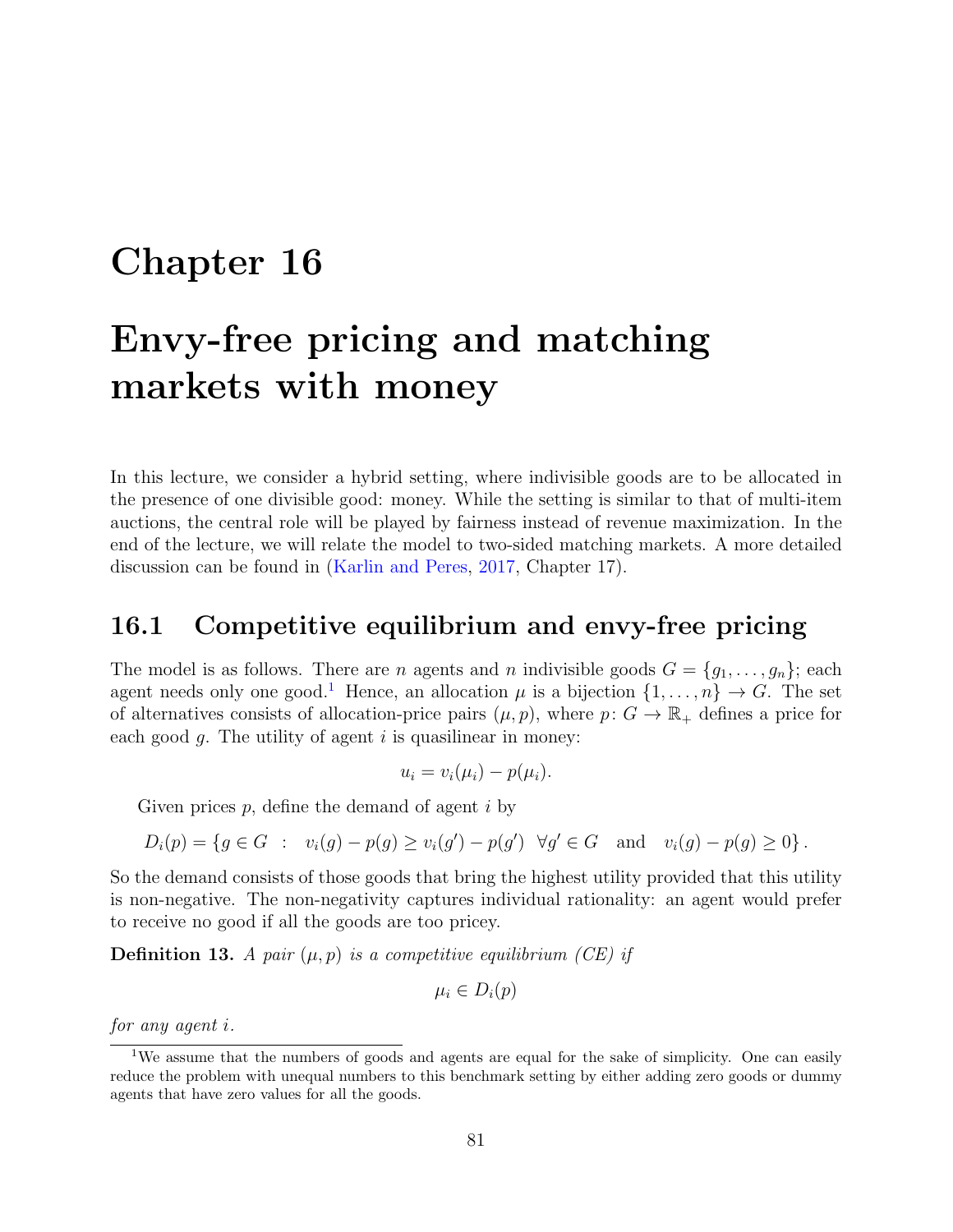<span id="page-81-1"></span>The prices p are referred to as envy-free prices. Indeed, if  $(\mu, p)$  is a CE we have

$$
v_i(\mu_i) - p(\mu_i) \ge v_i(\mu_j) - p(\mu_j)
$$

for any pair of agents i and j, i.e., i does not envy j. One can think of a CE as a menu of item-price pairs such that all agents, when offered this menu, select different options and so the market clears. An analogy with the definition of CEEI for markets without money must be clear.<sup>[2](#page-81-0)</sup>

**Example 11** (Rent division). Consider the following problem: *n* students are renting a house with n non-identical rooms  $G = \{g_1, \ldots, g_n\}$ . How should they divide the total rent of R? On the Internet, you can find various rent-division calculators. Some just propose equal division  $p(g) = \frac{R}{n}$ . Others go further and determine the prices as a function of various amenities such as room area, windows, private bathroom and so on. Such an approach is flawed as no matter how many parameters are introduced to the calculator, it fails to capture that different tenants may have different attitude to these amenities.

Instead of measuring the objective parameters of the rooms, an economic design approach would be to take into account agents' subjective preferences. This is how the rent-division calculator on <http://www.spliddit.org/> works. Each tenant i reports her values  $v_i(q)$  for the rooms with the condition that  $\sum_{g \in G} v_i(g) = R$ , i.e., she proposes a way to split the rent among the rooms in a way that reflects attractiveness of each of the rooms from her perspective. Then the calculator determines who gets what and how much they pay.

Formally, a pair  $(\mu, q)$  is an envy-free rent division if

$$
\sum_{g \in G} q(g) = R
$$

and

$$
v_i(\mu_i) - q(\mu_i) \ge v_i(\mu_j) - q(\mu_j).
$$

Below we will show that a CE exists. Let us check that this implies the existence of an envy-free rent division. If  $(\mu, p)$  is a CE. Define

$$
q(g) = p(g) + \frac{R - \sum_{g'} p(g')}{n}.
$$

Thus  $(\mu, q)$  is an envy-free rent division as adding a constant to all the prices does not ruin the property of envy-freeness. Note that envy-free rent division may not be unique and selecting "the best one" is a separate non-trivial problem [\(Gal et al.,](#page-103-1) [2017\)](#page-103-1).

<span id="page-81-0"></span><sup>&</sup>lt;sup>2</sup>The crucial difference between the two models is that, in CEEI, agents have no value for money but there is a budget constraint instead: equivalently, the contribution of money to utility is 0 if an agent is within her budget and −∞, otherwise. The value for money exhibits threshold behavior, not quasilinear.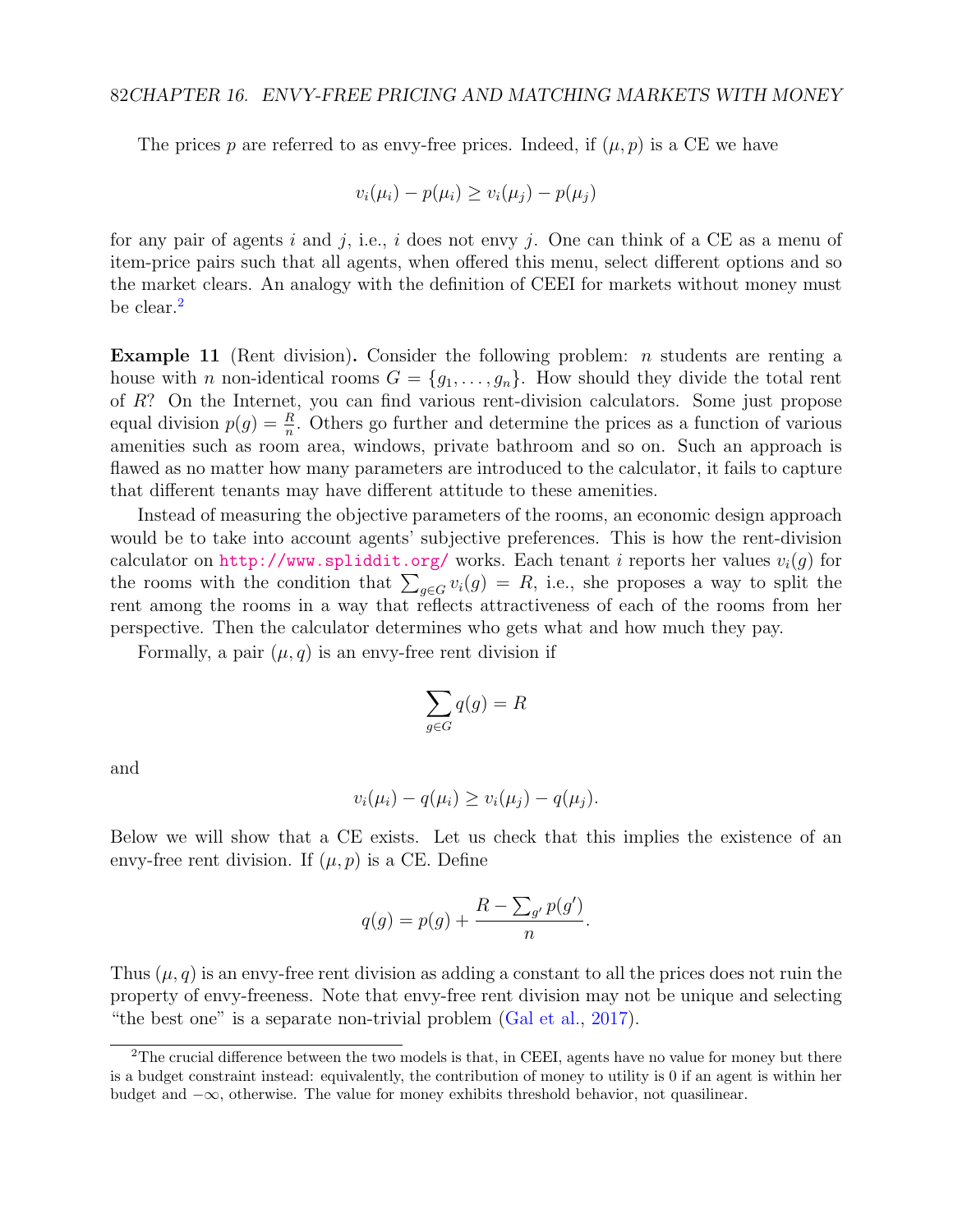## 16.2 Properties of competitive equilibria

The following result is an analog of the first fundamental theorem of welfare economics familiar by our discussion of CEEI.

<span id="page-82-0"></span>**Theorem 26.** If  $(\mu, p)$  is a CE, then  $\mu$  maximizes the utilitarian social welfare

$$
\sum_{i=1}^n v_i(\mu_i).
$$

In the second homework, you proved that for agents with quasi-linear preferences, an alternative is Pareto optimal if and only if it maximizes the sum of utilities. Thus the theorem can be equivalently stated as follows: a CE is Pareto optimal.

*Proof.* Consider some other allocation  $\mu'$  and show that its welfare is bounded by that of  $\mu$ . We have

$$
\sum_{i=1}^n v_i(\mu'_i) = \sum_{i=1}^n (v_i(\mu'_i) - p(\mu'_i)) + p(\mu'_i) \le \sum_{i=1}^n (v_i(\mu_i) - p(\mu_i)) + p(\mu'_i),
$$

by envy-freeness of CE. Since

$$
\sum_{i=1}^{n} (v_i(\mu_i) - p(\mu_i)) + p(\mu'_i) = \sum_{i=1}^{n} v_i(\mu_i) - \sum_{g \in G} p(g) + \sum_{g \in G} p(g) = \sum_{i=1}^{n} v_i(\mu_i),
$$

we obtain that

$$
\sum_{i=1}^{n} v_i(\mu'_i) \leq \sum_{i=1}^{n} v_i(\mu_i),
$$

which concludes the proof.

This theorem suggests a recipe for finding a CE. We first compute  $\mu$  maximizing  $\sum_{i=1}^{n} v_i(\mu_i)$ . This problem is equivalent to finding the maximal-weight matching in the complete bipartite graph with parts  $\{1, \ldots, n\}$  and G and an edge  $(i, g)$  having weight of  $v_i(g)$ ; this can be done, e.g., using Edmonds' algorithm. Once this matching is computed, the prices can be determined as a solution to the following linear system:

$$
v_i(\mu_i) - p(\mu_i) \ge v_i(\mu_j) - p(\mu_j) \quad \forall i \ne j
$$
  

$$
v_i(\mu_i) - p(\mu_i) \ge 0 \quad \forall i
$$
  

$$
p \in \mathbb{R}_+^G.
$$

However, we still do not know if this system always has a solution. We will see that it always does by considering an alternative way to find a CE relating it to simultaneous ascending auctions. As a byproduct, we will obtain an auction-based algorithm for computing the maximal-weight matching in a bipartite graph.

 $\Box$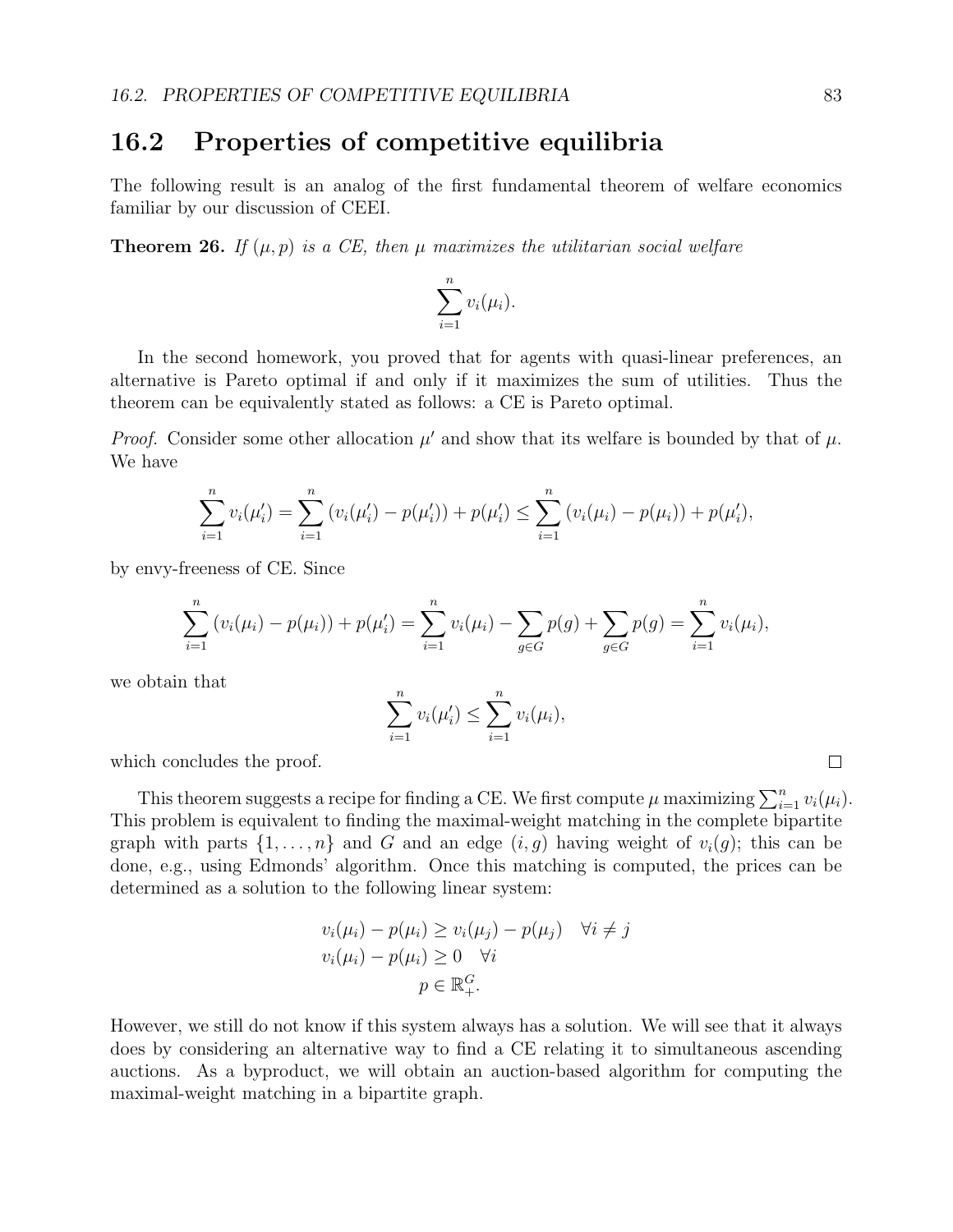### <span id="page-83-1"></span>16.2.1 Computing a CE via simultaneous ascending auctions

The following algorithm is by [Demange et al.](#page-102-6) [\(1986\)](#page-102-6) and is close to earlier ideas of Bertsekas that, however, were published later [\(Bertsekas,](#page-102-7) [1988\)](#page-102-7):

- The input is an  $n \times n$  matrix  $v_i(q)$  of non-negative *integer numbers*<sup>[3](#page-83-0)</sup> and an approximation parameter  $0 < \delta < \frac{1}{n}$  playing a role of a bid increment
- Initialize  $\mu_i = \emptyset$  for all i and  $p(g) = 0$  for all g
- While there exists an agent i with  $\mu_i = \emptyset$ 
	- Pick  $q \in D_i(p)$
	- If there is j such that  $\mu_j = g$ , update  $\mu_j = \emptyset$ .
	- Allocate g to i, i.e., define  $\mu_i = g$ .
	- Update  $p(q) = p(q) + \delta$
- End.

**Theorem 27.** The algorithm terminates. The resulting pair  $(\mu^*, p^*)$  is such that  $\mu^*$  is the maximal-weight matching and p<sup>\*</sup> satisfies

$$
v_i(\mu_i) - p^*(\mu_i) \ge v_i(\mu_j) - p^*(\mu_j) - \delta \quad \forall i \ne j
$$
  

$$
v_i(\mu_i) - p^*(\mu_i) \ge -\delta \quad \forall i
$$
  

$$
p^* \in \mathbb{R}_+^G.
$$

Corollary 4. By letting  $\delta \to +0$ , we obtain that a CE exists. Indeed, we know that, for any  $\delta$ , the vector of prices  $p^* = p^*_{\delta}$  belongs to the cube  $\left[0, \max_{i,g} v_i(g) + \frac{1}{n}\right]^G$ . Thus the sequence  $p^*_{\delta}$  has a limit point. Any such limit point corresponds to a CE by the continuity of envy-freeness constraints.

*Proof.* First, let us demonstrate correctness, namely that the demand set  $D_i(p)$  in the whilecycle is never empty and so we can always pick a good from  $D_i(p)$ . Note that once a good g is allocated to an agent, it will always be allocated to some agent at all future iterations of the cycle. As the numbers of agents and goods are the same, whenever there is an agent with  $\mu_i = \emptyset$ , there is a good g that has never been allocated. Such a good has zero price and thus  $D_i(p)$  cannot be empty.

If a good  $q \in D_i(p)$  is selected, it must be that the current price  $p(q) \leq v_i(q)$ . As only the prices of selected goods increase, we see that a price of any good must satisfy

$$
p(g) \le \max_{i,g} v_i(g) + \delta
$$

throughout the execution of the algorithm. Since each iteration of the while-cycle increases the price of one good by  $\delta$ , we conclude that the algorithm terminates after a finite number of iterations.

<span id="page-83-0"></span><sup>&</sup>lt;sup>3</sup>If  $v_i(g)$  are rationals, multiply all the values by the common denominator.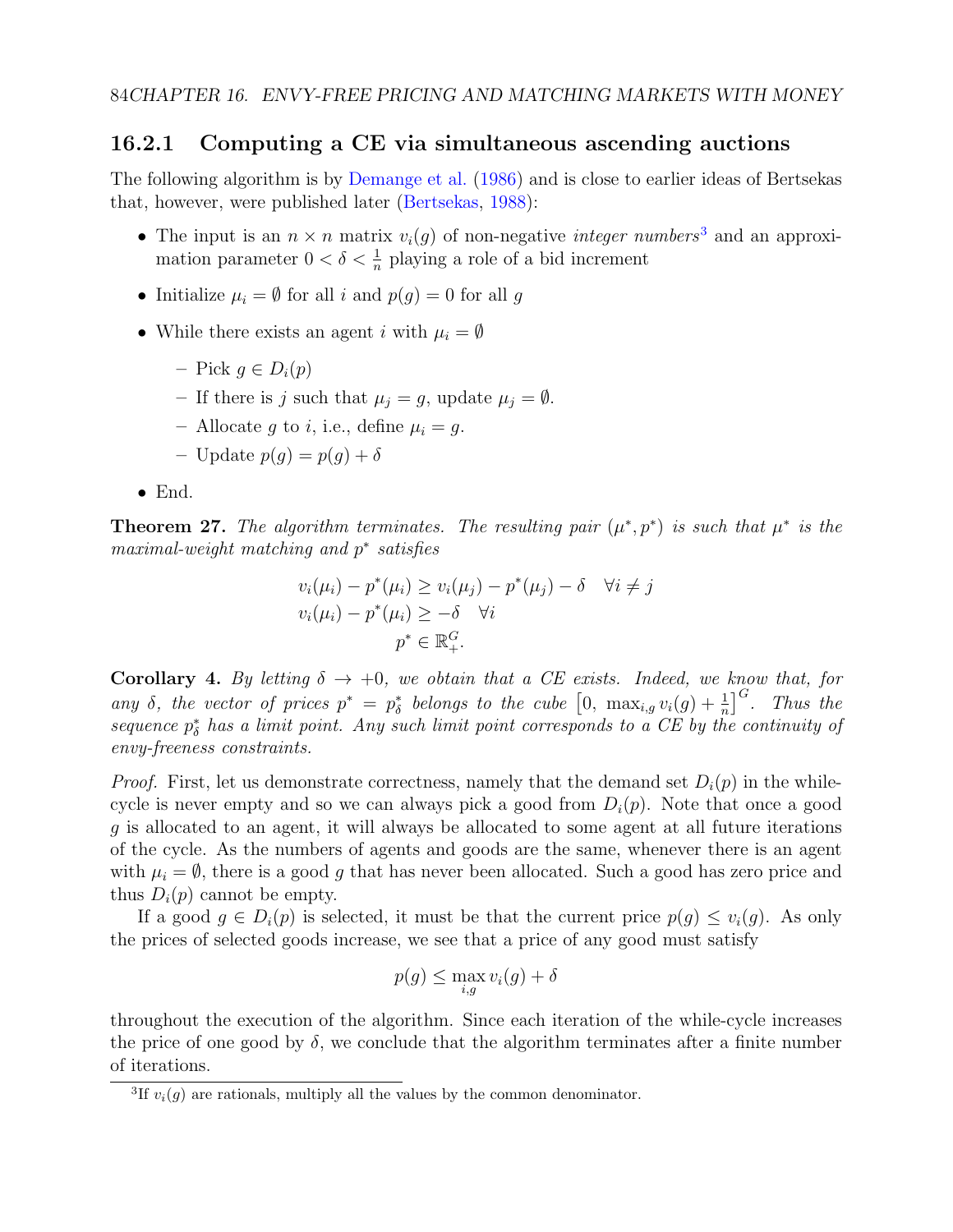<span id="page-84-0"></span>At the iteration when i is finally allocated  $g = \mu_i^*$ , this good g was contained in  $D_i(p)$ before its price was increased by  $\delta$ . Thus

$$
v_i(g) - p(g) \ge v_i(g') - p(g') - \delta
$$

for all  $g'$  and

$$
v_i(g) - p(g) \ge -\delta.
$$

Since that iteration, the price of g hasn't changed while the prices of other goods have only increased. Thus the same inequalities hold if we replace  $p$  by  $p^*$ .

It remains to demonstrate that  $\mu^*$  is the maximal-weight matching. The argument is similar to the proof of Theorem [26](#page-82-0) up to the nuance that now envy-freeness holds with a slack  $\delta$ . For any  $\mu'$ ,

$$
\sum_{i=1}^{n} v_i(\mu'_i) = \sum_{i=1}^{n} (v_i(\mu'_i) - p^*(\mu'_i)) + p^*(\mu'_i) \le
$$
  

$$
\le \sum_{i=1}^{n} (v_i(\mu_i^*) - p^*(\mu_i^*) + \delta) + p^*(\mu'_i) = n\delta + \sum_{i=1}^{n} v_i(\mu_i^*).
$$

Since values are integral and  $n\delta \in (0,1)$ , this inequality holds if and only if

$$
\sum_{i=1}^{n} v_i(\mu'_i) \le \sum_{i=1}^{n} v_i(\mu_i^*)
$$

and thus  $\mu^*$  is the maximal-weight matching.

In [\(Karlin and Peres,](#page-103-0) [2017,](#page-103-0) Section 17.2.1), you can read about another exciting and unexpected connection between CE and auctions. It turns out, that the allocation and prices of the VCG mechanism are envy-free. In particular, a CE can be found in a strategy-proof way.

### 16.3 Matching markets with money

The model that we've just considered was introduced by [Shapley and Shubik](#page-104-4) [\(1971\)](#page-104-4) and is sometimes referred to as the Shapley-Shubik assignment game. It has an alternative important interpretation of a two-sided market with money. By two-sided we mean that "resources" also have preferences over whom they are allocated. Examples of two-sided markets with money include labor markets matching workers with firms, gig-economy platforms matching users with service-providers (Taskrabbit, Uber, etc) or platforms matching buyers and sellers (Amazon). Such markets are also called matching markets.

Imagine that the set  $\{1, \ldots, n\}$  are firms each with one vacancy and  $\{g_1, \ldots, g_n\}$  are workers. If worker g works for firm i, she generates  $v_i(g)$  units of value which are to be split between i and g into i's revenue  $u_i \geq 0$  and g's wage  $p(g) \geq 0$  so that  $v_i(g) = u_i + p(g)$ .

 $\Box$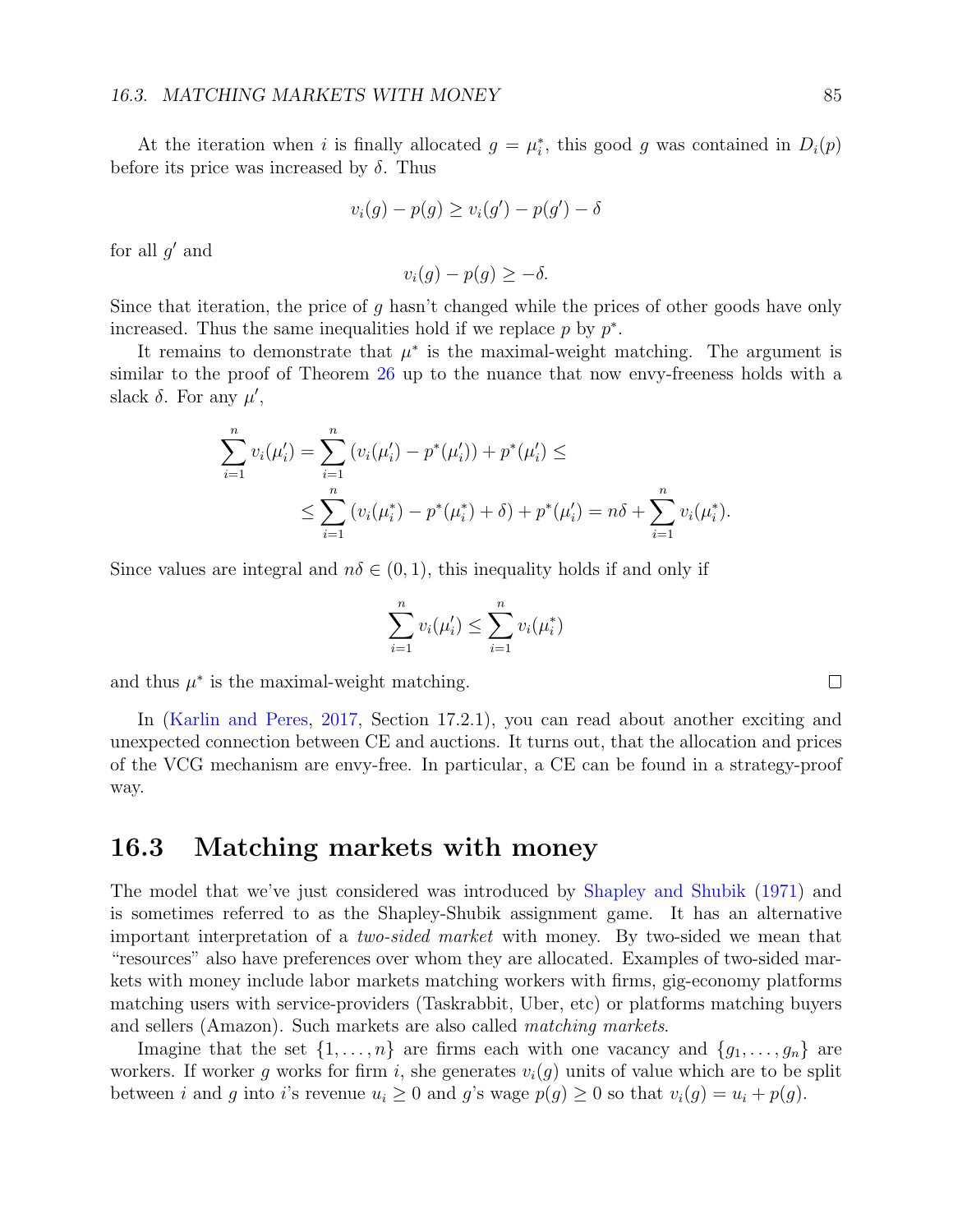**Definition 14.** A matching with money is a triplet  $(\mu, u, p)$ , where  $\mu: \{1, \ldots, n\} \rightarrow G$  is a bijection,  $u \in \mathbb{R}^n_+$  is a vector of revenues,  $p \in \mathbb{R}^G_+$  is a vector of wages such that

$$
v_i(\mu_i) = u_i + p(\mu_i)
$$

for any firm i.

**Definition 15.** Given  $(\mu, u, p)$ , a pair  $(i, g)$  such that  $\mu_i \neq g$  is a blocking pair if

$$
v_i(g) > u_i + p(g).
$$

A blocking pair  $(i, g)$  makes the matching unstable as both prefer to be matched with each other compared to what they get in  $(\mu, u, p)$ : indeed, i and g can agree to divide  $v_i(g) = u'_i + p'(g)$  in a way that  $u'_i > u_i$  and  $p'(g) > p(g)^{4}$  $p'(g) > p(g)^{4}$  $p'(g) > p(g)^{4}$ 

**Definition 16.**  $(\mu, u, p)$  is stable if there are no blocking pairs.

An unstable matching will evolve over time, agents rematch, and/or wages adjust until it reaches the steady state of a stable matching. Does this steady state always exist? It turns out that this question is almost equivalent to the existence of a CE.

**Theorem 28.** A stable matching matching with money  $(\mu, u, p)$  exists.

*Proof.* By the definition of a blocking pair,  $(\mu, u, p)$  is stable if and only if

<span id="page-85-1"></span>
$$
u_i + p(g) \ge v_i(g) \tag{16.1}
$$

 $\Box$ 

for any  $i$  and  $q$ .

Let's imagine for a moment that firms are agents and workers are goods with values  $v_i(q)$ and consider a CE  $(\mu, p)$ . A pricing in a CE is envy-free and so

$$
v_i(\mu_i) - p(\mu_i) \ge v_i(\mu_j) - p(\mu_j)
$$

for all  $i$  and  $j$  or, equivalently,

$$
v_i(\mu_i) - p(\mu_i) \ge v_i(g) - p(g)
$$

for all i and g. Defining  $u_i = v_i(\mu_i) - p(\mu_i)$  we obtain

$$
u_i \ge v_i(g) - p(g)
$$

for all i and q. Comparing this inequality to  $(16.1)$ , we see that  $(\mu, u, p)$  is stable.

<span id="page-85-0"></span><sup>&</sup>lt;sup>4</sup>This lack of stability is similar to the way in which violation of Pareto optimality creates opportunities to trade.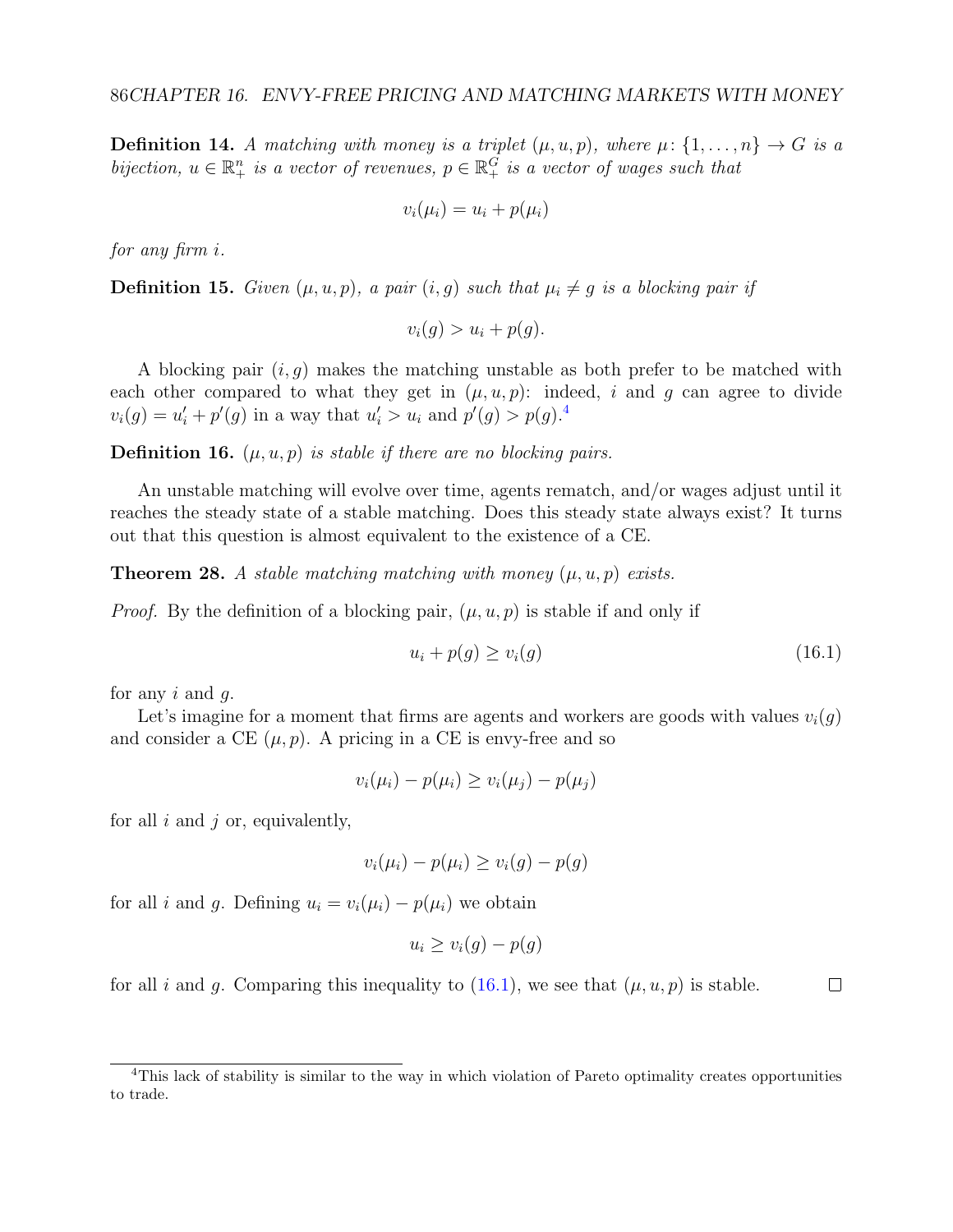# <span id="page-86-6"></span>Chapter 17 Matching markets without money

In the previous lecture, we considered stability in two-sided markets with money, e.g., labor markets. The match and prices/wages may be determined in a centralized way as in the case of ride-sharing services such as Uber. Alternatively, the match and the prices can be discovered in a decentralized way as it happens on Taskrabbit: each worker can announce her skills and expected wage and the other side of the market may contact the preferred worker given this information. Overdemanded workers will increase their wage expectations, underdemanded decrease pushing the market towards the competitive equilibrium. These market forces work especially well because the match is governed by prices which aggregate the information about market participants' preferences in a simple finite-dimensional way.

Market forces are less efficient in matching markets without money and they usually fail to operate well without centralized clearinghouses. Markets without money are om-nipresent: assigning students to public schools,<sup>[1](#page-86-0)</sup> college admission,<sup>[2](#page-86-1)</sup> women-men marriage market,<sup>[3](#page-86-2)</sup> assigning engineers to teams within a firm,<sup>[4](#page-86-3)</sup> or interns to internships.<sup>[5](#page-86-4)</sup> [Roth](#page-104-5) [\(2015\)](#page-104-5) is an insightful and engaging popular book about challenges and successes matching-market design in practice.

The model is as follows. There is a set  $S = \{s_1, \ldots, s_n\}$  of students and  $C = \{c_1, \ldots, c_n\}$ of colleges, each having one seat.<sup>[6](#page-86-5)</sup> Each student s has strict preference ≻<sub>s</sub> over C and each

<span id="page-86-0"></span><sup>1</sup>Schools have "preferences" over students captured by priorities, e.g., students having a siblings in the school or living close by get higher priority. These preferences usually have huge indifference classes and choosing the right tie-breaking rule is a separate hotly debated topic.

<span id="page-86-1"></span><sup>&</sup>lt;sup>2</sup>In countries having a nation-wide exam, colleges' "preferences" over students may be quite fine. Note that different programs may be interested in different aspects of students' performance and so the college preferences are rather aligned but not identical.

<span id="page-86-2"></span><sup>&</sup>lt;sup>3</sup>This is a standard metaphor for a two-sided market. Arguably, this market does not require a centralized clearinghouse (dating app developers may disagree though) but the stability issues which we will discuss make perfect sense.

<span id="page-86-4"></span><span id="page-86-3"></span><sup>4</sup>Engineers have preferences over teams and so do team leads over engineers.

<sup>&</sup>lt;sup>5</sup>National Resident Matching Program (NRMP) assigning medical graduates to internships was the first matching market redesigned by economists.

<span id="page-86-5"></span><sup>6</sup>One can chose any other metaphor for the two sides of the market. Extension to non-unit capacities and unequal numbers of seats and students is also straightforward (e.g, add auxiliary colleges  $\hat{\theta}_i$  where all unmatched students go). We stick to the most basic model for the sake of simplicity.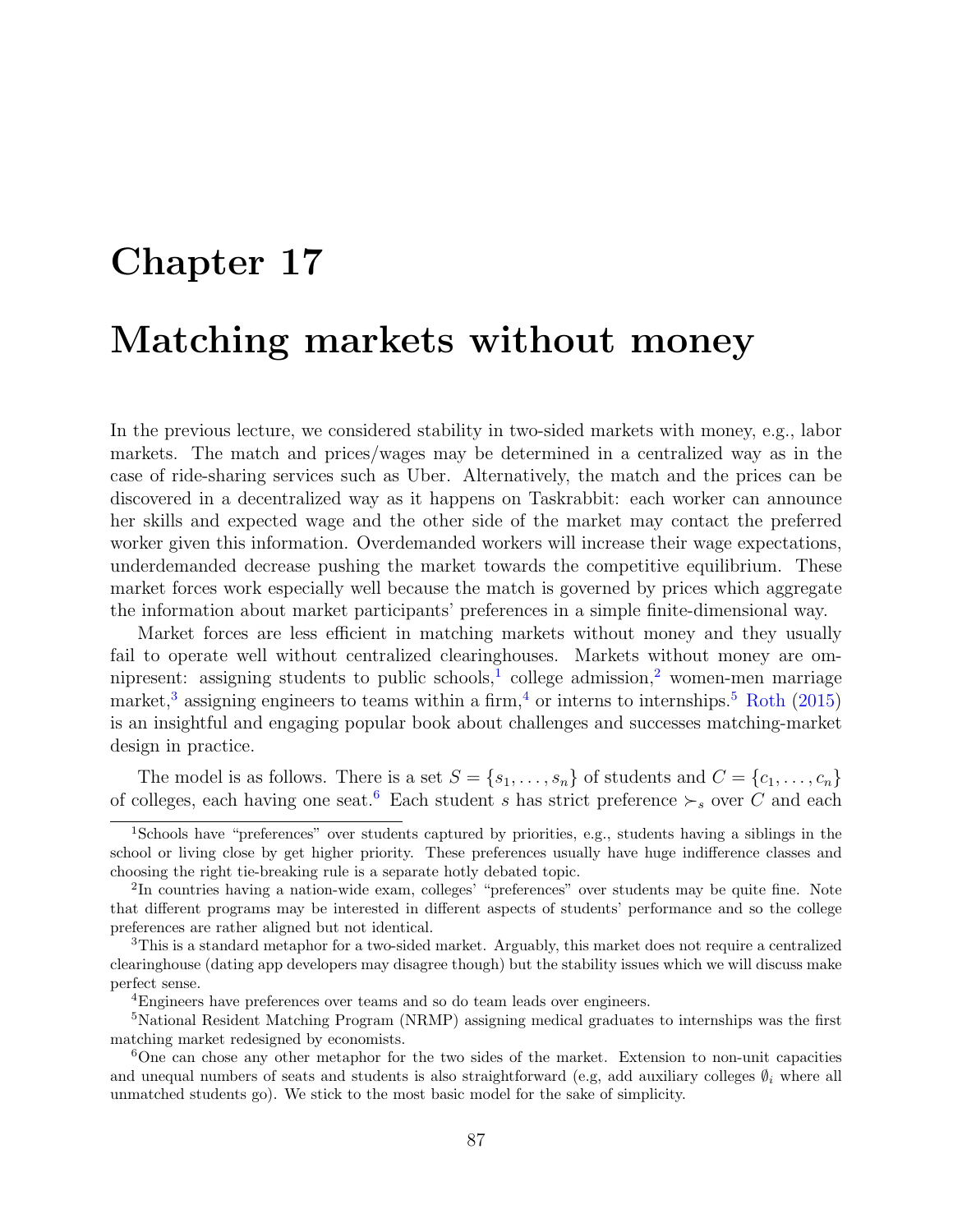college c has strict preference  $\succ_c$  over S.<sup>[7](#page-87-0)</sup> A matching  $\mu$  determines which college each student is assigned to. The formal definition may look confusing at first glance as we want to be able to write  $\mu(s)$  for the college where s is assigned and  $\mu(c)$  for the student assigned to c. Formally, a matching  $\mu$  is a bijection  $S \cup C \rightarrow S \cup C$  such that  $\mu(S) = C$  and  $\mu(s) = c$ implies  $\mu(c) = s$ . A matching mechanism maps a profile of preferences  $((\succ_s)_{s \in S}, (\succ_c)_{c \in C})$  to a matching  $\mu$ .

Example 12 (Serial dictatorship). Consider a special case of this model, where preferences on one side of the market, say, colleges are all the same (e.g., students are ranked by the number of points earned in a nation-wide exam). Assume that each college ranks the students as  $s_1, s_2, s_3, \ldots$  In this case, a reasonable mechanism to use is the familiar Serial Dictatorship: let  $s_1$  choose her best college, then let  $s_2$  choose one among those with vacant seats, and so on. For example, this mechanism is strategy-proof and Pareto optimal for students.

What should we do if preferences are distinct on both sides of the market?

### 17.1 Immediate Acceptance aka Boston mechanism

The following mechanism had been used in Boston to assign students to public schools until 2005. This mechanism referred to as the Immediate Acceptance (IA) is very intuitive and, as a result, is ubiquitous. It operates as follows:

- Initialization: empty matching  $\mu$
- While (there are unmatched students and colleges)
	- Each unmatched s applies to s's best c among those that have not yet been filled
	- $-$  Each  $c$  accepts the best applicant, rejects others
- End.

This procedure can be implemented as a black box (students submit their preferences and the algorithm determines the matching) or as a dynamic procedure with several application "waves" where yet unmatched literally apply to unfilled colleges. No matter what implementation is used, IA is deeply flawed.

<span id="page-87-1"></span>Example 13. Consider 3 students and 3 colleges with the following preferences:

|                                                                        | $\succ_{s_1} \;   \succ_{s_2}   \succ_{s_3}$ |  | $\succ_{c_1} \;   \succ_{c_2}   \succ_{c_3}$                             |  |
|------------------------------------------------------------------------|----------------------------------------------|--|--------------------------------------------------------------------------|--|
| $c_1$ $c_1$ $c_2$                                                      |                                              |  | $\begin{array}{ c c c c c } \hline s_1 & s_2 & s_3 \ \hline \end{array}$ |  |
| $c_2$ $c_2$ $c_3$                                                      |                                              |  | $s_2$ $s_1$ $s_1$                                                        |  |
| $c_3 \begin{array}{ c c c c c } \hline c_3 & c_1 \ \hline \end{array}$ |                                              |  | $s_3$   $s_3$   $s_2$                                                    |  |

<span id="page-87-0"></span><sup>7</sup>Non-strict preferences on one side of the market, say, colleges are also easy to accommodate.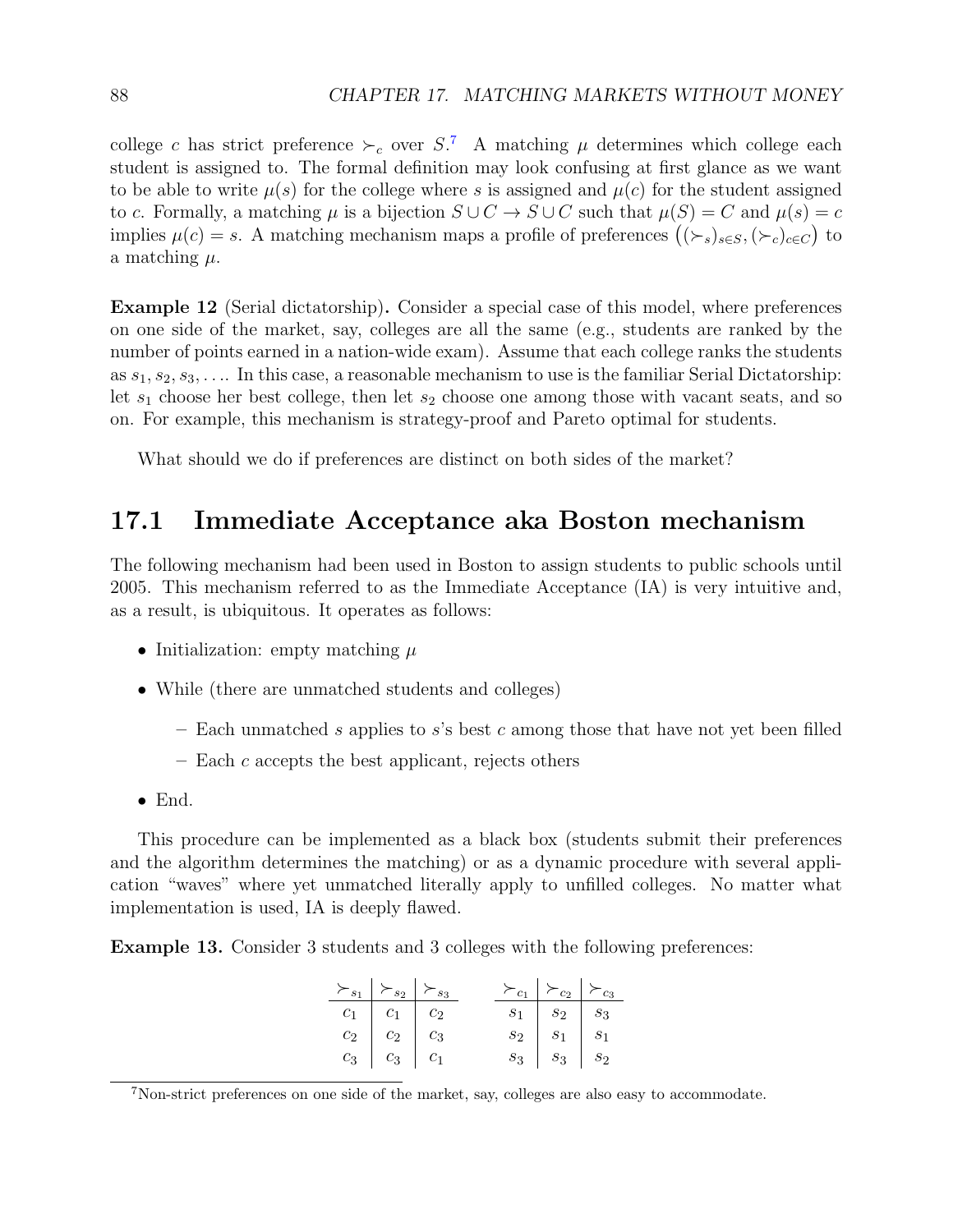<span id="page-88-2"></span>At the first wave of IA, both  $s_1$  and  $s_2$  apply to their most preferred college  $c_1$  and  $s_3$  applies to  $c_2$ . The student  $s_1$  gets admitted to  $c_1$ , the student  $s_3$  is admitted to  $c_2$ , the student  $s_2$ gets rejected. At the second wave  $s_2$  is forced to apply to  $c_3$  (the only remaining college with an empty seat) and gets admitted. We obtain the following match:

$$
s_1 - c_1, \quad s_2 - c_3, \quad s_3 - c_2.
$$

In this example, it is easy to see that  $IA$  is manipulable: By top-ranking  $c_2$  instead of  $c_1$ , the second student would get into her second-best college instead of her third-best.

Manipulability is a consequence of the fact that IA penalizes those students who fail to get admitted at the first wave: the only option remaining for them are unpopular colleges that still have empty seats. This opens a possibility for manipulation: a student needs to top-rank a school that she both likes and where she has high chances to be accepted.<sup>[8](#page-88-0)</sup> The outcome of the Boston school-choice mechanism was unpredictable, depended on the strategic abilities of participants, and suffered from poor match quality.

There is another crucial flaw of IA: **lack of stability**. The definition of a blocking pair that we saw for markets with money naturally adapts to the present setting.

**Definition 17.** Unmatched  $(s, c)$  form a blocking pair in  $\mu$  if

$$
c \succ_s \mu(s)
$$
 and  $s \succ_c \mu(c)$ ,

*i.e.*, both would prefer to be matched together to their matches in  $\mu$ .

**Definition 18.** A matching  $\mu$  is stable if there are no blocking pairs.

In our example,  $(s_2, c_2)$  is a blocking pair so, indeed, IA does not guarantee stability. Lack of stability leads to unravelling of the market as participants can find better matches "outside of the mechanism."

Because of these flaws, the Boston mechanism was replaced in 2005 [\(Abdulkadiroglu et al.,](#page-101-2) [2006\)](#page-101-2). Now we will discuss the replacement.

## 17.2 Deferred Acceptance aka Gale-Shapley algorithm

The Deferred Acceptance algorithm was introduced by [Gale and Shapley](#page-103-2) [\(1962\)](#page-103-2). Alvin Roth was the first to realize the practical value of this theoretical result which has lead to improving many real markets and, in fact, led to creation of the very field of market design. Roth and Shapley received the 2012 Nobel prize.<sup>[9](#page-88-1)</sup>

DA is identical to IA up to a seemingly minor detail: all the acceptances throughout the execution of the algorithm become tentative so that a college may reject a student that has been accepted at first stages in favor of a more preferred student that applies at later stages. DA runs as follows:

<span id="page-88-0"></span><sup>8</sup>Boston school district even issued the recommendations of how to strategize.

<span id="page-88-1"></span><sup>9</sup>David Gale passed away in 2008 and the Nobel prize is not awarded posthumously.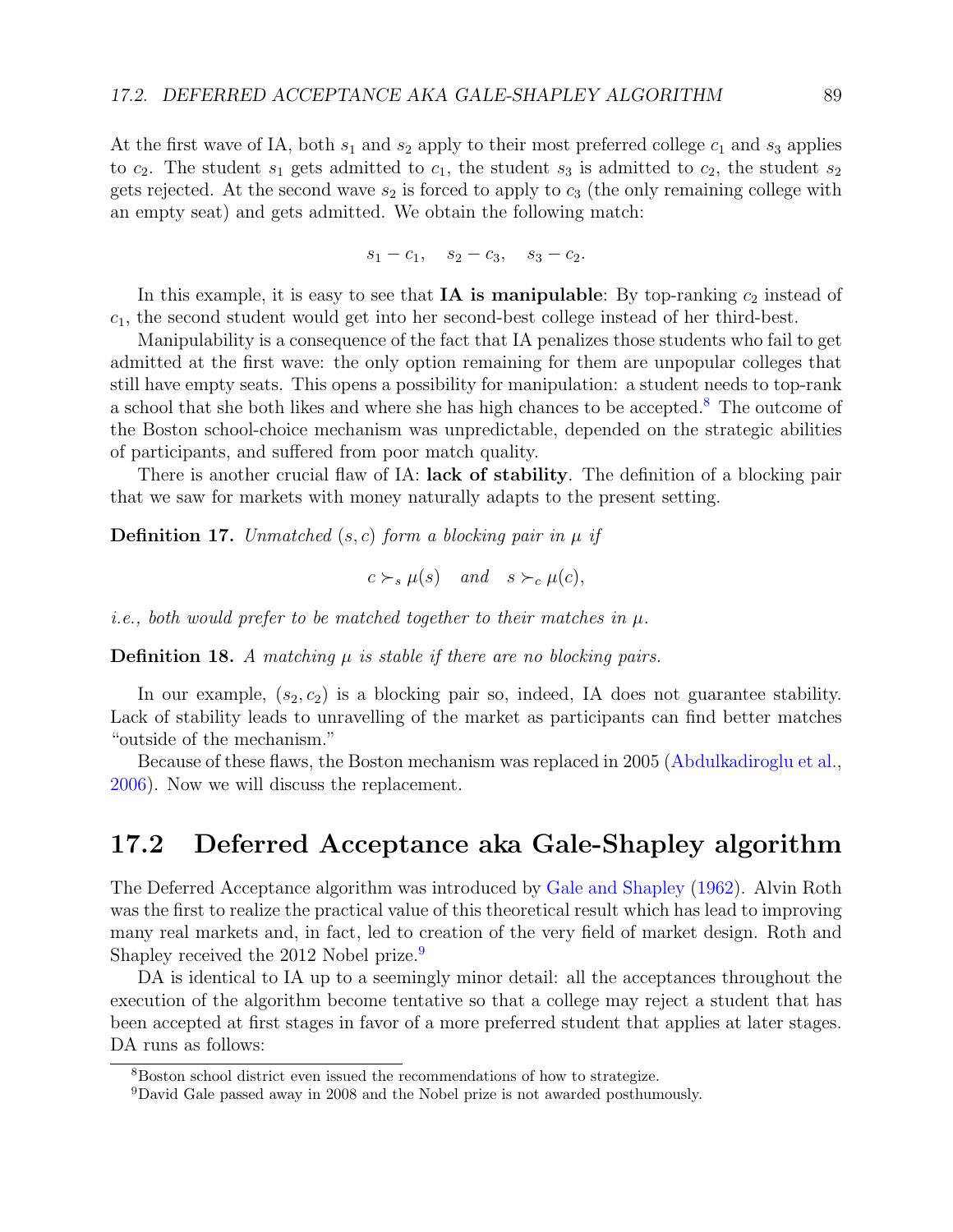- <span id="page-89-0"></span>• Initialization: empty matching  $\mu$
- While (there are unmatched students and colleges)
	- Each unmatched s applies to s's best c among those that have not yet rejected s
	- Each  $c$  tentatively accepts the best  $s$  who has ever applied, rejects other applicants
- Tentative acceptances are finalized.

**Example 14.** Consider the preference profile from Example [13.](#page-87-1) At the first wave, both  $s_1$ and  $s_2$  apply to  $c_1$  and  $s_3$  applies to  $c_2$ . The students  $s_1$  and  $s_3$  get tentatively accepted and  $s_2$  is rejected. At the second wave,  $s_2$  applies to her second-best college  $c_2$ . Now  $c_2$ must select between tentatively accepted  $s_3$  and newly applied  $s_2$ . The college rejects  $s_3$  and tentatively accepts  $s_3$ . At the third wave,  $s_3$  applies to  $g_3$  and gets tentatively accepted. As a result, the algorithm terminates with the following matching:

$$
s_1 - c_1, \quad s_2 - c_2, \quad s_3 - c_3.
$$

One can check that this matching is stable and this is not a coincidence.

#### **Theorem 29** [\(Gale and Shapley](#page-103-2) [\(1962\)](#page-103-2)). DA terminates with a stable matching  $\mu$ .

Proof. First let's see that the algorithm terminates with a matching. Indeed, imagine that a student s remains unmatched. As students go down the list of their preferences, it means that s has been rejected by all the colleges. Since, colleges reject a student only in favor of another student, s can get rejected by all the colleges only if  $|S| > |C|$  but the two sets are assumed to be of equal size. Similarly, no college can remain unmatched as this unavoidably creates an unmatched student and we just showed that there are no such students. We conclude that DA terminates with a matching  $\mu$ .

Let us check that  $\mu$  is stable. Consider a pair  $(s, c)$  such that  $\mu(s) \neq c$ . Throughout the algorithm students apply to less and less preferred colleges (if have been rejected by more preferred ones) and colleges tentatively accept more and more preferred students. Hence, either s has not applied to c in which case  $\mu(s) \succ_s c$ , or s has got rejected by c in which case  $\mu(c) \succ_c s$ . Thus  $(s, c)$  is not a blocking pair and so  $\mu$  is stable.  $\Box$ 

#### Corollary 5. A stable matching exists and can be found in polynomial time.

Note that DA treats students and colleges asymmetrically and the version of the algorithm that we considered is usually referred to as *student-proposing* DA: students go down the list of their preferences applying to less and less preferred colleges while colleges receive better and better applications. One can reverse the roles of students and colleges and get the collegeproposing DA, where colleges go down the list of their preferences and students tentatively accept more and more attractive offers. The notion of stability is symmetric with respect to the two sides of the market and so college-proposing DA also returns a stable matching. Is it the same matching as in the case of student-proposing DA?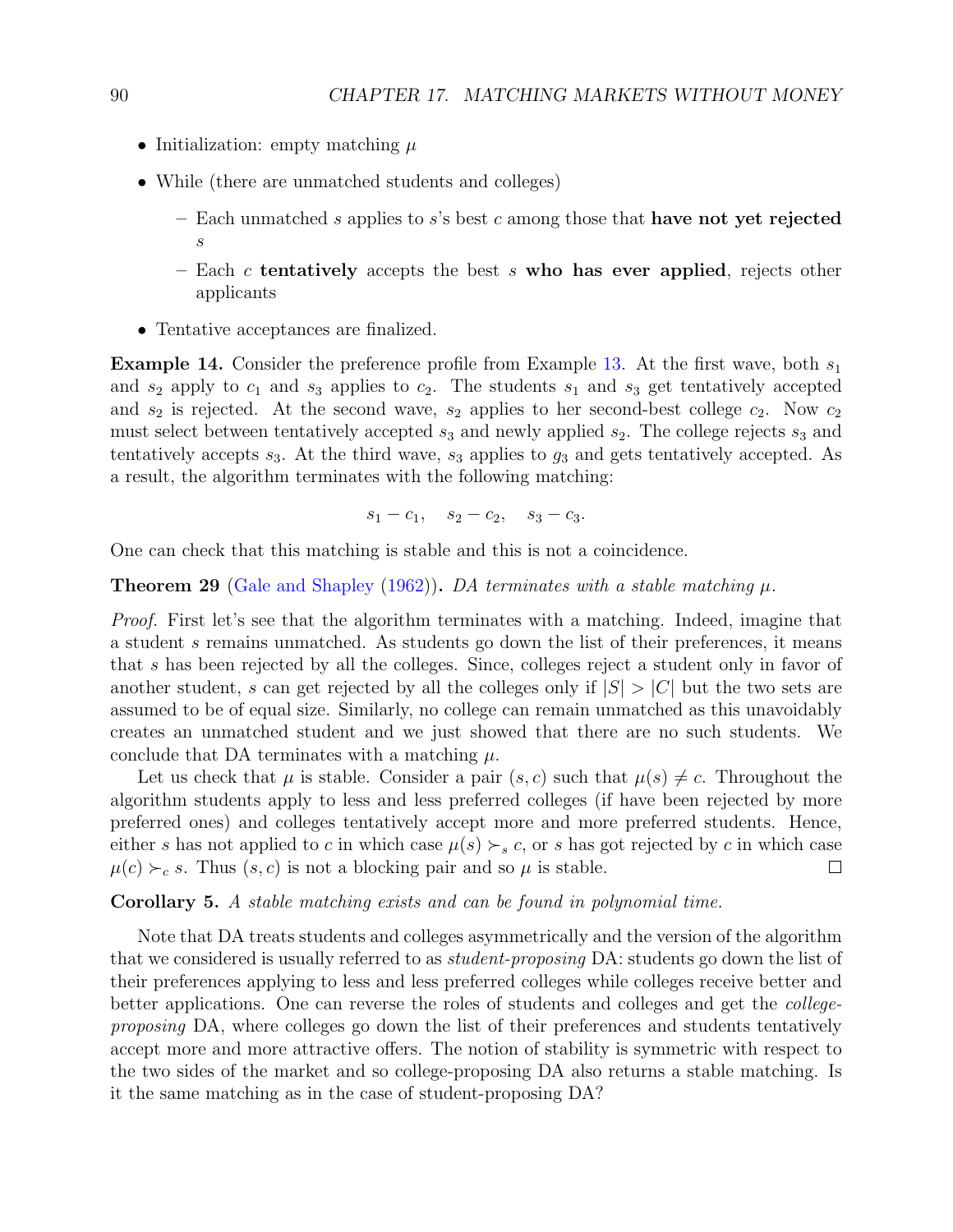<span id="page-90-1"></span>Example 15. Consider the following two-student two-college profile:

$$
\begin{array}{c|c}\n \succ_{s_1} & \succ_{s_2} \\
\hline\n c_1 & c_2 & \searrow_{c_1} & \succ_{c_2} \\
 c_2 & c_1 & \searrow_{s_1} & s_2\n \end{array}
$$

Student-proposing DA results in

$$
s_1-c_1, \quad s_2-c_2
$$

while college-proposing gives

 $s_1 - c_2$ ,  $s_2 - c_1$ .

Based on this example, we conclude that a stable matching may not be unique. We also see that students are better off in the student-proposing DA while colleges are better off in college-proposing DA. We will see that this is a general phenomenon.

Denote by  $\mu^*(s)$  the most preferred college of s among those colleges c that there exists a stable matching  $\mu'$  where  $\mu'(s) = c$ .

<span id="page-90-0"></span>**Theorem 30** (student-optimality of student-proposing DA). Student-proposing DA matches each s with  $\mu^*(s)$ .

*Proof.* Towards a contradiction, assume that some some s is rejected by  $\mu^*(s)$  throughout the execution of DA. Consider the first such rejection: a student s is rejected by  $c = \mu^*(s)$ in favor of some s'. Hence,

$$
s' \succ_c s.
$$

Since s' has not yet been rejected by  $\mu^*(s')$  and students go down their preference list, we conclude that

$$
c \succ_{s'} \mu^*(s').
$$

Now consider a stable matching  $\mu'$  where s is matched to c. Hence,  $\mu'(s') = c' \neq c$ . By the definition of  $\mu^*(s')$ ,

 $\mu^*(s') \succeq_{s'} c'$ 

and so

 $c \succ_{s'} c'$ .

Therefore,  $c \succ_{s'} c' = \mu'(s')$  and  $s' \succ_c s = \mu'(c)$ . Thus  $(s', c)$  is a blocking pair in  $\mu'$  which contradicts its stability. This contradiction completes the proof.  $\Box$ 

Remark 1. An analogous argument shows that student-proposing DA matches each college with the worst student it can get in a stable matching. Similarly, the college-proposing DA gives the best stable outcome for colleges and the worst for students. This optimality concern, however, is almost irrelevant in practice as, in large markets, both in theory and practice, a stable matching is likely to be unique [\(Ashlagi et al.,](#page-101-3) [2017\)](#page-101-3).

Student-optimality of DA can be seen as restricted Pareto optimality.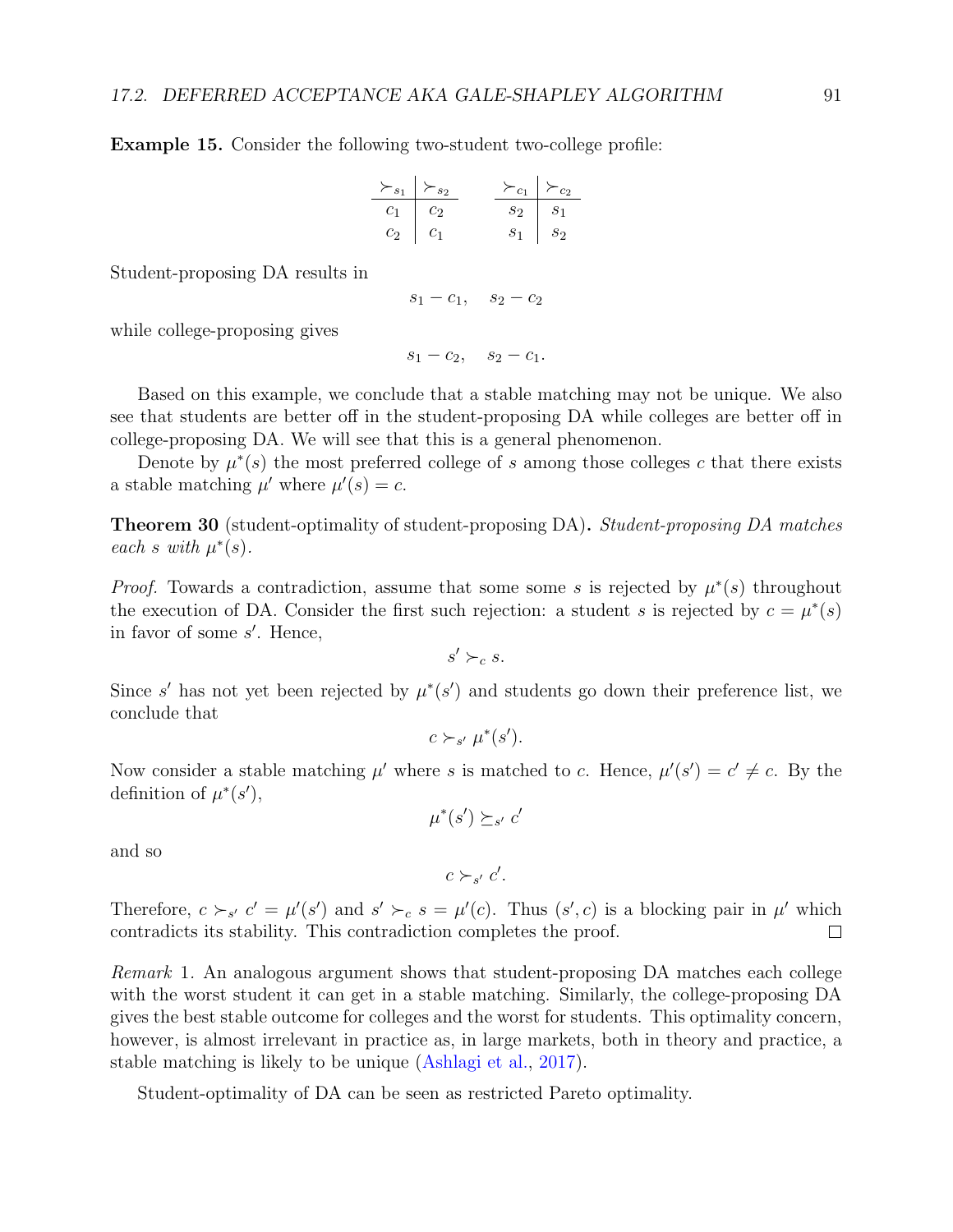<span id="page-91-1"></span>**Definition 19.** Consider a profile of preferences of a set N of agents over a set A of alternatives. Given  $N' \subset N$  and  $A' \subset A$ , an alternative  $a \in A$  is  $(N', A')$ -restricted Pareto optimal if there is no  $a' \in A'$  such that  $a' \succeq_i a$  for all  $i \in N'$  and  $a' \succ_j a$  for some  $j \in N'$ .

Hence, Theorem [30](#page-90-0) can be reformulated as follows: student-proposing DA is (student, stable)restricted Pareto optimal. The following example demonstrates that one cannot drop the restriction to stable counterfactual matchings as there may be unstable matchings that are preferred by the students.

Example 16 [\(Pathak](#page-104-6) [\(2011\)](#page-104-6)). Consider the following preference profile:

|                                                             | $\succ_{s_1} \;   \succ_{s_2}   \succ_{s_3}$ |  | $\succ_{c_1} \;   \succ_{c_2}   \succ_{c_3}$       |  |
|-------------------------------------------------------------|----------------------------------------------|--|----------------------------------------------------|--|
| $c_2$ $c_1$ $c_1$                                           |                                              |  | $s_1 \begin{array}{ c c c } s_2 & s_3 \end{array}$ |  |
| $c_1 \begin{array}{ c c c c } \hline c_2 & c_2 \end{array}$ |                                              |  | $s_3$   $s_1$   $s_1$                              |  |
| $c_3$ $c_3$ $c_3$                                           |                                              |  | $s_2$   $s_3$   $s_2$                              |  |

In the student-proposing DA, all the students get rejected by their top-choice colleges:

$$
s_1 - c_1, \quad s_2 - c_2 \quad s_3 - c_3.
$$

The following matching

 $s_1 - c_2$ ,  $s_2 - c_1$   $s_3 - c_3$ 

is strictly preferred to the DA outcome by  $s_1$  and  $s_2$  while  $s_3$  is indifferent. Note, however, that this improvement is unstable with a blocking pair  $(s_3, c_1)$ .

In addition to stability, students do not need to strategize.

### **Theorem 31.** The student-proposing DA is strategy-proof for students.<sup>[10](#page-91-0)</sup>

Given Theorem [30,](#page-90-0) strategy-proofness seems rather intuitive. Indeed, if each student already gets her best match, there is no way she can improve it by misreporting. There is, however, a nuance: the manipulation may change the set of stable matchings. Because of this subtlety, the formal proof is rather complicated. An elegant version of it can be found in [\(Karlin and Peres,](#page-103-0) [2017,](#page-103-0) Chapter 10).

<span id="page-91-0"></span><sup>&</sup>lt;sup>10</sup>Colleges can manipulate though. Try to find an example with  $n = 3$ .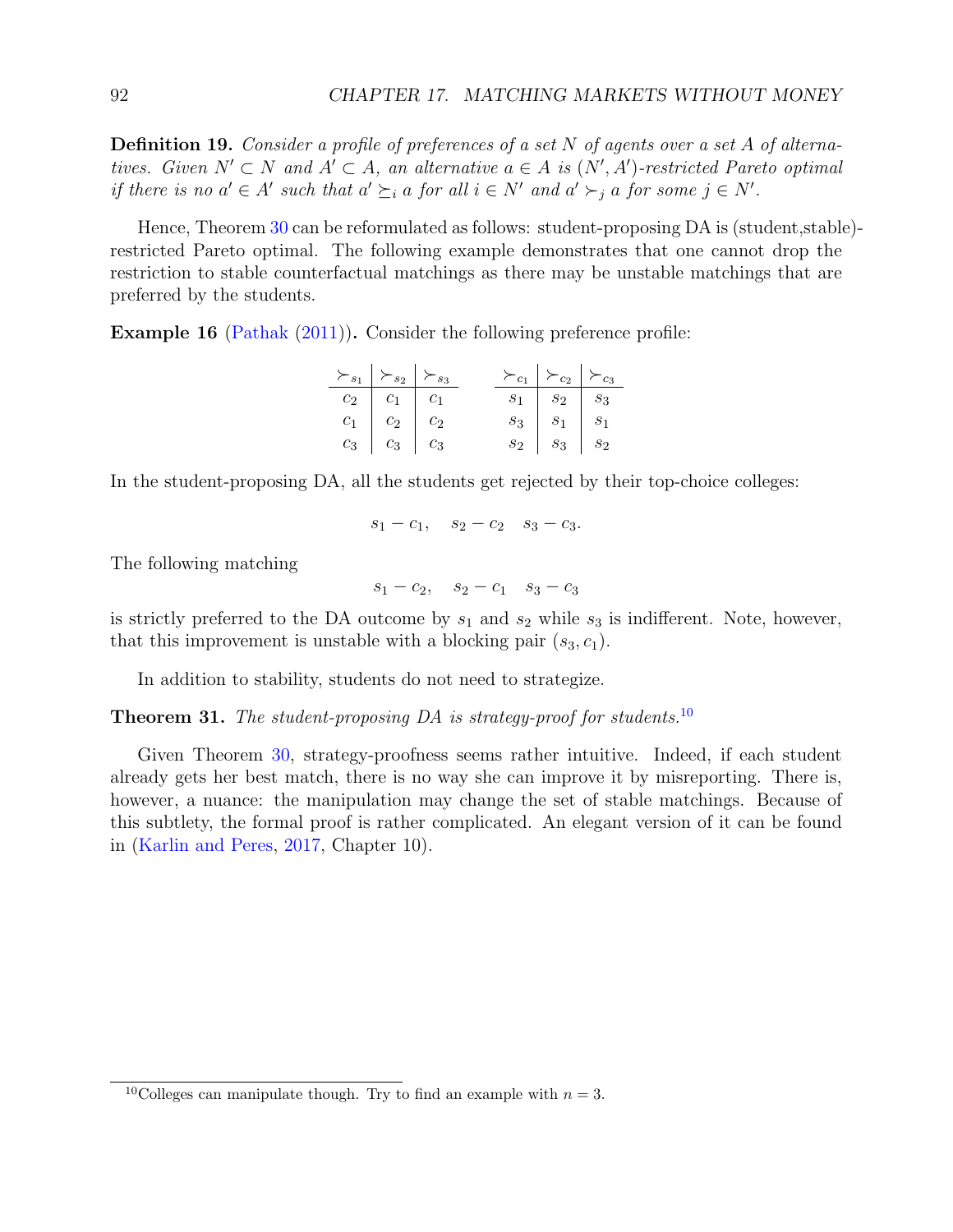# Chapter 18 Information design

Information design is a sub-field of economic design that deals with the questions of how information available to agents affects their behavior and, most importantly, how to induce the desired behavior by optimally choosing the availability.

To approach these questions, we need to discuss how to model agent's (lack of) information. We already saw the basic idea in the context of revenue-maximizing auctions. There we assumed that agent is value  $v_i(g)$  for the good is a random variable with some distribution F. Agent i is informed of her own value: this is captured by the assumption that she observes the realization of  $v_i(g)$ . Other agents including the seller do not know the value and so they do not observe the realization of  $v_i(g)$ . However, they are not totally agnostic and have some guesses about what this value could be: this is captured by the assumption that all agents know F.

In the auction context, we dealt with the extreme cases where some agents have full information (i knows her value) or have no information. How to model agents that are partially informed?

### 18.1 Signals, beliefs, and the splitting lemma

Let  $\theta \in \Theta$  be a state of interest. For simplicity, we will focus on the case of a binary state  $\Theta = \{0, 1\}$ , for example, it may indicate a quality of a product (low or high) or whether the exchange rate USD/JPY will go down or up tomorrow. The state is uncertain:  $\theta = 1$  with probability  $p \in [0, 1]$ . Imagine that we know p and, additionally, observe a noisy signal m about  $\theta$ .

A signal is a random variable m with values in some set of messages M, possibly, correlated with  $\theta$ . We will give all the definitions assuming that M is a finite set even though this assumption can be easily relaxed. Denote by  $\pi_0$  the distribution of m conditional on  $\theta = 0$ and, by  $\pi_1$ , the distribution of m conditional on  $\theta = 1$ :

$$
\pi_0(x) = \mathbb{P}(m = x | \theta = 0), \qquad \pi_1(x) = \mathbb{P}(m = x | \theta = 1)
$$

for all  $x \in M$ .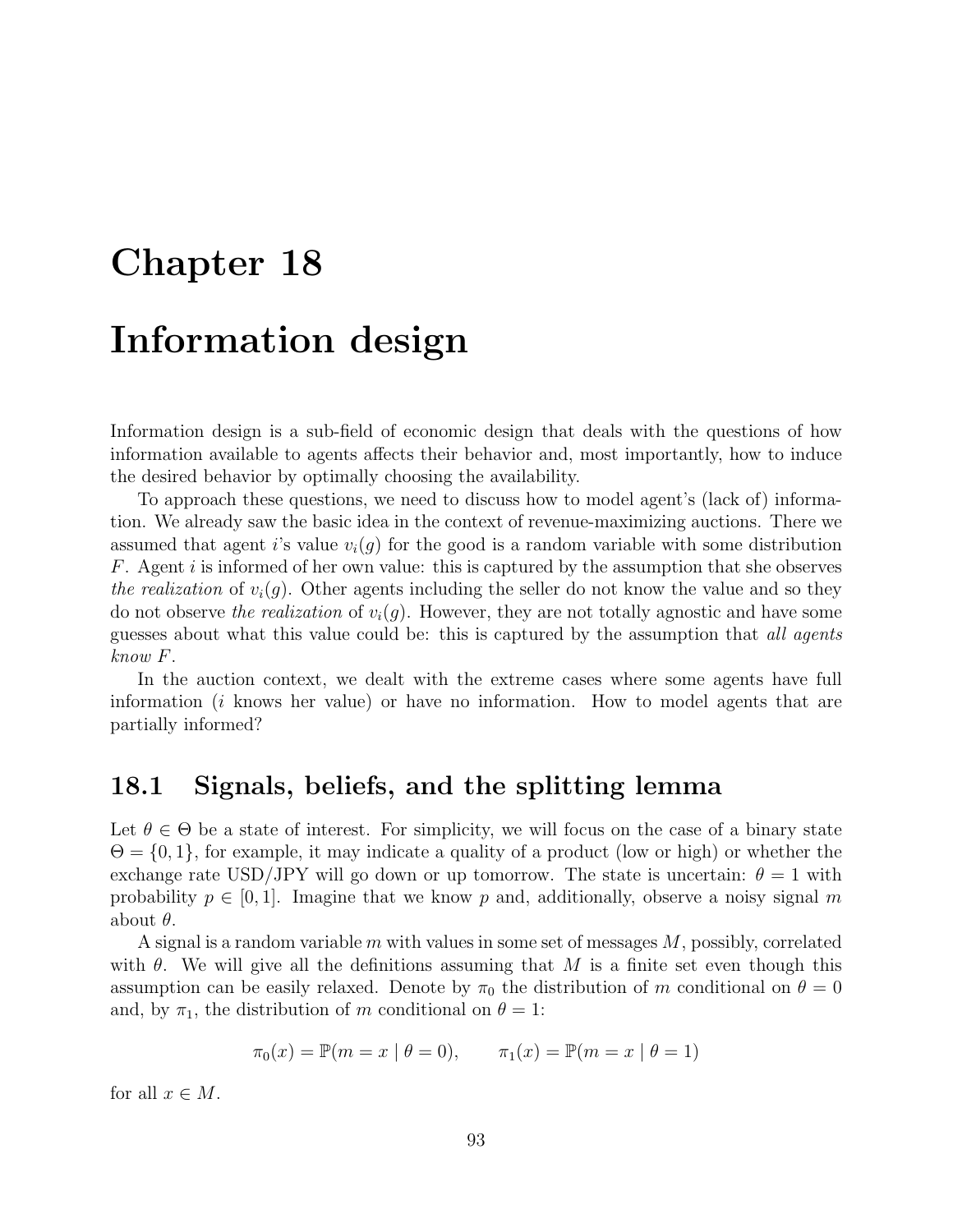**Definition 20.** A triplet  $(M, \pi_0, \pi_1)$  is called an information structure.

Before observing a signal m, our best guess about the probability of  $\theta = 1$  is p, usually referred to as prior belief or just prior. If m is not independent of  $\theta$  (equivalently,  $\pi_0 \neq \pi_1$ ), then observing the realization of m carries some information about the realization of  $\theta$ . Imagine that we get a signal m equal to some  $x \in M$ . Our new best guess about  $\theta$  is called a posterior belief (or posterior for short) and is given by the Bayes formula:<sup>[1](#page-93-0)</sup>

$$
p'(x) = \mathbb{P}(\theta = 1 \mid m = x) = \frac{\pi_1(x) \cdot p}{\pi_1(x) \cdot p + \pi_0(x) \cdot (1 - p)}.
$$

Since the signal m is a random variable, the posterior belief  $p' = p'(m)$  is also a random variable with values in [0, 1].

**Example 17.** Let the prior be  $p = \frac{1}{2}$  $\frac{1}{2}$ . Consider a binary signal  $m \in M = \Theta = \{0, 1\}$  that matches the state with probability  $\frac{1}{2} + \epsilon$ , i.e.,

$$
\mathbb{P}(m = 1 | \theta = 1) = \mathbb{P}(m = 0 | \theta = 0) = \frac{1}{2} + \epsilon
$$

or, equivalently,

$$
\pi_1(1) = \pi_0(0) = \frac{1}{2} + \epsilon.
$$

We obtain

$$
p'(1) = \frac{\left(\frac{1}{2} + \epsilon\right)\frac{1}{2}}{\left(\frac{1}{2} + \epsilon\right)\frac{1}{2} + \left(\frac{1}{2} - \epsilon\right)\frac{1}{2}} = \frac{1}{2} + \epsilon
$$

and

$$
p'(0) = \frac{\left(\frac{1}{2} - \epsilon\right)\frac{1}{2}}{\left(\frac{1}{2} - \epsilon\right)\frac{1}{2} + \left(\frac{1}{2} + \epsilon\right)\frac{1}{2}} = \frac{1}{2} - \epsilon.
$$

Since  $\mathbb{P}(m=1) = \mathbb{P}(m=0) = \frac{1}{2}$ , the posterior  $p'(m)$  takes the values  $\frac{1}{2} \pm \epsilon$  equally likely.

For  $\epsilon = 0$ , m is independent of  $\theta$  and so totally uninformative. For uninformative signals, the posterior equals the prior. If  $m = \theta$  or  $m = -\theta$ , the signal is fully informative: knowing the realization of m one can recover the realization of  $\theta$ . Fully informative signals correspond to  $\epsilon = \pm \frac{1}{2}$  $\frac{1}{2}$  and the induced posteriors are either 0 or 1, i.e., we either think that  $\theta = 1$ with probability 0 or with probability 1 depending on the observed signal. As  $|\epsilon|$  increases, m becomes more and more (anti-)correlated with  $\theta$  and, hence, more informative, and the distribution of posteriors becomes more and more spread.

The following example shows how one can heuristically handle continuous signals despite that the conditional probabilities may not be well-defined when the conditioning is on a zero-probability event.

<span id="page-93-0"></span> ${}^{1}\mathbb{P}(A \mid B) = \frac{\mathbb{P}(B|A)\mathbb{P}(A)}{\mathbb{P}(B|A)\mathbb{P}(A)+\mathbb{P}(B|\overline{A})\mathbb{P}(\overline{A})}$ , where  $\overline{A}$  is the complementary event to A.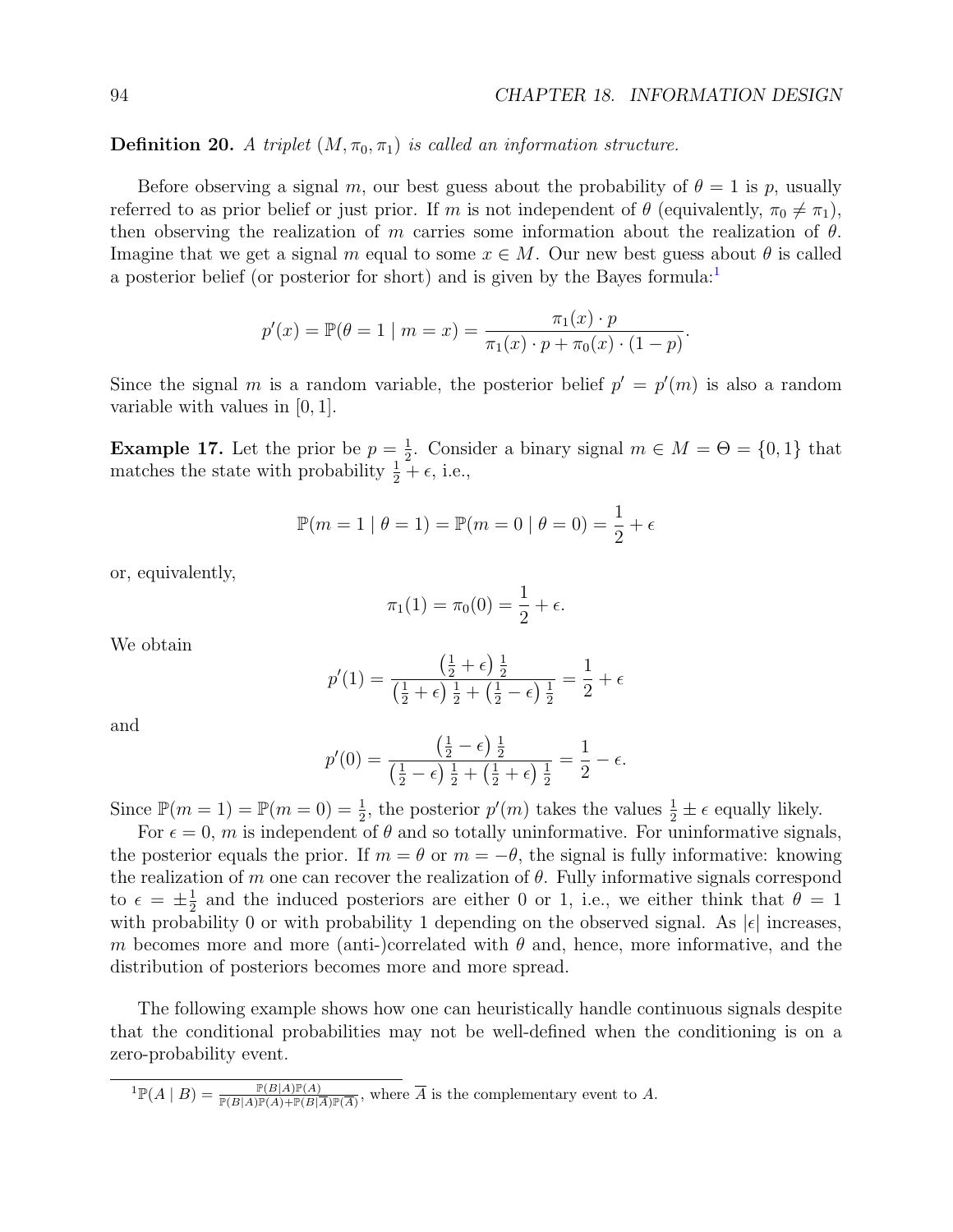<span id="page-94-2"></span>**Example 18.** The prior is  $\frac{1}{2}$  again but the set of messages M is continuous:  $M = [0, 1]$ . If  $\theta = 1$ , the signal's distribution  $\pi_1$  has density 2t on [0, 1] and, if  $\theta = 0$ , the signal's distribution  $\pi_0$  has density  $2(1-t)$ .

The conditional probability  $\mathbb{P}(\theta = 1 \mid m = x)$  is not well-defined as  $m = x$  has probability zero. One can still compute this conditional probability by replacing  ${m = x}$  by the event  ${m \in [x - \delta, x + \delta]}$  and then letting  $\delta$  go to +0.<sup>[2](#page-94-0)</sup> We get

$$
p'(m=x)=\lim_{\delta\to+0}{\mathbb{P}}(\theta=1\mid m\in[x-\delta,x+\delta])=
$$

$$
= \lim_{\delta \to +0} \frac{\int_{x-\delta}^{x+\delta} 2t \, dt \cdot \frac{1}{2}}{\int_{x-\delta}^{x+\delta} 2t \, dt \cdot \frac{1}{2} + \int_{x-\delta}^{x+\delta} 2(1-t) \, dt \cdot \frac{1}{2}} = \frac{2x}{2x+2(1-x)} = x,
$$

where we got rid of the integrals by applying L'Hospital's rule.

We conclude that  $p'(m) = m$ , in other words, the induced posterior coincides with the signal. What is the distribution of the signal? By the formula of total probability,

$$
\mathbb{P}(m \in [a, b]) = \frac{1}{2} \mathbb{P}(m \in [a, b] | \theta = 1) + \frac{1}{2} \mathbb{P}(m \in [a, b] | \theta = 0) =
$$

$$
= \frac{1}{2} \int_{a}^{b} 2t \, dt + \frac{1}{2} \int_{a}^{b} 2(1 - t) \, dt = \int_{a}^{b} 1 \, dt
$$

and so m is uniformly distributed on [0,1]. Thus the posterior  $p'(m)$  is also uniformly distributed on [0, 1].

In both examples, the average posterior is equal to the prior. This phenomenon is general and is known as the martingale property<sup>[3](#page-94-1)</sup>

**Theorem 32.** For any prior p and any information structure  $(M, \pi_0, \pi_1)$ ,

$$
\mathbb{E}[p'(m)] = p.
$$

The martingale property states that, on average, beliefs do not change when we get new information. This can be seen as rationality property capturing the time-consistency of beliefs. Indeed,  $\mathbb{E}[p'(m)]$  is the best today's prediction for tomorrow's belief. If today, an agent expected that her belief will drift in a particular direction tomorrow, that would be rational to shift the today's belief in this direction as well.

<span id="page-94-0"></span><sup>&</sup>lt;sup>2</sup>This trick works if we deal with random variables having continuous densities. An alternative more general approach is based on functional analysis and allows to define "regular conditional probability" that is pinned down uniquely for almost all x. For continuous densities the two approaches are equivalent.

<span id="page-94-1"></span><sup>&</sup>lt;sup>3</sup>In probability theory, martingales are those random processes where the best prediction of the value in the next moment of time is the current value. An example of such a process is the simple random walk. Theory of martingales extends that of random walks and allows for processes whose increments are not necessarily independent. Multistage martingales arise in the context of dynamic learning, where agents observe one signal after another and update their beliefs sequentially.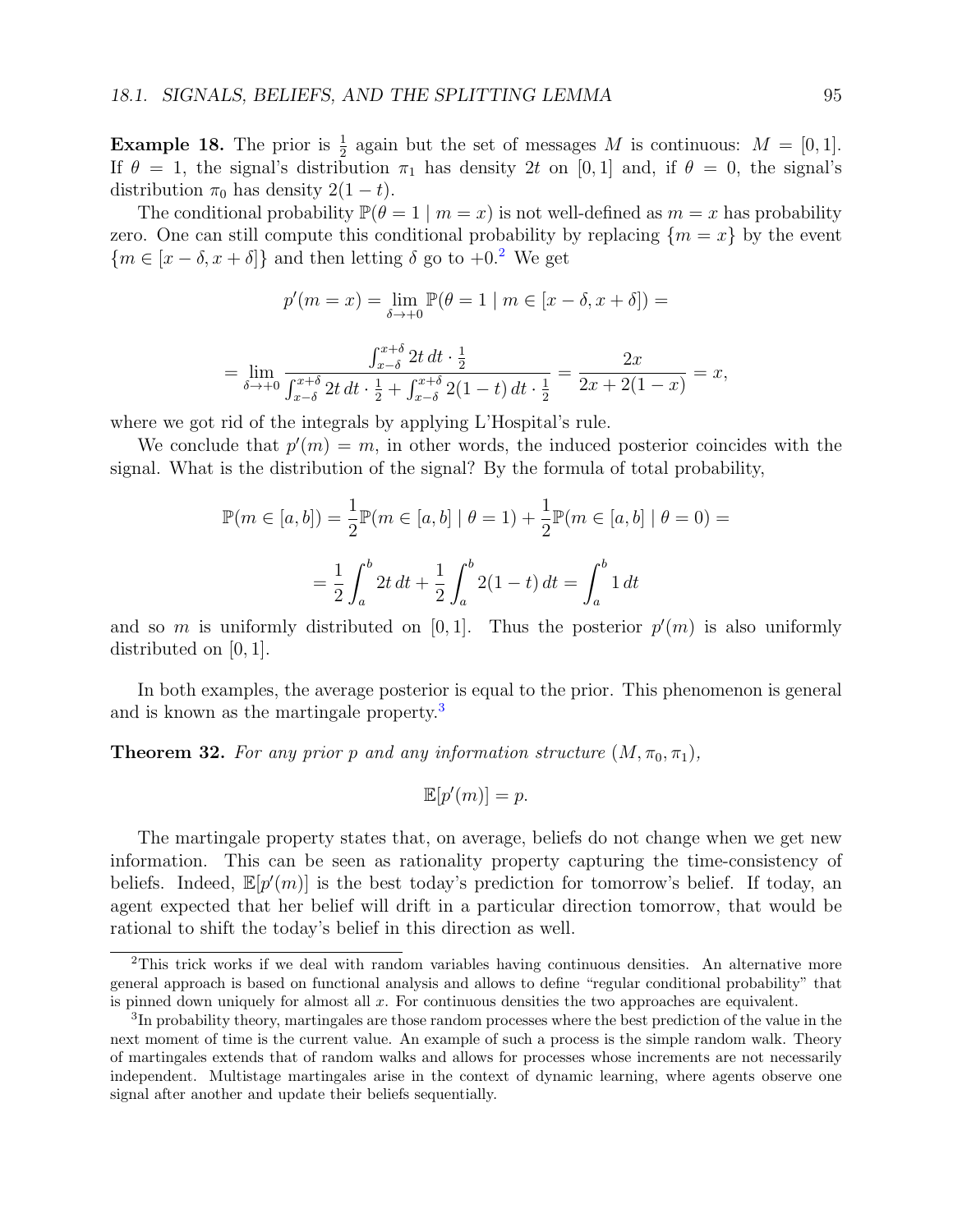<span id="page-95-2"></span>*Proof.* In the proof, we assume that the set of messages  $M$  is finite. The expected belief can be computed as follows:

$$
\mathbb{E}[p'(m)] = \sum_{x \in M} p'(x) \mathbb{P}(m = x) = \sum_{x \in M} \mathbb{P}(\theta = 1 \mid m = x) \mathbb{P}(m = x) = \mathbb{P}(\theta = 1),
$$

where the last identity follows from the formula of total probability.<sup>[4](#page-95-0)</sup> Thus  $\mathbb{E}[p'(m)] = p$ .  $\Box$ 

It turns out that the martingale property is not only necessary but also sufficient for a distribution F on  $[0, 1]$  to be a distribution of posterior beliefs for some information structure.

<span id="page-95-1"></span>**Theorem 33** ("splitting lemma" [\(Aumann et al.,](#page-101-4) [1995\)](#page-101-4)). For any distribution F on  $[0,1]$ such that the mean  $\int t dF(t)$  is equal to p, there exists an information structure  $(M, \pi_0, \pi_1)$ such that the posterior belief  $p'(m)$  is distributed according to F.

As we will see, a byproduct of the proof is that any such distribution  $F$  can be generated via  $(M, \pi_0, \pi_1)$  such that  $p'(m) = m$ , i.e., the belief and the signal coincide. Example [18](#page-94-2) is a particular case of the below construction for the uniform distribution F.

*Proof.* We will prove the result for a discrete  $F$ , which allows us to focus on the essence of the argument and avoid technicalities.

Let F place a weight  $w_k > 0$  on a point  $x_k \in [0,1]$ ,  $k = 1, ..., K$ . Hence,  $\sum_k w_k = 1$  as F is a probability distribution and  $\sum_k x_k \cdot w_k = p$  as the mean equals p by the assumption.

Consider an information structure  $(M, \pi_0, \pi_1)$  where  $M = \{x_1, \ldots, x_K\}$  and

$$
\pi_1(x_k) = \frac{x_k}{p} w_k
$$

$$
\pi_1(x_k) = \frac{1 - x_k}{1 - p} w_k.
$$

Both  $\pi_1$  and  $\pi_0$  are probability measures as  $\sum_k x_k \cdot w_k = p$ .

Let us compute the unconditional distribution of the message  $m$ . By the formula of total probability,

$$
\mathbb{P}(m = x_k) = \pi_1(x_k) \cdot p + \pi_0(x_k) \cdot (1 - p) = w_k.
$$

Hence, m has distribution F. Now we find the posterior belief induced by  $m$ :

$$
p'(x_k) = \frac{\pi_1(x) \cdot p}{\pi_1(x) \cdot p + \pi_0(x) \cdot (1 - p)} = x_k.
$$

Thus the posterior belief  $p'(m)$  coincides with the signal m and so has distribution F.  $\Box$ 

Now we are prepared to discuss information design.

<span id="page-95-0"></span> ${}^4\mathbb{P}(A) = \sum_{k=1}^K \mathbb{P}(A \mid B_k)\mathbb{P}(B_k)$  for any disjoint partition  $\Omega = \bigcup_k B_k$  of the probability space.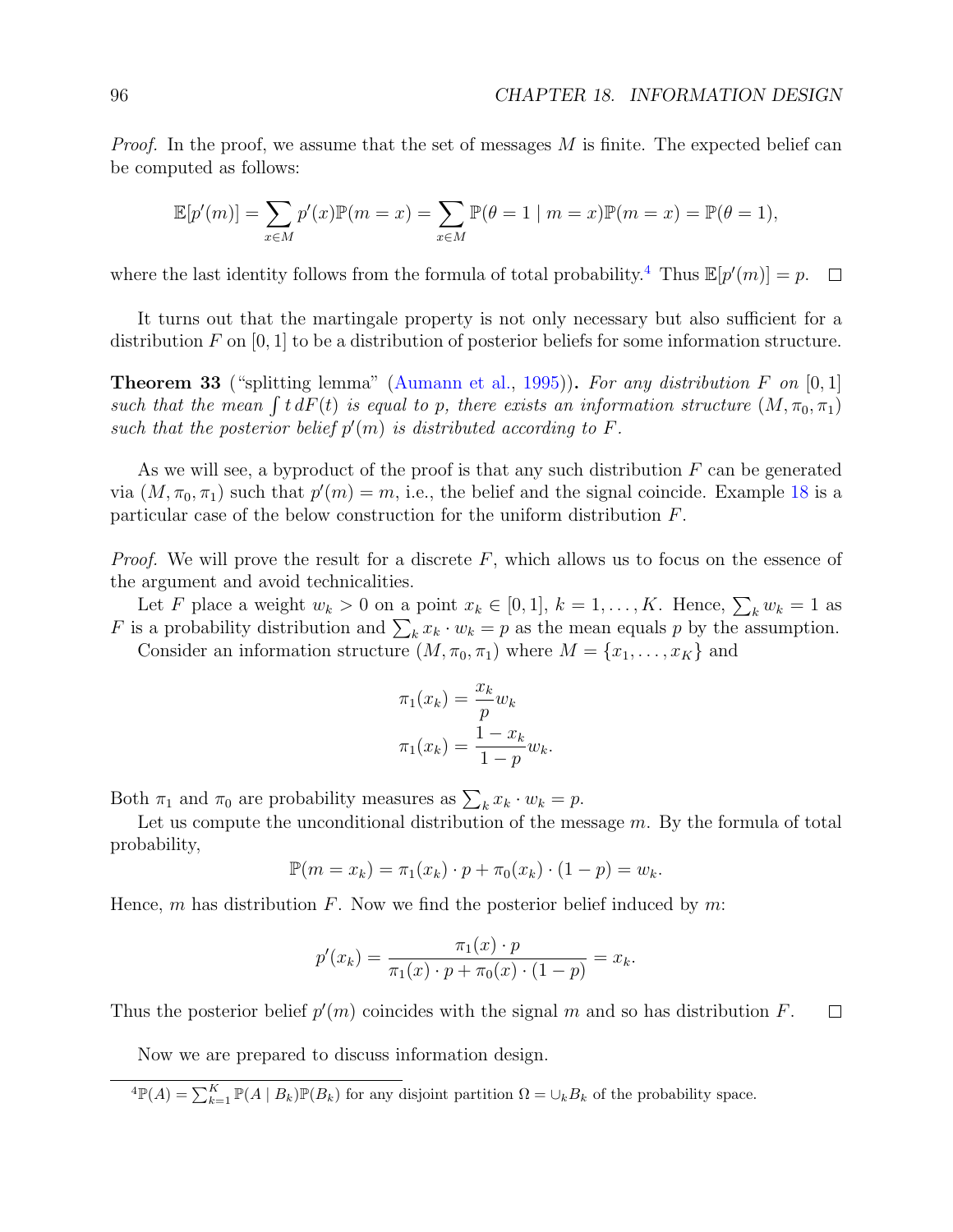### <span id="page-96-1"></span>18.2 Bayesian persuasion

The model of Bayesian persuasion represents an archetypal situation where two agents have a conflict of interest, one is informed about a payoff-relevant state and can affect the action of the uninformed one by revealing some information to her.

The model was introduced by [Kamenica and Gentzkow](#page-103-3) [\(2011\)](#page-103-3) and builds on earlier insights of [Aumann et al.](#page-101-4) [\(1995\)](#page-101-4). Bayesian persuasion is the most popular model of information design and some authors use information design and persuasion as synonyms. The reason for the popularity is the combination of tractability and the ability to capture a wide range of real-life phenomena; see [\(Kamenica,](#page-103-4) [2019\)](#page-103-4) for a survey of both the theory and applications.

We will describe the simplest version of the model with a binary state. There are two agents, Sender (S) and Receiver (R) and a random state  $\theta \in \Theta = \{0, 1\}$ . Both agents know the prior  $p = \mathbb{P}(\theta = 1)$ .

- Sender selects an information structure  $(M, \pi_0, \pi_1)$ , observes the realization of  $\theta$  and sends a signal m with distribution  $\pi_{\theta}$  to Receiver.
- Receiver knows the information structure chosen by Sender, observes m but not  $\theta$ , and selects an action a from her set of actions A.
- The utilities of the agents are  $u_S(a, \theta)$  and  $u_R(a, \theta)$ . Both agents aim to maximize their expected utilities.

We will illustrate the model via the following toy example of a court problem. Other (more practical but less fun) interpretations are discussed afterwards.

<span id="page-96-0"></span>**Example 19.** 75% of defendants are innocent  $(\theta = 0)$  and 25% are guilty  $(\theta = 1)$ , so  $p = \frac{1}{4}$  $\frac{1}{4}$ . The prosecutor P knows the realization of  $\theta$  and can send a signal about it to the judge J who knows p only. The judge decides whether to acquit  $(a = 0)$  or to convict  $(a = 1)$ . The utilities are

$$
u_P(a,\theta) = a, \qquad u_J(a,\theta) = \mathbb{1}_{\{\theta = a\}},
$$

i.e., the prosecutor is interested in maximizing the fraction of convicted defendants (no matter guilty or not) and the judge aims to maximize the fraction of fair decisions (acquitted innocent and convicted guilty defendants).

If the judge believes that  $\theta = 1$  with probability p', then her best action is

$$
a^*(p') = \begin{cases} \text{convict}, & p' \ge \frac{1}{2} \\ \text{acquit}, & \text{otherwise.} \end{cases}
$$

Thus the prosecutor's goal is to choose an information structure maximizing  $\mathbb{E}[a^*(p')]$  (the fraction of convicted) or, equivalently,  $\mathbb{E}[\mathbb{1}_{\{p'\geq \frac{1}{2}\}}].$ 

What should the prosecutor do? Let's look at some ideas:

• Reveal no information: Hence,  $p' = p = \frac{1}{4}$  $\frac{1}{4}$  and so no defendants are convicted. Prosecutor's utility is zero.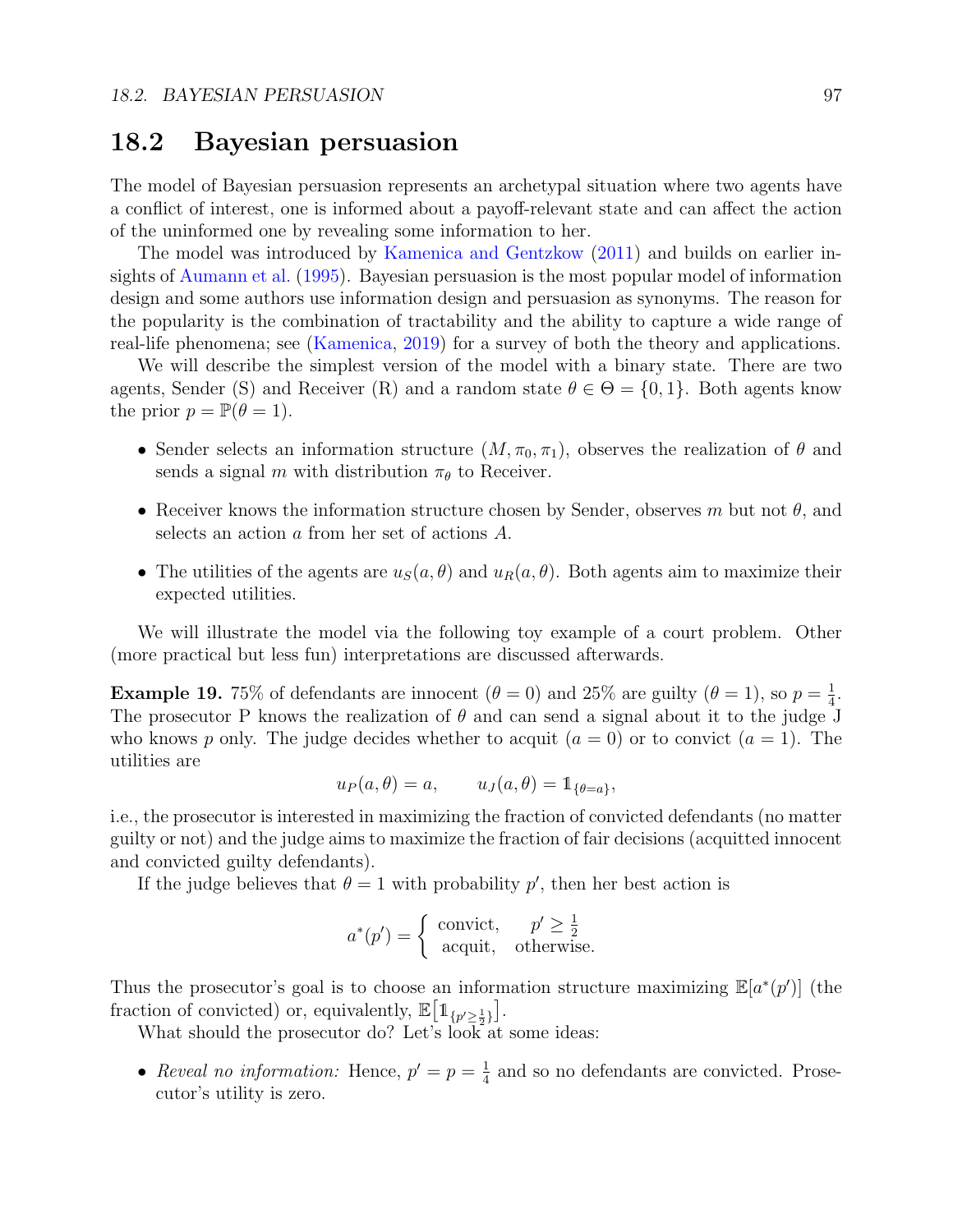- <span id="page-97-1"></span>• Reveal full information  $(m = \theta)$ : Therefore, the judge learns  $\theta$  and convicts whenever  $\theta = 1$ , i.e.,  $\frac{1}{4}$  of defendants. Prosecutor's utility is  $\frac{1}{4}$ .
- Send a noisy signal: It turns out that the prosecutor can achieve the utility of  $\frac{1}{2}$  by sending an optimally-tailored noisy signal.

The optimal information structure will be described once we develop the general method for solving persuasion problems. Here we describe the intuition. The prosecutor either tells "innocent" (which means that the defendant is indeed innocent and so will be acquitted by the judge) or "maybe guilty". This latter signal pools together all the guilty defendants and a certain fraction of innocent ones. This fraction is selected so that it is still optimal for the judge to convict whenever she gets this signal. As a result, all the guilty defendants and a fraction of innocent ones get convicted.

It may seem surprising that the judge will convict  $\frac{1}{2}$  of the defendants knowing that only 1  $\frac{1}{4}$  of defendants are guilty. To understand why this happens, note that the judge could ignore the signal sent by the prosecutor if this reduced the fraction of mistakes. But making a decision on her own, the judge would acquit  $\frac{1}{4}$  of guilty defendants and so would make 25% of mistakes anyway. Thus the judge listens to the prosecutor whenever this guarantees no more than 25% of mistakes. This is exactly what happens in the optimum: the prosecutor tailors the information so that all the mistakes become in her favor (25% convicted innocent defendants).

Remark 2. The same problem as in the prosecutor-judge example can be used to argue about seemingly unrelated phenomena:

• universities and employers:  $\theta$  is performance of a student (low/high). University wants a good placement for any student, while employers want only high-performance candidates.

It is optimal for the universities to pull the very best students with good ones:

When recruiters call me up and ask me for the three best people, I tell them, "No! I will give you the names of the six best.

> Robert J. Gordon, Director of Graduate Placement, Northwestern University, Department of Economics

Bayesian persuasion explains coarse grading ("A,B,C.." instead of a complete ranking) by schools, universities, and industry [\(Ostrovsky and Schwarz,](#page-104-7) [2010\)](#page-104-7).<sup>[5](#page-97-0)</sup>

• sellers and buyers:  $\theta$  is the quality of a product (low/high). A seller wants to sell any product and a buyer wants a high-quality product only.

<span id="page-97-0"></span><sup>5</sup>[Ostrovsky and Schwarz](#page-104-7) [\(2010\)](#page-104-7) considered a particular Bayeian persuasion problem before the general model was introduced by [Kamenica and Gentzkow](#page-103-3) [\(2011\)](#page-103-3).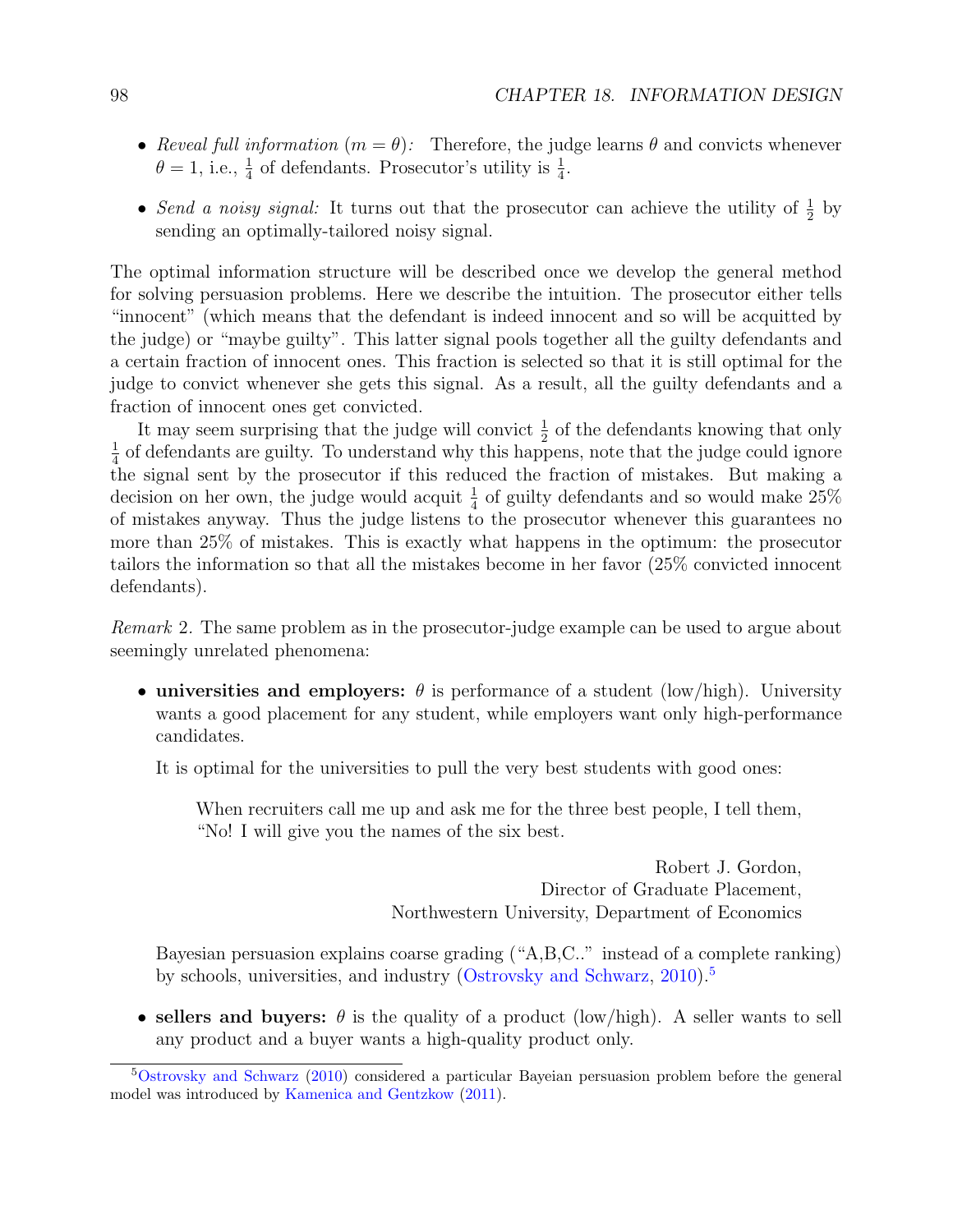<span id="page-98-3"></span>Bayesian persuasion explains why ordering by price (or by rating) of goods on Amazon is noisy or why you cannot order apartments by their rating or total price on Airbnb.<sup>[6](#page-98-0)</sup>

• law enforcement, e.g., road police and drivers:  $\theta$  determines whether a given neighbourhood is patrolled (no/yes). Police wants drivers to obey the parking rules while drivers want to obey only if the neighborhood is patrolled. Bayesian persuasion suggests that it may be optimal for police to announce a noisy patrolling schedule: when patrolled, send a signal "maybe patrolled" and also send the same signal in fraction of cases when it is not. This fraction is to be determined so that the signal "maybe patrolled" incentivizes most of the drivers to obey the rules.

### 18.3 How to solve Bayesian persuasion problems?

We will focus on the case where Sender's utility  $u_S = u_S(a)$ , i.e., it depends on Receiver's action only as in the examples discussed above. We will avoid discussing the questions of whether maxima are attained.<sup>[7](#page-98-1)</sup> Below we describe the geometric approach to persuasion developed by [Kamenica and Gentzkow](#page-103-3)  $(2011).<sup>8</sup>$  $(2011).<sup>8</sup>$  $(2011).<sup>8</sup>$  $(2011).<sup>8</sup>$ 

Receiver's problem. Assume that Sender has already chosen the information structure  $(M, \pi_0, \pi_1)$ . What action should the receiver take upon receiving a signal  $m = x$ ? She selects an action  $a = a(m)$  maximizing her expected utility:

$$
\mathbb{E}[u_R(a,\theta) \mid m = x] = \mathbb{E}[u_R(a,1)\mathbb{1}_{\{\theta=1\}} + u_R(a,0)\mathbb{1}_{\{\theta=0\}} \mid m = x] =
$$
  
=  $u_R(a,1)\mathbb{E}[\mathbb{1}_{\{\theta=1\}}] + u_R(a,0)\mathbb{E}[\mathbb{1}_{\{\theta=0\}}] =$   
=  $u_R(a,1)p'(x) + u_R(a,0)(1-p'(x)).$ 

We conclude that the optimal action depends on the signal through the induced posterior only, i.e.,  $a = a^*(p')$ , where

$$
a^*(p') = \arg \max_{a \in A} \left( u_R(a, 1)p' + u_R(a, 0)(1 - p') \right).
$$

Sender's problem. Sender can compute the function  $a^*$  that transforms induced Receiver's beliefs into actions. Thus the Sender's goal is to maximize

$$
\mathbb{E}\left[u_S(a^*(p'))\right] \to \max
$$

<span id="page-98-0"></span><sup>&</sup>lt;sup>6</sup>For platforms, there are many reason to withhold the information: they may want to incentivize users to explore underexplored options (yet unrated new goods or service providers), avoid herding on current high-rated options, support small firms, or to reduce incentives for rating manipulation (e.g., coarse ordering of restaurants by their rating on Google maps). These concerns can also be captured in persuasion models.

<span id="page-98-1"></span><sup>7</sup>Maxima are attained under standard (upper-semi)continuity assumptions. If these assumptions are not satisfied, maxima are to be replaced by suprema.

<span id="page-98-2"></span><sup>8</sup>For an alternative "action-recommendation" approach to information design (more general but often less tractable than the geometric one), see a survey by [Bergemann and Morris](#page-101-5) [\(2019\)](#page-101-5).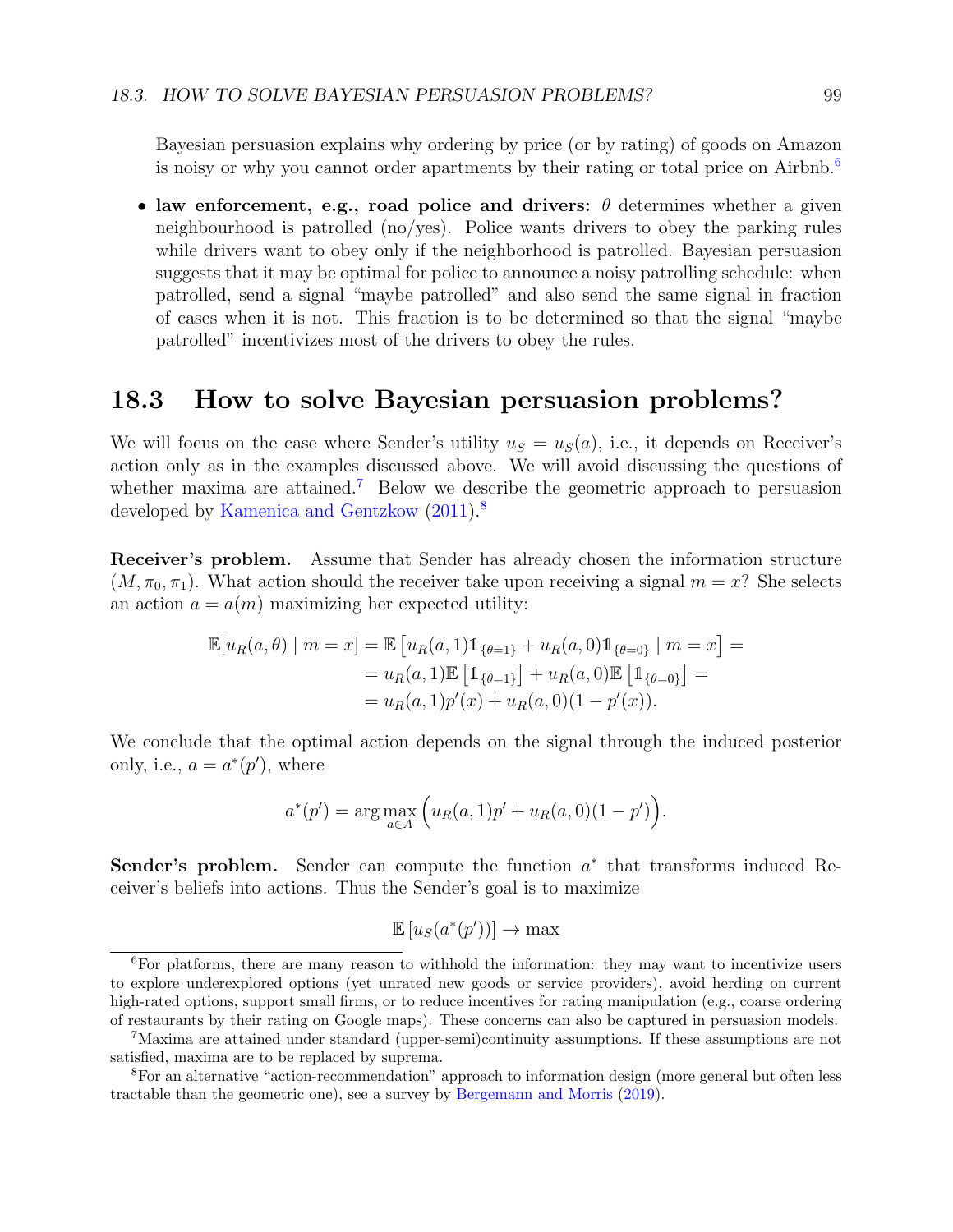over all information structures  $(M, \pi_0, \pi_1)$ . Denote  $U(t) = u_S(a^*(t))$  and let F be the distribution of beliefs  $p'$  induced by  $(M, \pi_0, \pi_1)$ . Then

$$
\max_{(M,\pi_0,\pi_1)} \mathbb{E}\left[u_S(a^*(p'))\right] = \max_{(M,\pi_0,\pi_1)} \int_0^1 U(t) \, dF(t).
$$

By the splitting lemma (Theorem  $33$ ), the set of possible distributions F that we can get is exactly the set of distributions with mean  $p$ . Thus

<span id="page-99-0"></span>
$$
\max_{(M,\pi_0,\pi_1)} \mathbb{E}\left[u_S(a^*(p'))\right] = \max_{F:\int t\,dF(t)=p} \int_0^1 U(t)\,dF(t). \tag{18.1}
$$

The latter optimization problem has an elegant geometric solution.

**Definition 21.** The concavification of a function f on  $[0, 1]$  is the pointwise minimal concave function above f:

 $\text{cav}[f](x) = \min\{\varphi(x): \varphi \text{ is concave on } [0,1] \text{ and } f(y) \leq \varphi(y) \forall y \in [0,1]\}.$ 

<span id="page-99-1"></span>Lemma 2 (concavification as martingale optimization).

$$
cav[U](p) = \max_{F: \int t \, dF(t)=p} \int_0^1 U(t) \, dF(t).
$$

*Proof.* Denote the right-hand side by  $\psi(p)$ . Let us check that  $\psi$  is concave. For any  $F_1$  with mean  $p_1$  and  $F_2$  with mean  $p_2$ , their convex combination  $F = \alpha F_1 + (1 - \alpha)F_2$  has mean  $p = \alpha p_1 + (1 - \alpha)p_2$ . Hence,

$$
\alpha \int_0^1 U(t) dF_1(t) + (1 - \alpha) \int_0^1 U(t) dF_2(t) = \int_0^1 U(t) dF(t) \leq \psi(p).
$$

Taking maximum over  $F_1$  and  $F_2$  with fixed mean, we obtain

$$
\alpha\psi(p_1) + (1-\alpha)\psi(p_2) \le \psi(p)
$$

and conclude that  $\psi$  is concave. Since the point mass at p is also a feasible F, we get that

$$
U(p) \le \psi(p).
$$

Hence,  $\psi$  is a concave function above U and thus

$$
cav[U](p) \le \psi(p).
$$

On the other hand, for any  $F$  with mean  $p$ 

$$
\int_0^1 U(t) dF(t) \le \int_0^1 \text{cav}[U](t) dF(t) \le \text{cav}[U](p),
$$

where the first inequality holds as we increase the integrand pointwise and the second follows from the Jensen inequality as the integrand is concave. Taking maximum over  $F$  with mean p gives

$$
\psi(p) \le \text{cav}[U](p).
$$

We proved that  $\psi(p) \leq \text{cav}[U](p)$  and  $\psi(p) \geq \text{cav}[U](p)$  and thus  $\psi(p) = \text{cav}[U](p)$ .  $\Box$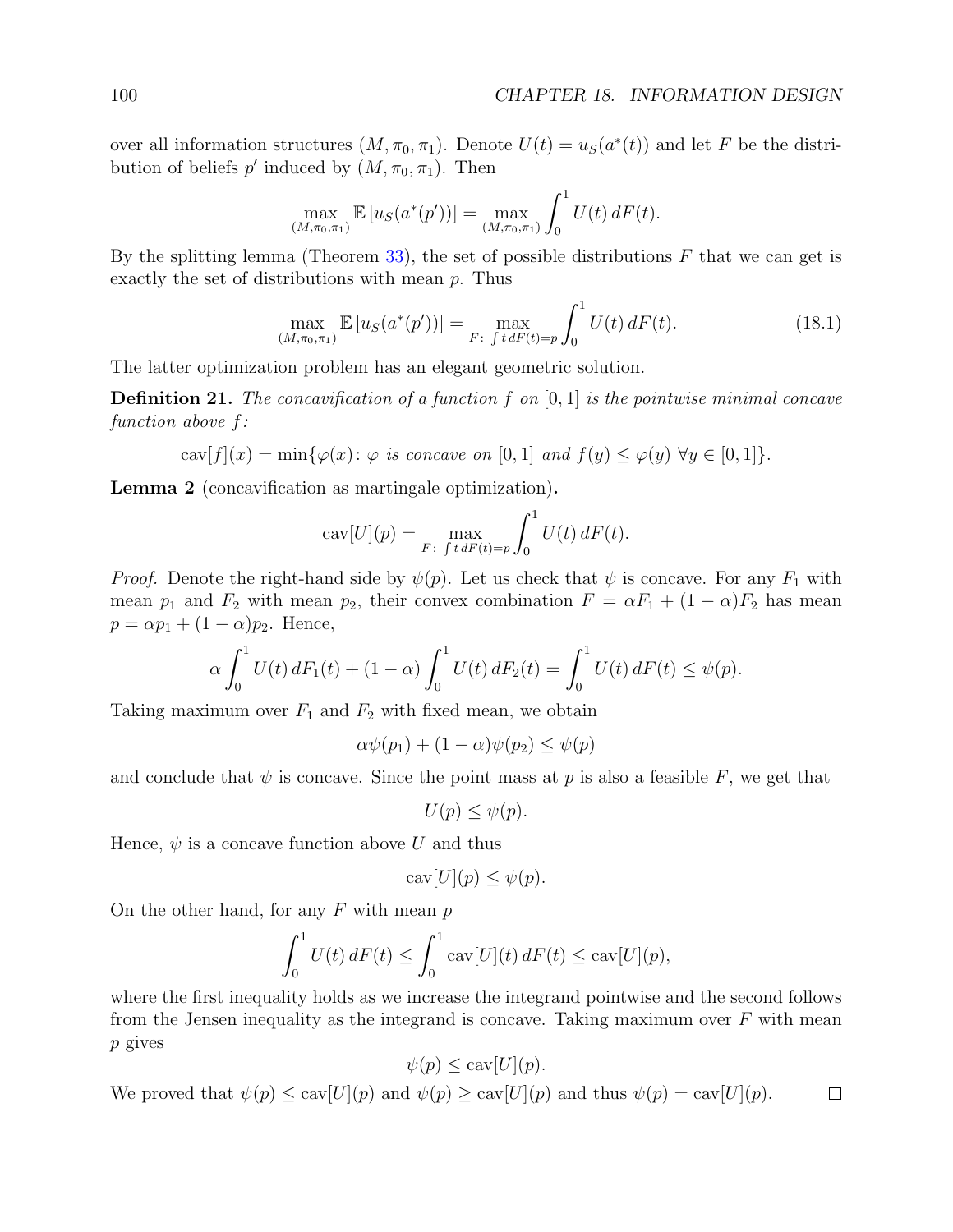<span id="page-100-2"></span>Combining [\(18.1\)](#page-99-0) and Lemma [2,](#page-99-1) we obtain the following theorem characterizing the optimal utility of Sender.

**Theorem 34** [\(Kamenica and Gentzkow](#page-103-3) [\(2011\)](#page-103-3)). The maximal expected utility of Sender is equal to

 $\operatorname{cav}[U](p)$ ,

*i.e.*, it is given by the concavification of her indirect utility function  $U(t) = u<sub>S</sub>(a<sup>*</sup>(t))$ . The optimal information structure induces a distribution of posterior beliefs F such that

$$
cav[U](p) = \int U(t) \, dF(t).
$$

Note that, given the distribution  $F$ , the information structure can be constructed explicitly as we did in the proof of the splitting lemma (Theorem [33\)](#page-95-1). There is one more observation that further simplifies the solution. We say that  $cav[U](p)$  is supported by a distribution  $F$  if  $F$  has mean  $p$  and

$$
cav[U](p) = \int U(t) \, dF(t).
$$

There are just two cases:

- cav $[U](p) = U(p)$ : In this case, cav $[U](p)$  is supported by the point mass at p which corresponds to revealing no information to Receiver.
- cav $[U](p) > U(p)$ : In this case, one can find a two-point distribution with mean p supporting  $\text{cav}[U](p)$ .

**Corollary 6.** Optimal persuasion requires at most two signals.<sup>[10](#page-100-1)</sup> Indeed, in the proof of the splitting lemma, we saw that the number of points in the support of  $F$  is the number of signals needed to induce this distribution.

Example 20. Let us get back to the persuasion problem from Example [19.](#page-96-0) Sender's indirect utility is

$$
U(x)=\mathbb{1}_{\{x\ge \frac{1}{2}\}}
$$

and its concavification is given by

$$
cav[U](x) = \begin{cases} 2x & x \le \frac{1}{2} \\ 1 & x \ge \frac{1}{2} \end{cases}
$$

The Sender's optimal utility for prior  $p = \frac{1}{4}$  $\frac{1}{4}$  equals  $\frac{1}{2}$ ; it is supported by the two-point distribution  $F$  that places equal weight on 0 and 1. Find the information structure inducing this distribution via the construction from the splitting lemma.

<span id="page-100-0"></span><sup>9</sup>Convince yourself that this statement is true by drawing a picture.

A more abstract argument makes use of convex geometry tools which we introduced for multi-item auctions. A distribution F supporting  $cav[U](p)$  is the outcome of maximization of a linear functional  $\int U(t) dF(t)$ over a convex set consisting of those  $F$  that have mean p. By the Bauer principle, the maximum is attained at an extreme point. One can show that the extreme points of this convex set are exactly the distributions with at most two points in the support and mean  $p$ .

<span id="page-100-1"></span><sup>&</sup>lt;sup>10</sup>More generally, if the state is non-binary, the optimal persuasion requires  $|\Theta|$  signals.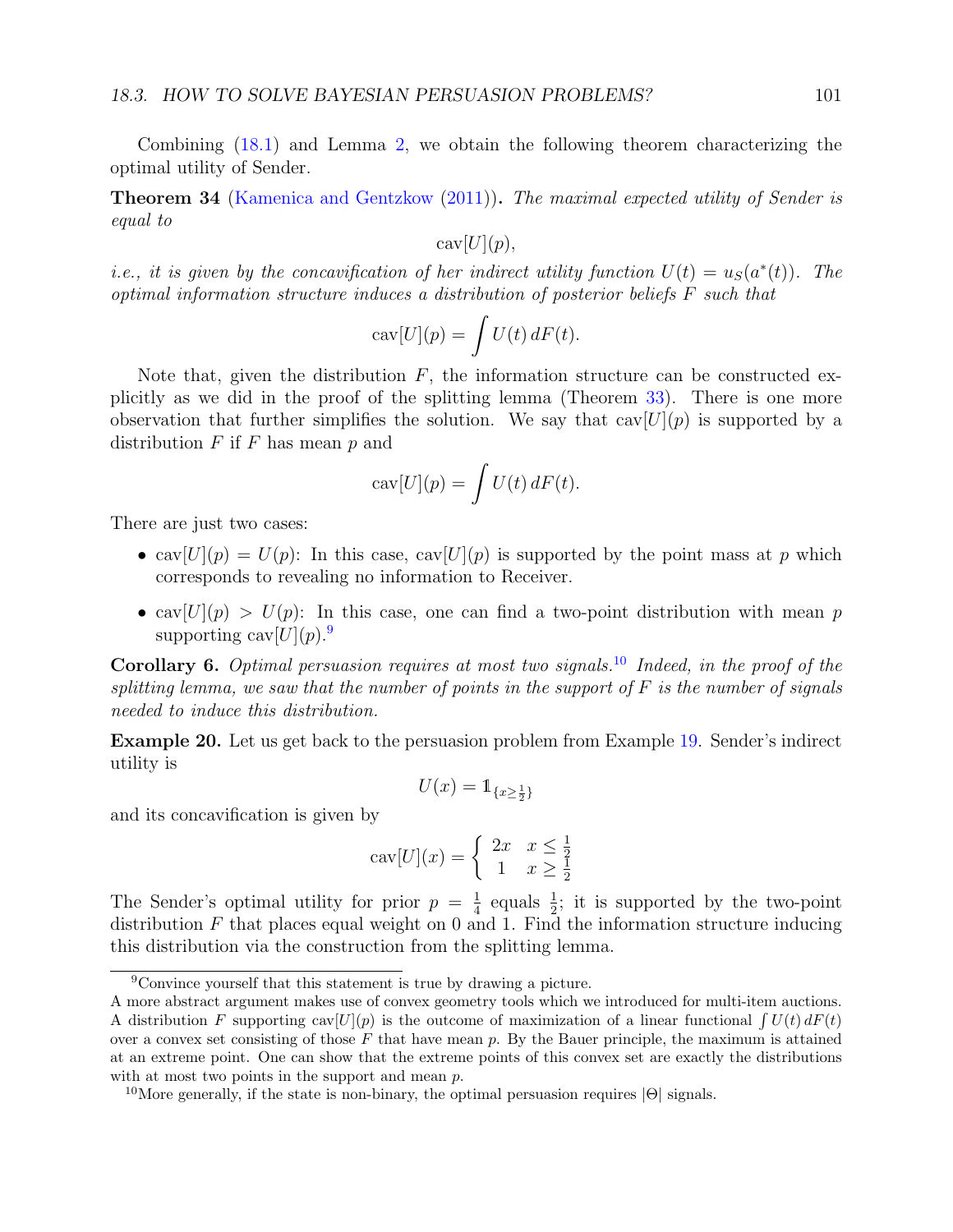# Bibliography

- A. Abdulkadiroğlu and T. Sönmez. Random serial dictatorship and the core from random endowments in house allocation problems. Econometrica, 66(3):689–701, 1998. [23](#page-22-0)
- <span id="page-101-2"></span>A. Abdulkadiroglu, P. A. Pathak, A. E. Roth, and T. Sönmez. Changing the boston school choice mechanism, 2006. [89](#page-88-2)
- <span id="page-101-0"></span>R. Abebe, R. Cole, V. Gkatzelis, and J. D. Hartline. A truthful cardinal mechanism for one-sided matching. In Proceedings of the Fourteenth Annual ACM-SIAM Symposium on Discrete Algorithms, pages 2096–2113. SIAM, 2020. [74](#page-73-2)
- <span id="page-101-3"></span>I. Ashlagi, Y. Kanoria, and J. D. Leshno. Unbalanced random matching markets: The stark effect of competition. Journal of Political Economy, 125(1):69–98, 2017. [91](#page-90-1)
- <span id="page-101-4"></span>R. J. Aumann, M. Maschler, and R. E. Stearns. Repeated games with incomplete information. MIT press, 1995. [96,](#page-95-2) [97](#page-96-1)
- E. M. Azevedo and E. Budish. Strategy-proofness in the large. The Review of Economic Studies, 86(1):81–116, 2019. [69](#page-68-0)
- M. Babaioff, N. Immorlica, B. Lucier, and S. M. Weinberg. A simple and approximately optimal mechanism for an additive buyer. Journal of the ACM (JACM), 67(4):1–40, 2020. [59](#page-58-0)
- M. Babaioff, Y. A. Gonczarowski, and N. Nisan. The menu-size complexity of revenue approximation. Games and Economic Behavior, 2021. [59](#page-58-0)
- <span id="page-101-1"></span>S. Barman, S. K. Krishnamurthy, and R. Vaish. Finding fair and efficient allocations. In Proceedings of the 2018 ACM Conference on Economics and Computation, pages 557–574, 2018. [78,](#page-77-3) [80](#page-79-0)
- J. J. Bartholdi and J. B. Orlin. Single transferable vote resists strategic voting. Social Choice and Welfare, 8(4):341–354, 1991. [28](#page-27-0)
- J. J. Bartholdi, C. A. Tovey, and M. A. Trick. The computational difficulty of manipulating an election. Social Choice and Welfare, 6(3):227–241, 1989. [25,](#page-24-0) [26,](#page-25-0) [27,](#page-26-0) [28](#page-27-0)
- <span id="page-101-5"></span>D. Bergemann and S. Morris. Information design: A unified perspective. Journal of Economic Literature, 57(1):44–95, 2019. [99](#page-98-3)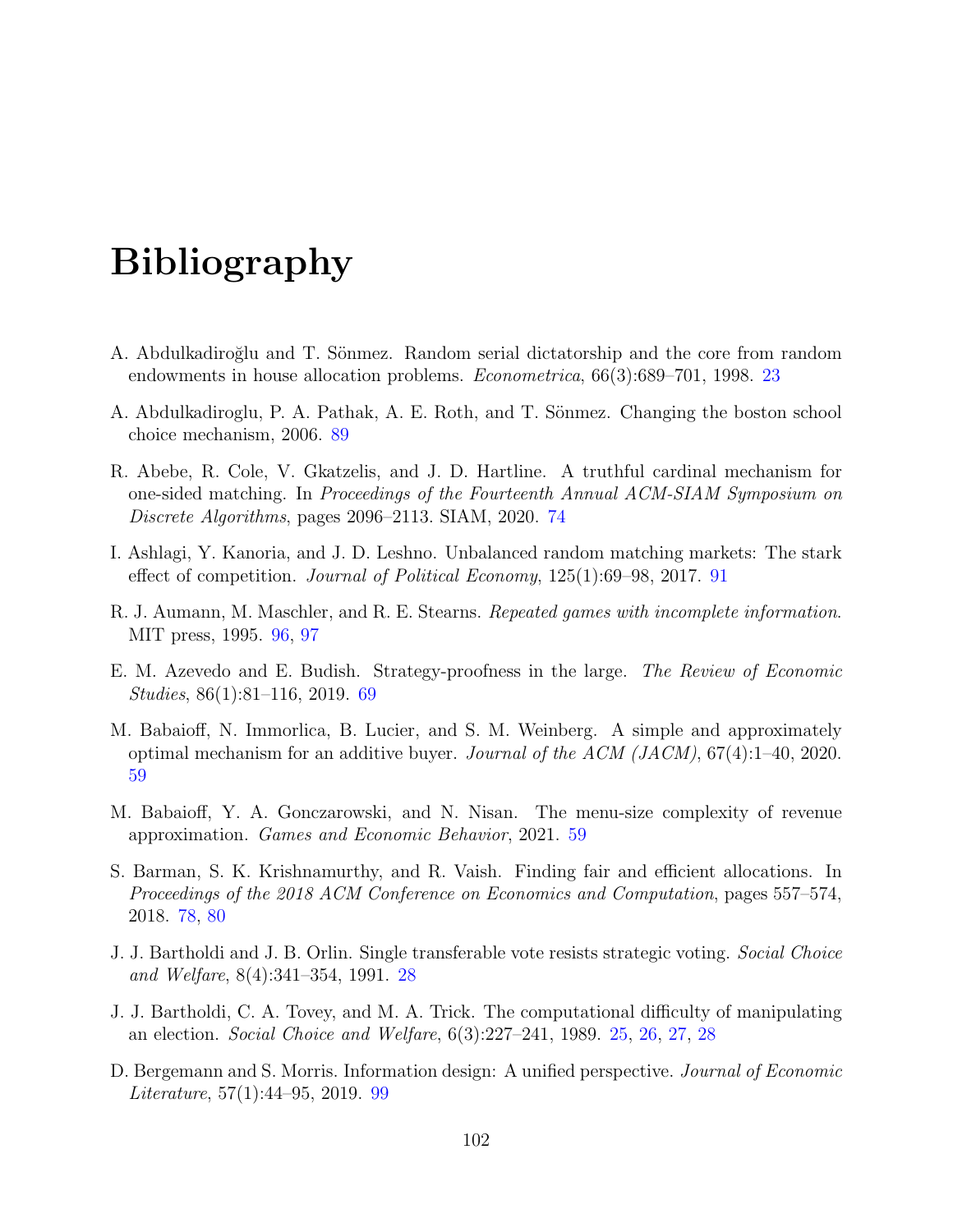- <span id="page-102-7"></span>D. P. Bertsekas. The auction algorithm: A distributed relaxation method for the assignment problem. Annals of operations research, 14(1):105–123, 1988. [84](#page-83-1)
- A. Bogomolnaia and H. Moulin. A new solution to the random assignment problem. Journal of Economic theory, 100(2):295–328, 2001. [24](#page-23-0)
- A. Bogomolnaia, H. Moulin, F. Sandomirskiy, and E. Yanovskaya. Dividing goods or bads under additive utilities. arXiv preprint arXiv:1608.01540, 2016. [69](#page-68-0)
- <span id="page-102-5"></span>A. Bogomolnaia, H. Moulin, F. Sandomirskiy, and E. Yanovskaya. Competitive division of a mixed manna. Econometrica, 85(6):1847–1871, 2017. [80](#page-79-0)
- <span id="page-102-2"></span>E. Budish. The combinatorial assignment problem: Approximate competitive equilibrium from equal incomes. Journal of Political Economy,  $119(6)$ :1061–1103, 2011. [77](#page-76-0)
- J. I. Bulow and P. D. Klemperer. Auctions vs. negotiations, 1994. [52](#page-51-0)
- <span id="page-102-3"></span>I. Caragiannis, D. Kurokawa, H. Moulin, A. D. Procaccia, N. Shah, and J. Wang. The unreasonable fairness of maximum nash welfare. ACM Transactions on Economics and Computation (TEAC), 7(3):1–32, 2019. [78](#page-77-3)
- D. Charalambos and B. Aliprantis. Infinite Dimensional Analysis: A Hitchhiker's Guide. Springer-Verlag Berlin and Heidelberg GmbH & Company KG, 2013. [61](#page-60-0)
- <span id="page-102-4"></span>B. R. Chaudhury, J. Garg, and K. Mehlhorn. Efx exists for three agents. In Proceedings of the 21st ACM Conference on Economics and Computation, pages 1–19, 2020. [80](#page-79-0)
- J. Cho and W. Thomson. Strategy-proofness in private good economies with linear preferences: an impossibility result. Technical report, working paper, 2013. [69](#page-68-0)
- <span id="page-102-0"></span>R. Cole, V. Gkatzelis, and G. Goel. Mechanism design for fair division: allocating divisible items without payments. In Proceedings of the fourteenth ACM conference on Electronic commerce, pages 251–268, 2013. [74](#page-73-2)
- C. Daskalakis. Multi-item auctions defying intuition? ACM SIGecom Exchanges, 14(1): 41–75, 2015. [53](#page-52-0)
- C. Daskalakis, A. Deckelbaum, and C. Tzamos. Mechanism design via optimal transport. In Proceedings of the fourteenth ACM conference on Electronic commerce, pages 269–286, 2013. [58](#page-57-0)
- <span id="page-102-6"></span>G. Demange, D. Gale, and M. Sotomayor. Multi-item auctions. Journal of political economy, 94(4):863–872, 1986. [84](#page-83-1)
- <span id="page-102-1"></span>J. Dickerson, J. Goldman, J. Karp, A. Procaccia, and T. Sandholm. The computational rise and fall of fairness. In Proceedings of the AAAI Conference on Artificial Intelligence, volume 28, 2014. [76](#page-75-3)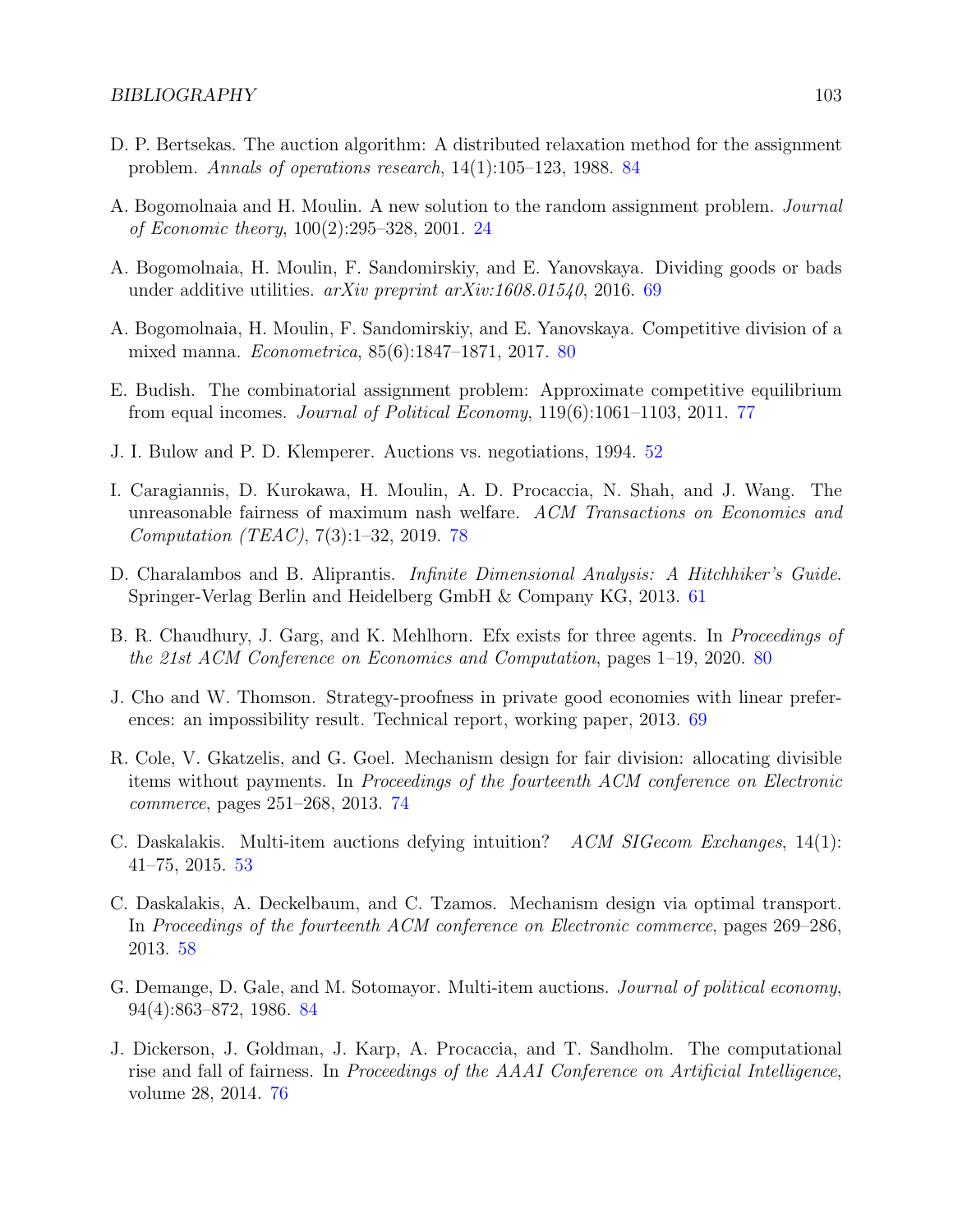- P. Dütting, Z. Feng, N. Golowich, H. Narasimhan, D. C. Parkes, and S. S. Ravindranath. Machine learning for optimal economic design. In The Future of Economic Design, pages 495–515. Springer, 2019. [60](#page-59-0)
- E. Eisenberg. Aggregation of utility functions. Management Science, 7(4):337–350, 1961. [71](#page-70-0)
- P. Faliszewski and A. D. Procaccia. Ai's war on manipulation: Are we winning? AI Magazine, 31(4):53–64, 2010. [25,](#page-24-0) [28](#page-27-0)
- <span id="page-103-1"></span>Y. Gal, M. Mash, A. D. Procaccia, and Y. Zick. Which is the fairest (rent division) of them all? Journal of the ACM (JACM),  $64(6):1-22$ , 2017. [82](#page-81-1)
- <span id="page-103-2"></span>D. Gale and L. S. Shapley. College admissions and the stability of marriage. The American Mathematical Monthly, 69(1):9–15, 1962. [89,](#page-88-2) [90](#page-89-0)
- A. Ghodsi, M. Zaharia, B. Hindman, A. Konwinski, S. Shenker, and I. Stoica. Dominant resource fairness: Fair allocation of multiple resource types. In 8th USENIX Symposium on Networked Systems Design and Implementation (NSDI 11), 2011. [72](#page-71-0)
- D. M. Grether, R. M. Isaac, and C. R. Plott. Alternative methods of allocating airport slots: Performance and evaluation. 1979. [42](#page-41-0)
- J. D. Hartline, S. Alaei, H. Fu, N. Haghpanah, and A. Malekian. Mechanism design via multito single-agent reduction. In EC 2012, 13th ACM Conference on Electronic Commerce, 2012. [60](#page-59-0)
- M. D. Intriligator and K. J. Arrow. *Handbook of mathematical economics*. North Holland, 1987. [70](#page-69-0)
- <span id="page-103-4"></span>E. Kamenica. Bayesian persuasion and information design. Annual Review of Economics, 11:249–272, 2019. [97](#page-96-1)
- <span id="page-103-3"></span>E. Kamenica and M. Gentzkow. Bayesian persuasion. American Economic Review, 101(6): 2590–2615, 2011. [97,](#page-96-1) [98,](#page-97-1) [99,](#page-98-3) [101](#page-100-2)
- <span id="page-103-0"></span>A. R. Karlin and Y. Peres. Game theory, alive, volume 101. American Mathematical Soc., 2017. [81,](#page-80-1) [85,](#page-84-0) [92](#page-91-1)
- A. Kleiner, B. Moldovanu, and P. Strack. Extreme points and majorization: Economic applications. Econometrica, 89(4):1557–1593, 2021. [62](#page-61-0)
- A. Kolesnikov, F. Sandomirskiy, A. Tsyvinski, and A. P. Zimin. Beckmann's approach to multi-item multi-bidder auctions. arXiv preprint arXiv:2203.06837, 2022. [60](#page-59-0)
- A. Y. Kondratev, E. Ianovski, and A. S. Nesterov. How should we score athletes and candidates: geometric scoring rules. arXiv preprint arXiv:1907.05082, 2019. [16](#page-15-0)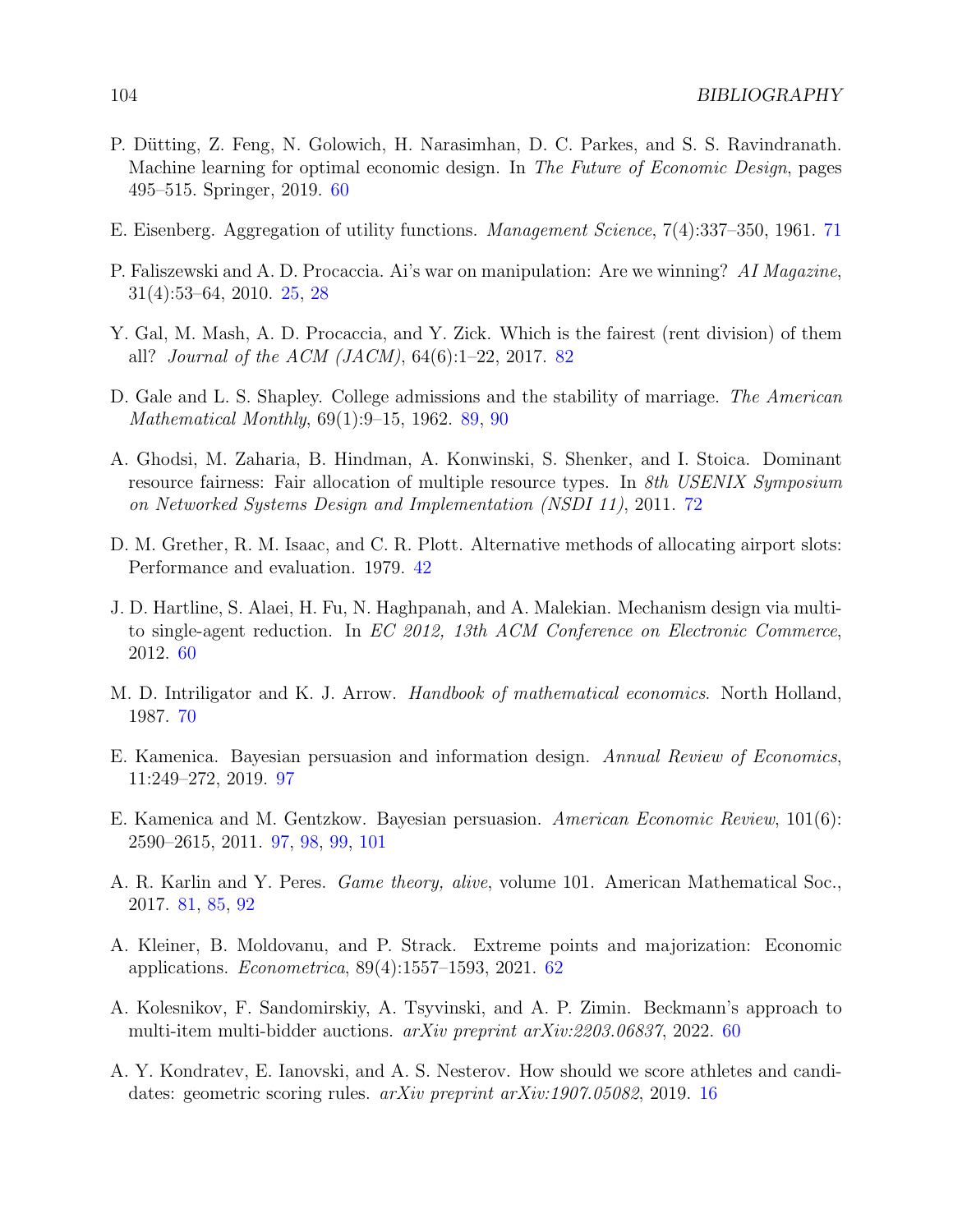- <span id="page-104-2"></span>R. J. Lipton, E. Markakis, E. Mossel, and A. Saberi. On approximately fair allocations of indivisible goods. In Proceedings of the 5th ACM Conference on Electronic Commerce, pages 125–131, 2004. [78](#page-77-3)
- A. M. Manelli and D. R. Vincent. Bundling as an optimal selling mechanism for a multiplegood monopolist. Journal of Economic Theory, 127(1):1–35, 2006. [56](#page-55-0)
- H. Moulin. Fair division in the internet age. Annual Review of Economics, 11:407–441, 2019. [63](#page-62-0)
- R. B. Myerson. Optimal auction design. Mathematics of operations research, 6(1):58–73, 1981. [46,](#page-45-0) [50,](#page-49-0) [52](#page-51-0)
- J. F. Nash Jr. The bargaining problem. Econometrica: Journal of the econometric society, pages 155–162, 1950. [68](#page-67-0)
- <span id="page-104-0"></span>A. Nicoló. Efficiency and truthfulness with leontief preferences. a note on two-agent, two-good economies. Review of Economic Design, 8(4):373–382, 2004. [74](#page-73-2)
- <span id="page-104-7"></span>M. Ostrovsky and M. Schwarz. Information disclosure and unraveling in matching markets. American Economic Journal: Microeconomics, 2(2):34–63, 2010. [98](#page-97-1)
- <span id="page-104-6"></span>P. A. Pathak. The mechanism design approach to student assignment. Annu. Rev. Econ., 3 (1):513–536, 2011. [92](#page-91-1)
- E. A. Pazner and D. Schmeidler. Egalitarian equivalent allocations: A new concept of economic equity. The Quarterly Journal of Economics, 92(4):671–687, 1978. [67](#page-66-0)
- <span id="page-104-3"></span>B. Plaut and T. Roughgarden. Almost envy-freeness with general valuations. SIAM Journal on Discrete Mathematics, 34(2):1039–1068, 2020. [80](#page-79-0)
- <span id="page-104-1"></span>A. D. Procaccia and J. Wang. Fair enough: Guaranteeing approximate maximin shares. In Proceedings of the fifteenth ACM conference on Economics and computation, pages 675– 692, 2014. [78](#page-77-3)
- J.-C. Rochet and P. Choné. Ironing, sweeping, and multidimensional screening. *Economet*rica, pages 783–826, 1998. [61](#page-60-0)
- <span id="page-104-5"></span>A. E. Roth. Who gets what–and why: the new economics of matchmaking and market design. Houghton Mifflin Harcourt, 2015. [87](#page-86-6)
- A. E. Roth and A. Ockenfels. Last-minute bidding and the rules for ending second-price auctions: Evidence from ebay and amazon auctions on the internet. American economic review, 92(4):1093–1103, 2002. [44](#page-43-0)
- <span id="page-104-4"></span>L. S. Shapley and M. Shubik. The assignment game i: The core. International Journal of game theory, 1(1):111–130, 1971. [85](#page-84-0)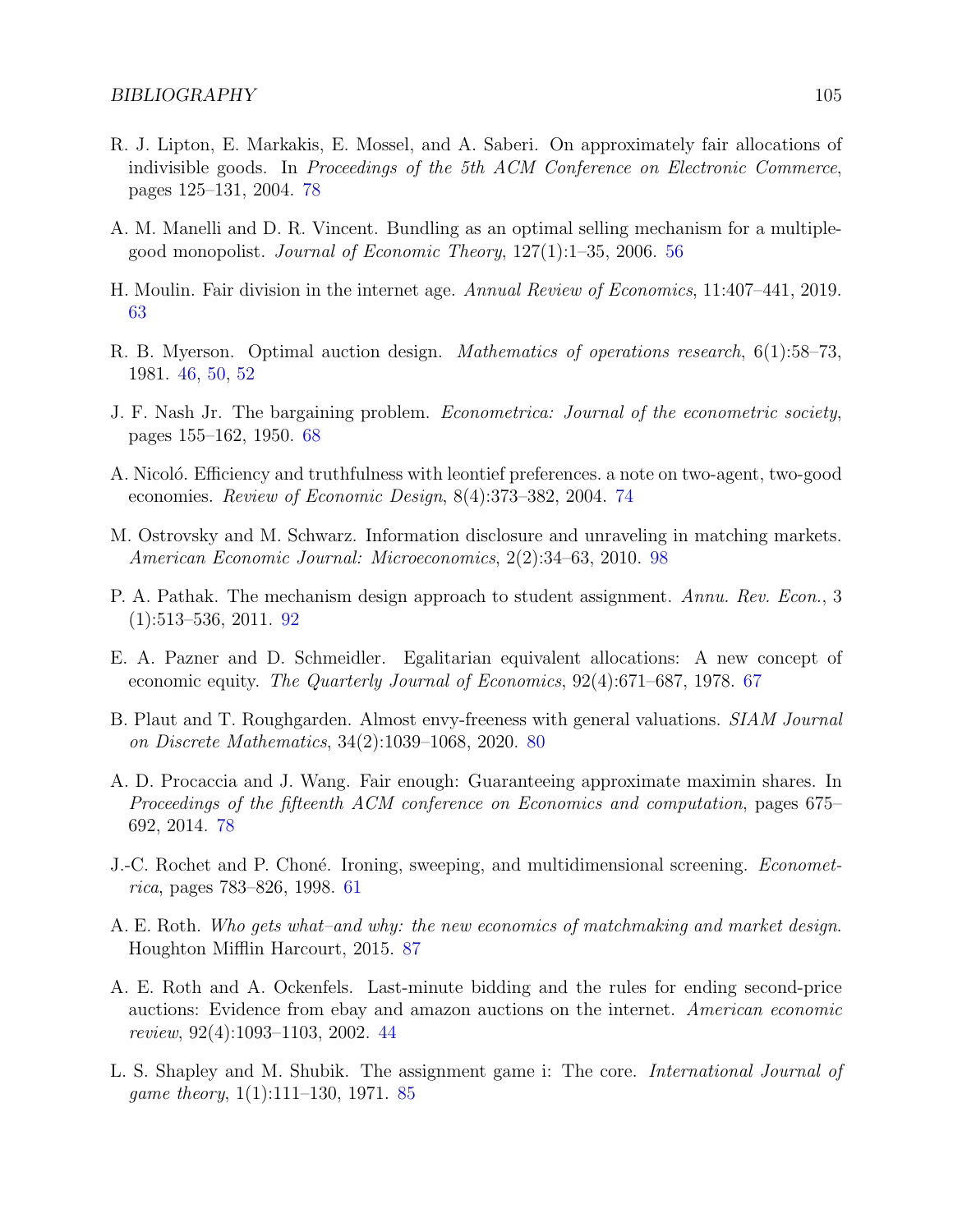- H. R. Varian. Equity, envy, and efficiency. 1973. [70](#page-69-0)
- H. R. Varian. Position auctions. international Journal of industrial Organization, 25(6): 1163–1178, 2007. [35](#page-34-0)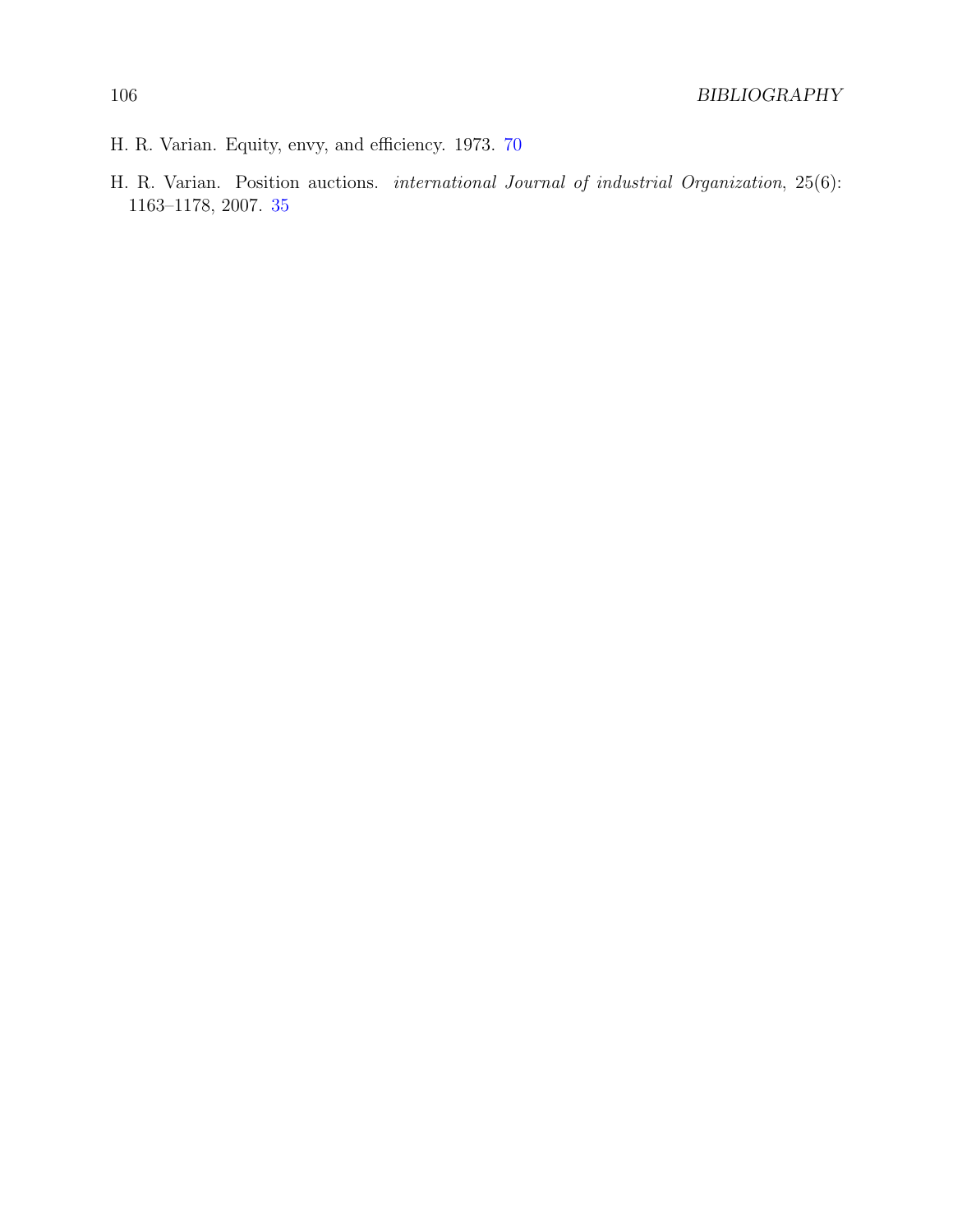# Appendix A Homeworks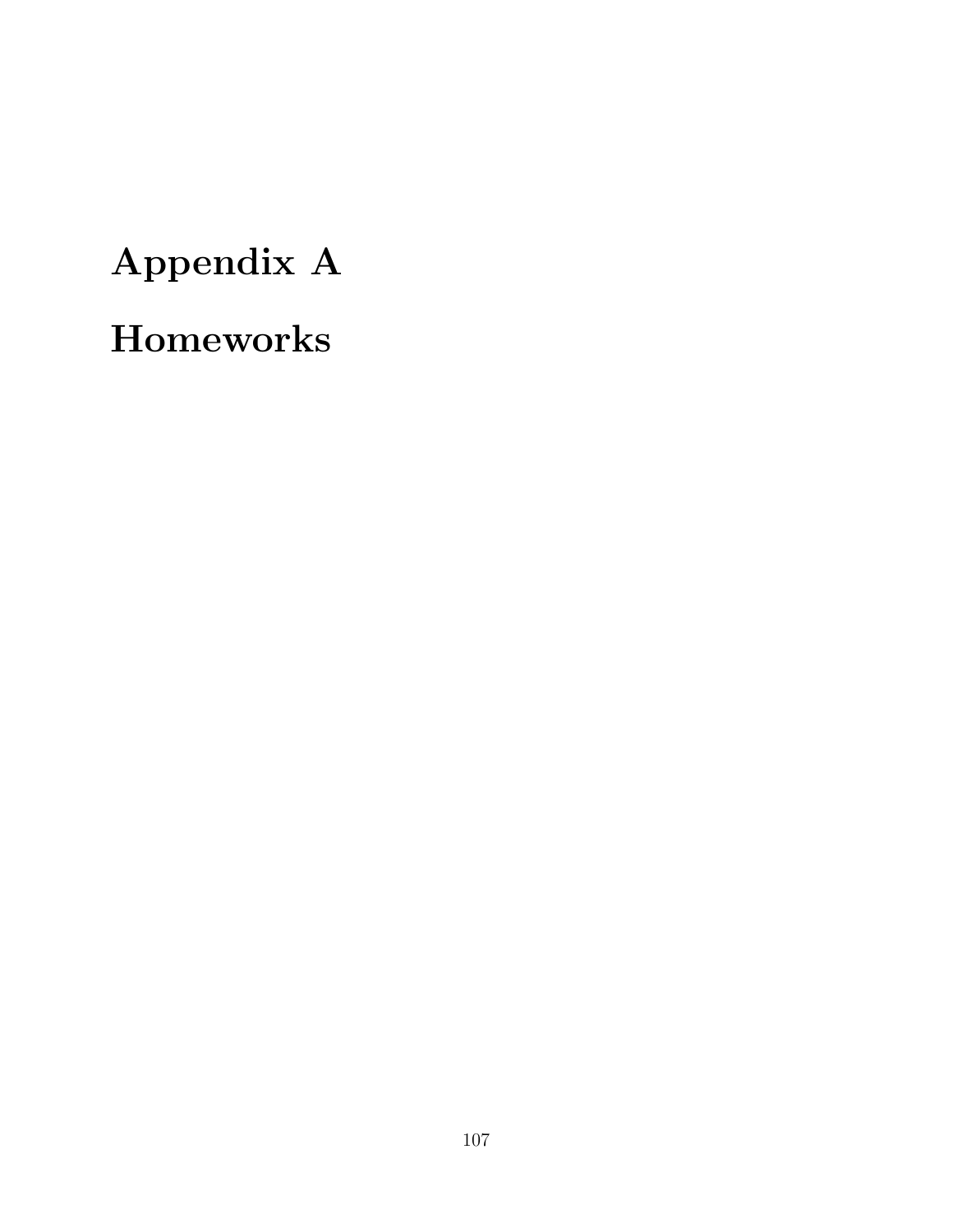## A.1 Homework 1

1. (3 points) Find the outcome of the Borda rule for the following 3-voter profile:

≻<sup>1</sup> ≻<sup>2</sup> ≻<sup>3</sup> b b a a a b c c c d d d

Is there a profitable manipulation for the 3rd voter?

2. (5 points) Consider a profile with 7 voters:

| $3 \text{ voters}   2 \text{ voters}   1 \text{ voters}$ |  |
|----------------------------------------------------------|--|
|                                                          |  |
|                                                          |  |
|                                                          |  |

Does the Condorcet winner exist? Find the outcome of the scoring rule with weights  $s_1 > s_2 > s_3$ . What conclusion can you make?

3. (10 points) Plurality with runoff is a rule omnipresent in political elections. In the first round, the two alternatives with the highest numbers of first places are selected and, in the second round, the winner is determined via the majority rule.

Construct an example showing that this rule is manipulable.

- 4. (10 points) Construct a Condorcet consistent voting rule. No, don't google it.
- 5. (15 points) In May's theorem, we assume that the voting rule f is anonymous, namely, any permutation of voters does not affect the outcome. One can consider a weaker symmetry requirement that any two voters play the same role. Formally, a voting rule  $f = f(\succ_1, \ldots, \succ_n)$  is said to be **equitable** if for any pair of voters  $i \neq j$  there is a permutation  $\sigma$  of  $\{1, \ldots, n\}$  such that  $\sigma(i) = j$  and for any preference profile

$$
f(\succ_1,\ldots,\succ_n)=f(\succ_{\sigma(1)},\ldots,\succ_{\sigma(n)}).
$$

For  $|A| = 2$  alternatives, construct an example of an equitable strategy-proof voting rule that does not belong to the family of threshold rules.

Hint: You will need at least 4 voters.

6. (5 points) At the first lecture, we discussed that the typical form of an impossibility result is that "strategy-proof, efficient, and fair mechanism fails to exist." However, it is not immediate that the Gibbard-Satterthwaite theorem has this form. Recall that G-S states that, if f is strategy-proof and takes at least 3 different values, then f is dictatorial.

Demonstrate that the G-S theorem implies the following result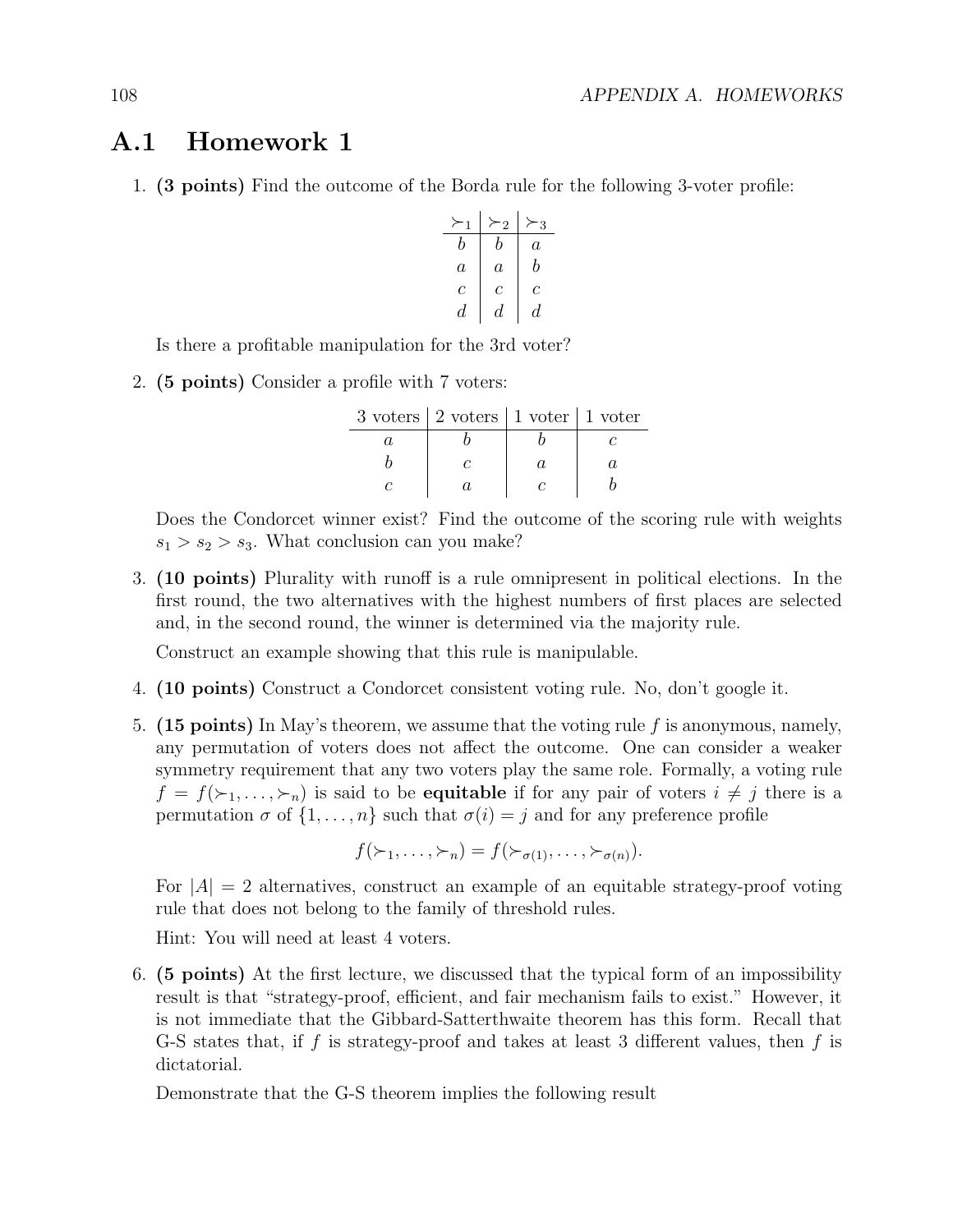If there are  $|A| > 3$  alternatives, then there is no strategy-proof, Pareto optimal, non-dictatorial rule  $f<sup>1</sup>$  $f<sup>1</sup>$  $f<sup>1</sup>$ 

Recall that  $a \in A$  is Pareto optimal for a profile  $(\succ_1, \ldots, \succ_n)$  if and only if there is no other  $b \in A$  such that  $b \succeq_i a$  for all agents i and there exists j such that  $b \succ_j a$ . A rule is Pareto-optimal if it always select a Pareto optimal alternative.

- 7. (10 points) Do the Plurality, Borda, Approval, and Median rules always select a Pareto optimal outcome? Explain why they do or construct counterexamples.
- 8. (15 points) Assume that there are n agents that have strict preferences over  $m \geq n$ houses H. A serial dictatorship with a given order  $\sigma = (\sigma_1, \ldots, \sigma_n)$  of agents allows us to allocate each agent exactly one house  $h \in H$ .

What if our agents are interested in receiving several goods (say, we are allocating charity to poors, each with different needs)? For simplicity,  $m$  is a multiple of  $n$ . A natural idea is to run the same serial dictatorship with the same order  $\sigma$  repeatedly until all the goods are allocated. This construction is known as the round-robin procedure .

Show that the round-robin is manipulable unless  $m = n$ . Assume that preferences over collections of goods are defined via the utility functions as follows: each agent  $i$  has a utility  $u_i(h)$  for a "house"  $h \in H$ ; if agent receives a collection of houses  $B \subset H$ , her utility is<sup>[3](#page-108-2)</sup>  $u_i(B) = \sum_{h \in B} u_i(h)$ . Assume that the input of the mechanism is the collection of utilities  $(u_i(h))_{i=1,\dots,n,h\in H}$  and an agent has an incentive to manipulate the mechanism whenever the manipulation gives her strictly higher utility than being truthful.

<span id="page-108-0"></span><sup>&</sup>lt;sup>1</sup>As in the usual G-S, we assume that  $f = f(\succ_1, \ldots, \succ_n)$  is defined on the full domain (i.e., for any profile of strict preferences). The rule is non-dictatorial if it is not a dictatorship; this can be seen as a very mild fairness requirement (much weaker than, say, anonymity).

<span id="page-108-2"></span><span id="page-108-1"></span><sup>&</sup>lt;sup>2</sup>As we assume that preferences are strict,  $b \succeq_i a$  if and only if  $b \succ_i a$  or  $b = a$ .

<sup>&</sup>lt;sup>3</sup>Terminological remark: such utilities are called additive and the collections of goods are called bundles (hence the notation  $B$ ).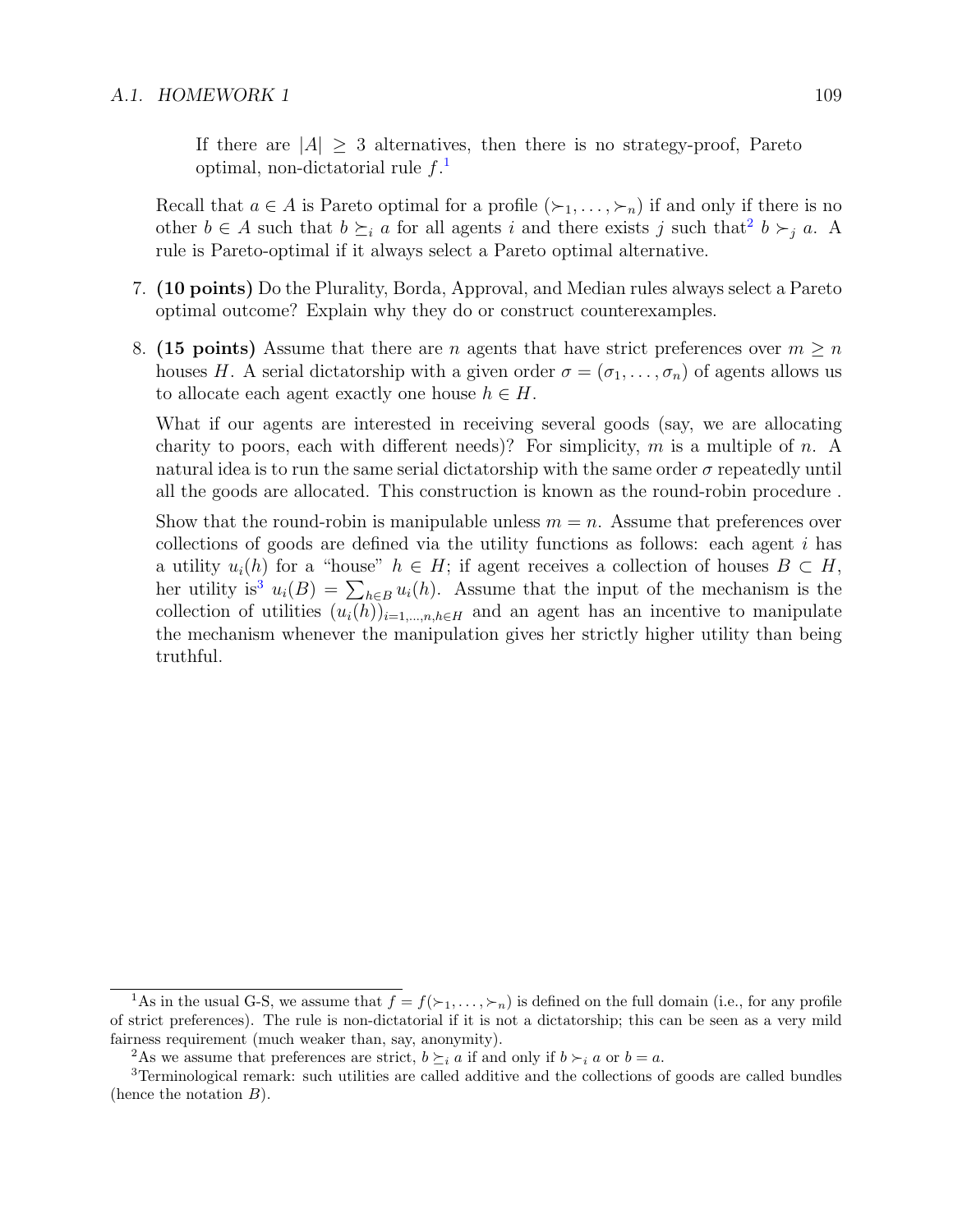## A.2 Homework 2

1. (7 points) Assume that there is one item g to allocate and  $n \geq 3$  agents with quasilinear preferences. Consider a third-price auction: the agents submit their values  $v_i(q)$  $i = 1, \ldots, n$  to the auctioneer, the auctioneer allocates the good to the agent with the highest value but charges her the third highest value.

Is this auction strategy-proof? Prove or find a counterexample.

2. (10 points) In social choice, we modelled economic efficiency as Pareto optimality. Recall that an alternative  $a \in A$  is Pareto optimal for a profile  $(\succ_1, \ldots, \succ_n)$  if and only if there is no other  $b \in A$  such that  $b \succeq_i a$  for all agents i and there exists j such that  $b \succ_i a$ .

When discussing the quasi-linear domain, we defined efficiency as welfare-maximization:

$$
\sum_{i=1}^n v_i(\omega) \to \max.
$$

Let's explore the connection between the two notions of efficiency. Let  $\Omega$  be the set of outcomes and  $v_i(\omega)$  be the value of this outcome for an agent  $i = 1, \ldots, n$ . The set of alternatives is

$$
A = \{(\omega, p_1, \ldots, p_n)\}.
$$

For agents  $i = 1, \ldots, n$  preferences are defined as follows

$$
(\omega, p_1, \ldots, p_n) \succ_i (\omega', p'_1, \ldots, p'_n)
$$

if and only if

$$
v_i(\omega) - p_i > v_i(\omega') - p'_i.
$$

Let's add an auxiliary agent 0 (a "designer" who collects the money) with the following preferences:

$$
(\omega, p_1, \ldots, p_n) \succ_0 (\omega', p'_1, \ldots, p'_n)
$$

if and only if

$$
p_1+\ldots+p_n>p'_1+\ldots+p'_n.
$$

Demonstrate that  $(\omega, p_1, \ldots, p_n)$  is Pareto optimal with respect to preferences of agents  $0, 1, \ldots, n$  if and only if  $\omega$  maximizes welfare

$$
\sum_{i=1}^n v_i(\omega) \to \max.
$$

**Hint:** Only one direction is hard. To prove the hard direction, show that if  $\omega$  does not maximize welfare, there is another alternative with  $\omega'$  maximizing welfare such that all agents  $0, 1, \ldots, n$  strictly prefer this new alternative.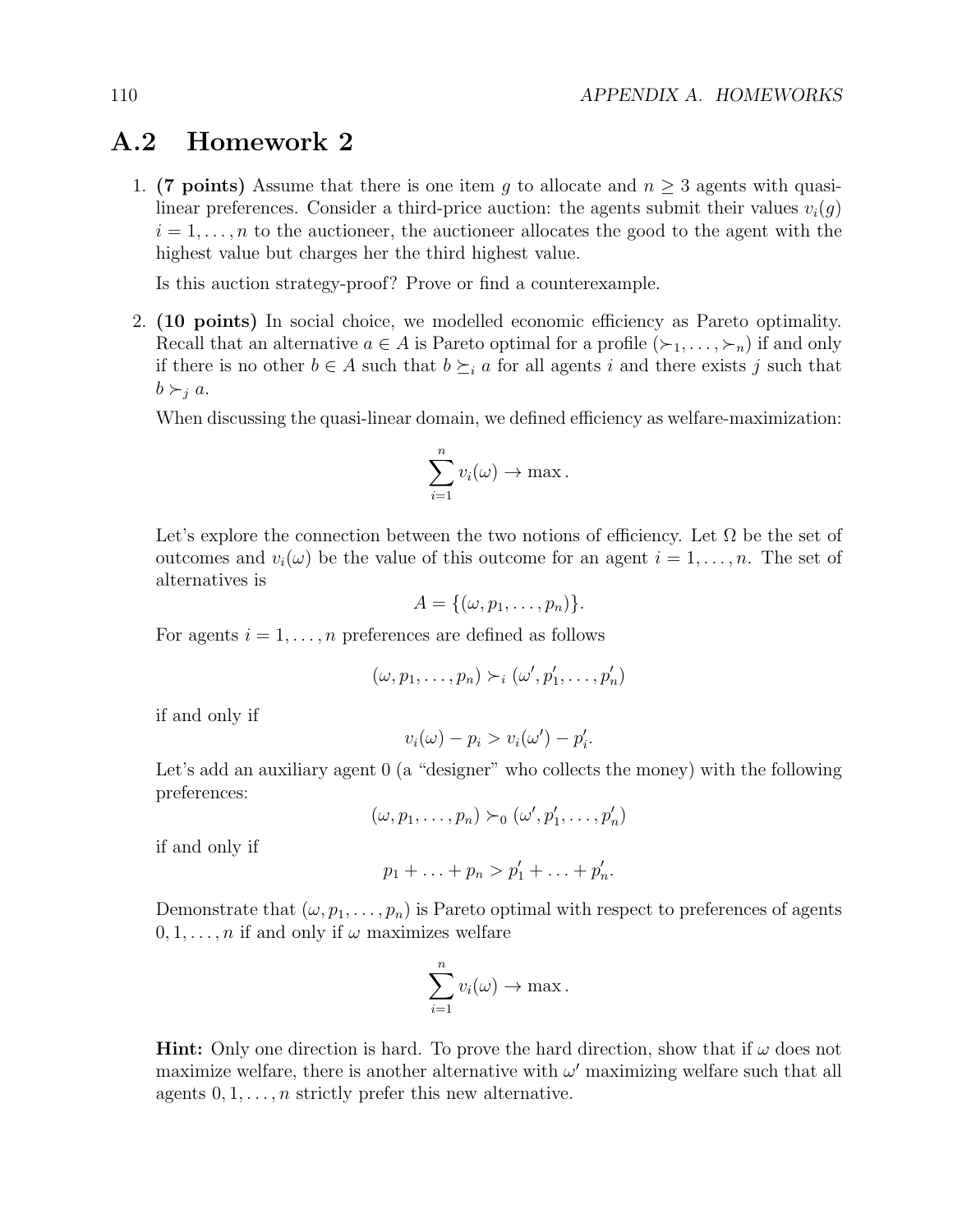## A.2. HOMEWORK 2 111

3. (10 points) Consider an auction with two items  $G = \{g_1, g_2\}$  to allocate and three agents with the following values:

$$
v_1(\lbrace g_1 \rbrace) = v_1(\lbrace g_1, g_2 \rbrace) = 9
$$
  

$$
v_2(\lbrace g_2 \rbrace) = v_2(\lbrace g_1, g_2 \rbrace) = 9
$$
  

$$
v_3(\lbrace g_1, g_2 \rbrace) = 10
$$

and all other values equal zero. I.e., the first agent is interested in the first good only, the second agent, in the second good only, and the third agent is interested in the two goods together only.

Compute the outcome of VCG and revenue.

Now consider the case where agent 1 has stuck in a traffic jam and fails to participate. Compute VCG payments and revenue again.[4](#page-110-0)

<span id="page-110-0"></span><sup>4</sup>Yes, VCG exhibits a counterintuitive property that higher competition not necessary means higher revenue.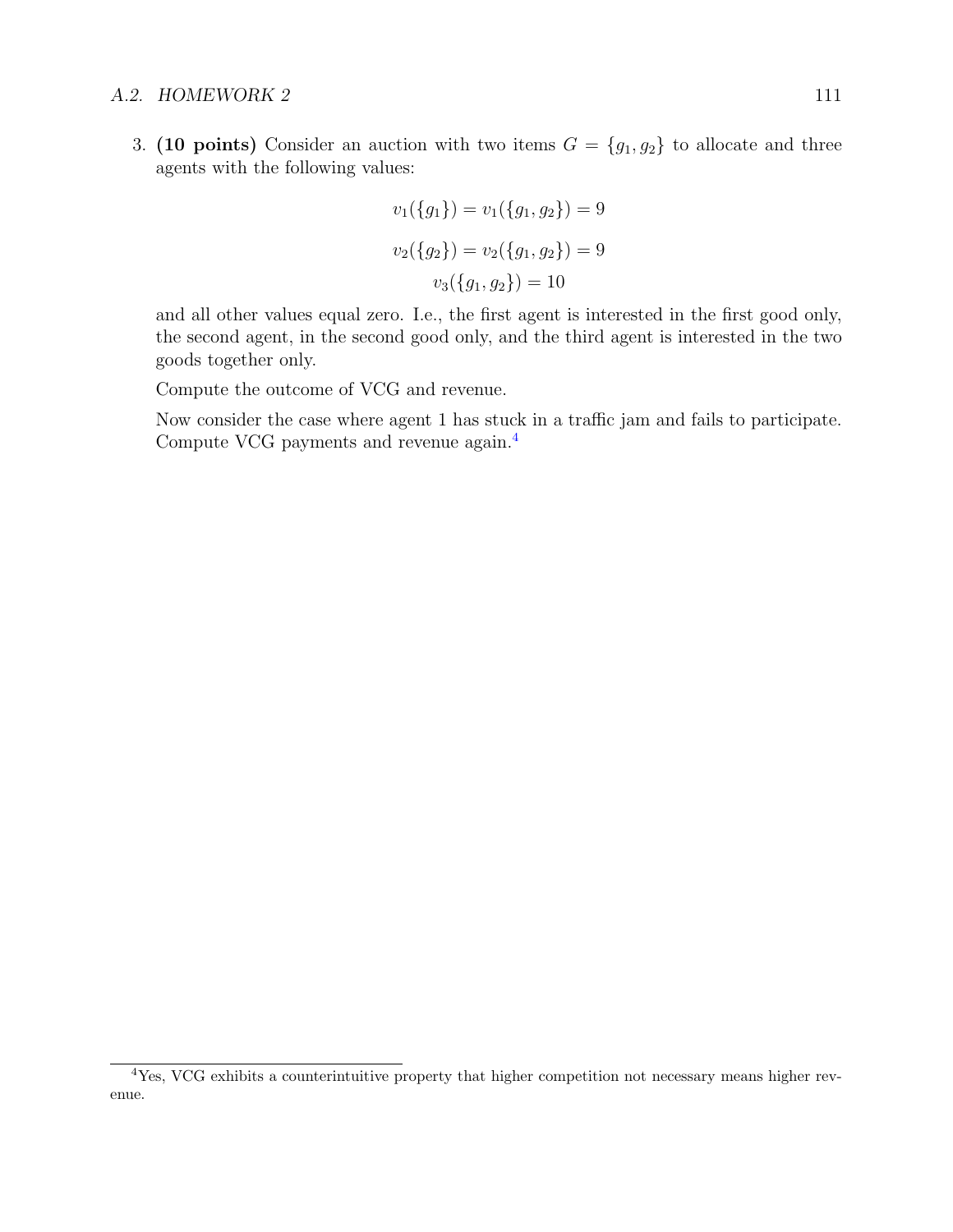## A.3 Homework 3

1. (5 points) Consider a problem of fair division with several divisible goods  $G =$  ${g_1, \ldots, g_k}$  and n agents with additive utilities. In the class, we mentioned that the utilitarian rule favors single-minded agents and penalizes flexible ones.

To confirm this, construct an example (a profile of values) such that one of the agents gets a zero bundle under the utilitarian rule.<sup>[5](#page-111-0)</sup>

Hint: you will need at least  $n = 3$  agents.

2. (5 points) Consider a pair of agents with additive utilities dividing three divisible goods. The values are as follows:

$$
\begin{array}{ccc} & a & b & c \\ v_1: & 1 & 20 & 9 \\ v_2: & 15 & 5 & 10 \end{array}
$$

Find the outcome of the Egalitarian rule. Show that both agents have a profitable manipulation.

The following result about the structure of Pareto optimal allocations for  $n = 2$  agents may be useful.

Assume that all the ratios  $v_1(g)/v_2(g)$  are distinct and rearrange the goods so that  $v_1(q)/v_2(q)$  is decreasing, i.e., from relatively more preferable for the first agent to relatively more preferable for the second.

**Claim 2.** For two agents with additive utilities, an allocation  $\mu = (\mu_1, \mu_2)$  is Pareto optimal if and only if it has the following form:

> $\mu_1: 1 \quad 1 \quad ... \quad 1 \quad x \quad 0 \quad 0 \quad ... \quad 0$  $\mu_2: 0 \quad 0 \quad ... \quad 0 \quad 1-x \quad 1 \quad 1 \quad ... \quad 1$

for some  $x \in [0,1]$ . In other words, there is a good q such that all prefix goods go to agent 1, all suffix goods are allocated to agent 2, and the good  $q$  may be split between the two agents.  $67$  $67$ 

Thanks to this claim, to compute the outcome of the Egalitarian (or any other Pareto optimal rule) it is enough to check the family of allocations from the claim.

<span id="page-111-1"></span><span id="page-111-0"></span><sup>5</sup>Do not forget the normalization:  $\sum_{g \in G} v_i(g) = 1$  or = 100 or, more generally, = const independent of i.

<sup>6</sup>You are not required to prove this claim but I encourage you to try. The idea is simple: to show that any other allocation provides an opportunity for trade beneficial to both agents. Indeed, if there are goods  $g_m$  and  $g_l$  with  $m < l$  such that  $\mu_2(g_m) > 0$  and  $\mu_1(g_1) > 0$ , find such  $\epsilon_1 > 0$  and  $\epsilon_2 > 0$  such that both agents are happy to exchange  $\epsilon_1$  amount of  $g_l$  for  $\epsilon_2$  amount of  $g_m$ .

<span id="page-111-2"></span><sup>7</sup>A corollary of this claim is that any Pareto optimal division rule for two agents splits at most one item, i.e., produces almost-indivisible allocations! This property enables the use of fair-division procedures designed for divisible goods even in those real life problems, where goods are indivisible.

It can be shown that, for *n* agents there are at most  $n - 1$  splits.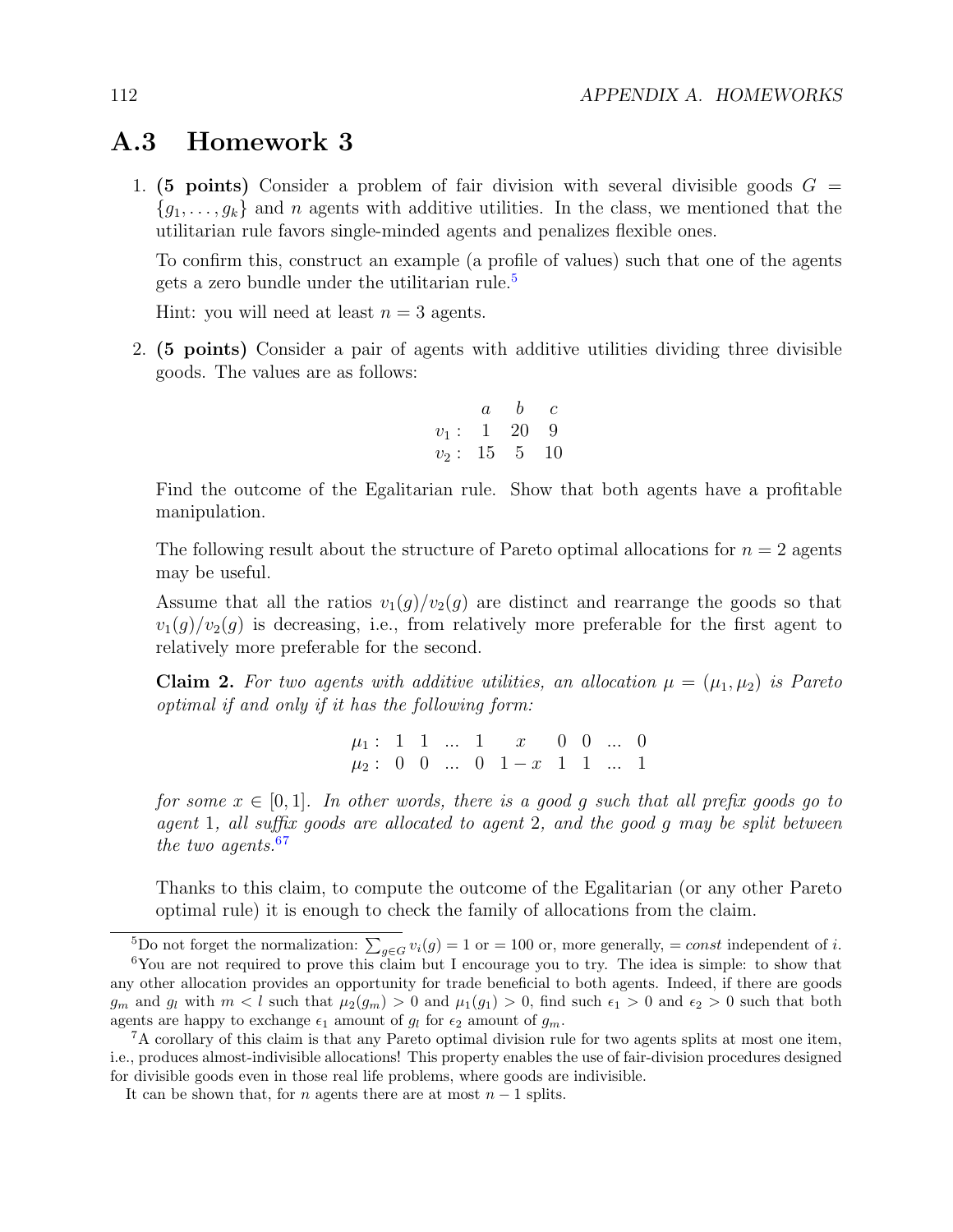- 3. (5 points) For the profile of values from the problem 2, find the outcome of the Nash rule.
- 4. (5 points) For the profile of values from the problem 2, find a CEEI and the corresponding vector of prices p.

Hint 1: The Eisenberg-Gale theorem may be useful.

Hint 2: To determine prices, the following observation may be useful. If at CEEI, an agent i consumes a non-zero amount of two goods  $g$  and  $g'$ , then the value-per-price ratio<sup>[8](#page-112-0)</sup> must be the same  $\frac{v_i(g)}{p_g} = \frac{v_i(g')}{p_{g'}}$  $\frac{i(g')}{p_{g'}}$  for the two, moreover, this ratio for the consumed goods is higher or equal than the ratio for non-consumed.<sup>[9](#page-112-1)[10](#page-112-2)</sup>

5. (7 points) Consider the following profile with three agents and two goods:

$$
\begin{array}{ccc}\n & a & b \\
u_{Alice}: & 6 & 6 \\
u_{Bob}: & 8 & 4 \\
u_{Claire}: & 9 & 3\n\end{array}
$$

Find the outcome of the Egalitarian rule. Check that Claire envies Bob and, hence, that the Egalitarian rule is not envy-free.

The following observation "dual" to that from problem 2 may be useful. Consider a problem with *n* agents and just two goods *a* and *b*. Assume that all the ratios  $\frac{v_i(a)}{v_i(b)}$  are distinct and reorder the agents so that the ratios are decreasing with  $i$ . In particular, agent 1 prefers good  $a$  to  $b$  relatively stronger than agent  $n$ .

**Claim 3.** For n agents with additive utilities over a pair of goods, an allocation  $\mu =$  $(\mu_1, \mu_2, \ldots, \mu_n)$  is Pareto optimal if and only if it has the following form: there is an agent i such that

- all prefix agents can consume a non-zero portion of good a only;
- all suffix agents can consume a non-zero portion of good b only;
- agent *i* can possibly consume a non-zero portion of both goods.
- 6. (3 points) Consider a fair division problem with indivisible goods, additive utilities, and the profile of values from problem 2. Find the MMS values for both agents and construct an MMS allocation.

<span id="page-112-0"></span><sup>8</sup> In the literature it is called bang-per-buck.

<span id="page-112-2"></span><span id="page-112-1"></span><sup>9</sup>The so-called maximal-bang-per-buck property of CEEI or just MBB.

 $10$ MBB identities, the fact that each agent spends exactly one unit of money on her MBB goods, and that all goods are allocated pin down both the allocation and the equilibrium prices (even if we don't use Eisenbeg-Gale). These MBB identities lie at the heart of algorithms computing the CEEI and the Nash rule for additive utilities.